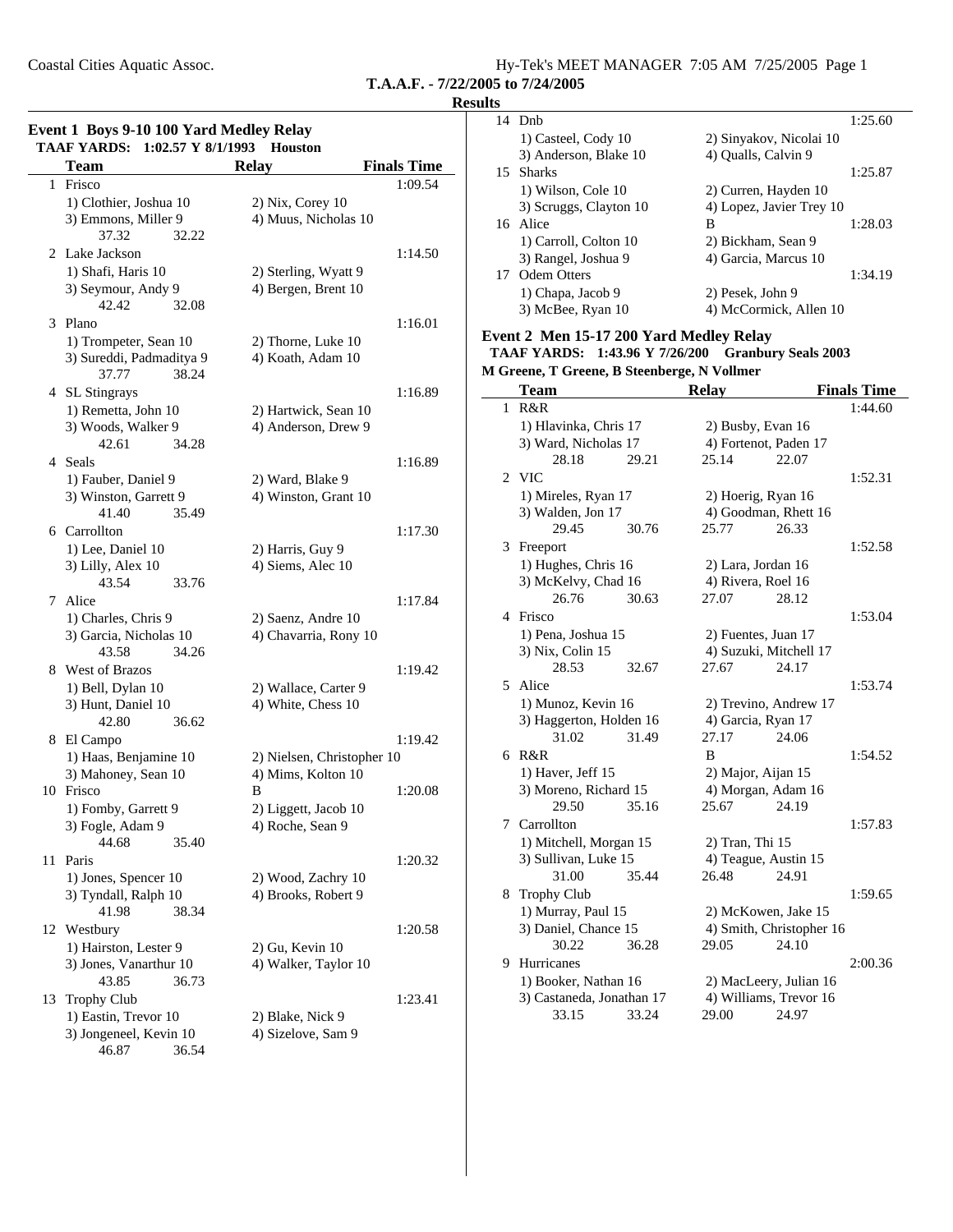Coastal Cities Aquatic Assoc.

|  |  | Hy-Tek's MEET MANAGER 7:05 AM 7/25/2005 Page 2 |  |  |  |
|--|--|------------------------------------------------|--|--|--|
|--|--|------------------------------------------------|--|--|--|

**T.A.A.F. - 7/22/2005 to 7/24/2005**

#### **Results**

|  | Event 3 Boys 9-10 50 Yard Freestyle |  |  |
|--|-------------------------------------|--|--|
|--|-------------------------------------|--|--|

|    | <b>TAAF YARDS:</b>  | 29.08 Y 7/26/200 | <b>Gator Alexander</b> |                    |
|----|---------------------|------------------|------------------------|--------------------|
|    | <b>Name</b>         |                  | <b>Age Team</b>        | <b>Finals Time</b> |
| 1  | Nix, Corey          | 10               | Frisco                 | 30.94              |
| 2  | Talyor, James       | 10               | Whale-ST               | 31.07              |
| 3  | Beyer, Matthew      | 10               | Port Aransas Swi       | 32.51              |
| 4  | Bergen, Brent       | 10               | Lake Jackson           | 32.65              |
| 5  | Thorne, Luke        | 10               | Plano                  | 33.30              |
| 6  | Fannin, Wyatt       | 9                | Denison                | 33.51              |
| 7  | Young, Logan        | 10               | Eagle Lake             | 33.85              |
| 8  | Eastin, Trevor      | 10               | <b>Trophy Club</b>     | 33.88              |
| 9  | Cozad, Layton       | 10               | Denison                | 33.91              |
| 10 | Grossweiler, Philip | 10               | Mission                | 34.59              |
| 11 | Anderson, Blake     | 10               | Dnb                    | 34.71              |
| 12 | Mims, Kolton        | 10               | El Campo               | 34.91              |
| 13 | Cruz, Alexander     | 10               | Wave                   | 35.23              |
| 14 | Chen, Micheal       | 9                | Mission                | 36.11              |
| 15 | York, Tristan       | 9                | <b>BURL</b>            | 36.93              |
| 16 | Corbett, Raymond    | 9                | Colst                  | 36.99              |
| 17 | Hall, Jamey         | 10               | Cudas                  | 37.48              |
| 18 | Fauber, Daniel      | 9                | Seals                  | 39.61              |
| 19 | Cain, Jonathan      | 10               | SAPAR                  | 40.61              |
| 20 | Appel, Braden       | 10               | Dolphins               | 50.11              |
| 21 | Yun, Edward         | 9                | Westbury               | 51.81              |

#### **Event 4 Men 15-17 50 Yard Freestyle TAAF YARDS:** 21.95 Y 7/26/200 Nick Vollmer

| IAAF IAKDS:<br>21.95 1 //20/200 NICK VOIIIIEF |                        |    |                     |                    |
|-----------------------------------------------|------------------------|----|---------------------|--------------------|
|                                               | <b>Name</b>            |    | <b>Age Team</b>     | <b>Finals Time</b> |
| 1                                             | Ward, Nicholas         |    | 17 R&R              | 22.40              |
| 2                                             | Hughes, Chris          | 16 | Freeport            | 22.86              |
| 3                                             | Duckworth, Sean        | 17 | Dolphins            | 22.97              |
| 4                                             | Dwyer, Jack            | 15 | Wave                | 23.06              |
| 5                                             | Walden, Jon            | 17 | <b>VIC</b>          | 23.16              |
| 6                                             | Pena, Joshua           | 15 | Frisco              | 23.31              |
| 7                                             | Haver, Jeff            | 15 | R&R                 | 23.73              |
| 8                                             | Rodriguez, Jose        |    | 15 Collier-ST       | 24.06              |
| 9                                             | Karkoska, Daniel       | 15 | <b>Bryan</b>        | 24.10              |
| 10                                            | Shults, Jace           | 17 | <b>SL</b> Stingrays | 24.11              |
| 11                                            | O'Shea, Sean           | 15 | Colst               | 24.15              |
| 12                                            | Greene, Tim            | 17 | <b>Seals</b>        | 24.16              |
|                                               | 13 Castaneda, Jonathan | 17 | Hurricanes          | 24.20              |
| 14                                            | Major, Aijan           | 15 | R&R                 | 24.21              |
| 15                                            | Bankston, Michael      | 15 | <b>Texas City</b>   | 24.54              |
|                                               | 16 Odom, Lawson        | 17 | <b>DEN</b>          | 24.64              |
| 16                                            | Hlavinka, Chris        | 17 | R&R                 | 24.64              |
| 18                                            | Laden, Colin           | 17 | Woodlands           | 24.66              |
| 19                                            | Morgan, Adam           | 16 | R&R                 | 24.74              |
| 20                                            | Greene, Shaun          | 15 | Deer Park           | 24.83              |
| 21                                            | Appel, John            | 17 | Dolphins            | 24.87              |
| 22                                            | Suzuki, Mitchell       | 17 | Frisco              | 24.92              |
| 23                                            | Villarreal, Jacob      | 17 | Edinburg            | 25.03              |
| 24                                            | Hoxha, Besmir          | 17 | Dittmar             | 25.12              |
| 25                                            | Scheler, Jeremy        |    | 15 Golden Triangle  | 25.16              |
| 26                                            | Yeager, Coleman        | 15 | <b>Bryan</b>        | 25.24              |
| 27                                            | Hammond, Colton        |    | 15 Woodlands        | 25.29              |
| 28                                            | Espinoza, Kyle         | 15 | <b>Bay City</b>     | 25.34              |
|                                               |                        |    |                     |                    |

| 29 | Serio, Scotty        | 15 | McKinney             | 25.36 |
|----|----------------------|----|----------------------|-------|
|    | 29 Williams, Trevor  | 16 | Hurricanes           | 25.36 |
| 31 | Teague, Austin       | 15 | Carrollton           | 25.38 |
| 32 | Black, Alex          | 17 | LaPorte              | 25.41 |
| 33 | Moran, Shane         | 16 | LaPorte              | 25.58 |
|    | 34 Larralde, Nicolas | 15 | <b>Texas City</b>    | 25.71 |
| 35 | Brown, Richard       | 17 | Woodlands            | 25.90 |
| 36 | Richards, Tobias     | 17 | Port Aransas Swi     | 25.91 |
| 37 | West, Kevin          | 16 | Mesquite             | 25.99 |
| 38 | Sikorski, Jason      | 16 | <b>Grand Prairie</b> | 26.01 |
| 39 | Ragan, TJ            | 17 | Alvin                | 26.19 |
| 40 | Fuentes, Juan        | 17 | Frisco               | 26.35 |
| 41 | Farmer, Mason        | 15 | Boerne               | 26.37 |
|    | 42 Lickteig, Paul    | 16 | Boerne               | 26.49 |
| 43 | Saroni, Mark         | 16 | Mesquite             | 26.52 |
| 44 | Harness, Michael     | 16 | LaPorte              | 26.64 |
| 45 | Cozad, Skylar        | 15 | Denison              | 26.83 |
| 46 | Moreno, Richard      | 15 | R&R                  | 26.86 |
| 47 | Douglas, Tucker      | 16 | Weatherford          | 26.99 |
|    | 48 Gutierrez, Ernie  | 15 | Alice                | 27.28 |
| 49 | Barnes, Joesph       | 16 | Alvin                | 27.38 |
| 50 | McKowen, Jake        | 15 | <b>Trophy Club</b>   | 27.65 |
| 51 | Leamons, Jorge       | 16 | Sst                  | 27.80 |
|    | 52 Goodman, Rhett    | 16 | <b>VIC</b>           | 27.83 |
| 53 | Groseclose, David    | 17 | Bonham               | 27.86 |
| 54 | Slaughter, Ryan      | 15 | <b>VIC</b>           | 28.86 |
| 55 | Nunez, Mario         | 17 | <b>Grand Prairie</b> | 29.84 |
| 56 | Pollard, Terrence    | 15 | <b>DEN</b>           | 30.02 |
| 57 | Radske, L.A.         | 15 | Alice                | 31.88 |
| 58 | Iglesias, Enrique    | 16 | Edinburg             | 32.34 |

#### **Event 5 Boys 9-10 25 Yard Backstroke TAAF YARDS: 16.42 Y 7/1/1996** Jon Berrettini

|    | Name               |    | <b>Age Team</b>  | <b>Finals Time</b> |
|----|--------------------|----|------------------|--------------------|
| 1  | Tovey, Jake        |    | 10 SL Stingrays  | 17.67              |
| 2  | Powell, Jake       | 9  | Surf             | 17.92              |
| 3  | Hiebert, Jared     | 9  | Allen            | 18.21              |
| 4  | Hadel, Max         | 9  | Denison          | 18.69              |
| 5  | Trompeter, Sean    | 10 | Plano            | 18.92              |
| 6  | Parker, Logan      | 10 | Portland Waterca | 19.02              |
| 7  | Bitara, Matthew    | 10 | <b>HVLLE</b>     | 19.12              |
| 8  | Fauber, Daniel     | 9  | Seals            | 19.67              |
| 9  | Shafi, Haris       | 10 | Lake Jackson     | 19.90              |
| 10 | Wills, Andrew      | 10 | Texas City       | 20.33              |
| 11 | Pruitt, Bryce      | 10 | Edna             | 20.35              |
| 12 | Corbett, Raymond   | 9  | Colst            | 20.52              |
| 13 | Herrmann, Matthew  |    | 10 Whale-ST      | 21.05              |
| 14 | Sheffield, Logan   | 9  | Alvin            | 21.28              |
| 15 | Jones, Spencer     | 10 | Paris            | 21.43              |
| 16 | Hall, Jamey        | 10 | Cudas            | 21.51              |
| 17 | Rodriguez, Cruz    | 9  | ElPaso Swim Team | 21.72              |
| 18 | Fomby, Garrett     | 9  | Frisco           | 21.88              |
| 19 | Charles, Chris     | 9  | Alice            | 21.92              |
| 20 | Stellitano, Joseph | 10 | Dittmar          | 21.97              |
| 21 | Brown, Travis      | 10 | <b>Stingrays</b> | 23.83              |
|    | 22 Cain, Jonathan  | 10 | <b>SAPAR</b>     | 24.22              |
|    | 23 Carroll, Colton | 10 | Alice            | 24.57              |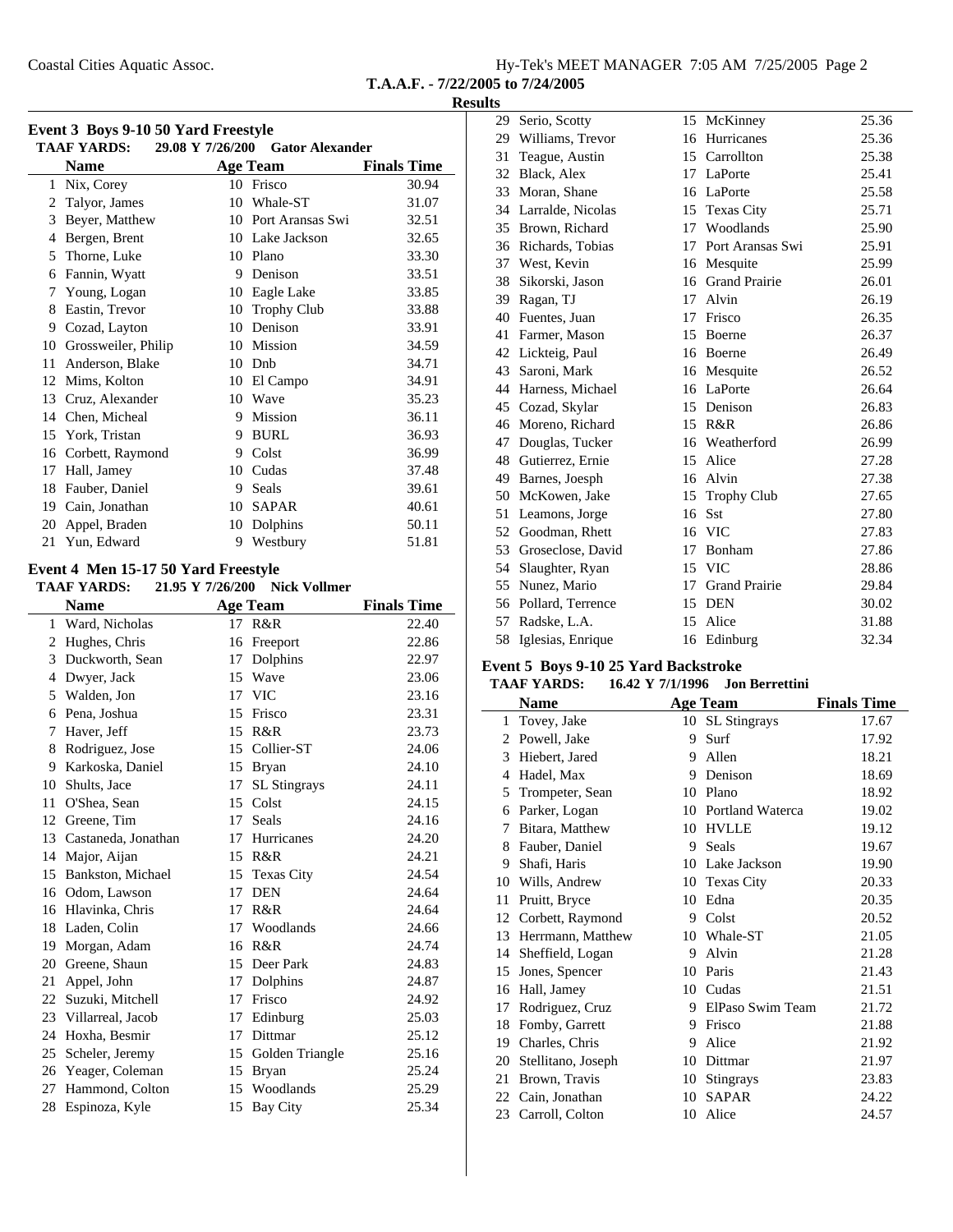| Hy-Tek's MEET MANAGER 7:05 AM 7/25/2005 Page 3 |  |  |
|------------------------------------------------|--|--|
|                                                |  |  |

### **Results**

| (Event 5 Boys 9-10 25 Yard Backstroke) |                                      |                  |                     |                    |
|----------------------------------------|--------------------------------------|------------------|---------------------|--------------------|
|                                        | <b>Name</b>                          |                  | <b>Age Team</b>     | <b>Finals Time</b> |
| 24                                     | Tovar, Gregorio                      |                  | 9 SAPAR             | 25.46              |
|                                        | 25 Blanco, Francisco                 | 10               | Westbury            | 26.42              |
|                                        | Event 6 Men 15-17 50 Yard Backstroke |                  |                     |                    |
|                                        | <b>TAAF YARDS:</b>                   | 25.90 Y 7/26/200 | <b>Chad Hossier</b> |                    |
|                                        | <b>Name</b>                          |                  | <b>Age Team</b>     | <b>Finals Time</b> |
|                                        | 1 Rivera, Roel                       |                  | 16 Freeport         | 26.85              |
|                                        | 2 Walden, Jon                        | 17               | <b>VIC</b>          | 27.61              |
|                                        | 3 Otto, Aaron                        | 15               | McKinney            | 27.99              |
|                                        | 4 Fields, Drew                       | 15               | Deer Park           | 28.52              |
|                                        | 5 Haver, Jeff                        |                  | 15 R&R              | 28.89              |
|                                        | 6 Brown, Richard                     |                  | 17 Woodlands        | 28.91              |
|                                        | 7 Laden, Colin                       |                  | 17 Woodlands        | 29.10              |
|                                        | 8 Buckert, Jason                     |                  | 15 Whale-ST         | 29.13              |
|                                        | 9 Bankston, Michael                  | 15               | <b>Texas City</b>   | 29.27              |
|                                        | 10 Hlavinka, Chris                   | 17               | R&R                 | 29.40              |
|                                        | 11 Daniel, Chance                    | 15               | <b>Trophy Club</b>  | 29.65              |
|                                        | 12 Mireles, Ryan                     | 17               | <b>VIC</b>          | 29.76              |
|                                        | 13 Morgan, Adam                      |                  | 16 R&R              | 30.26              |
|                                        | 14 Murray, Paul                      | 15               | <b>Trophy Club</b>  | 30.29              |
|                                        | 15 Yeager, Coleman                   |                  | 15 Bryan            | 30.31              |
|                                        | 16 Larralde, Nicolas                 |                  | 15 Texas City       | 30.59              |
|                                        | 17 Garza, Robert                     | 16               | Alice               | 30.95              |
|                                        | 17 Mitchell, Morgan                  |                  | 15 Carrollton       | 30.95              |
|                                        | 19 Styskal, Joshua                   |                  | 17 Boerne           | 31.06              |
|                                        | 20 Serio, Scotty                     | 15               | McKinney            | 31.40              |
|                                        | 21 Riley, Trent                      |                  | 16 Cleb             | 31.59              |
|                                        | 22 Estes, Taylour                    |                  | 15 Whale-ST         | 31.86              |
|                                        | 23 Peets, Nathan                     |                  | 16 BURL             | 32.12              |
|                                        | 24 Munoz, Kevin                      |                  | 16 Alice            | 32.50              |
|                                        | 25 Murdock, Mark                     |                  | 15 Wave             | 32.87              |
|                                        | 26 Ferina, Chris                     | 15               | <b>Bay City</b>     | 33.41              |
|                                        | 27 Williams, Trevor                  |                  | 16 Hurricanes       | 33.59              |
|                                        | 28 Padgett, Alex                     |                  | 15 Collier-ST       | 33.83              |
|                                        | 29 McKelvy, Chad                     |                  | 16 Freeport         | 38.11              |
|                                        | 30 Radske, L.A.                      |                  | 15 Alice            | 38.98              |
| 31                                     | Slaughter, Ryan                      | 15               | <b>VIC</b>          | 40.59              |
| $\overline{a}$                         | Odom, Lawson                         | 17               | <b>DEN</b>          | D <sub>O</sub>     |

### **Event 7 Boys 9-10 25 Yard Breaststroke**

#### **TAAF YARDS:** 16.96 Y 7/26/200 Gator Alexander<br>Nome Age Team **Name Finals Time Age Team**

|    | Name                |    | <b>Age Team</b>       | <b>Finals Time</b> |
|----|---------------------|----|-----------------------|--------------------|
|    | 1 Talyor, James     |    | 10 Whale-ST           | 18.12              |
|    | 2 Pruitt, Bryce     | 10 | Edna                  | 18.56              |
|    | 3 Diamond, Tyrin    |    | 10 Golden Triangle    | 19.81              |
| 4  | Parker, Logan       |    | 10 Portland Waterca   | 20.17              |
|    | 5 Gupton, Benjamin  |    | 10 McKinney           | 20.22              |
| 6  | Harris, Guy         | 9  | Carrollton            | 20.29              |
|    | Brown, Travis       | 10 | Stingrays             | 20.78              |
| 8  | Wood, Zachry        | 10 | Paris                 | 20.81              |
| 9  | Grossweiler, Philip |    | 10 Mission            | 20.93              |
|    | 10 Zacny, Collin    | 9  | Frisco                | 21.39              |
| 11 | Wallace, Carter     | 9  | <b>West of Brazos</b> | 21.43              |
|    | 12 Saenz, Andre     | 10 | Alice                 | 21.58              |
| 13 | Dwyer, Ian          | 10 | Wave                  | 21.65              |
|    |                     |    |                       |                    |

| 14 Nie, Allan         | 10 Woodlands       | 22.04 |
|-----------------------|--------------------|-------|
| 15 Liggett, Jacob     | 10 Frisco          | 22.24 |
| 16 Gu, Kevin          | 10 Westbury        | 22.29 |
| 17 Sinyakov, Nicolai  | 10 Dnb             | 22.60 |
| 18 Ward, Blake        | 9 Seals            | 22.70 |
| 19 Tony, Chris        | 9 Surf             | 23.24 |
| 20 Zambrano, Fernando | 10 Colst           | 24.39 |
| 21 Orozco, Diego      | 9 ElPaso Swim Team | 26.61 |

#### **Event 8 Men 15-17 50 Yard Breaststroke**

### **TAAF YARDS:** 27.54 Y 7/26/200 Matthew Greene

|                | <b>Name</b>             |    | Age Team            | <b>Finals Time</b> |
|----------------|-------------------------|----|---------------------|--------------------|
| $\mathbf{1}$   | Hughes, Chris           |    | 16 Freeport         | 28.84              |
| $\overline{2}$ | Shults, Jace            | 17 | <b>SL Stingrays</b> | 29.10              |
|                | 3 Busby, Evan           |    | 16 R&R              | 29.42              |
|                | 4 O'Shea, Sean          |    | 15 Colst            | 29.47              |
|                | 5 Estes, Taylour        |    | 15 Whale-ST         | 29.98              |
|                | 6 Neumann, Peter        |    | 16 Whale-ST         | 30.13              |
| 7              | Fortenot, Paden         |    | 17 R&R              | 30.44              |
|                | 8 Greene, Tim           | 17 | Seals               | 31.18              |
|                | 9 Swallow, Brannon      |    | 15 Wave             | 31.26              |
|                | 10 Hoerig, Ryan         | 16 | <b>VIC</b>          | 31.34              |
|                | 11 Nix, Colin           |    | 15 Frisco           | 31.41              |
|                | 12 Rodriguez, Jose      |    | 15 Collier-ST       | 31.85              |
|                | 13 Williams, Matt       |    | 17 Weatherford      | 31.96              |
|                | 14 Suzuki, Mitchell     |    | 17 Frisco           | 32.07              |
|                | 15 Espinoza, Kyle       |    | 15 Bay City         | 32.08              |
|                | 16 Henderson, Scott     |    | 16 Whale-ST         | 32.16              |
|                | 17 Lara, Jordan         |    | 16 Freeport         | 32.35              |
|                | 18 Trevino, Andrew      |    | 17 Alice            | 32.45              |
|                | 19 Major, Aijan         |    | 15 R&R              | 32.46              |
|                | 20 Douglas, Tucker      |    | 16 Weatherford      | 32.58              |
| 21             | Tappan, Jake            |    | 15 Dittmar          | 32.87              |
| 22             | Appel, John             |    | 17 Dolphins         | 32.93              |
|                | 23 Kirtley, Joshua      |    | 17 Boerne           | 32.98              |
|                | 24 Fuentes, Juan        |    | 17 Frisco           | 33.28              |
|                | 25 Garza, Matthew       |    | 15 Alice            | 33.51              |
|                | 26 Cozad, Skylar        |    | 15 Denison          | 33.79              |
|                | 27 Landers, Nathan      |    | 16 Bonham           | 33.94              |
|                | 28 Harber, Daniel       |    | 15 Seals            | 34.47              |
|                | 29 Marthiljohni, Justin |    | 15 Edna             | 34.99              |
|                | 30 Ferina, Chris        |    | 15 Bay City         | 35.43              |
| 31             | Farmer, Mason           |    | 15 Boerne           | 35.45              |
|                | 32 Gutierrez, Ernie     |    | 15 Alice            | 35.78              |
|                | 33 Murdock, Mark        |    | 15 Wave             | 35.79              |
|                | 34 Slaughter, Ryan      |    | 15 VIC              | 36.69              |
|                | 35 Bathory, Travis      |    | 15 Carrollton       | 36.70              |
|                | 35 Detelich, Joshua     |    | 16 Boerne           | 36.70              |
|                | 37 Richards, Tobias     |    | 17 Port Aransas Swi | 36.74              |
|                | 38 Button, Leon         |    | 15 Bay City         | 36.83              |
|                | 39 Moreno, Richard      |    | 15 R&R              | 37.04              |
|                | 40 Goodman, Rhett       |    | 16 VIC              | 37.11              |
|                | 41 Collins, Daviss      |    | 15 Garland          | 37.60              |
| 42             | Tran, Thi               |    | 15 Carrollton       | 37.62              |
| 43             | Marthiljohni, Brian     |    | 15 Edna             | 42.60              |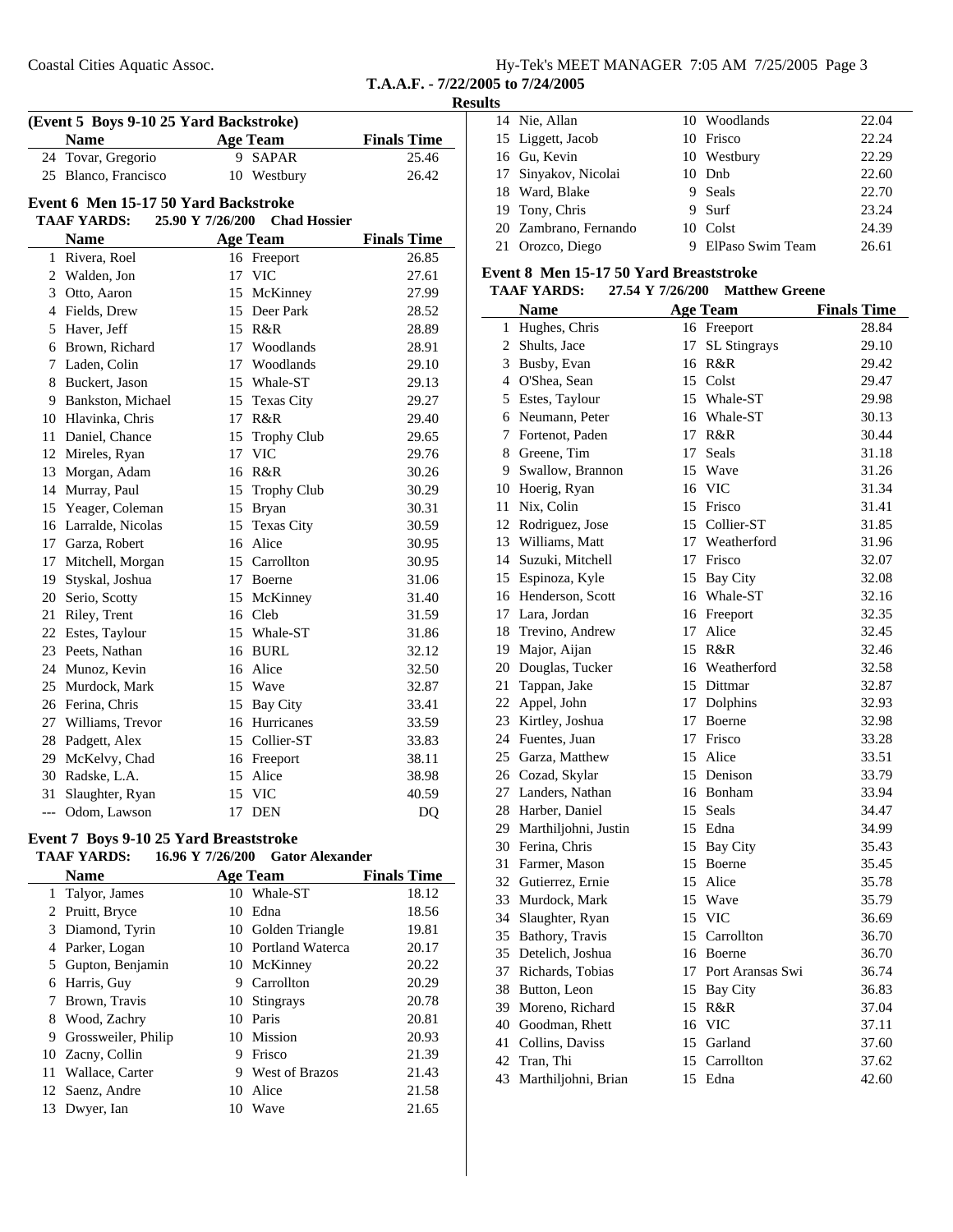Coastal Cities Aquatic Assoc.

|  |  |  |  | Hy-Tek's MEET MANAGER 7:05 AM 7/25/2005 Page 4 |  |  |  |
|--|--|--|--|------------------------------------------------|--|--|--|
|--|--|--|--|------------------------------------------------|--|--|--|

**T.A.A.F. - 7/22/2005 to 7/24/2005**

### **Results**

|              | <b>TAAF YARDS:</b> |    | 14.14 Y 8/1/1993 Joseph Lankford |                    |
|--------------|--------------------|----|----------------------------------|--------------------|
|              | <b>Name</b>        |    | <b>Age Team</b>                  | <b>Finals Time</b> |
| $\mathbf{1}$ | Tovey, Jake        | 10 | <b>SL</b> Stingrays              | 16.65              |
| 2            | Powell, Jake       | 9  | Surf                             | 16.74              |
| 3            | Emmons, Miller     | 9  | Frisco                           | 16.99              |
| 4            | Johnson, Phillip   | 10 | Wharton                          | 17.05              |
| 5            | Johnson, Austin    | 10 | Dolphins                         | 17.41              |
| 6            | Hunt, Daniel       | 10 | West of Brazos                   | 17.86              |
| 7            | Smith, Kevin       | 10 | Whale-ST                         | 18.42              |
| 8            | Tyndall, Ralph     | 10 | Paris                            | 18.53              |
| 9            | Cruz, Alexander    | 10 | <b>Wave</b>                      | 18.54              |
| 10           | Jones, Vanarthur   | 10 | Westbury                         | 18.65              |
| 11           | Winston, Garrett   | 9  | Seals                            | 18.86              |
| 12           | Sheffield, Logan   | 9  | Alvin                            | 18.87              |
| 13           | Fannin, Wyatt      | 9  | Denison                          | 18.98              |
| 14           | Chen, Micheal      | 9  | Mission                          | 19.33              |
| 15           | Gupton, Benjamin   | 10 | McKinney                         | 19.60              |
| 16           | Lilly, Alex        | 10 | Carrollton                       | 19.89              |
| 17           | Saenz, Andre       | 10 | Alice                            | 20.46              |
| 18           | Martin, Casen      | 9  | Hubbard                          | 20.61              |
| 19           | Scruggs, Clayton   | 10 | <b>Sharks</b>                    | 21.01              |
| 20           | Sinyakov, Nicolai  | 10 | Dnb                              | 21.08              |
| 21           | Ayala, JB          | 10 | Collier-ST                       | 21.63              |
| 22           | Stribling, JC      | 9  | <b>NAV</b>                       | 23.81              |
| 23           | Puschett, Ben      | 10 | ElPaso Swim Team                 | 27.94              |
| 24           | Rodriguez, Rick    | 9  | <b>SAPAR</b>                     | 30.57              |
| $---$        | Nelson, James      | 10 | WE                               | D <sub>O</sub>     |

# **Event 10 Men 15-17 50 Yard Butterfly**

|    | <b>TAAF YARDS:</b>  | 24.02 Y 8/2/2001 | <b>Ryan Gish</b>    |                    |
|----|---------------------|------------------|---------------------|--------------------|
|    | <b>Name</b>         |                  | <b>Age Team</b>     | <b>Finals Time</b> |
| 1  | Karkoska, Daniel    | 15               | <b>Bryan</b>        | 25.67              |
| 2  | Ward, Nicholas      | 17               | R&R                 | 25.72              |
| 3  | Walden, Jon         | 17               | <b>VIC</b>          | 25.88              |
| 4  | Castaneda, Jonathan | 17               | Hurricanes          | 26.01              |
| 5  | Busby, Evan         | 16               | R&R                 | 26.07              |
| 6  | Shults, Jace        | 17               | <b>SL</b> Stingrays | 26.08              |
| 7  | Buckert, Jason      | 15               | Whale-ST            | 26.14              |
| 8  | Pena, Joshua        | 15               | Frisco              | 26.17              |
| 9  | Haggerton, Holden   | 16               | Alice               | 26.44              |
| 10 | Greene, Tim         | 17               | Seals               | 26.59              |
| 11 | Henderson, Scott    | 16               | Whale-ST            | 26.63              |
| 12 | Sullivan, Luke      |                  | 15 Carrollton       | 26.70              |
| 13 | Laden, Colin        | 17               | Woodlands           | 26.82              |
| 14 | Major, Aijan        | 15               | R&R                 | 26.89              |
| 15 | Hammond, Colton     | 15               | Woodlands           | 27.21              |
| 16 | Schweers, John      | 16               | Paris               | 27.39              |
| 17 | Mills, Kyle         | 15               | Golden Triangle     | 27.44              |
| 18 | Bartett, Kyle       | 16               | Conroe              | 27.45              |
| 19 | Mireles, Ryan       | 17               | <b>VIC</b>          | 27.54              |
| 20 | Lara, Jordan        | 16               | Freeport            | 27.58              |
| 21 | Nielsen, Nathan     | 15               | South Belt Area     | 27.64              |
| 22 | Gonzalez, Robby     | 17               | Whale-ST            | 27.77              |
| 23 | Villarreal, Jacob   | 17               | Edinburg            | 28.00              |
| 24 | Brown, Richard      | 17               | Woodlands           | 28.08              |

| 25    | Moran, Shane       | 16 | LaPorte              | 28.34 |
|-------|--------------------|----|----------------------|-------|
| 26    | Sikorski, Jason    | 16 | <b>Grand Prairie</b> | 28.40 |
| 27    | Rodriguez, Jose    | 15 | Collier-ST           | 28.58 |
| 28    | O'Shea, Sean       | 15 | Colst                | 28.62 |
| 29    | Harber, Daniel     | 15 | Seals                | 28.63 |
| 30    | Mata, Terence      | 15 | Wave                 | 28.65 |
| 31    | Odom, Lawson       | 17 | <b>DEN</b>           | 28.83 |
| 32    | Rogers, Michael    | 17 | Boerne               | 28.88 |
| 33    | Espinoza, Kyle     | 15 | Bay City             | 28.94 |
| 34    | Larralde, Nicolas  | 15 | <b>Texas City</b>    | 29.23 |
| 35    | Ferina, Chris      | 15 | <b>Bay City</b>      | 29.87 |
| 36    | Black, Alex        | 17 | LaPorte              | 29.89 |
| 37    | Harness, Michael   | 16 | LaPorte              | 29.92 |
| 38    | Booker, Nathan     | 16 | Hurricanes           | 29.95 |
|       | 39 Greene, Shaun   |    | 15 Deer Park         | 30.02 |
| 40    | Bathory, Travis    | 15 | Carrollton           | 30.25 |
| 41    | Ragan, TJ          | 17 | Alvin                | 30.27 |
| 42    | Tran, Thi          | 15 | Carrollton           | 30.34 |
| 43    | Peets, Nathan      | 16 | <b>BURL</b>          | 30.45 |
| 44    | Douglas, Tucker    | 16 | Weatherford          | 31.04 |
| 45    | Cozad, Skylar      | 15 | Denison              | 31.98 |
| 46    | Saroni, Mark       | 16 | Mesquite             | 32.68 |
| 47    | West, Kevin        | 16 | Mesquite             | 32.69 |
| 48    | Leamons, Jorge     | 16 | <b>Sst</b>           | 32.73 |
|       | 49 Collins, Daviss | 15 | Garland              | 33.22 |
| 50    | McKelvy, Chad      | 16 | Freeport             | 33.84 |
| 51    | Pollard, Terrence  | 15 | <b>DEN</b>           | 34.88 |
| $---$ | Fortenot, Paden    | 17 | R&R                  | DO    |

### **Event 11 Boys 9-10 25 Yard Freestyle**

### TAAF YARDS: 13.43 Y 7/1/1998 Rett Varner

|              | Name                |    | <b>Age Team</b>  | <b>Finals Time</b> |
|--------------|---------------------|----|------------------|--------------------|
| $\mathbf{1}$ | Clothier, Joshua    | 10 | Frisco           | 14.19              |
| 2            | Parker, Logan       | 10 | Portland Waterca | 14.59              |
| 3            | Pruitt, Bryce       | 10 | Edna             | 15.06              |
| 4            | Muus, Nicholas      | 10 | Frisco           | 15.23              |
| 5            | Grossweiler, Philip | 10 | Mission          | 15.25              |
| 6            | Herrmann, Matthew   | 10 | Whale-ST         | 15.51              |
| 7            | Young, Logan        | 10 | Eagle Lake       | 15.56              |
| 7            | Arnold, Cody        | 9  | South Texas Aqua | 15.56              |
| 9            | Cruz, Alexander     | 10 | Wave             | 15.57              |
| 10           | Thorne, Luke        | 10 | Plano            | 15.64              |
| 10           | Powell, Jake        | 9  | Surf             | 15.64              |
| 12           | Brown, Tyler        | 10 | LaPorte          | 15.79              |
| 13           | Zambrano, Fernando  |    | 10 Colst         | 15.97              |
| 14           | Bitara, Matthew     | 10 | <b>HVLLE</b>     | 16.07              |
| 15           | Elders, Zachary     | 10 | Wave             | 16.15              |
| 15           | Siems, Alec         | 10 | Carrollton       | 16.15              |
| 17           | York, Tristan       | 9  | <b>BURL</b>      | 16.25              |
| 18           | Sterling, Wyatt     | 9  | Lake Jackson     | 16.35              |
| 19           | Knippa, Brian       | 10 | BW               | 17.13              |
| 20           | Brown, Travis       | 10 | <b>Stingrays</b> | 17.34              |
| 21           | Lynn, Clayton       | 9  | <b>SAPAR</b>     | 18.61              |
| 22           | Rodriguez, Cruz     | 9  | ElPaso Swim Team | 19.14              |
| 23           | Goodridge, Jerimiah | 9. | <b>SAPAR</b>     | 19.43              |
| 24           | Brooks, Robert      | 9  | Paris            | 19.51              |
| 25           | Puschett, Ben       | 10 | ElPaso Swim Team | 20.96              |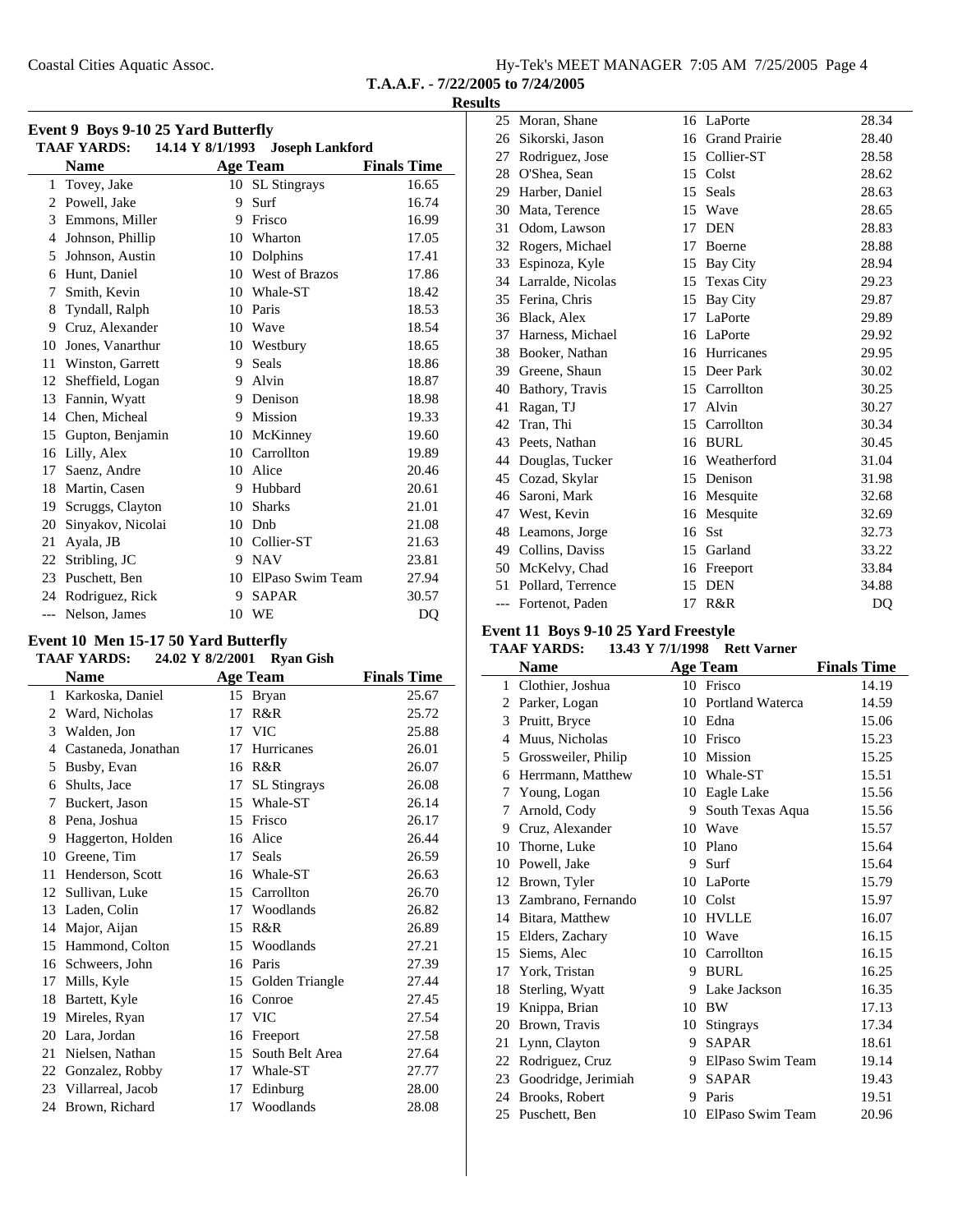| Coastal Cities Aquatic Assoc. | Hy-Tek's MEET MANAGER 7:05 AM 7/25/2005 Page 5 |
|-------------------------------|------------------------------------------------|
|                               |                                                |

**T.A.A.F. - 7/22/2005 to 7/24/2005**

| Event 12 Men 15-17 100 Yard Freestyle<br>48.64 Y 7/26/200<br><b>Nick Vollmer</b><br><b>TAAF YARDS:</b> |                                    |                |    |                    |                    |
|--------------------------------------------------------------------------------------------------------|------------------------------------|----------------|----|--------------------|--------------------|
|                                                                                                        | <b>Name</b>                        |                |    | Age Team           | <b>Finals Time</b> |
|                                                                                                        | 1 Ward, Nicholas<br>24.25          | 24.52          |    | 17 R&R             | 48.77              |
| 2                                                                                                      | Duckworth, Sean<br>23.75           | 25.17          | 17 | Dolphins           | 48.92              |
|                                                                                                        | 3 Pena, Joshua<br>24.49            | 25.77          |    | 15 Frisco          | 50.26              |
|                                                                                                        | 4 Dwyer, Jack<br>24.12             | 26.47          |    | 15 Wave            | 50.59              |
|                                                                                                        | 5 Majek, Michael<br>24.92          | 26.17          |    | 16 Boerne          | 51.09              |
|                                                                                                        | 6 Rivera, Roel<br>24.60            | 26.93          |    | 16 Freeport        | 51.53              |
| 7                                                                                                      | Hughes, Chris<br>24.61             | 27.87          |    | 16 Freeport        | 52.48              |
|                                                                                                        | 8 Neumann, Peter<br>25.01          | 27.55          |    | 16 Whale-ST        | 52.56              |
|                                                                                                        | 9 Schweers, John<br>25.34          | 27.57          |    | 16 Paris           | 52.91              |
|                                                                                                        | 10 Bankston, Michael<br>26.05      | 26.89          |    | 15 Texas City      | 52.94              |
| 11                                                                                                     | Haver, Jeff<br>25.78               | 27.25          |    | 15 R&R             | 53.03              |
|                                                                                                        | 12 Nielsen, Nathan<br>25.96        | 27.55          |    | 15 South Belt Area | 53.51              |
|                                                                                                        | 13 Swallow, Brannon<br>26.23       | 27.81          |    | 15 Wave            | 54.04              |
|                                                                                                        | 14 Yeager, Coleman<br>26.18        | 28.07          |    | 15 Bryan           | 54.25              |
|                                                                                                        | 15 Mata, Terence<br>26.59          |                |    | 15 Wave            | 54.50              |
|                                                                                                        | 16 Fields, Drew<br>26.27           | 27.91          | 15 | Deer Park          | 54.89              |
| 17                                                                                                     | Appel, John<br>26.15               | 28.62          |    | 17 Dolphins        | 55.06              |
|                                                                                                        | 18 Daniel, Chance                  | 28.91          | 15 | <b>Trophy Club</b> | 55.11              |
|                                                                                                        | 26.45<br>19 Scheler, Jeremy        | 28.66          |    | 15 Golden Triangle | 55.86              |
| 20                                                                                                     | 26.62<br>Suzuki, Mitchell          | 29.24          | 17 | Frisco             | 56.06              |
| 21                                                                                                     | 26.32<br>Otto, Aaron               | 29.74          | 15 | McKinney           | 56.22              |
| 22                                                                                                     | 26.39<br>Williams, Matt            | 29.83          | 17 | Weatherford        | 56.93              |
| 23                                                                                                     | 27.47<br>Gonzalez, Robby           | 29.46          | 17 | Whale-ST           | 56.94              |
|                                                                                                        | 27.26<br>24 Moran, Shane           | 29.68          | 16 | LaPorte            | 57.19              |
| 25                                                                                                     | 27.71<br>Kirtley, Joshua           | 29.48          | 17 | Boerne             | 57.44              |
|                                                                                                        | 27.63<br>26 Bartett, Kyle<br>28.63 | 29.81<br>29.21 | 16 | Conroe             | 57.84              |

| 27 | Williams, Trevor         |       | 16 | Hurricanes           | 57.89   |
|----|--------------------------|-------|----|----------------------|---------|
|    | 27.81                    | 30.08 |    |                      |         |
|    | 28 Hammond, Colton       |       |    | 15 Woodlands         | 57.90   |
|    | 27.42                    | 30.48 |    |                      |         |
| 29 | Mills, Kyle              |       |    | 15 Golden Triangle   | 57.91   |
|    | 27.69                    | 30.22 |    |                      |         |
| 30 | Ragan, TJ                |       |    | 17 Alvin             | 58.41   |
|    | 28.20                    | 30.21 |    |                      |         |
| 31 | Black, Alex              |       | 17 | LaPorte              | 58.91   |
|    | 28.35                    | 30.56 |    |                      |         |
|    | 32 Smith, Christopher    |       |    | 16 Trophy Club       | 59.07   |
|    | 28.33                    | 30.74 |    |                      |         |
| 33 | Richards, Tobias         |       | 17 | Port Aransas Swi     | 59.13   |
|    | 29.23                    | 29.90 |    |                      |         |
| 34 | Harber, Daniel           |       | 15 | Seals                | 59.54   |
|    | 18.55                    | 40.99 |    |                      |         |
| 35 | Hoxha, Besmir            |       | 17 | Dittmar              | 59.67   |
|    | 29.16                    | 30.51 |    |                      |         |
|    | 36 Gutierrez, Ernie      |       |    | 15 Alice             | 59.88   |
|    | 28.36                    | 31.52 |    |                      |         |
|    | 36 Fuentes, Juan         |       | 17 | Frisco               | 59.88   |
|    | 28.22                    | 31.66 |    |                      |         |
| 38 | Barnes, Joesph           |       |    | 16 Alvin             | 59.97   |
|    | 28.21                    | 31.76 |    |                      |         |
| 39 | Sikorski, Jason          |       |    | 16 Grand Prairie     | 1:00.60 |
|    | 29.76                    | 30.84 |    |                      |         |
|    | 40 Harness, Michael      |       |    | 16 LaPorte           | 1:01.40 |
|    | 28.43                    | 32.97 |    |                      |         |
| 41 | West, Kevin              |       |    | 16 Mesquite          | 1:01.72 |
|    | 29.49                    | 32.23 |    |                      |         |
| 42 | Slaughter, Ryan          |       |    | 15 VIC               | 1:05.35 |
|    | 30.49                    | 34.86 |    |                      |         |
| 43 | Button, Leon             |       |    | 15 Bay City          | 1:08.14 |
|    | 31.67                    | 36.47 |    |                      |         |
|    | 44 McKelvy, Chad         |       |    | 16 Freeport          | 1:13.11 |
|    | 32.79                    | 40.32 |    |                      |         |
|    | 45 Radske, L.A.<br>35.37 |       | 15 | Alice                | 1:15.45 |
|    | 46 Marthiljohni, Brian   | 40.08 |    | 15 Edna              | 1:18.77 |
|    | 36.74                    | 42.03 |    |                      |         |
|    | --- Nunez, Mario         |       | 17 | <b>Grand Prairie</b> | DQ      |
|    | 31.76                    | 37.05 |    |                      |         |
|    |                          |       |    |                      |         |

### **Event 13 Boys 9-10 100 Yard IM**

| TAAF YARDS: 1:13.74 Y 8/1/1993 Matt Broussard |  |
|-----------------------------------------------|--|
|                                               |  |

| <b>Name</b>          |       | <b>Age Team</b>     | <b>Finals Time</b> |
|----------------------|-------|---------------------|--------------------|
| 1 Talyor, James      |       | 10 Whale-ST         | 1:19.99            |
| 37.03                | 42.96 |                     |                    |
| 2 Tovey, Jake        |       | 10 SL Stingrays     | 1:22.04            |
| 37.46                | 44.58 |                     |                    |
| Beyer, Matthew<br>3  |       | 10 Port Aransas Swi | 1:26.49            |
| 39.78                | 46.71 |                     |                    |
| Elders, Zachary<br>4 |       | Wave<br>10          | 1:26.56            |
| 39.44                | 47.12 |                     |                    |
| 5 Fannin, Wyatt      |       | Denison<br>9        | 1:28.83            |
| 42.77                | 46.06 |                     |                    |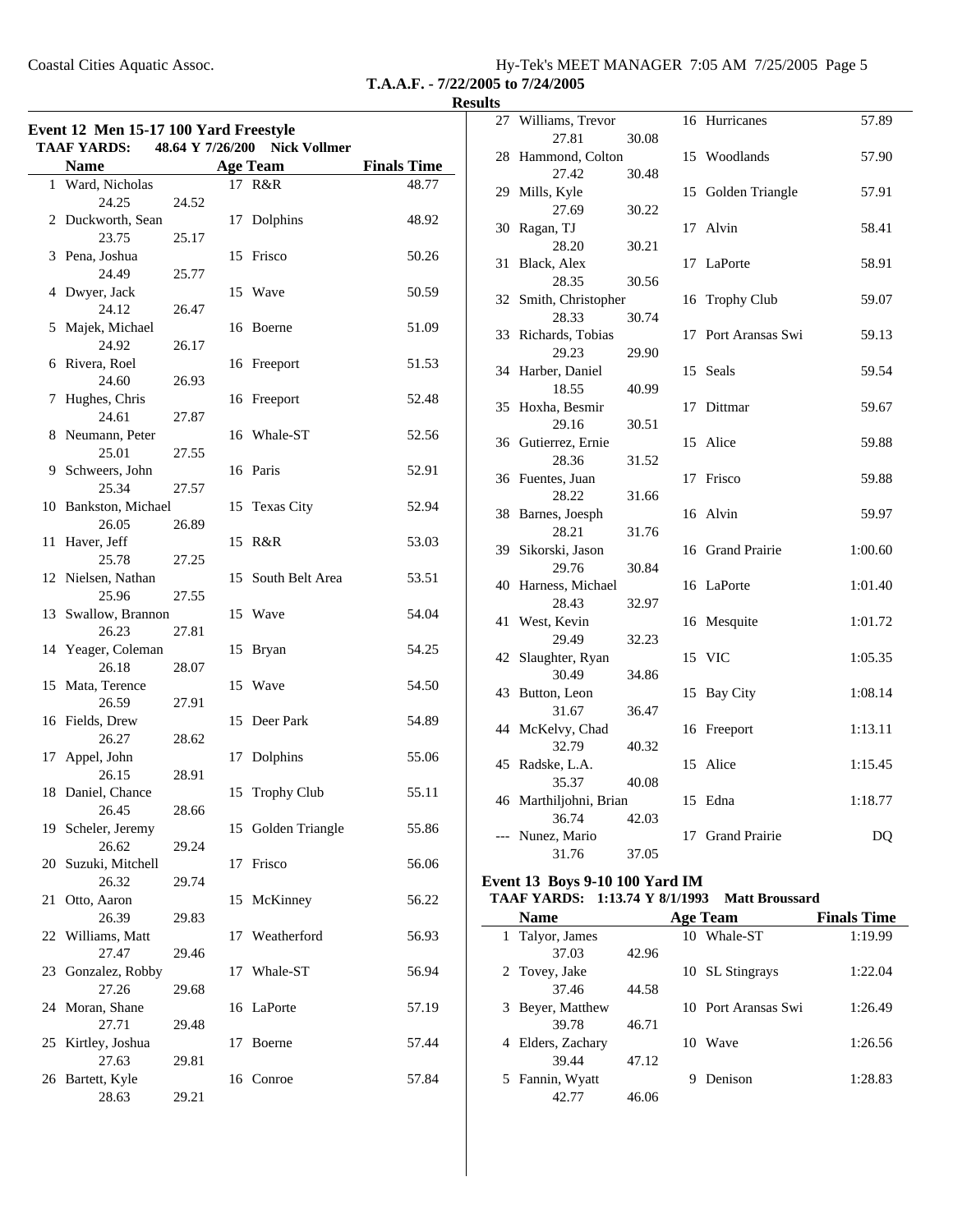Coastal Cities Aquatic Assoc.

| Hy-Tek's MEET MANAGER 7:05 AM 7/25/2005 Page 6 |  |  |  |
|------------------------------------------------|--|--|--|
|------------------------------------------------|--|--|--|

### **T.A.A.F. - 7/22/2005 to 7/24/2005 Results**

| (Event 13 Boys 9-10 100 Yard IM) |                       |         |    |                 |                    |
|----------------------------------|-----------------------|---------|----|-----------------|--------------------|
|                                  | <b>Name</b>           |         |    | <b>Age Team</b> | <b>Finals Time</b> |
|                                  | 6 Bitara, Matthew     |         |    | 10 HVLLE        | 1:29.10            |
|                                  | 40.46                 | 48.64   |    |                 |                    |
|                                  | 7 Young, Logan        |         |    | 10 Eagle Lake   | 1:31.49            |
|                                  | 43.03                 | 48.46   |    |                 |                    |
|                                  | 8 Gupton, Benjamin    |         |    | 10 McKinney     | 1:33.64            |
|                                  | 44.59                 | 49.05   |    |                 |                    |
|                                  | 9 Nie, Allan          |         |    | 10 Woodlands    | 1:35.06            |
|                                  | 46.72                 | 48.34   |    |                 |                    |
|                                  | 10 Debes, Danny       |         |    | 10 Carrollton   | 1:35.07            |
|                                  | 45.74                 | 49.33   |    |                 |                    |
|                                  | 11 Anderson, Blake    |         |    | 10 Dnb          | 1:35.86            |
|                                  | 45.46                 | 50.40   |    |                 |                    |
|                                  | 12 Zambrano, Fernando |         |    | 10 Colst        | 1:36.97            |
|                                  | 42.90                 | 54.07   |    |                 |                    |
|                                  | 13 Young, Charlie     |         |    | 9 SL Stingrays  | 1:37.03            |
|                                  | 45.86                 | 51.17   |    |                 |                    |
|                                  | 14 Roche, Sean        |         | 9  | Frisco          | 1:39.38            |
|                                  | 45.71                 | 53.67   |    |                 |                    |
|                                  | 15 Saenz, Gian        |         |    | 10 Alice        | 1:40.05            |
|                                  | 46.64                 | 53.41   |    |                 |                    |
|                                  | 16 Seymour, Andy      |         |    | 9 Lake Jackson  | 1:40.67            |
|                                  | 45.98                 | 54.69   |    |                 |                    |
|                                  | 17 Inkster, Holden    |         | 10 | Stingrays       | 1:52.23            |
|                                  | 55.44                 | 56.79   |    |                 |                    |
|                                  | 18 Yun, Edward        |         | 9  | Westbury        | 2:27.27            |
|                                  | 1:10.50               | 1:16.77 |    |                 |                    |
|                                  | --- Johnson, Austin   |         |    | 10 Dolphins     | DQ                 |
|                                  | 41.20                 | 52.88   |    |                 |                    |
|                                  | Ayala, JB             |         |    | 10 Collier-ST   | DQ                 |
|                                  | 53.07                 | 1:00.52 |    |                 |                    |

### **Event 14 Men 15-17 100 Yard IM**

| TAAF YARDS:        |       |    | 56.34 Y 7/26/200 Paden Fontenot |                    |
|--------------------|-------|----|---------------------------------|--------------------|
| <b>Name</b>        |       |    | <b>Age Team</b>                 | <b>Finals Time</b> |
| 1 Rivera, Roel     |       |    | 16 Freeport                     | 57.30              |
| 26.31              | 30.99 |    |                                 |                    |
| 2 Fortenot, Paden  |       |    | 17 R&R                          | 57.99              |
| 25.82              | 32.17 |    |                                 |                    |
| 3 Karkoska, Daniel |       |    | 15 Bryan                        | 59.46              |
| 27.61              | 31.85 |    |                                 |                    |
| 4 Shults, Jace     |       | 17 | <b>SL</b> Stingrays             | 59.58              |
| 27.70              | 31.88 |    |                                 |                    |
| 5 Pena, Joshua     |       |    | 15 Frisco                       | 59.70              |
| 28.16              | 31.54 |    |                                 |                    |
| 6 O'Shea, Sean     |       |    | 15 Colst                        | 1:00.75            |
| 29.15              | 31.60 |    |                                 |                    |
| 7 Walden, Jon      |       |    | 17 VIC                          | 1:00.76            |
| 28.91              | 31.85 |    |                                 |                    |
| 8 Busby, Evan      |       |    | 16 R&R                          | 1:00.83            |
| 28.85              | 31.98 |    |                                 |                    |
| 9 Neumann, Peter   |       |    | 16 Whale-ST                     | 1:01.03            |
| 28.79              | 32.24 |    |                                 |                    |
| 10 Buckert, Jason  |       |    | 15 Whale-ST                     | 1:01.06            |
| 27.86              | 33.20 |    |                                 |                    |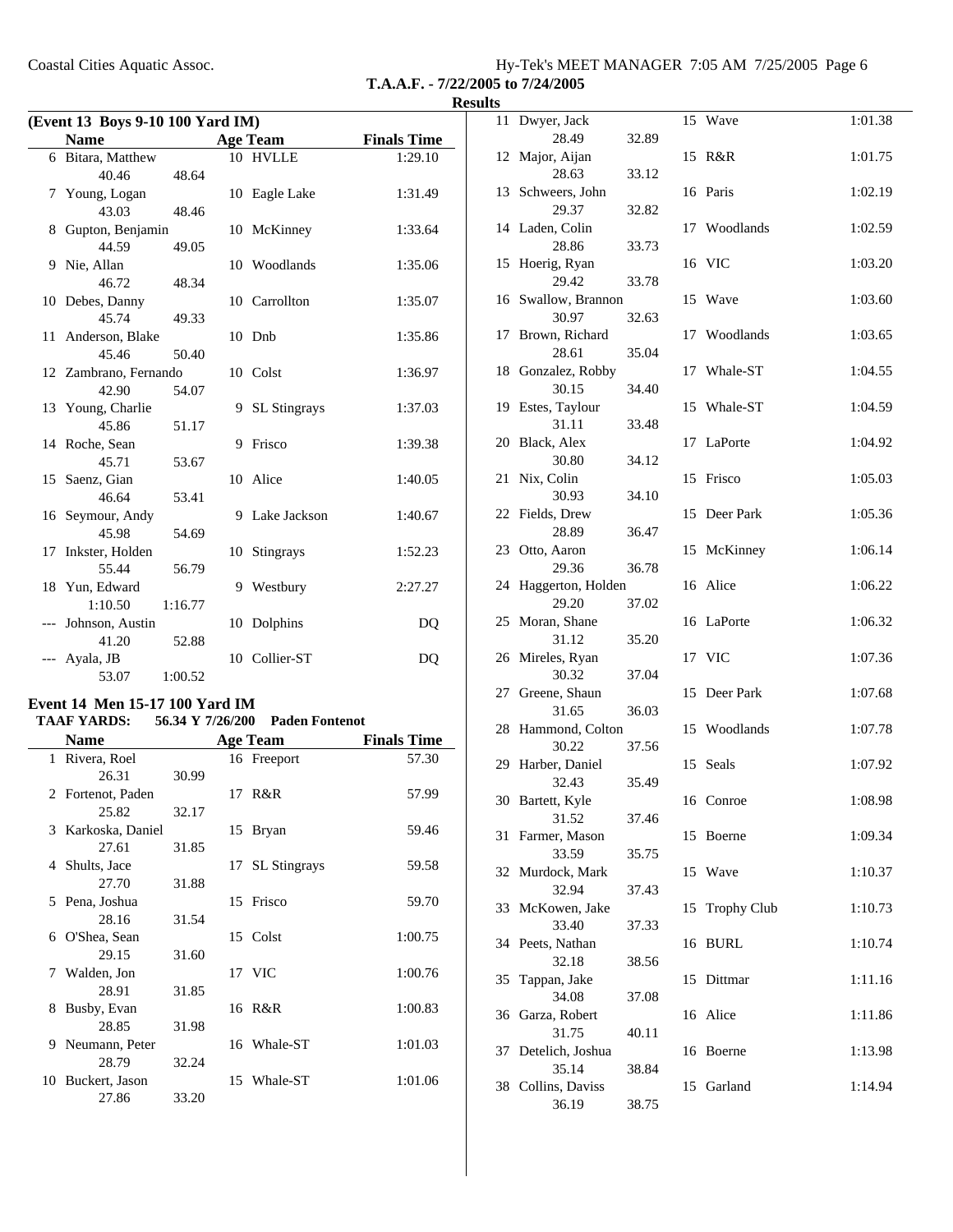| Hy-Tek's MEET MANAGER 7:05 AM 7/25/2005 Page 7 |  |  |
|------------------------------------------------|--|--|
| T.A.A.F. - $7/22/2005$ to $7/24/2005$          |  |  |

|             | (Event 14 Men 15-17 100 Yard IM) |
|-------------|----------------------------------|
| <b>Name</b> | <b>Age Team</b>                  |

| $($ Lycht 14 Ivien 15-17 IVV Tai'u IIVI) |       |  |                 |                    |  |  |  |
|------------------------------------------|-------|--|-----------------|--------------------|--|--|--|
| <b>Name</b>                              |       |  | <b>Age Team</b> | <b>Finals Time</b> |  |  |  |
| 39 Schiefelbein, Nathan                  |       |  | 17 Mission      | 1:15.41            |  |  |  |
| 34.00                                    | 41.41 |  |                 |                    |  |  |  |
| 40 Slaughter, Ryan                       |       |  | 15 VIC          | 1:16.29            |  |  |  |
| 36.13                                    | 40.16 |  |                 |                    |  |  |  |
| 41 Marthiljohni, Justin                  |       |  | 15 Edna         | 1:17.85            |  |  |  |
| 37.59                                    | 40.26 |  |                 |                    |  |  |  |
| 42 Pollard, Terrence                     |       |  | 15 DEN          | 1:19.56            |  |  |  |
| 38.04                                    | 41.52 |  |                 |                    |  |  |  |
|                                          |       |  |                 |                    |  |  |  |

#### **Event 15 Men 15-17 200 Yard Freestyle TAAF YARDS:** 1:50.96 Y 7/26/200 **Jonathan Carey**

|    | <b>Name</b>             |       |    | <b>Age Team</b>    |       | <b>Finals Time</b> |
|----|-------------------------|-------|----|--------------------|-------|--------------------|
| 1  | Duckworth, Sean         |       | 17 | Dolphins           |       | 1:49.25Y           |
|    | 24.48                   | 27.53 |    | 28.96              | 28.28 |                    |
| 2  | Majek, Michael          |       |    | 16 Boerne          |       | 1:56.47            |
|    | 27.49                   | 29.20 |    | 30.70              | 29.08 |                    |
| 3  | Haver, Jeff             |       |    | 15 R&R             |       | 1:56.75            |
|    | 27.19                   | 29.82 |    | 30.20              | 29.54 |                    |
|    | 4 Nielsen, Nathan       |       |    | 15 South Belt Area |       | 1:57.13            |
|    | 27.48                   | 29.98 |    | 30.36              | 29.31 |                    |
| 5  | Karkoska, Daniel        |       |    | 15 Bryan           |       | 1:57.99            |
|    | 27.49                   | 30.65 |    | 30.70              | 29.15 |                    |
|    | 6 Castaneda, Jonathan   |       |    | 17 Hurricanes      |       | 1:58.14            |
|    | 26.65                   | 29.60 |    | 31.22              | 30.67 |                    |
| 7  | Bankston, Michael       |       |    | 15 Texas City      |       | 1:58.34            |
|    | 27.32                   | 30.33 |    | 31.69              | 29.00 |                    |
| 8  | Hlavinka, Chris         |       |    | 17 R&R             |       | 2:01.22            |
|    | 26.76                   | 30.54 |    | 33.01              | 30.91 |                    |
| 9  | Yeager, Coleman         |       |    | 15 Bryan           |       | 2:01.36            |
|    | 27.93                   | 29.95 |    | 31.90              | 31.58 |                    |
| 10 | Dwyer, Jack             |       |    | 15 Wave            |       | 2:01.90            |
|    | 28.46                   | 31.40 |    | 31.17              | 30.87 |                    |
| 11 | Henderson, Scott        |       |    | 16 Whale-ST        |       | 2:02.67            |
|    | 28.58                   | 31.28 |    | 31.68              | 31.13 |                    |
|    | 12 Garza, Matthew       |       |    | 15 Alice           |       | 2:05.72            |
|    | 27.70                   | 31.35 |    | 33.24              | 33.43 |                    |
|    | 13 Mata, Terence        |       |    | 15 Wave            |       | 2:05.99            |
|    | 29.82                   | 31.03 |    | 33.01              | 32.13 |                    |
| 14 | Harvey, Andrew          |       |    | 15 Mesquite        |       | 2:06.52            |
|    | 29.82                   | 32.29 |    | 32.74              | 31.67 |                    |
| 15 | Booker, Nathan          |       |    | 16 Hurricanes      |       | 2:08.28            |
|    | 28.97                   | 33.12 |    | 34.81              | 31.38 |                    |
|    | 16 Williams, Matt       |       |    | 17 Weatherford     |       | 2:08.79            |
|    | 28.66                   | 32.05 |    | 34.04              | 34.04 |                    |
| 17 | Ragan, TJ               |       |    | 17 Alvin           |       | 2:12.73            |
|    | 30.41                   | 33.37 |    | 34.92              | 34.03 |                    |
| 18 | Williams, Trevor        |       |    | 16 Hurricanes      |       | 2:14.74            |
|    | 29.12                   | 34.21 |    | 36.86              | 34.55 |                    |
| 19 | Button, Leon            |       |    | 15 Bay City        |       | 2:24.76            |
|    | 33.94                   | 37.79 |    | 36.74              | 36.29 |                    |
|    | 20 Marthiljohni, Justin |       |    | 15 Edna            |       | 2:24.83            |
|    | 32.83                   | 37.29 |    | 38.68              | 36.03 |                    |
| 21 | Gaither, Jeremiah       |       |    | 16 Sst             |       | 2:25.32            |
|    | 33.18                   | 36.87 |    | 39.30              | 35.97 |                    |

| 22 Saroni, Mark        |       | 16 Mesquite |       | 2:28.06 |
|------------------------|-------|-------------|-------|---------|
| 33.69                  | 38.13 | 40.39       | 35.85 |         |
| 23 Harness, Michael    |       | 16 LaPorte  |       | 2:29.46 |
| 31.52                  | 37.07 | 39.54       | 41.33 |         |
| 24 Marthiljohni, Brian |       | 15 Edna     |       | 2:54.15 |
| 37.07                  | 43.41 | 46.95       | 46.72 |         |

#### **Event 16 Boys 9-10 100 Yard Freestyle Relay TAAF YARDS: 56.83 Y Rosenberg 8/1/1993**

|    | <b>Team</b>            | <b>Relay</b>               | <b>Finals Time</b> |
|----|------------------------|----------------------------|--------------------|
| 1  | Frisco                 |                            | 58.96              |
|    | 1) Nix, Corey 10       | 2) Muus, Nicholas 10       |                    |
|    | 3) Roche, Sean 9       | 4) Clothier, Joshua 10     |                    |
|    | 28.82<br>30.14         |                            |                    |
| 2  | Carrollton             |                            | 1:02.62            |
|    | 1) Lilly, Alex 10      | 2) Debes, Danny 10         |                    |
|    | 3) Faus, Andrew 10     | 4) Siems, Alec 10          |                    |
|    | 31.45<br>31.17         |                            |                    |
| 3  | Alice                  |                            | 1:04.79            |
|    | 1) Chavarria, Rony 10  | 2) Garcia, Nicholas 10     |                    |
|    | 3) Charles, Chris 9    | 4) Saenz, Gian 10          |                    |
|    | 34.87<br>29.92         |                            |                    |
|    | 4 Westbury             |                            | 1:05.33            |
|    | 1) Gu, Kevin 10        | 2) Walker, Taylor 10       |                    |
|    | 3) Yun, Edward 9       | 4) Jones, Vanarthur 10     |                    |
|    | 33.81<br>31.52         |                            |                    |
|    |                        |                            |                    |
| 5  | SL Stingrays           |                            | 1:05.34            |
|    | 1) Bockenfeld, Nick 10 | 2) Woods, Walker 9         |                    |
|    | 3) Anderson, Drew 9    | 4) Hartwick, Sean 10       |                    |
|    | 33.34<br>32.00         |                            |                    |
|    | 6 El Campo             |                            | 1:06.04            |
|    | 1) Mims, Kolton 10     | 2) Nielsen, Christopher 10 |                    |
|    | 3) Haas, Benjamine 10  | 4) Mahoney, Sean 10        |                    |
|    | 32.70<br>33.34         |                            |                    |
| 7  | Lake Jackson           |                            | 1:06.79            |
|    | 1) Sterling, Wyatt 9   | 2) Shafi, Haris 10         |                    |
|    | 3) Seymour, Andy 9     | 4) Bergen, Brent 10        |                    |
|    | 34.19<br>32.60         |                            |                    |
| 8  | Frisco                 | B                          | 1:06.88            |
|    | 1) Fomby, Garrett 9    | 2) Fugina, Austin 9        |                    |
|    | 3) Blandford, Josh 10  | 4) Emmons, Miller 9        |                    |
|    | 33.99<br>32.89         |                            |                    |
| 9  | Seals                  |                            | 1:07.41            |
|    | 1) Winston, Grant 10   | 2) Chapman, Ryley 9        |                    |
|    | 3) Benson, Travis 10   | 4) Winston, Garrett 9      |                    |
|    | 34.04<br>33.37         |                            |                    |
| 10 | Paris                  |                            | 1:08.07            |
|    | 1) Jones, Spencer 10   | 2) Brooks, Robert 9        |                    |
|    | 3) Tyndall, Ralph 10   | 4) Wood, Zachry 10         |                    |
|    | 35.67<br>32.40         |                            |                    |
| 10 | West of Brazos         |                            | 1:08.07            |
|    | 1) Bell, Dylan 10      | 2) White, Chess 10         |                    |
|    | 3) Wallace, Carter 9   | 4) Hunt, Daniel 10         |                    |
|    | 36.07<br>32.00         |                            |                    |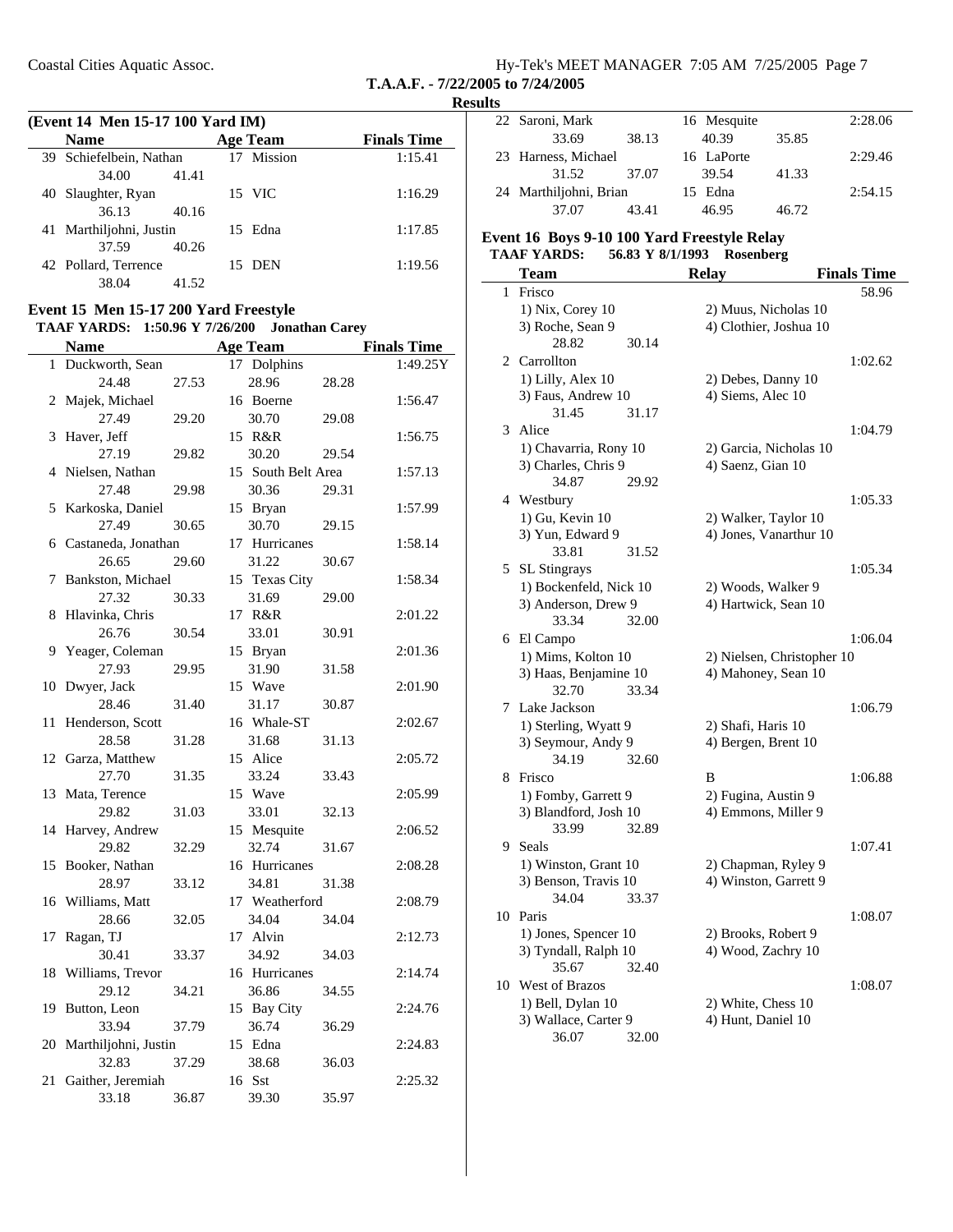| Coastal Cities Aquatic Assoc. | Hy-Tek's MEET MANAGER 7:05 AM 7/25/2005 Page 8 |
|-------------------------------|------------------------------------------------|
|                               |                                                |

#### **Results**

| (Event 16 Boys 9-10 100 Yard Freestyle Relay) |                          |       |                           |                    |
|-----------------------------------------------|--------------------------|-------|---------------------------|--------------------|
|                                               | <b>Team</b>              |       | <b>Relay</b>              | <b>Finals Time</b> |
| 12                                            | <b>Sharks</b>            |       |                           | 1:08.42            |
|                                               | 1) Ledger, Alec 10       |       | 2) Lopez, Javier Trey 10  |                    |
|                                               | 3) Curren, Hayden 10     |       | 4) Scruggs, Clayton 10    |                    |
|                                               | 34.72                    | 33.70 |                           |                    |
| 13                                            | McKinney                 |       |                           | 1:08.47            |
|                                               | 1) Nguyen, Dylan 9       |       | 2) Westgarth, Harrison 10 |                    |
|                                               | 3) Harrell, Andy 10      |       | 4) Torres, Jonathan 10    |                    |
|                                               | 35.97                    | 32.50 |                           |                    |
|                                               | 14 Boerne                |       |                           | 1:09.69            |
|                                               | 1) Peterson, Dillon 9    |       | 2) Goles, Ted 10          |                    |
|                                               | 3) Lange, Dylan 9        |       | 4) Styskal, Eric 9        |                    |
|                                               | 36.12                    | 33.57 |                           |                    |
|                                               | 15 South Texas Aqua      |       |                           | 1:13.45            |
|                                               | 1) Ramos, Roland 10      |       | 2) Lara, Jesus 10         |                    |
|                                               | 3) Cardona, Leo III 9    |       | 4) Arnold, Cody 9         |                    |
|                                               | 38.47                    | 34.98 |                           |                    |
| 16                                            | <b>SAPAR</b>             |       | B                         | 1:17.94            |
|                                               | 1) Kemple, J'Deon 10     |       | 2) Rodriguez, Rick 9      |                    |
|                                               | 3) Goodridge, Jerimiah 9 |       | 4) Cain, Jonathan 10      |                    |
|                                               | 40.93                    | 37.01 |                           |                    |
| 17                                            | <b>SAPAR</b>             |       |                           | 1:20.06            |
|                                               | 1) Saenz, Albert 9       |       | 2) Quintes, Paul Jason 9  |                    |
|                                               | 3) Lynn, Clayton 9       |       | 4) Golub, Jared 9         |                    |
|                                               | 41.43                    | 38.63 |                           |                    |
| 18                                            | Dittmar                  |       |                           | 1:22.10            |
|                                               | 1) Lumsden, Joshua 9     |       | 2) Meyer, Aaron 10        |                    |
|                                               | 3) Rosales, Danny 10     |       | 4) Lopez, Daniel 9        |                    |
|                                               | 43.77                    | 38.33 |                           |                    |
|                                               | <b>Trophy Club</b>       |       |                           | DQ                 |
|                                               | 1) Sizelove, Sam 9       |       | 2) Jongeneel, Kevin 10    |                    |
|                                               | 3) Huizenga, Anders 9    |       | 4) Eastin, Trevor 10      |                    |
|                                               | 34.78                    | 30.53 |                           |                    |

### **Event 17 Men 15-17 200 Yard Freestyle Relay** TAAF YARDS: 1:31.81 Y 7/26/200 Granbury Seals 2003 **M Greene, T Greene, B Steenberge, N Vollmer**

| Team                |                       | <b>Relay</b>     | <b>Finals Time</b>     |  |
|---------------------|-----------------------|------------------|------------------------|--|
| R&R<br>1            |                       |                  | 1:32.38                |  |
| 1) Haver, Jeff $15$ |                       |                  | 2) Morgan, Adam 16     |  |
|                     | 3) Ward, Nicholas 17  |                  | 4) Fortenot, Paden 17  |  |
| 22.57               | 23.13                 | 23.70            | 22.98                  |  |
| 2 Frisco            |                       |                  | 1:37.62                |  |
|                     | 1) Fuentes, Juan 17   | 2) Nix, Colin 15 |                        |  |
|                     | 3) Pena, Joshua 15    |                  | 4) Suzuki, Mitchell 17 |  |
| 26.27               | 24.20                 | 24.60            | 22.55                  |  |
| 3<br><b>Boerne</b>  |                       |                  | 1:39.38                |  |
|                     | 1) Styskal, Joshua 17 |                  | 2) Kirtley, Joshua 17  |  |
|                     | 3) Rogers, Michael 17 |                  | 4) Majek, Michael 16   |  |
|                     | 26.64<br>24.69        | 25.33            | 22.72                  |  |
| R&R<br>4            |                       | B                | 1:40.12                |  |
|                     | 1) Busby, Evan 16     |                  | 2) Hlavinka, Chris 17  |  |
|                     | 3) Major, Aijan 15    |                  | 4) Moreno, Richard 15  |  |
| 24.57               | 26.91                 | 24.30            | 24.34                  |  |
|                     |                       |                  |                        |  |

|    | 5 Carrollton            |       |                        |                           | 1:40.58 |
|----|-------------------------|-------|------------------------|---------------------------|---------|
|    | 1) Teague, Austin 15    |       | 2) Mitchell, Morgan 15 |                           |         |
|    | 3) Bathory, Travis 15   |       | 4) Sullivan, Luke 15   |                           |         |
|    | 25.59                   | 25.39 | 25.58                  | 24.02                     |         |
|    | 6 VIC                   |       |                        |                           | 1:40.71 |
|    | 1) Goodman, Rhett 16    |       | 2) Hoerig, Ryan 16     |                           |         |
|    | 3) Walden, Jon 17       |       | 4) Mireles, Ryan 17    |                           |         |
|    | 25.26                   | 25.76 | 27.00                  | 22.69                     |         |
| 7  | Hurricanes              |       |                        |                           | 1:40.97 |
|    | 1) Garl, Ryan 15        |       | 2) Booker, Nathan 16   |                           |         |
|    | 3) Williams, Trevor 16  |       |                        | 4) Castaneda, Jonathan 17 |         |
|    | 26.16                   | 25.74 | 25.67                  | 23.40                     |         |
| 8  | Alice                   |       |                        |                           | 1:41.60 |
|    | 1) Garcia, Ryan 17      |       |                        | 2) Haggerton, Holden 16   |         |
|    | 3) Garza, Matthew 15    |       |                        | 4) Trevino, Andrew 17     |         |
|    | 27.01                   | 25.49 | 24.44                  | 24.66                     |         |
| 9. | <b>Trophy Club</b>      |       |                        |                           | 1:42.37 |
|    | 1) Daniel, Chance 15    |       | 2) Nolen, Matt 15      |                           |         |
|    | 3) Murray, Paul 15      |       | 4) McKowen, Jake 15    |                           |         |
|    | 24.58                   | 25.71 | 25.34                  | 26.74                     |         |
| 10 | Freeport                |       |                        |                           | 1:42.74 |
|    | 1) Hughes, Chris 16     |       | 2) Lara, Jordan 16     |                           |         |
|    | 3) McKelvy, Chad 16     |       | 4) Rivera, Roel 16     |                           |         |
|    | 24.56                   | 25.55 | 23.05                  | 29.58                     |         |
| 11 | <b>Bonham</b>           |       |                        |                           | 1:52.12 |
|    | 1) Atkinson, Ian 15     |       | 2) Grace, Kipp 16      |                           |         |
|    | 3) Groseclose, David 17 |       | 4) Landers, Nathan 16  |                           |         |
|    | 26.68                   | 28.33 | 28.41                  | 28.70                     |         |

#### **Event 18 Girls 9-10 100 Yard Medley Relay TAAF YARDS: 1:05.64 Y Richmond/Rosenberg Team 7/26/200**

# **C Zamora, L Pitts, S Smith, H Cutbirth**

|              | Team                   | <b>Relay</b>            | <b>Finals Time</b> |
|--------------|------------------------|-------------------------|--------------------|
| $\mathbf{1}$ | <b>SL</b> Stingrays    |                         | 1:06.66            |
|              | 1) Privett, Abby 9     | 2) Weisert, Elise 10    |                    |
|              | 3) George, Libby 10    | 4) Zapinski, Emily 10   |                    |
|              | 38.20<br>28.46         |                         |                    |
|              | 2 Mission              |                         | 1:07.22            |
|              | 1) Cantu, Brianna 10   | 2) Garcia, Jade 10      |                    |
|              | 3) Adame, Christina 10 | 4) Honrubia, Caroline 9 |                    |
|              | 36.84<br>30.38         |                         |                    |
|              | 3 Boerne               |                         | 1:10.27            |
|              | 1) Cook, Julia 10      | 2) Barton, Rebecca 10   |                    |
|              | 3) Lemmons, Kelsey 9   | 4) Kelly, Delany 10     |                    |
|              | 34.90<br>35.37         |                         |                    |
| 4            | Wharton                |                         | 1:10.32            |
|              | 1) Norrell, Kaitlyn 10 | 2) Kieler, Amber 10     |                    |
|              | 3) Harper, Hannah 10   | 4) Cline, Madison 10    |                    |
|              | 5 Carrollton           |                         | 1:11.24            |
|              | 1) Harris, Bryony 10   | 2) Wilson, MacKenzie 10 |                    |
|              | 3) Chrisman, Julie 9   | 4) Ridley, Hannah 10    |                    |
|              | 38.30<br>32.94         |                         |                    |
|              | 6 SL Stingrays         | B                       | 1:11.50            |
|              | 1) Vassios, Haley 9    | 2) Landers, Elise 9     |                    |
|              | 3) Meinz, Sarah 10     | 4) Hayes, Madison 9     |                    |
|              | 38.96<br>32.54         |                         |                    |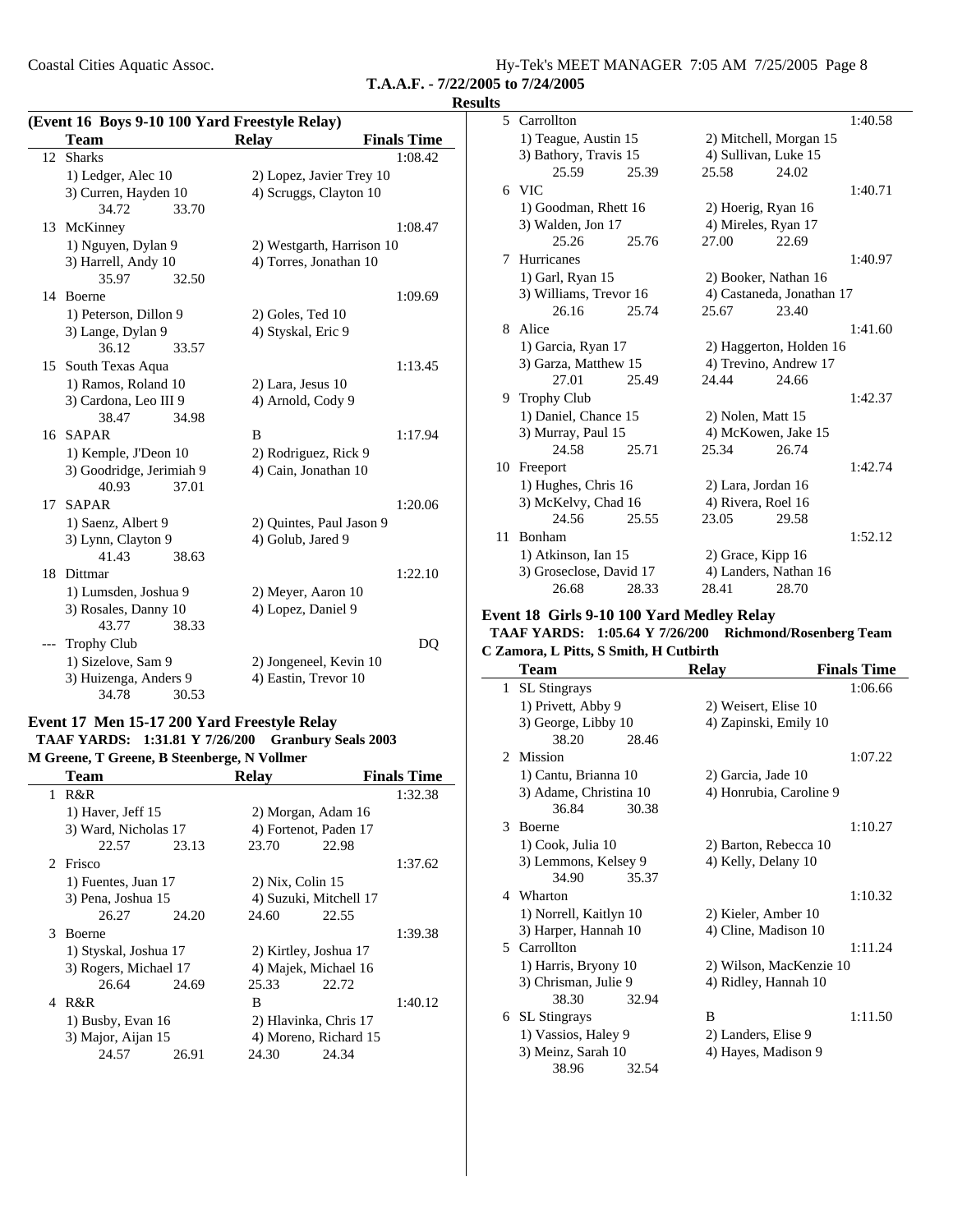| Coastal Cities Aquatic Assoc. | Hy-Tek's MEET MANAGER 7:05 AM 7/25/2005 Page 9 |
|-------------------------------|------------------------------------------------|
|                               |                                                |

|    | (Event 18 Girls 9-10 100 Yard Medley Relay)   |                                               |                    |
|----|-----------------------------------------------|-----------------------------------------------|--------------------|
|    | <b>Team</b>                                   | <b>Relay</b>                                  | <b>Finals Time</b> |
|    | 7 Dolphins                                    |                                               | 1:11.56            |
|    | 1) Bonds, Sadie 10                            | 2) Poole, Corseina 10                         |                    |
|    | 3) Johnson, Jessie 10                         | 4) Garrison, Jenna 10                         |                    |
|    | 39.46<br>32.10                                |                                               |                    |
|    | 8 Frisco                                      |                                               | 1:13.54            |
|    | 1) Hunt, Kelsey 10                            | 2) Gray, Meredith 9                           |                    |
|    | 3) Korst, Caroline 10                         | 4) Anders, Amanda 10                          |                    |
|    | 31.77<br>41.77                                |                                               |                    |
|    | 9 R&R                                         |                                               | 1:13.91            |
|    | 1) Croman, Carly 10                           | 2) Duhon, Gabrielle 10                        |                    |
|    | 3) Hartensteiner, Ashley 9                    | 4) O'Hearn, Rebecca 10                        |                    |
|    | 42.66<br>31.25                                |                                               |                    |
|    | 10 Bay City                                   |                                               | 1:14.09            |
|    | 1) Kristynik, Angela 9                        | 2) Walter, Shannon 10                         |                    |
|    | 3) Kacko, Sierra 9                            | 4) Gorman, Bethany 10                         |                    |
|    | 11 Alice                                      |                                               | 1:16.20            |
|    | 1) Munoz, Ariana 10                           | 2) Garza, Elizabeth 10                        |                    |
|    | 3) Martinez, Clari 10                         | 4) Franki, Kristen 10                         |                    |
|    | 41.95<br>34.25                                |                                               |                    |
|    | 12 Wave                                       |                                               | 1:16.44            |
|    | 1) Simmons, Ashley 10                         | 2) Kirby, Tate 10                             |                    |
|    | 3) Pesek, Rachel 10                           | 4) Karagas, Ally 10                           |                    |
|    | 13 Frisco                                     | B                                             | 1:16.57            |
|    | 1) Campbell, Heather 9                        | 2) Williams, Caroline 9                       |                    |
|    | 3) Mathis, Haley 10                           | 4) Williams, Kara 10                          |                    |
|    | 41.92<br>34.65                                |                                               |                    |
|    | 14 Westbury                                   |                                               | 1:19.83            |
|    | 1) Alexander, Allison 10                      | 2) Ji, Chelsea 9                              |                    |
|    | 3) Mayberry, Taylor 10                        | 4) Robertson, Nyke 10                         |                    |
|    | 15 Dnb                                        |                                               | 1:21.64            |
|    |                                               |                                               |                    |
|    | 1) Johnson, Carly 9                           | 2) Morgan, Kayli 9<br>4) Teague, Michaela 9   |                    |
|    | 3) Trapp, Aubrey 11<br>43.69<br>37.95         |                                               |                    |
|    |                                               |                                               | 1:23.27            |
|    | 16 Stingrays                                  |                                               |                    |
|    | 1) Garcia, Jennifer 10<br>3) Riojas, Betsy 10 | 2) Cardenas, Amely 10<br>4) Trevino, Avery 10 |                    |
|    | 44.26<br>39.01                                |                                               |                    |
| 17 |                                               |                                               |                    |
|    | Mesquite                                      |                                               | 1:29.41            |
|    | 1) Willard, Taylor 10                         | 2) Davis, Savannah 10                         |                    |
|    | 3) Mellott, Kelly 10                          | 4) O'Neil, Lauren 10                          |                    |
|    | 46.80<br>42.61                                |                                               |                    |
|    | 18 Paris                                      |                                               | 1:30.76            |
|    | 1) Mann, Sarah 9                              | 2) Terry, Shantelle 9                         |                    |
|    | 3) Struve, Madeline 10                        | 4) Himes, Jessica 10                          |                    |
|    | 54.18<br>36.58                                |                                               |                    |
|    | Wave                                          |                                               | DQ                 |
|    | 1) Walters, Brenna 9                          | 2) Verastique, Hannah 10                      |                    |
|    | 3) Watson, Emily 9                            | 4) Scherer, Brianna 10                        |                    |
|    | 41.69<br>35.28                                |                                               |                    |

#### **Event 19 Women 15-17 200 Yard Medley Relay TAAF YARDS: 1:53.46 Y Richmond/Rosenberg Team 7/26/200 C Phillips, J Roth, H D'Antoni, J Louvier**

|              | <b>Team</b>               | <b>Relay</b>              | <b>Finals Time</b> |
|--------------|---------------------------|---------------------------|--------------------|
| $\mathbf{1}$ | South Belt Area           |                           | 1:56.77            |
|              | 1) Kelly, Kristine 17     | 2) Melenric, Natalie 17   |                    |
|              | 3) Thibodaux, Jackie 17   | 4) Thibodaux, Jocelyn 15  |                    |
|              | 30.63<br>32.52            | 29.16                     | 24.46              |
|              | 2 SL Stingrays            |                           | 2:02.25            |
|              | 1) Bologna, Alyssa 16     | 2) Munch, Vicki 15        |                    |
|              | 3) Anderson, Erica 15     | 4) Ormsby, Kat 16         |                    |
|              | 32.99<br>33.92            | 28.56                     | 26.78              |
| 3            | Frisco                    |                           | 2:02.79            |
|              | 1) Miller, Jennifer 15    | 2) Johnson, Amanda 16     |                    |
|              | 3) Blizzard, Heather 16   | 4) Akin, Aryn 15          |                    |
|              | 30.28<br>34.09            | 30.16                     | 28.26              |
|              | 4 Seals                   |                           | 2:06.19            |
|              | 1) Hidalgo, Mary 16       | 2) Reimer, Elizabeth 15   |                    |
|              | 3) Hidalgo, Christin 16   | 4) Greene, Carrie 15      |                    |
|              | 32.77<br>36.48            | 31.35                     | 25.59              |
|              | 5 Hurricanes              |                           | 2:07.90            |
|              | 1) Davis, Alyssa 16       | 2) Alaniz, Alyssa 15      |                    |
|              | 3) Hughes, Leslie 16      | 4) Alonzo, Tiffany 17     |                    |
|              | 32.46<br>37.42            | 30.74                     | 27.28              |
|              | 6 R&R                     |                           | 2:09.39            |
|              | 1) Jones, Lauren 15       | 2) Collins, Laura 17      |                    |
|              | 3) Adams, Stephanie 15    | 4) D'Antoni, Harmony 17   |                    |
|              | 34.00<br>36.69            | 32.90                     | 25.80              |
|              | 7 Wharton                 |                           | 2:10.16            |
|              | 1) Norrell, Jessica 16    | 2) Zahn, Blaire 15        |                    |
|              | 3) Flynn, Shea 15         | 4) Sanchez, Lisa 15       |                    |
|              | 32.29<br>35.09            | 29.44                     | 33.34              |
| 8            | McKinney                  |                           | 2:10.66            |
|              | 1) Nguyen, Mai 15         | 2) Feeny, Meagan 17       |                    |
|              | 3) Serio, Samantha 17     | 4) Hollingsworth, Leah 15 |                    |
|              | 36.23<br>33.95            | 32.12                     | 28.36              |
|              | 9 Alice                   |                           | 2:11.47            |
|              | 1) Carroll, Kami 15       | 2) Saenz, Marcy 17        |                    |
|              | 3) Villareal, MiReina 15  | 4) Whitty, Heather 15     |                    |
|              | 36.28<br>36.83            | 29.16                     | 29.20              |
| 10           | Wave                      |                           | 2:11.83            |
|              | 1) Anderson, Alyse 17     | 2) Ogle-Martin, Lauren 16 |                    |
|              | 3) Verastique, Jantzen 17 | 4) Horsch, Leah 15        |                    |
|              | 31.49<br>37.72            | 34.55                     | 28.07              |
| 11           | <b>Trophy Club</b>        |                           | 2:13.32            |
|              | 1) Frady, Charis 15       | 2) Orred, Kelsey 15       |                    |
|              | 3) Knapp, Kerri 15        | 4) Stelmach, Kirstin 15   |                    |
|              | 36.17<br>36.41            | 31.57                     | 29.17              |
|              | 12 VIC                    |                           | 2:15.03            |
|              | 1) Priesmeyer, Candace 16 | 2) McConnell, Brittany 15 |                    |
|              | 3) Howell, Lauren 16      | 4) Mozisek, Shelby 15     |                    |
|              | 35.06<br>40.00            | 30.71                     | 29.26              |
| 13           | Hurricanes                | B                         | 2:17.74            |
|              | 1) Hay, Jenni 17          | 2) Schroeder, Tracie 16   |                    |
|              | 3) Sharpe, Sara 16        | 4) Longoria, Tori 15      |                    |
|              | 35.50<br>40.47            | 33.68                     | 28.09              |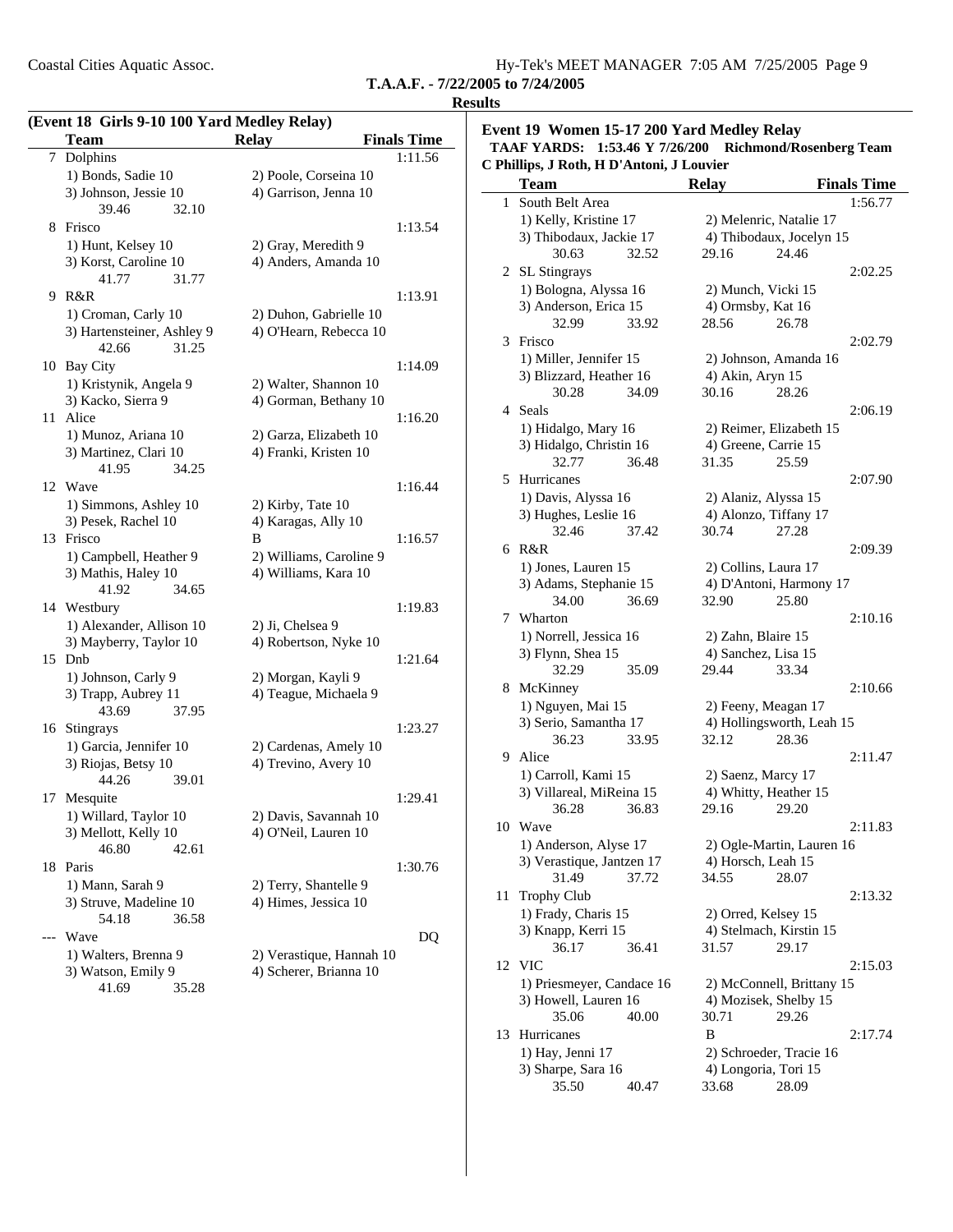|  | Hy-Tek's MEET MANAGER 7:05 AM 7/25/2005 Page 10 |  |  |
|--|-------------------------------------------------|--|--|
|  |                                                 |  |  |

#### **Results**

|   | (Event 19 Women 15-17 200 Yard Medley Relay) |                |                                                        |
|---|----------------------------------------------|----------------|--------------------------------------------------------|
| T |                                              | D <sub>2</sub> | $\mathbf{E}$ is a let $\mathbf{E}$ in the $\mathbf{E}$ |

| <b>Team</b> |                         | <b>Relay</b>           | <b>Finals Time</b> |
|-------------|-------------------------|------------------------|--------------------|
| 14 Frisco   |                         | C                      | 2:22.92            |
|             | 1) Blizzard, Haley 15   | 2) Pettus, Chelsie 15  |                    |
|             | 3) Hoglund, Brittney 16 | 4) Toon, Chuntae 15    |                    |
|             | 38.66<br>38.78          | 33.99                  | 31.49              |
| 15 Mesquite |                         |                        | 2:27.35            |
|             | 1) Baker, Felicia 16    | 2) Gattis, Linsey 16   |                    |
|             | 3) Torres, Roxi 16      | 4) Mellott, Erin 15    |                    |
|             | 41.13<br>38.86          | 35.54                  | 31.82              |
| --- Frisco  |                         | B                      |                    |
|             | 1) Hall, Tiffani 15     | 2) Hall, Kristi 17     |                    |
|             | 3) Elliot, Bridget 17   | 4) Elliot, Christie 17 |                    |
|             | 33.84<br>34.83          | 34.02                  | 29.53              |
|             |                         |                        |                    |

### **Event 20 Girls 9-10 50 Yard Freestyle**

### TAAF YARDS: 28.69 Y 7/26/199 Lisa Paul

|    | <b>Name</b>         |    | <b>Age Team</b>         | <b>Finals Time</b> |
|----|---------------------|----|-------------------------|--------------------|
| 1  | Skinner, Haley      | 10 | <b>Bay City</b>         | 29.85              |
| 2  | Kmiecik, Riley      | 9  | Seabrook                | 30.71              |
| 3  | Karpuk, Lexi        | 10 | Whale-ST                | 31.31              |
| 4  | Schneider, Heidi    | 10 | Gators                  | 31.44              |
| 5  | Sutter, Bethany     | 10 | <b>Portland Waterca</b> | 32.12              |
| 6  | Duininck, Lauren    | 10 | <b>Trophy Club</b>      | 32.37              |
| 7  | Honrubia, Caroline  | 9  | <b>Mission</b>          | 32.45              |
| 8  | Dennard, Haley      | 9  | <b>DECTR</b>            | 33.39              |
| 9  | Pesek, Rachel       | 10 | Wave                    | 34.11              |
| 10 | Ramza, Savannah     | 10 | Allen                   | 34.58              |
| 11 | Howell, Haley       | 10 | Alvin                   | 34.76              |
| 12 | Williams, Lucy      | 10 | Stacy                   | 35.04              |
| 13 | Wells, Mackenzie    | 10 | McKinney                | 35.39              |
| 14 | Rankin, Nicole      | 9  | Frisco                  | 35.55              |
| 15 | Earnest, Shannon    | 10 | Colst                   | 35.76              |
| 16 | Smithey, Kristin    | 10 | Hubbard                 | 35.88              |
| 17 | Marrs, Molly        | 9  | <b>SAPAR</b>            | 36.06              |
| 18 | Jauregui, Jacquelyn | 9  | Plano                   | 36.09              |
| 19 | Atkins, Dorothy     | 10 | Edinburg                | 37.03              |
| 20 | Johnson, Jessie     | 10 | Dolphins                | 37.07              |
| 21 | Hamilton, Lucy      | 9  | Collier-ST              | 37.27              |
| 22 | Keig, Jordan        | 9  | <b>RD</b>               | 37.58              |
| 23 | Gutierrez, Monica   | 10 | <b>SAPAR</b>            | 38.65              |
| 24 | Duran, Gabby        | 10 | ElPaso Swim Team        | 39.65              |
| 25 | Alexander, Allison  | 10 | Westbury                | 39.93              |
| 26 | Himes, Jessica      | 10 | Paris                   | 50.53              |

### **Event 21 Women 15-17 50 Yard Freestyle**

| <b>TAAF YARDS:</b>      | 24.43 Y 7/26/200<br><b>Natalie Melenric</b> |                    |
|-------------------------|---------------------------------------------|--------------------|
| <b>Name</b>             | <b>Age Team</b>                             | <b>Finals Time</b> |
| 1 Melenric, Natalie     | 17 South Belt Area                          | 24.71              |
| 2 Carrier, Jessica      | <b>VIC</b><br>17                            | 25.40              |
| 3 Greene, Carrie        | 15 Seals                                    | 25.53              |
| 4 D'Antoni, Harmony     | R&R<br>17                                   | 26.00              |
| 5 Anderson, Alyse       | 17 Wave                                     | 26.09              |
| 6 Miller, Jennifer      | 15 Frisco                                   | 26.42              |
| 7 Young, Megan          | 15 Unattached                               | 26.61              |
| Simmons, Rebecca<br>8   | Whale-ST<br>17                              | 26.64              |
| Thibodaux, Jocelyn<br>9 | 15 South Belt Area                          | 26.78              |

| ພ  |                           |    |                     |       |
|----|---------------------------|----|---------------------|-------|
|    | 10 Howell, Lauren         |    | 16 VIC              | 27.01 |
| 11 | Feeny, Meagan             | 17 | McKinney            | 27.19 |
| 12 | Taliaferro, Nicole        | 15 | <b>Bryan</b>        | 27.34 |
|    | 13 Alonzo, Tiffany        | 17 | Hurricanes          | 27.40 |
|    | 14 Ormsby, Kat            |    | 16 SL Stingrays     | 27.50 |
|    | 15 Benson, Lauren         |    | 16 Boerne           | 27.57 |
|    | 16 Holderrieth, Lauren    |    | 16 South Belt Area  | 27.82 |
|    | 17 Thibodaux, Jackie      | 17 | South Belt Area     | 27.87 |
| 18 | Hughes, Leslie            |    | 16 Hurricanes       | 28.13 |
|    | 19 Flynn, Shea            |    | 15 Wharton          | 28.29 |
|    | 20 Longoria, Tori         |    | 15 Hurricanes       | 28.48 |
| 21 | Huddleston, Kylee         |    | 16 Conroe           | 28.62 |
|    | 22 Hall, Kristi           |    | 17 Frisco           | 28.64 |
| 23 | Bergman, Geordan          |    | 15 Carrollton       | 28.66 |
|    | 24 Horsch, Leah           |    | 15 Wave             | 28.70 |
|    | 25 Hollingsworth, Leah    |    |                     | 28.73 |
|    | 26 Massey, Nicole         | 16 | 15 McKinney<br>Wave |       |
| 27 |                           |    | <b>VIC</b>          | 28.91 |
|    | Priesmeyer, Candace       | 16 |                     | 28.98 |
|    | 28 Willi, Adrienne        | 15 | Wave                | 28.99 |
| 29 | Saenz, Marcy              | 17 | Alice               | 29.17 |
|    | 30 Jimenez, Marissa       |    | 15 Hurricanes       | 29.18 |
| 31 | Knapp, Kerri              | 15 | <b>Trophy Club</b>  | 29.22 |
| 32 | Akin, Aryn                | 15 | Frisco              | 29.24 |
|    | 33 Carroll, Kami          |    | 15 Alice            | 29.27 |
| 34 | Elliot, Christie          |    | 17 Frisco           | 29.29 |
| 35 | Reitz, Mollee             |    | 15 Gators           | 29.32 |
|    | 36 Orred, Kelsey          | 15 | <b>Trophy Club</b>  | 29.42 |
| 37 | Whitty, Heather           | 15 | Alice               | 29.45 |
| 38 | Mozisek, Shelby           | 15 | <b>VIC</b>          | 29.47 |
|    | 39 Truitt, Amanda         | 16 | Wave                | 29.71 |
|    | 40 Clouse-Baugus, Candace |    | 15 Paris            | 29.73 |
| 41 | Jones, Lauren             |    | 15 R&R              | 30.00 |
|    | 42 Pettus, Chelsie        | 15 | Frisco              | 30.04 |
| 43 | Prieto, Rita              |    | 15 Garland          | 30.16 |
|    | 44 Wright, Rachel         |    | 15 Grand Prairie    | 30.41 |
| 45 | Musgrove, Christine       |    | 16 Wave             | 30.55 |
| 46 | Malek, Laura              | 16 | <b>NAV</b>          | 30.78 |
| 47 | Heibel, Jessica           |    | 16 VIC              | 30.82 |
|    | 48 Sharpe, Sara           |    | 16 Hurricanes       | 30.96 |
| 49 | Bland, Deedra             |    | 16 VIC              | 31.01 |
| 50 | Alaniz, Alyssa            | 15 | Hurricanes          | 31.32 |
| 51 | Ramirez, Megan            |    | 15 Westbury         | 31.58 |
| 52 | Priesmeyer, Hillary       |    | 15 VIC              | 31.84 |
| 53 | Ilika, Katy               | 15 | <b>Bryan</b>        | 31.92 |
| 54 | Toon, Chuntae             | 15 | Frisco              | 32.18 |
| 55 | Ragan, Jennifer           |    | 16 Alvin            | 32.51 |
| 56 | Brockman, Shana           |    | 15 Garland          | 32.76 |
| 57 | Hipp, Morgan              |    | 15 Hurricanes       | 32.86 |
| 58 | Montgomery, Alanna        |    | 15 Frisco           | 33.00 |
| 59 | Densmore, Kerri-Ann       | 15 | Stacy               | 33.22 |
| 60 | Wasmund, Jessica          | 15 | Denison             | 33.60 |
| 61 | Mata, Tempest             | 17 | Wave                | 34.93 |
| 62 | Dobson, Alexandra         |    | 15 LaPorte          | 35.36 |
| 63 | Moreno, Desiree           |    | 15 Mission          |       |
| 64 |                           |    |                     | 35.48 |
|    | Broussard, Victoria       | 17 | Golden Triangle     | 35.61 |
| 65 | Smith, Elizabeth          | 15 | <b>VIC</b>          | 36.40 |
| 66 | Douglas, Sarah            | 15 | Weatherford         | 36.91 |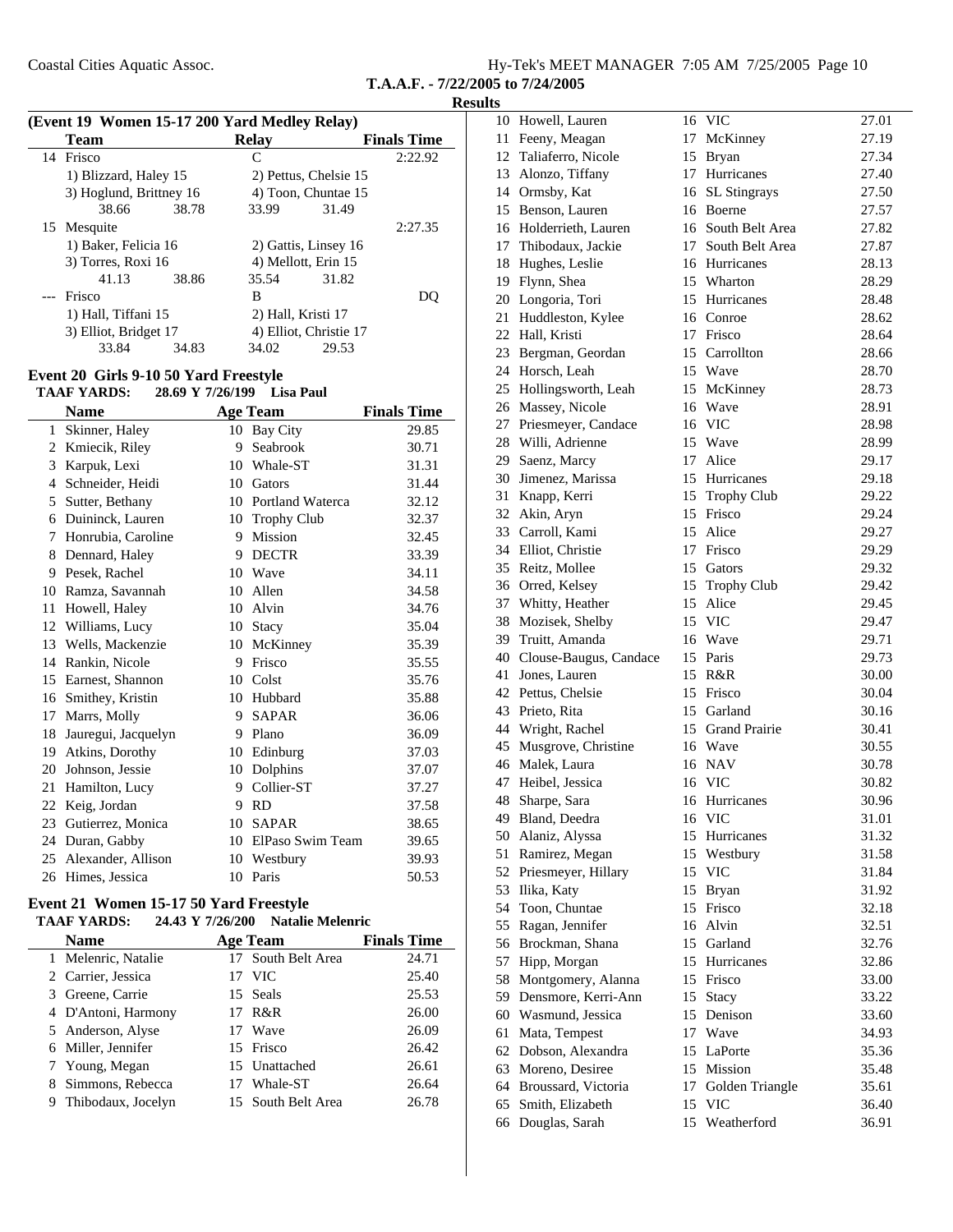|  |  | Hy-Tek's MEET MANAGER 7:05 AM 7/25/2005 Page 11 |  |  |  |  |
|--|--|-------------------------------------------------|--|--|--|--|
|--|--|-------------------------------------------------|--|--|--|--|

### **Results**

| (Event 21 Women 15-17 50 Yard Freestyle) |                                                                |    |                     |                    |  |  |
|------------------------------------------|----------------------------------------------------------------|----|---------------------|--------------------|--|--|
|                                          | <b>Name</b>                                                    |    | <b>Age Team</b>     | <b>Finals Time</b> |  |  |
| 67                                       | Alviar, Hilary                                                 |    | 17 South Texas Aqua | 38.25              |  |  |
|                                          | Event 22 Girls 9-10 25 Yard Backstroke                         |    |                     |                    |  |  |
|                                          | <b>TAAF YARDS:</b><br>15.97 Y 7/26/200<br><b>Stacie O'Shea</b> |    |                     |                    |  |  |
|                                          | <b>Name</b>                                                    |    | <b>Age Team</b>     | <b>Finals Time</b> |  |  |
| 1                                        | McBroom, Kayla                                                 |    | 10 Texas City       | 17.91              |  |  |
|                                          | 2 Zapinski, Emily                                              | 10 | <b>SL Stingrays</b> | 17.95              |  |  |
|                                          | 3 Lasher, Nicole                                               |    | 10 Woodlands        | 18.16              |  |  |
|                                          | 4 Ramza, Savannah                                              |    | 10 Allen            | 18.39              |  |  |
|                                          | 5 Hayes, Maria                                                 |    | 10 Denison          | 18.48              |  |  |
|                                          | 6 Cantu, Brianna                                               |    | 10 Mission          | 18.50              |  |  |
| $\tau$                                   | Dennard, Haley                                                 |    | 9 DECTR             | 18.62              |  |  |
|                                          | 8 Privett, Abby                                                | 9  | <b>SL</b> Stingrays | 18.73              |  |  |
|                                          | 9 Foster, Chandler                                             |    | 10 Whale-ST         | 18.76              |  |  |
|                                          | 10 Benavides, Angelica                                         | 9  | Collier-ST          | 18.79              |  |  |
| 11                                       | Norrell, Kaitlyn                                               |    | 10 Wharton          | 18.89              |  |  |
|                                          | 12 Cook, Julia                                                 |    | 10 Boerne           | 18.95              |  |  |
|                                          | 13 Hunt, Kelsey                                                |    | 10 Frisco           | 19.06              |  |  |
| 14                                       | Harris, Bryony                                                 | 10 | Carrollton          | 19.09              |  |  |
| 15                                       | Guajardo, Roxie                                                |    | 10 Mission          | 19.49              |  |  |
|                                          | 16 Earnest, Shannon                                            |    | 10 Colst            | 19.70              |  |  |
| 17                                       | Terry, Shantelle                                               | 9  | Paris               | 20.65              |  |  |
| 18                                       | Kelly, Delany                                                  |    | 10 Boerne           | 20.68              |  |  |
|                                          | 19 Duran, Gabby                                                |    | 10 ElPaso Swim Team | 20.80              |  |  |
| 20                                       | Davis, Emily                                                   | 10 | Byst-ST             | 21.02              |  |  |
| 21                                       | Strzepa, Kira                                                  | 10 | WE                  | 21.12              |  |  |
|                                          | 22 Garcia, Jennifer                                            |    | 10 Stingrays        | 21.25              |  |  |
|                                          | 23 Beltran, Mia                                                |    | 10 ElPaso Swim Team | 22.10              |  |  |
|                                          | 24 Gutierrez, Monica                                           | 10 | SAPAR               | 22.98              |  |  |
| 25                                       | Wang, Samantha                                                 | 10 | Colst               | 23.34              |  |  |
| 26                                       | Marrs, Molly                                                   | 9  | <b>SAPAR</b>        | 23.85              |  |  |

### **Event 23 Women 15-17 50 Yard Backstroke**

#### TAAF YARDS: 28.25 Y 7/26/200 Courtney Phillips

|    | Name               |    | <b>Age Team</b>     | <b>Finals Time</b> |
|----|--------------------|----|---------------------|--------------------|
| 1  | Miller, Jennifer   | 15 | Frisco              | 29.55              |
| 2  | Anderson, Alyse    | 17 | Wave                | 29.92              |
| 3  | Kelly, Kristine    | 17 | South Belt Area     | 30.14              |
| 4  | Simmons, Rebecca   | 17 | Whale-ST            | 30.95              |
| 5  | Young, Megan       | 15 | Unattached          | 31.42              |
| 6  | Norrell, Jessica   | 16 | Wharton             | 31.73              |
| 7  | Hidalgo, Mary      | 16 | Seals               | 32.37              |
| 8  | Nguyen, Mai        | 15 | McKinney            | 32.51              |
| 9  | Taliaferro, Nicole | 15 | <b>Bryan</b>        | 32.72              |
| 10 | Thibodaux, Jackie  | 17 | South Belt Area     | 32.94              |
| 11 | Davis, Alyssa      | 16 | Hurricanes          | 33.00              |
| 12 | Trainham, Megan    | 15 | <b>MW</b>           | 33.19              |
| 13 | Bologna, Alyssa    | 16 | <b>SL</b> Stingrays | 33.42              |
| 14 | Hall, Tiffani      | 15 | Frisco              | 33.58              |
| 15 | Bergman, Geordan   | 15 | Carrollton          | 33.67              |
| 16 | Blizzard, Heather  | 16 | Frisco              | 34.01              |
| 17 | Niemann, Caitlin   | 15 | Plano               | 34.21              |
| 18 | Jones, Lauren      | 15 | R&R                 | 34.26              |
| 19 | Flynn, Shea        | 15 | Wharton             | 34.61              |
| 20 | Johnson, Amanda    | 16 | Frisco              | 34.68              |

| 21  | Hopkins, Shalene          | 17 | LaPorte            | 34.71          |
|-----|---------------------------|----|--------------------|----------------|
| 22  | Meador, Clara             | 17 | <b>Sharks</b>      | 34.95          |
| 23  | Huddleston, Kylee         | 16 | Conroe             | 35.18          |
|     | 24 Aschenbeck, Kelsey     |    | 15 Whale-ST        | 35.31          |
|     | 25 Clouse-Baugus, Candace |    | 15 Paris           | 35.33          |
| 26  | Priesmeyer, Candace       | 16 | <b>VIC</b>         | 35.63          |
| 27  | Bonds, Kaily              | 16 | Dolphins           | 35.72          |
| 28  | Hay, Jenni                | 17 | Hurricanes         | 35.88          |
| 29  | Schroeder, Tracie         |    | 16 Hurricanes      | 35.98          |
| 30  | Zimmerman, Storey         | 15 | <b>SAPAR</b>       | 36.05          |
| 31  | Marriotti, Michelle       |    | 15 Frisco          | 36.47          |
|     | 32 Wright, Rachel         |    | 15 Grand Prairie   | 36.51          |
| 33  | Stelmach, Kirstin         | 15 | <b>Trophy Club</b> | 36.61          |
| 34  | Blizzard, Haley           | 15 | Frisco             | 37.00          |
|     | 35 Toon, Chuntae          |    | 15 Frisco          | 37.06          |
|     | 36 Garcia, Amber          |    | 15 Mission         | 37.40          |
| 37  | Bland, Deedra             |    | 16 VIC             | 37.59          |
|     | 38 Hedlund, Lindsay       |    | 16 Plano           | 37.67          |
|     | 39 Gaitan, Marina         | 17 | Alice              | 37.83          |
| 40  | Heibel, Jessica           |    | 16 VIC             | 38.62          |
| 41  | Westenhover, Cate         | 15 | <b>Balcones</b>    | 38.66          |
| 42  | Turner, Andi              |    | 15 Alice           | 38.99          |
| 43  | Musgrove, Christine       |    | 16 Wave            | 39.21          |
| 44  | Montgomery, Alanna        |    | 15 Frisco          | 39.29          |
| 45  | Mellott, Erin             |    | 15 Mesquite        | 39.35          |
|     | 46 Hoglund, Brittney      | 16 | Frisco             | 40.21          |
| 47  | Broussard, Victoria       | 17 | Golden Triangle    | 42.96          |
| 48  | Dobson, Alexandra         | 15 | LaPorte            | 43.60          |
|     | 49 Clark, Stephanie       |    | 16 DEN             | 44.16          |
|     | 50 Brockman, Shana        |    | 15 Garland         | 47.38          |
| 51  | Ramirez, Megan            |    | 15 Westbury        | 48.06          |
| 52  | Smith, Elizabeth          | 15 | <b>VIC</b>         | 51.95          |
| --- | Douglas, Sarah            | 15 | Weatherford        | D <sub>O</sub> |

#### **Event 24 Girls 9-10 25 Yard Breaststroke TAAF YARDS:** 17.19 Y 7/26/200 Kirsten Ericksen

|    | <b>Name</b>          |    | <b>Age Team</b>         | <b>Finals Time</b> |
|----|----------------------|----|-------------------------|--------------------|
| 1  | Weisert, Elise       | 10 | <b>SL</b> Stingrays     | 18.21              |
| 2  | Kmiecik, Riley       | 9  | Seabrook                | 18.84              |
| 3  | Garcia, Jade         | 10 | Mission                 | 18.93              |
| 4  | Kieler, Amber        | 10 | Wharton                 | 18.99              |
| 5  | Barton, Rebecca      | 10 | Boerne                  | 19.34              |
| 6  | Harper, Hannah       | 10 | Wharton                 | 20.01              |
| 7  | Shay, Paige          | 10 | <b>VIC</b>              | 20.38              |
| 8  | Mellott, Kelly       | 10 | Mesquite                | 20.43              |
| 9  | Pettus, Brett-Ashley | 10 | Plano                   | 20.67              |
| 10 | Landers, Elise       | 9  | <b>SL</b> Stingrays     | 21.14              |
| 11 | Garza, Elizabeth     | 10 | Alice                   | 21.66              |
| 12 | Karpuk, Lexi         | 10 | Whale-ST                | 21.80              |
| 13 | Fritz, Jennifer      | 10 | <b>Dripping Springs</b> | 21.81              |
| 14 | Ray, Lauryn          | 10 | Dnr                     | 21.93              |
| 15 | Tran, Christina      | 10 | Nat Rats                | 22.09              |
| 15 | Winters, Annarae     | 9  | Hurricanes              | 22.09              |
| 17 | Ball, Jesse          | 10 | Colst                   | 22.14              |
| 18 | Gray, Meredith       | 9  | Frisco                  | 22.47              |
| 19 | Haven, Katherine     | 10 | Plano                   | 22.90              |
| 20 | Clayton, Rennie      | 10 | Colst                   | 23.18              |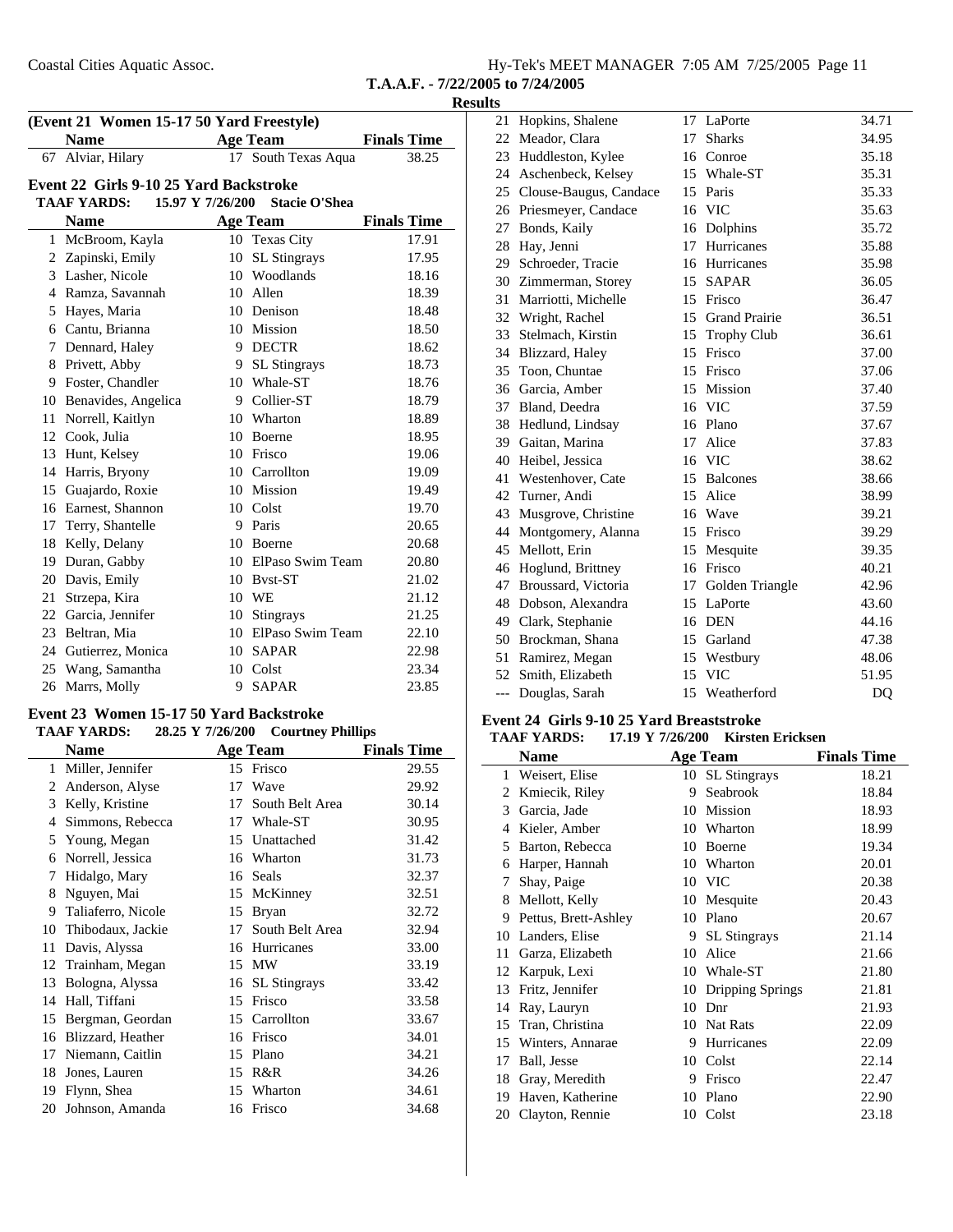| Hy-Tek's MEET MANAGER 7:05 AM 7/25/2005 Page 12 |  |  |
|-------------------------------------------------|--|--|
| T.A.A.F. - $7/22/2005$ to $7/24/2005$           |  |  |

**Results (Event 24 Girls 9-10 25 Yard Breaststroke) Name Age Team Finals Time** 21 25.92 Nix, Monica 9 SAPAR 22 Marrs, Molly 9 SAPAR 27.14 --- Verastique, Hannah 10 Wave DQ **Event 25 Women 15-17 50 Yard Breaststroke TAAF YARDS:** 31.68 Y 7/26/200 Kaelly Simpson **Name Age Team Finals Time** 1 32.61 D'Antoni, Harmony 17 R&R 2 32.64 Greene, Carrie 15 Seals 3 33.20 Thibodaux, Jocelyn 15 South Belt Area 4 34.02 Johnson, Amanda 16 Frisco 5 Munch, Vicki 15 SL Stingrays 34.70 6 34.86 Feeny, Meagan 17 McKinney 7 35.31 Zahn, Blaire 15 Wharton 8 35.40 Knapp, Kerri 15 Trophy Club 9 35.72 Redding, Sarah 17 Boerne 10 35.87 Doctor, Shaleen 16 DELRI 11 Reimer, Elizabeth 15 Seals 35.96 12 Helser, Dehlia 16 Dripping Springs 36.00 13 Hall, Kristi 17 Frisco 36.10 14 Orred, Kelsey 15 Trophy Club 36.65 15 36.81 Collins, Laura 17 R&R 16 36.87 Adams, Stephanie 15 R&R 17 Johnson, Torie 15 Denison 36.89 18 36.94 Howell, Lauren 16 VIC 19 37.04 Saenz, Marcy 17 Alice 20 38.22 Yancy, Brooke 16 McAllen 21 38.24 Ogle-Martin, Lauren 16 Wave 22 Alaniz, Alyssa 15 Hurricanes 38.91 23 Priesmeyer, Candace 16 VIC 39.02 24 39.08 Bologna, Alyssa 16 SL Stingrays 25 Gattis, Linsey 16 Mesquite 39.75 26 39.86 Truitt, Amanda 16 Wave 27 Mozisek, Shelby 15 VIC 39.89 28 40.25 Burcell, Elizabeth 15 Bonham 29 McConnell, Brittany 15 VIC 40.57 30 40.66 Priesmeyer, Hillary 15 VIC 31 Malek, Laura 16 NAV 41.15 32 41.35 Niemann, Caitlin 15 Plano 33 Musgrove, Christine 16 Wave 41.95 34 42.49 Baker, Felicia 16 Mesquite 35 43.28 Hipp, Morgan 15 Hurricanes 36 43.35 Densmore, Kerri-Ann 15 Stacy 37 43.49 Hedlund, Lindsay 16 Plano 38 Brockman, Shana 15 Garland 44.71 39 45.40 Ilika, Katy 15 Bryan 40 46.26 Gonzalez, Laura 15 Whale-ST 41 47.55 Broussard, Victoria 17 Golden Triangle 42 47.65 Moreno, Desiree 15 Mission 43 49.92 Douglas, Sarah 15 Weatherford 44 50.98 Dobson, Alexandra 15 LaPorte 45 Alviar, Hilary 17 South Texas Aqua 1:03.66

| Event 26 Girls 9-10 25 Yard Butterfly |                                                     |    |                     |                    |  |  |
|---------------------------------------|-----------------------------------------------------|----|---------------------|--------------------|--|--|
|                                       | 13.51 Y 7/1/1998 Dana Vollmer<br><b>TAAF YARDS:</b> |    |                     |                    |  |  |
|                                       | <b>Name</b>                                         |    | <b>Age Team</b>     | <b>Finals Time</b> |  |  |
| 1                                     | Skinner, Haley                                      |    | 10 Bay City         | 15.20              |  |  |
| 2                                     | Przybilla, Hannah                                   | 9  | R&R                 | 16.40              |  |  |
| 2                                     | Hayes, Madison                                      | 9  | <b>SL</b> Stingrays | 16.40              |  |  |
| $\overline{4}$                        | Poole, Corseina                                     | 10 | Dolphins            | 16.53              |  |  |
| $\overline{4}$                        | George, Libby                                       | 10 | <b>SL</b> Stingrays | 16.53              |  |  |
| 6                                     | Korst, Caroline                                     | 10 | Frisco              | 16.55              |  |  |
| 7                                     | Adame, Christina                                    | 10 | Mission             | 16.66              |  |  |
| 8                                     | Watson, Rebecca                                     | 10 | Seabrook            | 16.96              |  |  |
| 9                                     | Pesek, Rachel                                       | 10 | Wave                | 16.97              |  |  |
| 10                                    | Whittaker, Allison                                  | 10 | Wave                | 17.12              |  |  |
| 11                                    | Mayberry, Taylor                                    | 10 | Westbury            | 17.26              |  |  |
| 12                                    | Hall, Cassidy                                       | 10 | Bonham              | 17.49              |  |  |
| 13                                    | Foster, Chandler                                    | 10 | Whale-ST            | 17.66              |  |  |
| 14                                    | Sigmon, Wes                                         | 9  | WE                  | 17.89              |  |  |
| 15                                    | Lemmons, Kelsey                                     | 9  | Boerne              | 18.26              |  |  |
| 16                                    | Chrisman, Julie                                     | 9  | Carrollton          | 18.74              |  |  |
| 17                                    | Martinez, Clari                                     | 10 | Alice               | 18.91              |  |  |
| 18                                    | Jauregui, Jacquelyn                                 | 9  | Plano               | 19.11              |  |  |
| 19                                    | Keig, Jordan                                        | 9  | <b>RD</b>           | 20.06              |  |  |
| 20                                    | Faught, Cassidy                                     | 9  | Collier-ST          | 20.20              |  |  |
| 21                                    | Kubelka, Kirby                                      | 9  | <b>Bryan</b>        | 21.59              |  |  |
| 22                                    | Flores, Joslyn                                      | 9  | <b>SAPAR</b>        | 22.46              |  |  |
| 23                                    | Garcia, Katherine                                   | 10 | <b>SAPAR</b>        | 24.41              |  |  |
|                                       |                                                     |    |                     |                    |  |  |

# **Event 27 Women 15-17 50 Yard Butterfly**<br>TAAE VARDS: 26.65 V 7/26/200 Notelia

j.

|    | 26.65 Y 7/26/200<br><b>TAAF YARDS:</b> |    | <b>Natalie Melenric</b> |                    |
|----|----------------------------------------|----|-------------------------|--------------------|
|    | <b>Name</b>                            |    | <b>Age Team</b>         | <b>Finals Time</b> |
|    | 1 D'Antoni, Harmony                    | 17 | R&R                     | 28.24              |
|    | 2 Carrier, Jessica                     | 17 | <b>VIC</b>              | 28.68              |
| 3  | Anderson, Erica                        | 15 | <b>SL</b> Stingrays     | 29.16              |
| 4  | Norrell, Jessica                       | 16 | Wharton                 | 29.26              |
| 5  | Thibodaux, Jackie                      | 17 | South Belt Area         | 29.41              |
| 6  | Anderson, Alyse                        | 17 | Wave                    | 29.42              |
| 7  | Villareal, MiReina                     | 15 | Alice                   | 29.62              |
| 8  | Trainham, Megan                        | 15 | MW                      | 30.07              |
| 9  | Flynn, Shea                            | 15 | Wharton                 | 30.31              |
| 10 | Ormsby, Kat                            | 16 | <b>SL</b> Stingrays     | 30.41              |
| 11 | Blizzard, Heather                      | 16 | Frisco                  | 30.72              |
| 12 | Yancy, Brooke                          | 16 | McAllen                 | 30.90              |
| 13 | Davis, Alyssa                          | 16 | Hurricanes              | 31.09              |
| 14 | Hall, Tiffani                          | 15 | Frisco                  | 31.45              |
| 15 | Johnson, Torie                         | 15 | Denison                 | 31.48              |
|    | 16 Clifton, Nicole                     | 17 | Paris                   | 31.85              |
| 17 | Benson, Lauren                         | 16 | Boerne                  | 31.93              |
| 18 | Frady, Charis                          | 15 | <b>Trophy Club</b>      | 32.19              |
| 19 | Nolte, Brenna                          | 16 | McKinney                | 32.61              |
| 20 | Boxleitner, Kristin                    | 16 | R&R                     | 33.19              |
| 21 | Adams, Stephanie                       | 15 | R&R                     | 33.47              |
| 22 | Reitz, Mollee                          | 15 | Gators                  | 33.60              |
| 23 | Kacal, Lacey                           | 16 | R&R                     | 34.15              |
| 24 | Gertson, Kandi                         | 15 | Eagle Lake              | 34.27              |
| 25 | Hopkins, Shalene                       | 17 | LaPorte                 | 34.59              |
| 26 | Prieto, Rita                           | 15 | Garland                 | 34.81              |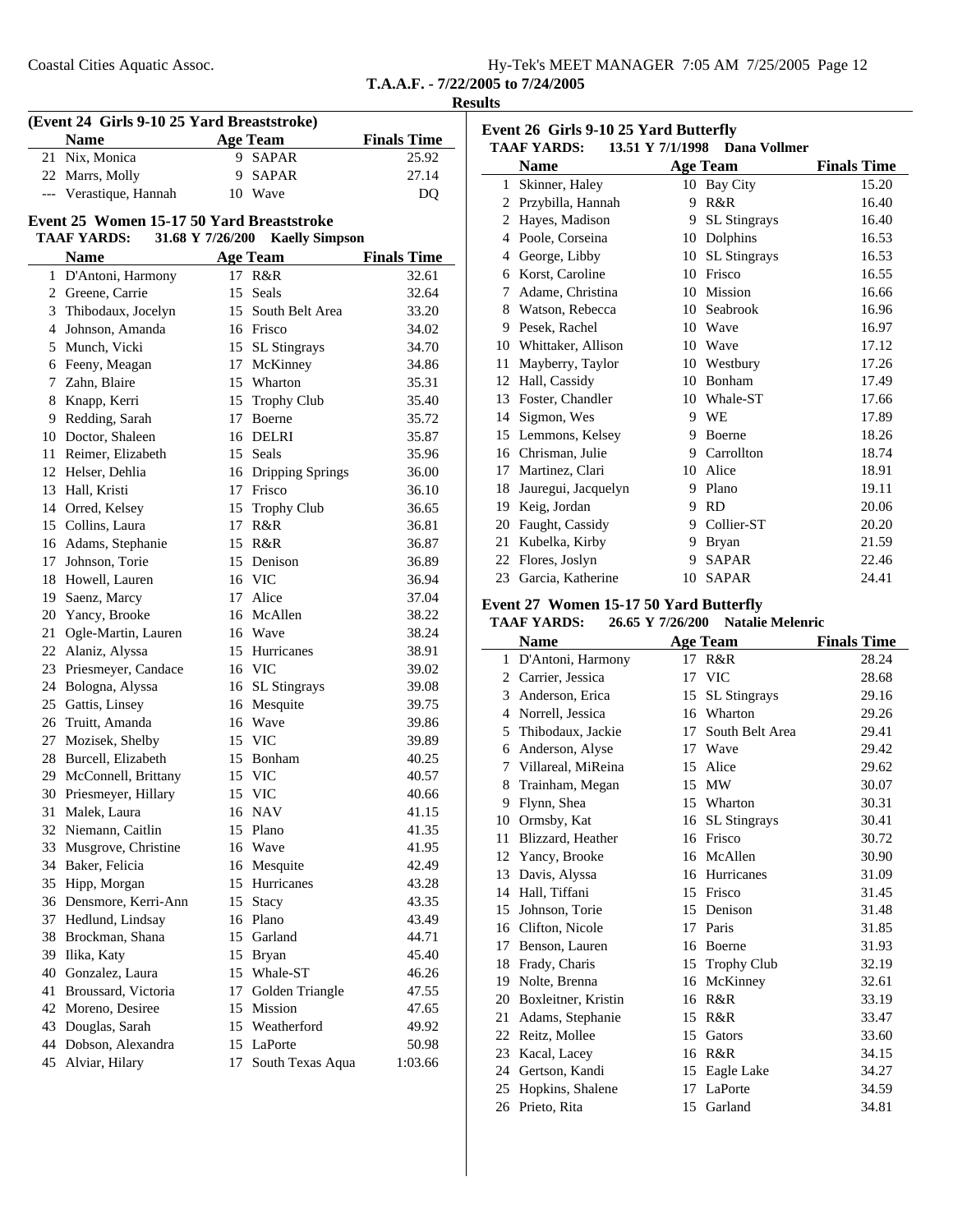| Hy-Tek's MEET MANAGER 7:05 AM 7/25/2005 Page 13 |  |  |
|-------------------------------------------------|--|--|
|                                                 |  |  |

**T.A.A.F. - 7/22/2005 to 7/24/2005**

| (Event 27 Women 15-17 50 Yard Butterfly) |                      |    |                 |                    |
|------------------------------------------|----------------------|----|-----------------|--------------------|
|                                          | <b>Name</b>          |    | <b>Age Team</b> | <b>Finals Time</b> |
| 27                                       | Bland, Deedra        |    | 16 VIC          | 35.00              |
| 28                                       | Hoglund, Brittney    | 16 | Frisco          | 35.08              |
| 28                                       | Verastique, Jantzen  |    | 17 Wave         | 35.08              |
| 30                                       | Sharpe, Sara         |    | 16 Hurricanes   | 35.29              |
| 31                                       | Austin, Andrea       |    | 15 Mission      | 35.50              |
|                                          | 32 Schroeder, Tracie |    | 16 Hurricanes   | 36.25              |
| 33                                       | Heibel, Jessica      |    | 16 VIC          | 36.33              |
| 34                                       | Elliot, Christie     | 17 | Frisco          | 36.94              |
|                                          | 35 Gaitan, Marina    | 17 | Alice           | 37.29              |
| 36                                       | Westenhover, Cate    |    | 15 Balcones     | 37.32              |
| 37                                       | Gonzalez, Laura      |    | 15 Whale-ST     | 38.48              |
| 38                                       | Montgomery, Alanna   | 15 | Frisco          | 38.86              |
| 39                                       | Mellott, Erin        | 15 | Mesquite        | 39.93              |
| 40                                       | Mata, Tempest        | 17 | Wave            | 40.26              |
|                                          | Smith, Elizabeth     |    | 15 VIC          | DQ                 |

### **Event 28 Girls 9-10 25 Yard Freestyle**

### **TAAF YARDS:** 13.31 Y 7/26/199 Lisa Paul

|    | <b>Name</b>         | <b>Age Team</b> |                     | <b>Finals Time</b> |
|----|---------------------|-----------------|---------------------|--------------------|
| 1  | Kmiecik, Riley      | 9               | Seabrook            | 14.72              |
| 2  | Zapinski, Emily     | 10              | <b>SL Stingrays</b> | 14.76              |
| 3  | Karpuk, Lexi        | 10              | Whale-ST            | 14.86              |
| 4  | Duininck, Lauren    | 10              | <b>Trophy Club</b>  | 14.94              |
| 5  | Howell, Haley       | 10              | Alvin               | 15.10              |
| 6  | Sutter, Bethany     | 10              | Portland Waterca    | 15.23              |
| 7  | Lasher, Nicole      | 10              | Woodlands           | 15.30              |
| 8  | Ridley, Hannah      | 10              | Carrollton          | 15.43              |
| 9  | Ji, Chelsea         | 9               | Westbury            | 15.52              |
| 9  | Cook, Julia         | 10              | <b>Boerne</b>       | 15.52              |
| 11 | Underbrink, Kristen | 10              | <b>Nat Rats</b>     | 15.61              |
| 12 | Whitaker, McKenna   | 9               | Carrollton          | 15.86              |
| 13 | Hayes, Maria        | 10              | Denison             | 15.88              |
| 14 | Benavides, Angelica | 9               | Collier-ST          | 15.97              |
| 15 | Ramza, Savannah     | 10              | Allen               | 15.98              |
| 16 | Meinz, Sarah        | 10              | <b>SL</b> Stingrays | 16.10              |
| 17 | Paiz, Ari           | 10              | Alice               | 16.15              |
| 18 | Johnson, Carly      | 9               | Dnb                 | 16.54              |
| 19 | Reed, Laine         | 9               | <b>RD</b>           | 17.04              |
| 20 | Smithey, Kristin    | 10              | Hubbard             | 17.10              |
| 21 | McNeill, Haley      | 10              | <b>Bryan</b>        | 17.19              |
| 22 | Huerta, Katherine   | 9               | <b>SAPAR</b>        | 17.30              |
| 23 | Flores, Joslyn      | 9               | <b>SAPAR</b>        | 19.49              |
|    |                     |                 |                     |                    |

### **Event 29 Women 15-17 100 Yard Freestyle**

| <b>TAAF YARDS:</b> 55.41 Y 7/26/200 |       |    | <b>Emily Floyd</b> |                    |
|-------------------------------------|-------|----|--------------------|--------------------|
| <b>Name</b>                         |       |    | <b>Age Team</b>    | <b>Finals Time</b> |
| 1 Melenric, Natalie                 |       |    | 17 South Belt Area | 53.69Y             |
| 25.99                               | 27.70 |    |                    |                    |
| 2 Miller, Jennifer                  |       |    | 15 Frisco          | 57.16              |
| 27.57                               | 29.59 |    |                    |                    |
| 3 Anderson, Alyse                   |       | 17 | Wave               | 58.06              |
| 27.85                               | 30.21 |    |                    |                    |
| 4 Greene, Carrie                    |       |    | 15 Seals           | 58.49              |
| 28.18                               | 30.31 |    |                    |                    |

| 5   | Taliaferro, Nicole          |       | 15 | Bryan               | 59.03   |
|-----|-----------------------------|-------|----|---------------------|---------|
|     | 28.13                       | 30.90 |    |                     |         |
|     | 6 Simmons, Rebecca          |       |    | 17 Whale-ST         | 59.09   |
|     | 28.02                       | 31.07 |    |                     |         |
|     | 7 Carrier, Jessica          |       |    | 17 VIC              | 59.63   |
|     | 28.35                       | 31.28 |    |                     |         |
| 8   | Benson, Lauren              |       | 16 | Boerne              | 1:00.33 |
|     | 28.87                       | 31.46 |    |                     |         |
|     | 9 Holderrieth, Lauren       |       |    | 16 South Belt Area  | 1:00.50 |
|     | 29.01                       | 31.49 |    |                     |         |
|     | 10 Feeny, Meagan            |       | 17 | McKinney            | 1:00.61 |
|     | 29.33                       | 31.28 |    |                     |         |
| 11  | Kelly, Kristine             |       | 17 | South Belt Area     | 1:00.65 |
|     | 28.90                       | 31.75 |    |                     |         |
| 12  | Akin, Aryn                  |       |    | 15 Frisco           | 1:01.25 |
|     | 29.95                       | 31.30 |    |                     |         |
| 13  | Ormsby, Kat<br>29.06        | 32.67 |    | 16 SL Stingrays     | 1:01.73 |
|     | 14 Alonzo, Tiffany          |       | 17 | Hurricanes          | 1:01.80 |
|     | 29.10                       | 32.70 |    |                     |         |
|     | 15 Hughes, Leslie           |       |    | 16 Hurricanes       | 1:02.42 |
|     | 29.07                       | 33.35 |    |                     |         |
|     | 16 Hidalgo, Christin        |       |    | 16 Seals            | 1:02.50 |
|     | 29.90                       | 32.60 |    |                     |         |
| 17  | Horsch, Leah                |       |    | 15 Wave             | 1:03.11 |
|     | 29.96                       | 33.15 |    |                     |         |
|     | 18 Aschenbeck, Kelsey       |       |    | 15 Whale-ST         | 1:03.30 |
|     | 31.14                       | 32.16 |    |                     |         |
|     | 19 Clifton, Nicole          |       |    | 17 Paris            | 1:03.40 |
|     | 30.83                       | 32.57 |    |                     |         |
| 20  | Jimenez, Marissa            |       |    | 15 Hurricanes       | 1:04.80 |
|     | 30.23                       | 34.57 |    |                     |         |
| 21  | Flynn, Shea                 |       |    | 15 Wharton          | 1:04.88 |
|     | 31.38                       | 33.50 |    |                     |         |
|     | 22 Mann, Michelle           |       |    | 16 Trophy Club      | 1:05.09 |
|     | 31.51                       | 33.58 |    |                     |         |
|     | 23 Huddleston, Kylee        |       |    | 16 Conroe           | 1:05.47 |
|     | 31.90                       | 33.57 |    | 15 Wave             |         |
|     | 24 Willi, Adrienne<br>31.11 | 34.42 |    |                     | 1:05.53 |
|     | 25 Frady, Charis            |       | 15 | <b>Trophy Club</b>  | 1:05.74 |
|     | 31.97                       | 33.77 |    |                     |         |
|     | 26 Zahn, Blaire             |       |    | 15 Wharton          | 1:05.93 |
|     | 31.98                       | 33.95 |    |                     |         |
| 27  | Hollingsworth, Leah         |       |    | 15 McKinney         | 1:06.24 |
|     | 31.45                       | 34.79 |    |                     |         |
| 28  | Gertson, Kandi              |       |    | 15 Eagle Lake       | 1:06.76 |
|     | 32.78                       | 33.98 |    |                     |         |
| 29. | Boxleitner, Kristin         |       | 16 | R&R                 | 1:07.05 |
|     | 32.50                       | 34.55 |    |                     |         |
| 30  | Clouse-Baugus, Candace      |       |    | 15 Paris            | 1:07.21 |
|     | 32.00                       | 35.21 |    |                     |         |
| 31  | Kacal, Lacey                |       | 16 | R&R                 | 1:07.25 |
|     | 32.36                       | 34.89 |    |                     |         |
| 32  | Helser, Dehlia              |       |    | 16 Dripping Springs | 1:08.20 |
|     | 31.73                       | 36.47 |    |                     |         |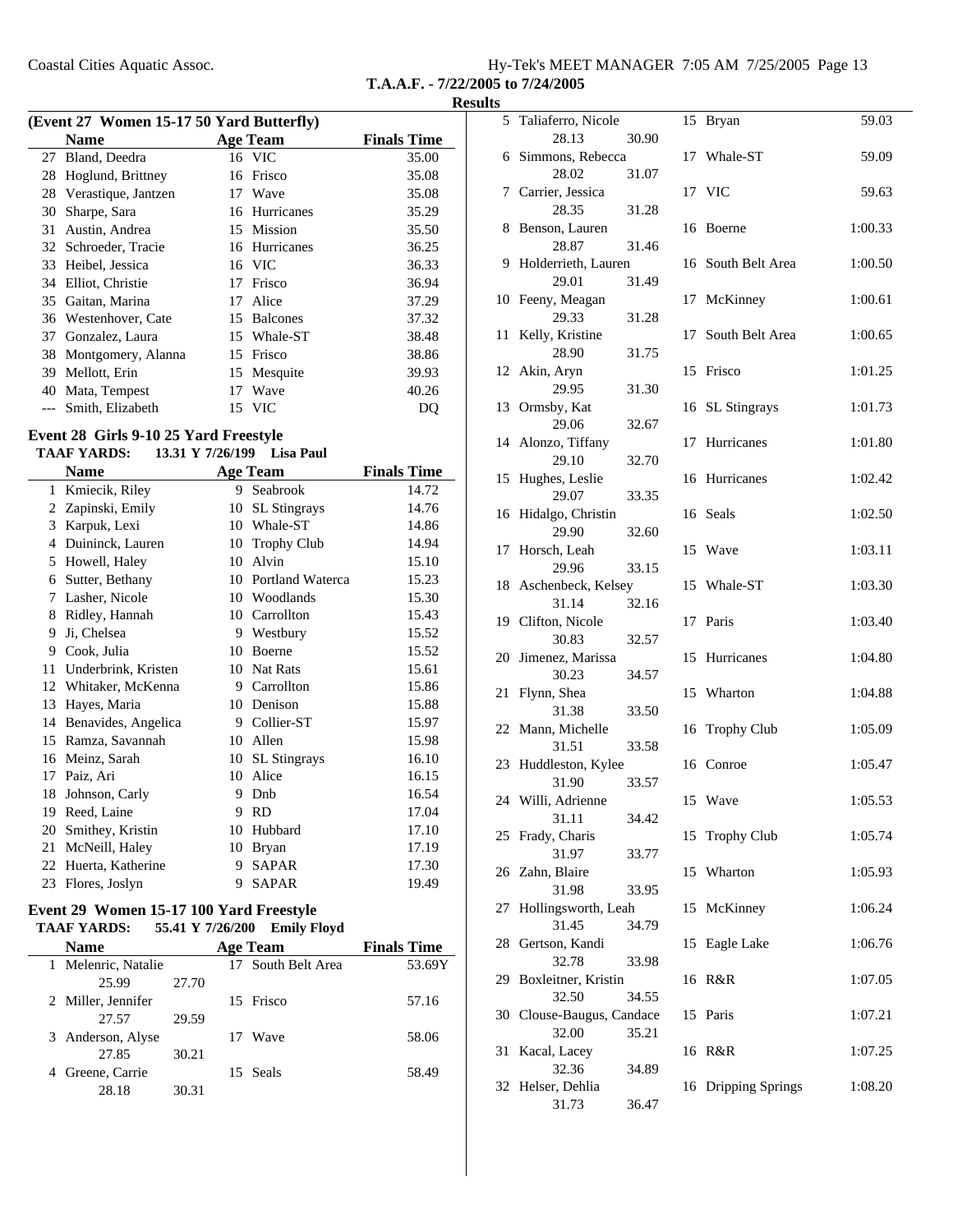| Coastal Cities Aquatic Assoc. | Hy-Tek's MEET MANAGER 7:05 AM 7/25/2005 Page 14 |  |
|-------------------------------|-------------------------------------------------|--|
|                               |                                                 |  |

### **Results**

|    | (Event 29 Women 15-17 100 Yard Freestyle) |       |    |                 |                    |  |
|----|-------------------------------------------|-------|----|-----------------|--------------------|--|
|    | <b>Name</b>                               |       |    | <b>Age Team</b> | <b>Finals Time</b> |  |
|    | 33 Sharpe, Sara                           |       |    | 16 Hurricanes   | 1:08.52            |  |
|    | 32.95                                     | 35.57 |    |                 |                    |  |
|    | 34 Elliot, Christie                       |       |    | 17 Frisco       | 1:08.62            |  |
|    | 33.13                                     | 35.49 |    |                 |                    |  |
|    | 34 Marriotti, Michelle                    |       |    | 15 Frisco       | 1:08.62            |  |
|    | 33.13                                     | 35.49 |    |                 |                    |  |
|    | 36 Reitz, Mollee                          |       |    | 15 Gators       | 1:08.73            |  |
|    | 32.93                                     | 35.80 |    |                 |                    |  |
|    | 36 Mozisek, Shelby                        |       |    | 15 VIC          | 1:08.73            |  |
|    | 32.93                                     | 35.80 |    |                 |                    |  |
|    | 38 Hedlund, Lindsay                       |       |    | 16 Plano        | 1:09.06            |  |
|    | 33.08                                     | 35.98 |    |                 |                    |  |
|    | 38 Hall, Kristi                           |       |    | 17 Frisco       | 1:09.06            |  |
|    | 33.08                                     | 35.98 |    |                 |                    |  |
|    | 40 Musgrove, Christine                    |       |    | 16 Wave         | 1:09.82            |  |
|    | 33.55                                     | 36.27 |    |                 |                    |  |
|    | 41 Niemann, Caitlin                       |       |    | 15 Plano        | 1:10.07            |  |
|    | 33.87                                     | 36.20 |    | 16 Wave         |                    |  |
|    | 41 Felix, Shelby<br>33.87                 | 36.20 |    |                 | 1:10.07            |  |
|    | 43 Robson, Jacqueline                     |       |    | 16 Frisco       | 1:10.14            |  |
|    | 33.43                                     | 36.71 |    |                 |                    |  |
|    | 44 Zimmerman, Storey                      |       |    | 15 SAPAR        | 1:10.36            |  |
|    | 33.55                                     | 36.81 |    |                 |                    |  |
|    | 45 Garcia, Amber                          |       |    | 15 Mission      | 1:10.54            |  |
|    | 33.41                                     | 37.13 |    |                 |                    |  |
| 45 | Hay, Jenni                                |       |    | 17 Hurricanes   | 1:10.54            |  |
|    | 33.41                                     | 37.13 |    |                 |                    |  |
| 47 | McConnell, Brittany                       |       |    | 15 VIC          | 1:10.70            |  |
|    | 33.98                                     | 36.72 |    |                 |                    |  |
|    | 48 Longoria, Tori                         |       |    | 15 Hurricanes   | 1:10.82            |  |
|    | 32.67                                     | 38.15 |    |                 |                    |  |
|    | 48 Carroll, Kami                          |       |    | 15 Alice        | 1:10.82            |  |
|    | 32.67                                     | 38.15 |    |                 |                    |  |
|    | 50 Hipp, Morgan                           |       |    | 15 Hurricanes   | 1:11.34            |  |
|    | 33.12                                     | 38.22 |    |                 |                    |  |
|    | 51 Priesmeyer, Hillary                    |       |    | 15 VIC          | 1:13.19            |  |
|    | 34.65                                     | 38.54 |    |                 |                    |  |
|    | 52 Ilika, Katy                            |       | 15 | <b>Bryan</b>    | 1:13.47            |  |
|    | 34.63                                     | 38.84 |    |                 |                    |  |
| 53 | Wasmund, Jessica<br>35.40                 |       |    | 15 Denison      | 1:15.36            |  |
|    | 54 Ragan, Jennifer                        | 39.96 |    | 16 Alvin        | 1:15.49            |  |
|    | 35.50                                     | 39.99 |    |                 |                    |  |
| 55 | Mata, Tempest                             |       | 17 | Wave            | 1:17.22            |  |
|    | 37.03                                     | 40.19 |    |                 |                    |  |
|    | 56 Clark, Stephanie                       |       |    | 16 DEN          | 1:21.84            |  |
|    | 38.54                                     | 43.30 |    |                 |                    |  |
| 57 | Smith, Elizabeth                          |       |    | 15 VIC          | 1:25.95            |  |
|    | 1:27.77                                   |       |    |                 |                    |  |

| Event 30 Girls 9-10 100 Yard IM<br>TAAF YARDS: 1:14.40 Y 7/26/200<br><b>Stacie O'Shea</b> |                             |         |    |                     |                    |
|-------------------------------------------------------------------------------------------|-----------------------------|---------|----|---------------------|--------------------|
|                                                                                           | <b>Name</b>                 |         |    | <b>Age Team</b>     | <b>Finals Time</b> |
| 1                                                                                         | Duininck, Lauren            |         |    | 10 Trophy Club      | 1:19.29            |
|                                                                                           | 37.04                       | 42.25   |    |                     |                    |
| 2                                                                                         | Weisert, Elise              |         |    | 10 SL Stingrays     | 1:21.34            |
|                                                                                           | 41.50                       | 39.84   |    |                     |                    |
|                                                                                           | 3 Schneider, Heidi          |         |    | 10 Gators           | 1:24.23            |
|                                                                                           | 38.66                       | 45.57   |    |                     |                    |
|                                                                                           | 4 Lasher, Nicole            |         |    | 10 Woodlands        | 1:24.61            |
|                                                                                           | 38.55                       | 46.06   |    |                     |                    |
|                                                                                           | 5 Attaway, Meagan           |         | 10 | <b>Bay City</b>     | 1:28.23            |
|                                                                                           | 42.29                       | 45.94   |    |                     |                    |
|                                                                                           | 6 Harris, Mandee            |         |    | 9 River Sharks      | 1:29.52            |
|                                                                                           | 42.37                       | 47.15   |    |                     |                    |
| 7                                                                                         | O'Hearn, Rebecca            |         |    | 10 R&R              | 1:30.34            |
|                                                                                           | 42.42                       | 47.92   |    |                     |                    |
|                                                                                           | 8 Struve, Madeline          |         |    | 10 Paris            | 1:32.53            |
|                                                                                           | 42.97                       | 49.56   |    |                     |                    |
|                                                                                           | 9 Sutter, Bethany           |         |    | 10 Portland Waterca | 1:33.52            |
|                                                                                           | 43.77                       | 49.75   |    |                     |                    |
|                                                                                           | 10 Wells, Mackenzie         |         |    | 10 McKinney         | 1:37.63            |
|                                                                                           | 44.91                       | 52.72   |    |                     |                    |
| 11                                                                                        | Karagas, Ally               |         |    | 10 Wave             | 1:38.40            |
|                                                                                           | 46.04                       | 52.36   |    |                     |                    |
|                                                                                           | 12 Davis, Savannah<br>46.94 |         |    | 10 Mesquite         | 1:38.56            |
| 13                                                                                        | Keig, Jordan                | 51.62   | 9  | -RD                 | 1:38.77            |
|                                                                                           | 47.25                       | 51.52   |    |                     |                    |
|                                                                                           | 14 Campbell, Sydney         |         |    | 10 Whale-ST         | 1:39.16            |
|                                                                                           | 47.62                       | 51.54   |    |                     |                    |
|                                                                                           | 15 Schiefelbein, Addy       |         |    | 10 Mission          | 1:39.70            |
|                                                                                           | 50.09                       | 49.61   |    |                     |                    |
|                                                                                           | 16 Earnest, Shannon         |         |    | 10 Colst            | 1:39.92            |
|                                                                                           | 46.84                       | 53.08   |    |                     |                    |
| 17                                                                                        | Strzepa, Kira               |         |    | 10 WE               | 1:40.10            |
|                                                                                           | 48.15                       | 51.95   |    |                     |                    |
|                                                                                           | 18 Cardenas, Amely          |         |    | 10 Stingrays        | 1:42.69            |
|                                                                                           | 52.25                       | 50.44   |    |                     |                    |
|                                                                                           | 19 Duran, Gabby             |         |    | 10 ElPaso Swim Team | 1:42.80            |
|                                                                                           | 47.69                       | 55.11   |    |                     |                    |
| 20                                                                                        | Overly, Savana              |         | 9  | Mission             | 1:43.10            |
|                                                                                           | 51.40                       | 51.70   |    |                     |                    |
| 21                                                                                        | Ball, Jesse                 |         |    | 10 Colst            | 1:51.75            |
|                                                                                           | 53.16                       | 58.59   |    |                     |                    |
|                                                                                           | 22 Gutierrez, Monica        |         |    | 10 SAPAR            | 1:56.97            |
|                                                                                           | 57.97                       | 59.00   |    |                     |                    |
|                                                                                           | 23 Salinas, Claudia         |         |    | 9 SAPAR             | 1:59.27            |
|                                                                                           | 57.06                       | 1:02.21 |    |                     |                    |
|                                                                                           | --- Wilson, MacKenzie       |         |    | 10 Carrollton       | DQ                 |
|                                                                                           | 44.27                       | 47.70   |    |                     |                    |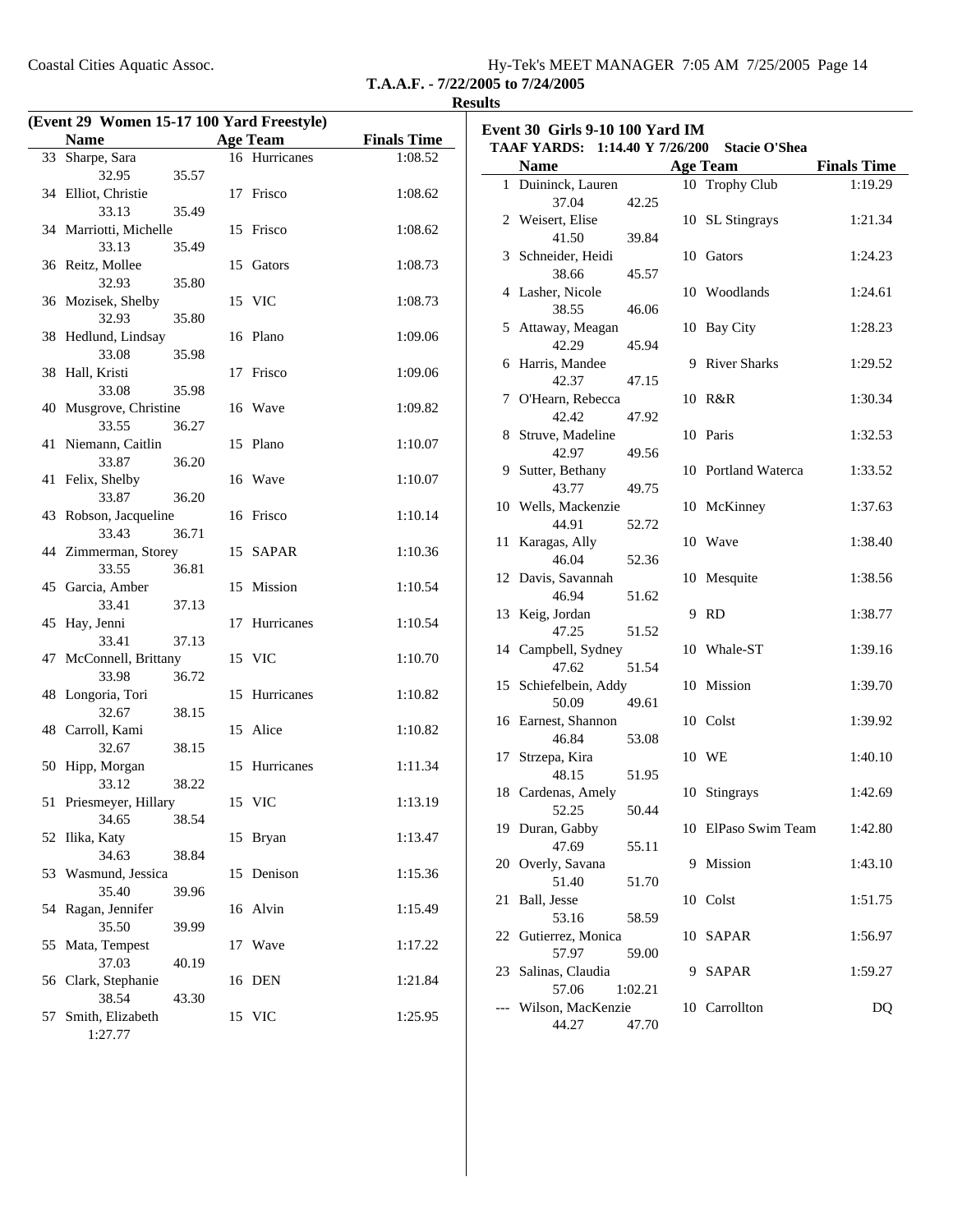| Hy-Tek's MEET MANAGER 7:05 AM 7/25/2005 Page 15 |  |  |  |
|-------------------------------------------------|--|--|--|
|-------------------------------------------------|--|--|--|

**T.A.A.F. - 7/22/2005 to 7/24/2005**

|    | <b>TAAF YARDS:</b>              |       |    | 1:01.82 Y 7/26/200 Natalie Melenric |                    |
|----|---------------------------------|-------|----|-------------------------------------|--------------------|
|    | <b>Name</b>                     |       |    | <b>Age Team</b>                     | <b>Finals Time</b> |
|    | 1 Melenric, Natalie<br>29.27    | 33.05 |    | 17 South Belt Area                  | 1:02.32            |
|    | 2 Miller, Jennifer<br>30.74     | 36.16 |    | 15 Frisco                           | 1:06.90            |
| 3  | Young, Megan<br>31.67           | 35.99 |    | 15 Unattached                       | 1:07.66            |
| 4  | Munch, Vicki<br>32.92           | 34.96 |    | 15 SL Stingrays                     | 1:07.88            |
| 5  | Doctor, Shaleen<br>33.30        | 36.60 | 16 | DELRI                               | 1:09.90            |
| 6  | Thibodaux, Jocelyn<br>33.79     | 36.15 | 15 | South Belt Area                     | 1:09.94            |
| 7  | Anderson, Alyse<br>31.06        | 39.14 |    | 17 Wave                             | 1:10.20            |
| 8  | Davidson, Kalyn                 |       | 15 | Portland Waterca                    | 1:11.34            |
| 9  | 31.64<br>Orred, Kelsey          | 39.70 | 15 | <b>Trophy Club</b>                  | 1:11.60            |
|    | 34.60<br>10 Blizzard, Heather   | 37.00 |    | 16 Frisco                           | 1:11.93            |
| 11 | 33.00<br>Trainham, Megan        | 38.93 |    | 15 MW                               | 1:12.13            |
|    | 31.75<br>12 Villareal, MiReina  | 40.38 |    | 15 Alice                            | 1:12.27            |
|    | 33.28<br>13 Adams, Stephanie    | 38.99 |    | 15 R&R                              | 1:12.30            |
|    | 34.93<br>14 Nguyen, Mai         | 37.37 | 15 | McKinney                            | 1:12.38            |
| 15 | 33.29<br>Hall, Tiffani          | 39.09 | 15 | Frisco                              | 1:12.43            |
|    | 33.83<br>16 Holderrieth, Lauren | 38.60 |    | 16 South Belt Area                  | 1:12.68            |
|    | 34.03<br>17 Collins, Laura      | 38.65 |    | 17 R&R                              | 1:12.88            |
| 18 | 35.00<br>Yancy, Brooke          | 37.88 |    | 16 McAllen                          | 1:12.90            |
|    | 33.30<br>19 Hidalgo, Mary       | 39.60 |    | 16 Seals                            | 1:13.05            |
| 20 | 34.09<br>Hughes, Leslie         | 38.96 |    | 16 Hurricanes                       | 1:13.51            |
| 21 | 35.23<br>Johnson, Amanda        | 38.28 |    | 16 Frisco                           | 1:13.83            |
|    | 37.63<br>22 Reimer, Elizabeth   | 36.20 |    | 15 Seals                            | 1:13.91            |
| 23 | 36.03<br>Johnson, Torie         | 37.88 | 15 | Denison                             | 1:14.03            |
|    | 34.69<br>24 Clifton, Nicole     | 39.34 | 17 | Paris                               | 1:14.54            |
|    | 35.32                           | 39.22 |    |                                     |                    |
| 25 | Bergman, Geordan<br>35.11       | 39.89 |    | 15 Carrollton                       | 1:15.00            |
| 26 | Ogle-Martin, Lauren<br>36.87    | 39.11 |    | 16 Wave                             | 1:15.98            |

| 27 Schroeder, Tracie   |       | 16 Hurricanes | 1:16.12 |
|------------------------|-------|---------------|---------|
| 35.54                  | 40.58 |               |         |
| 28 Priesmeyer, Candace |       | 16 VIC        | 1:16.47 |
| 35.02                  | 41.45 |               |         |
| 29 Huddleston, Kylee   |       | 16 Conroe     | 1:17.42 |
| 34.43                  | 42.99 |               |         |
| 30 Aschenbeck, Kelsey  |       | 15 Whale-ST   | 1:18.22 |
| 36.02                  | 42.20 |               |         |
| 31 Zimmerman, Storey   |       | 15 SAPAR      | 1:19.97 |
| 36.77                  | 43.20 |               |         |
| 32 Hopkins, Shalene    |       | 17 LaPorte    | 1:22.45 |
| 36.87                  | 45.58 |               |         |
| 33 Heibel, Jessica     |       | 16 VIC        | 1:23.66 |
| 37.53                  | 46.13 |               |         |
| 34 Hipp, Morgan        |       | 15 Hurricanes | 1:23.71 |
| 39.50                  | 44.21 |               |         |
| 35 Gaitan, Marina      |       | 17 Alice      | 1:23.91 |
| 37.96                  | 45.95 |               |         |
| 36 Turner, Andi        |       | 15 Alice      | 1:27.71 |
| 40.68                  | 47.03 |               |         |
| 37 Elder, Elise        |       | 17 Patterson  | 1:31.05 |
| 41.27                  | 49.78 |               |         |
| 38 Gonzalez, Laura     |       | 15 Whale-ST   | 1:35.90 |
| 42.67                  | 53.23 |               |         |

### **Event 32 Women 15-17 200 Yard Freestyle**

#### **TAAF YARDS: 2:01.30 Y 7/26/200 Emily Floyd**

| <b>Name</b>          |       | <b>Age Team</b>     |       | <b>Finals Time</b> |
|----------------------|-------|---------------------|-------|--------------------|
| 1 Young, Megan       |       | 15 Unattached       |       | 2:04.68            |
| 29.09                | 31.50 | 32.72               | 31.37 |                    |
| 2 Taliaferro, Nicole |       | 15 Bryan            |       | 2:08.22            |
| 29.17                | 32.68 | 33.67               | 32.70 |                    |
| 3 Kelly, Kristine    |       | 17 South Belt Area  |       | 2:09.64            |
| 30.41                | 33.17 | 33.00               | 33.06 |                    |
| 4 Anderson, Erica    |       | 15 SL Stingrays     |       | 2:11.37            |
| 30.50                | 33.66 | 33.75               | 33.46 |                    |
| 5 Davidson, Kalyn    |       | 15 Portland Waterca |       | 2:13.08            |
| 30.80                | 33.85 | 34.92               | 33.51 |                    |
| 6 Helser, Dehlia     |       | 16 Dripping Springs |       | 2:13.43            |
| 31.18                | 34.09 | 34.06               | 34.10 |                    |
| 7 Doctor, Shaleen    |       | 16 DELRI            |       | 2:15.39            |
| 30.79                | 33.60 | 35.42               | 35.58 |                    |
| 8 Anderson, Alyse    |       | 17 Wave             |       | 2:16.41            |
| 29.28                | 33.50 | 36.78               | 36.85 |                    |
| 9 Hidalgo, Christin  |       | 16 Seals            |       | 2:16.91            |
| 31.24                | 34.81 | 35.61               | 35.25 |                    |
| 10 Massey, Nicole    |       | 16 Wave             |       | 2:18.55            |
| 32.36                | 35.46 | 36.72               | 34.01 |                    |
| 11 Serio, Samantha   |       | 17 McKinney         |       | 2:21.78            |
| 32.53                | 35.80 | 36.94               | 36.51 |                    |
| 12 Alonzo, Tiffany   |       | 17 Hurricanes       |       | 2:22.74            |
| 31.39                | 34.94 | 38.49               | 37.92 |                    |
| 13 Mann, Michelle    |       | 16 Trophy Club      |       | 2:23.34            |
| 33.15                | 36.50 | 37.44               | 36.25 |                    |
| 14 Elliot, Bridget   |       | 17 Frisco           |       | 2:24.20            |
| 33.05                | 36.05 | 38.14               | 36.96 |                    |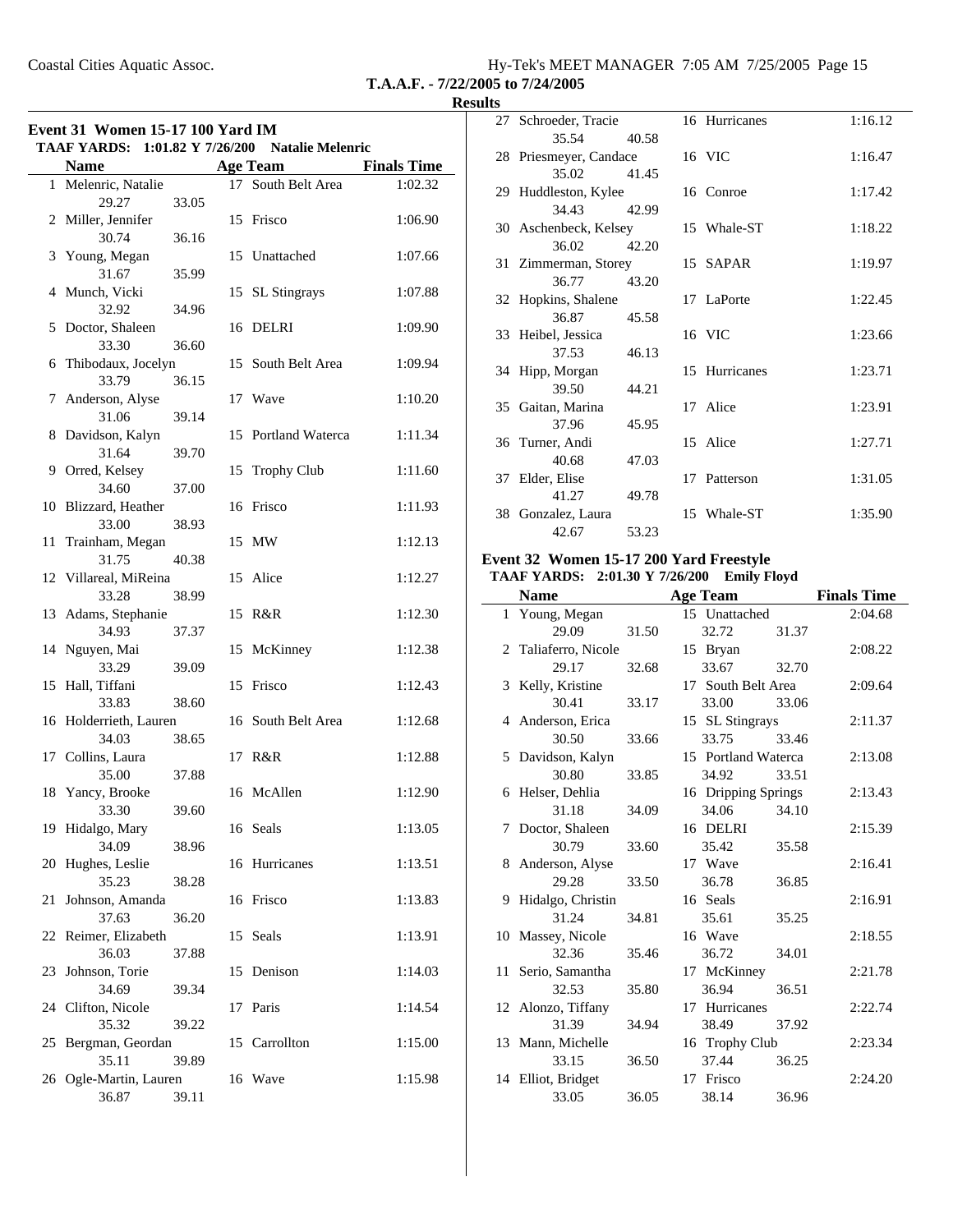| Hy-Tek's MEET MANAGER 7:05 AM 7/25/2005 Page 16 |  |  |
|-------------------------------------------------|--|--|
| T.A.A.F. - 7/22/2005 to 7/24/2005               |  |  |

| (Event 32 Women 15-17 200 Yard Freestyle) |                        |       |  |                 |       |                    |
|-------------------------------------------|------------------------|-------|--|-----------------|-------|--------------------|
|                                           | <b>Name</b>            |       |  | <b>Age Team</b> |       | <b>Finals Time</b> |
|                                           | 15 Boxleitner, Kristin |       |  | 16 R&R          |       | 2:24.47            |
|                                           | 33.38                  | 36.29 |  | 37.45           | 37.35 |                    |
|                                           | 16 Kacal, Lacey        |       |  | 16 R&R          |       | 2:26.60            |
|                                           | 33.05                  | 36.95 |  | 38.76           | 37.84 |                    |
|                                           | 17 Hay, Jenni          |       |  | 17 Hurricanes   |       | 2:27.66            |
|                                           | 34.84                  | 38.23 |  | 39.19           | 35.40 |                    |
|                                           | 18 Robson, Jacqueline  |       |  | 16 Frisco       |       | 2:28.18            |
|                                           | 35.28                  | 38.11 |  | 38.91           | 35.88 |                    |
|                                           | 19 Nolte, Brenna       |       |  | 16 McKinney     |       | 2:28.52            |
|                                           | 33.81                  | 38.26 |  | 40.29           | 36.16 |                    |
|                                           | 20 Jimenez, Marissa    |       |  | 15 Hurricanes   |       | 2:29.70            |
|                                           | 31.81                  | 37.31 |  | 39.67           | 40.91 |                    |
|                                           | 21 Toon, Chuntae       |       |  | 15 Frisco       |       | 2:31.74            |
|                                           | 35.08                  | 39.01 |  | 40.08           | 37.57 |                    |
|                                           | 22 Marriotti, Michelle |       |  | 15 Frisco       |       | 2:32.98            |
|                                           | 35.70                  | 38.88 |  | 39.49           | 38.91 |                    |
|                                           | 23 McConnell, Brittany |       |  | 15 VIC          |       | 2:36.98            |
|                                           | 36.33                  | 41.18 |  | 41.76           | 37.71 |                    |
|                                           | 24 Adams, Aubrey       |       |  | 15 Garland      |       | 2:39.72            |
|                                           | 35.01                  | 39.70 |  | 42.65           | 42.36 |                    |
|                                           | 25 Baker, Felicia      |       |  | 16 Mesquite     |       | 2:42.92            |
|                                           | 36.48                  | 43.14 |  | 45.52           | 37.78 |                    |
|                                           | 26 Ragan, Jennifer     |       |  | 16 Alvin        |       | 2:46.37            |
|                                           | 39.22                  | 43.81 |  | 43.50           | 39.84 |                    |
|                                           | 27 Ramirez, Megan      |       |  | 15 Westbury     |       | 2:49.38            |
|                                           | 37.45                  | 43.92 |  | 43.76           | 44.25 |                    |
|                                           | 28 Clark, Stephanie    |       |  | 16 DEN          |       | 2:57.52            |
|                                           | 40.07                  | 44.70 |  | 46.27           | 46.48 |                    |

#### **Event 33 Girls 9-10 100 Yard Freestyle Relay**

TAAF YARDS: 57.01 Y 7/26/200 Richmond/Rosenberg Team **C Zamora, L Pitts, H Cutbirth, S Smith**

|   | Team                     |       | <b>Relay</b>            | <b>Finals Time</b> |
|---|--------------------------|-------|-------------------------|--------------------|
| 1 | Mission                  |       |                         | 59.96              |
|   | 1) Adame, Christina 10   |       | 2) Cantu, Brianna 10    |                    |
|   | 3) Garcia, Jade 10       |       | 4) Honrubia, Caroline 9 |                    |
|   | 30.68                    | 29.28 |                         |                    |
|   | 2 Golden Triangle        |       |                         | 1:00.56            |
|   | 1) Montanari, Madison 10 |       | 2) Respess, Jade 10     |                    |
|   | 3) Foster, Kayla 9       |       | 4) McAnelly, Hannah 10  |                    |
|   | 29.76                    | 30.80 |                         |                    |
|   | 3 Bay City               |       |                         | 1:00.75            |
|   | 1) Kacko, Sierra 9       |       | 2) Gorman, Bethany 10   |                    |
|   | 3) Attaway, Meagan 10    |       | 4) Skinner, Haley 10    |                    |
|   | 32.24                    | 28.51 |                         |                    |
|   | 4 SL Stingrays           |       |                         | 1:01.03            |
|   | 1) George, Libby 10      |       | 2) Privett, Abby 9      |                    |
|   | 3) Vassios, Haley 9      |       | 4) Hayes, Madison 9     |                    |
|   | 31.41                    | 29.62 |                         |                    |
|   | 5 Wharton                |       |                         | 1:01.39            |
|   | 1) Harper, Hannah 10     |       | 2) Kieler, Amber 10     |                    |
|   | 3) Norrell, Kaitlyn 10   |       | 4) Cline, Madison 10    |                    |
|   | 31.10                    | 30.29 |                         |                    |

| $\bf{\hat{s}}$ |                                             |                                                  |         |
|----------------|---------------------------------------------|--------------------------------------------------|---------|
|                | 6 Carrollton                                |                                                  | 1:02.54 |
|                | 1) Harris, Bryony 10                        | 2) Whitaker, McKenna 9                           |         |
|                | 3) Belmore, Maycie 9                        | 4) Ridley, Hannah 10                             |         |
|                | 31.86<br>30.68                              |                                                  |         |
| 7              | <b>SL</b> Stingrays                         | B                                                | 1:04.21 |
|                | 1) Nauwelaers, Savannah 9                   | 2) Miano, Natalie 10                             |         |
|                | 3) Stockton, Madeleine 9                    | 4) Meinz, Sarah 10                               |         |
|                | 32.26<br>31.95                              |                                                  |         |
| 8              | Alice                                       |                                                  | 1:04.56 |
|                | 1) Munoz, Ariana 10                         | 2) Franki, Kristen 10                            |         |
|                | 3) Paiz, Ari 10                             | 4) Martinez, Clari 10                            |         |
|                | 32.80<br>31.76                              |                                                  |         |
| 9.             | <b>VIC</b>                                  | 2) Pohl, Danielle 10                             | 1:05.53 |
|                | 1) Goetz, Tara 10<br>3) Hoerig, Karly Rae 9 | 4) Boles, Carly 10                               |         |
|                | 31.86<br>33.67                              |                                                  |         |
| 10             | <b>Stacy</b>                                |                                                  | 1:05.70 |
|                | 1) Astor, Willow 10                         | 2) Astor, Emily 10                               |         |
|                | 3) Serafin, Savannah 10                     | 4) Williams, Lucy 10                             |         |
|                | 37.29<br>28.41                              |                                                  |         |
| 11             | Wave                                        |                                                  | 1:06.20 |
|                | 1) Naughton, Samantha 10                    | 2) Watson, Emily 9                               |         |
|                | 3) Cummins, Kaitlin 10                      | 4) Whittaker, Allison 10                         |         |
|                | 35.77<br>30.43                              |                                                  |         |
|                | 12 Carrollton                               | B                                                | 1:06.23 |
|                | 1) Sands, Alyssa 9                          | 2) Chrisman, Julie 9                             |         |
|                | 3) Ziaie, Nahal 10                          | 4) Gorney, Kelsey 10                             |         |
|                | 34.36<br>31.87                              |                                                  |         |
| 13             | Collier-ST                                  |                                                  | 1:06.82 |
|                | 1) Hamilton, Lucy 9<br>3) Galvan, Amanda 9  | 2) Faught, Cassidy 9<br>4) Benavides, Angelica 9 |         |
|                | 34.26<br>32.56                              |                                                  |         |
| 14             | Frisco                                      |                                                  | 1:07.58 |
|                | 1) Williams, Kara 10                        | 2) Mathis, Haley 10                              |         |
|                | 3) Williams, Caroline 9                     | 4) Anders, Amanda 10                             |         |
|                | 32.81<br>34.77                              |                                                  |         |
| 15             | Edna                                        |                                                  | 1:08.40 |
|                | 1) Orsak, Haley 9                           | 2) Darilek, Taylor 9                             |         |
|                | 3) Doyle, Kendall 10                        | 4) Evans, Natasha 9                              |         |
|                | 33.19<br>35.21                              |                                                  |         |
| 16             | Dnb                                         |                                                  | 1:08.91 |
|                | 1) Morgan, Kayli 9                          | 2) Hanson, Kourtney 9                            |         |
|                | 3) Medlin, Kasey 9                          | 4) Teague, Michaela 9                            |         |
|                | 32.82<br>36.09                              |                                                  |         |
| 17             | Westbury<br>1) Alexander, Allison 10        |                                                  | 1:15.65 |
|                | 3) Robertson, Nyke 10                       | 2) Mayberry, Taylor 10<br>4) Ji, Chelsea 9       |         |
|                | 33.74<br>41.91                              |                                                  |         |
| 18             | Paris                                       |                                                  | 1:19.17 |
|                | 1) Terry, Shantelle 9                       | 2) Mann, Sarah 9                                 |         |
|                | 3) Himes, Jessica 10                        | 4) Struve, Madeline 10                           |         |
|                | 42.96<br>36.21                              |                                                  |         |
| 19             | SAPAR                                       | В                                                | 1:20.73 |
|                | 1) Salinas, Claudia 9                       | 2) Garcia, Victoria 9                            |         |
|                | 3) Wilson, Destinee 9                       | 4) Garcia, Katherine 10                          |         |
|                | 40.40<br>40.33                              |                                                  |         |
|                |                                             |                                                  |         |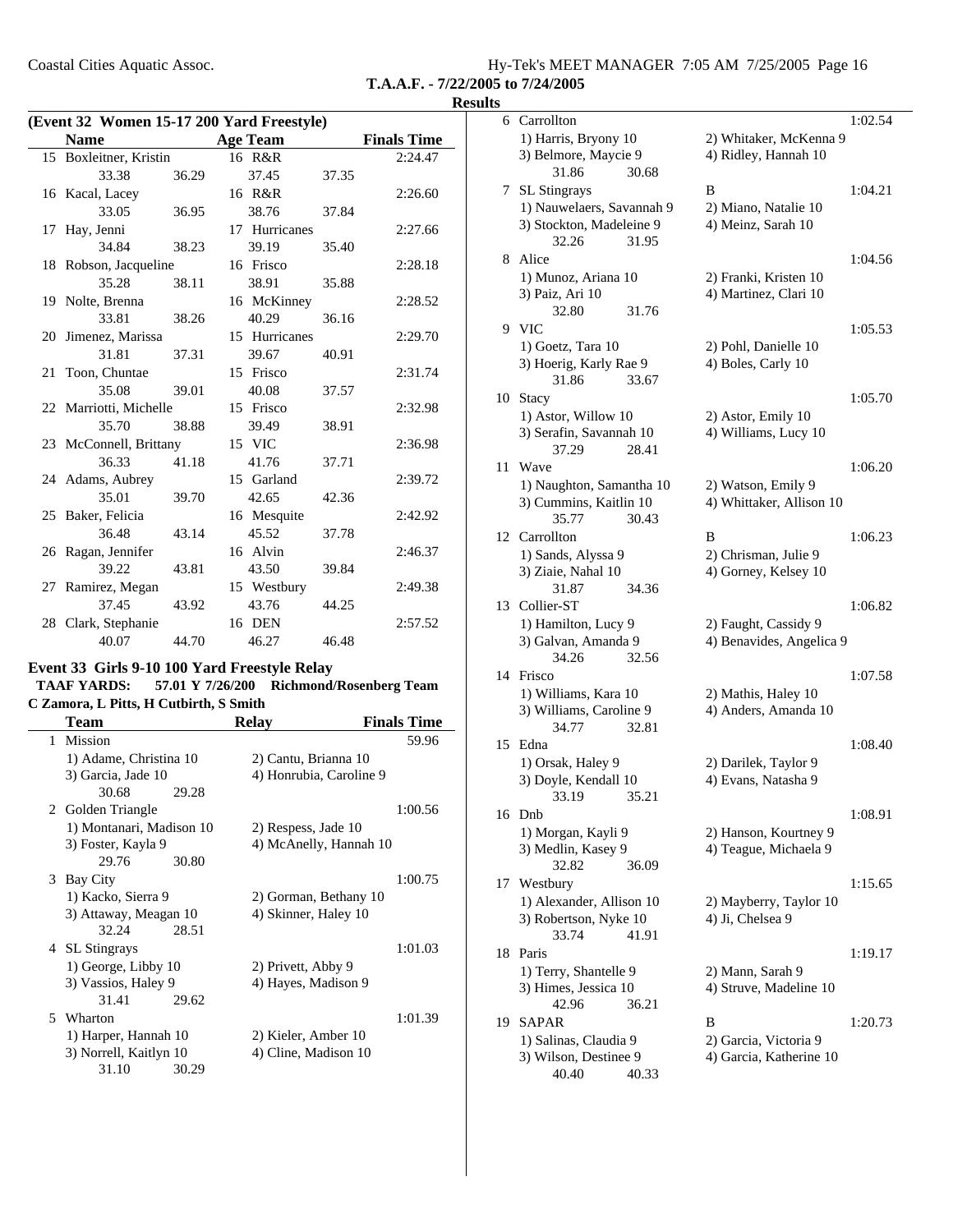$\sim$ 

Coastal Cities Aquatic Assoc. Hy-Tek's MEET MANAGER 7:05 AM 7/25/2005 Page 17

**T.A.A.F. - 7/22/2005 to 7/24/2005**

#### **Results**

|    | (Event 33 Girls 9-10 100 Yard Freestyle Relay) |       |                        |                    |  |  |
|----|------------------------------------------------|-------|------------------------|--------------------|--|--|
|    | Team                                           |       | <b>Relay</b>           | <b>Finals Time</b> |  |  |
| 20 | <b>SAPAR</b>                                   |       |                        | 1:26.61            |  |  |
|    | 1) Flores, Julia 9                             |       | 2) Yebra, Carla 10     |                    |  |  |
|    | 3) Nix, Monica 9                               |       | 4) Flores, Joslyn 9    |                    |  |  |
|    | 53.57                                          | 33.04 |                        |                    |  |  |
| 21 | Hubbard                                        |       |                        | 1:32.44            |  |  |
|    | 1) Bartosh, Madison 9                          |       | 2) Fletcher, Dallas 10 |                    |  |  |
|    | 3) Bartosh, Michaela 9                         |       | 4) Smithey, Kristin 10 |                    |  |  |
|    | 41.72                                          | 50.72 |                        |                    |  |  |
|    | Frisco                                         |       | В                      |                    |  |  |
|    | 1) Rankin, Nicole 9                            |       | 2) Campbell, Heather 9 |                    |  |  |
|    | 3) Brown, Kristen 10                           |       | 4) Ludeman, Abby 10    |                    |  |  |
|    | 40.92                                          | 28.35 |                        |                    |  |  |

### **Event 34 Women 15-17 200 Yard Freestyle Relay**

TAAF YARDS: 1:42.01 Y 7/26/200 SouthBelt Area Swimteam **N Melenric, C Cunningham, J Thibodaux, K Kelly**

|              | Team                      |       | <b>Relay</b>           |                          | <b>Finals Time</b> |
|--------------|---------------------------|-------|------------------------|--------------------------|--------------------|
| $\mathbf{1}$ | South Belt Area           |       |                        |                          | 1:45.65            |
|              | 1) Kelly, Kristine 17     |       |                        | 2) Melenric, Natalie 17  |                    |
|              | 3) Thibodaux, Jackie 17   |       |                        | 4) Thibodaux, Jocelyn 15 |                    |
|              | 27.01                     | 27.08 | 26.99                  | 24.57                    |                    |
| 2            | <b>VIC</b>                |       |                        |                          | 1:49.99            |
|              | 1) Priesmeyer, Candace 16 |       | 2) Carrier, Jessica 17 |                          |                    |
|              | 3) Mozisek, Shelby 15     |       | 4) Howell, Lauren 16   |                          |                    |
|              | 27.57                     | 29.06 | 27.97                  | 25.39                    |                    |
| 3            | Frisco                    |       |                        |                          | 1:50.81            |
|              | 1) Akin, Aryn 15          |       | 2) Hall, Kristi 17     |                          |                    |
|              | 3) Hall, Tiffani 15       |       | 4) Miller, Jennifer 15 |                          |                    |
|              | 27.99                     | 28.03 | 28.61                  | 26.18                    |                    |
|              | 4 Seals                   |       |                        |                          | 1:51.46            |
|              | 1) Greene, Carrie 15      |       |                        | 2) Reimer, Elizabeth 15  |                    |
|              | 3) Hidalgo, Mary 16       |       |                        | 4) Hidalgo, Christin 16  |                    |
|              | 26.00                     | 29.09 | 28.31                  | 28.06                    |                    |
| 5            | <b>SL Stingrays</b>       |       |                        |                          | 1:51.75            |
|              | 1) Munch, Vicki 15        |       | 2) Bologna, Alyssa 16  |                          |                    |
|              | 3) Anderson, Erica 15     |       | 4) Ormsby, Kat 16      |                          |                    |
|              | 27.67                     | 27.88 | 28.13                  | 28.07                    |                    |
|              | 6 Hurricanes              |       |                        |                          | 1:53.65            |
|              | 1) Davis, Alyssa 16       |       | 2) Alaniz, Alyssa 15   |                          |                    |
|              | 3) Alonzo, Tiffany 17     |       | 4) Hughes, Leslie 16   |                          |                    |
|              | 29.34                     | 27.95 | 27.70                  | 28.66                    |                    |
| 7            | McKinney                  |       |                        |                          | 1:54.16            |
|              | 1) Hollingsworth, Leah 15 |       | 2) Nolte, Brenna 16    |                          |                    |
|              | 3) Nguyen, Mai 15         |       | 4) Feeny, Meagan 17    |                          |                    |
|              | 30.89                     | 28.73 | 27.92                  | 26.62                    |                    |
| 8            | Alice                     |       |                        |                          | 1:54.71            |
|              | 1) Carroll, Kami 15       |       | 2) Gaitan, Marina 17   |                          |                    |
|              | 3) Villareal, MiReina 15  |       | 4) Whitty, Heather 15  |                          |                    |
|              | 28.83                     | 29.16 | 28.64                  | 28.08                    |                    |
|              | 9 Wave                    |       |                        |                          | 1:56.92            |
|              | 1) Massey, Nicole 16      |       | 2) Felix, Shelby 16    |                          |                    |
|              | 3) Truitt, Amanda 16      |       | 4) Willi, Adrienne 15  |                          |                    |
|              | 28.55                     | 30.85 | 29.53                  | 27.99                    |                    |

| 10 | Wharton                   |       |                    |                           | 1:58.39 |
|----|---------------------------|-------|--------------------|---------------------------|---------|
|    | 1) Flynn, Shea 15         |       |                    | 2) Sanchez, Lisa 15       |         |
|    | 3) Zahn, Blaire 15        |       |                    | 4) Norrell, Jessica 16    |         |
|    | 28.48                     | 33.76 | 28.89              | 27.26                     |         |
| 11 | <b>Trophy Club</b>        |       |                    |                           | 1:59.39 |
|    | 1) Mann, Michelle 16      |       |                    | 2) Knapp, Kerri 15        |         |
|    | 3) Hensey, Caty 15        |       |                    | 4) Stelmach, Kirstin 15   |         |
|    | 29.73                     | 30.93 | 29.45              | 29.28                     |         |
|    | 12 R&R                    |       |                    |                           | 2:00.60 |
|    | 1) Kacal, Lacey 16        |       |                    | 2) Collins, Laura 17      |         |
|    | 3) Jones, Lauren 15       |       |                    | 4) Boxleitner, Kristin 16 |         |
|    | 31.01                     | 31.03 | 29.16              | 29.40                     |         |
| 13 | Frisco                    |       | B                  |                           | 2:00.65 |
|    | 1) Elliot, Bridget 17     |       |                    | 2) Elliot, Christie 17    |         |
|    | 3) Blizzard, Heather 16   |       |                    | 4) Pettus, Chelsie 15     |         |
|    | 31.03                     | 31.33 | 28.45              | 29.84                     |         |
| 14 | Hurricanes                |       | B                  |                           | 2:01.31 |
|    | 1) Schroeder, Tracie 16   |       | 2) Hay, Jenni 17   |                           |         |
|    | 3) Jimenez, Marissa 15    |       |                    | 4) Longoria, Tori 15      |         |
|    | 30.06                     | 31.36 | 31.54              | 28.35                     |         |
| 15 | Frisco                    |       | $\mathsf{C}$       |                           | 2:03.56 |
|    | 1) Blizzard, Haley 15     |       |                    | 2) Toon, Chuntae 15       |         |
|    | 3) Marriotti, Michelle 15 |       |                    | 4) Johnson, Amanda 16     |         |
|    | 29.90                     | 32.24 | 38.08              | 23.34                     |         |
| 16 | Wave                      |       | B                  |                           | 2:06.88 |
|    | 1) Mata, Tempest 17       |       |                    | 2) Musgrove, Christine 16 |         |
|    | 3) Horsch, Leah 15        |       |                    | 4) Ogle-Martin, Lauren 16 |         |
|    | 31.75                     | 35.58 | 30.81              | 28.74                     |         |
| 17 | Mesquite                  |       |                    |                           | 2:07.27 |
|    | 1) Torres, Roxi 16        |       |                    | 2) Baker, Felicia 16      |         |
|    | 3) Mellott, Erin 15       |       | 4) Leos, Rachel 15 |                           |         |
|    | 30.14                     | 33.01 | 32.48              | 31.64                     |         |
|    | Mission                   |       |                    |                           | DQ      |
|    | 1) Quintero, Jania 15     |       |                    | 2) Moreno, Desiree 15     |         |
|    | 3) Austin, Andrea 15      |       |                    | 4) Garcia, Amber 15       |         |
|    | 35.04                     | 34.34 | 31.31              | 30.96                     |         |

### **Event 35 Boys 8 & Under 100 Yard Medley Relay** TAAF YARDS: 1:17.93 Y 7/1/1998 Lajac A

| Team                  | <b>Relav</b>           | <b>Finals Time</b> |
|-----------------------|------------------------|--------------------|
| SL Stingrays<br>1     |                        | 1:23.88            |
| 1) Agnew, Ryan 8      | 2) Barnhart, Matthew 8 |                    |
| 3) Landers, Matthew 7 | 4) Johnson, Patrick 7  |                    |
| 45.50<br>38.38        |                        |                    |
| 2 Frisco              |                        | 1:24.35            |
| 1) Simpson, Mark 7    | 2) Hertz, Nathan 8     |                    |
| 3) Pena, Jerick 8     | 4) Rankin, Eric 7      |                    |
| 48.98<br>35.37        |                        |                    |
| 3 Carrollton          |                        | 1:29.82            |
| 1) Ellis, Cameron 8   | 2) Mitchell, Mason 7   |                    |
| 3) Debes, Kevin 8     | 4) Mayfield, Travis 8  |                    |
| 53.19<br>36.63        |                        |                    |
| Frisco<br>4           | B                      | 1:30.21            |
| 1) Nickell, Cullen 8  | 2) Palmer, Zachary 8   |                    |
| 3) Goodman, Riley 8   | 4) Rupert, Kyle 8      |                    |
| 50.04<br>40.17        |                        |                    |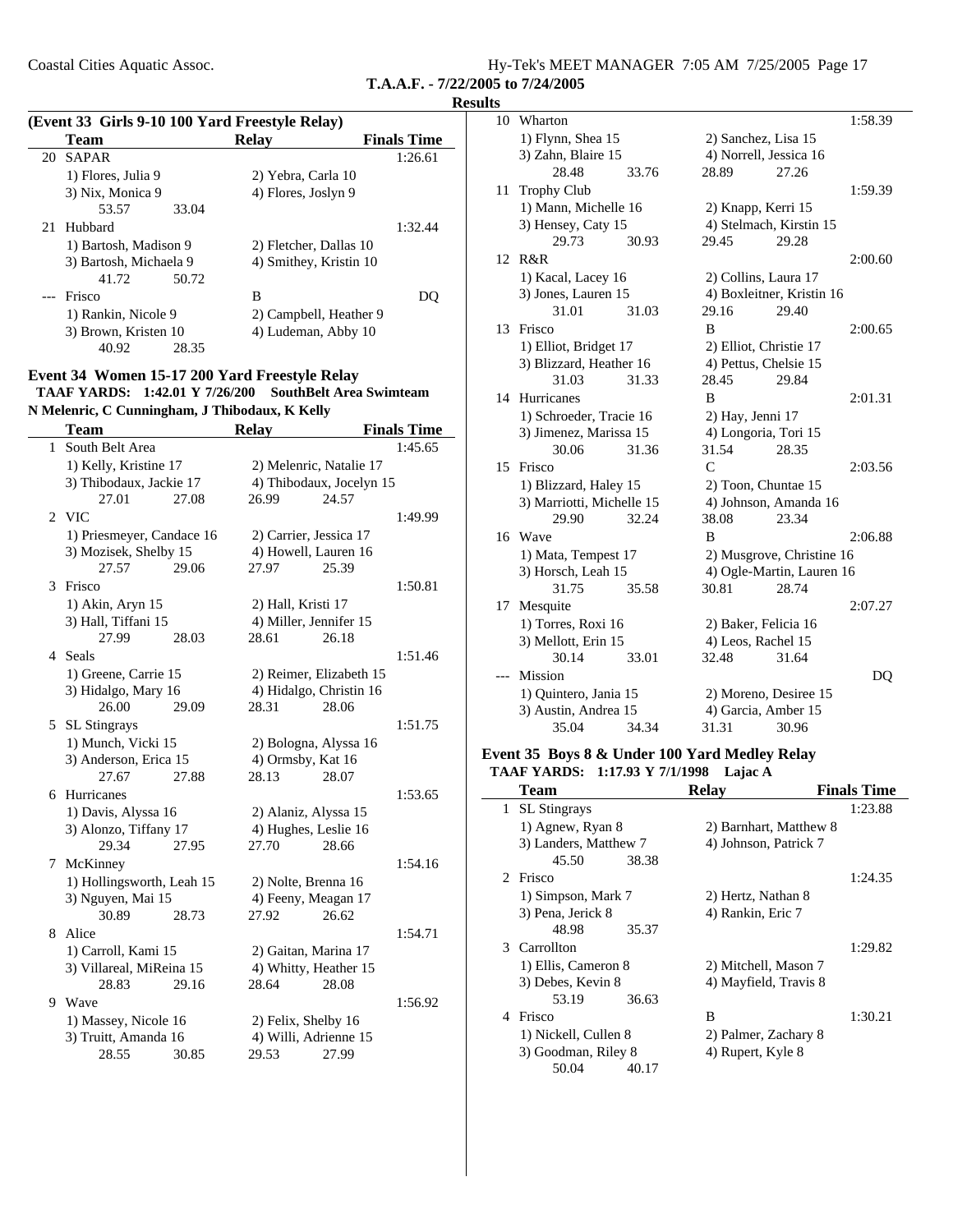Hy-Tek's MEET MANAGER  $7:05$  AM  $7/25/2005$  Page 18

**T.A.A.F. - 7/22/2005 to 7/24/2005**

|       | Coastal Cities Aquatic Assoc.                   |                                                       | T.A.A.F. - 7/22/2005 to 7/24/ |                | Hy-Tek's I     |
|-------|-------------------------------------------------|-------------------------------------------------------|-------------------------------|----------------|----------------|
|       |                                                 |                                                       |                               | <b>Results</b> |                |
|       | (Event 35 Boys 8 & Under 100 Yard Medley Relay) |                                                       |                               |                | 3 R&R          |
|       | Team                                            | <b>Relay</b>                                          | <b>Finals Time</b>            |                | $1)$ Ho        |
|       | 5 El Campo                                      |                                                       | 1:32.39                       |                | 3) Sal         |
|       | 1) Fuechec, Blaine 8                            | 2) DuBroc, Colt 8                                     |                               |                |                |
|       | 3) Wilkins, Matthew 7                           | 4) Martin, Ethan 8                                    |                               |                | 4 Seals        |
|       | 47.39<br>45.00                                  |                                                       |                               |                | $1)$ Vo        |
|       | 6 VIC                                           |                                                       | 1:45.52                       |                | 3) Vei         |
|       | 1) Thomas, Justin 8                             | 2) Marr, Cody 7                                       |                               |                |                |
|       | 3) Huber, Joseph 8                              | 4) Welfel, Trent 7                                    |                               |                | 5 Surf         |
|       | 1:03.35<br>42.17                                |                                                       |                               |                | 1) Ge          |
|       | 7 NAV                                           |                                                       | 1:45.88                       |                | 3) Gei         |
|       | 1) Coffey, Michael 8                            | 2) Kehlenbeck, Seth 8                                 |                               |                |                |
|       | 3) Smith, William 8                             | 4) Bobo, Austin 7                                     |                               |                | 6 Troph        |
|       | 1:03.99<br>41.89                                |                                                       |                               |                | $1)$ Re        |
|       | 8 Alice                                         |                                                       | 1:48.90                       |                | $3)$ Orr       |
|       | 1) Aguilar, Christopher 8                       | 2) Money, Dustin 7                                    |                               |                |                |
|       | 3) Arismendez, Isaul 8                          | 4) Martinez, Zackary Joe 7                            |                               |                | 7 Wave         |
|       | 1:02.61<br>46.29                                |                                                       |                               |                | 1) An          |
|       | 9 MU                                            |                                                       | 1:48.94                       |                | 3) Wh          |
|       | 1) Kress, Dominic 8                             | 2) Osborne, Zachary 8                                 |                               |                |                |
|       | 3) Jones, Christopher 9                         | 4) Pappert, Sammy 9                                   |                               |                |                |
|       | 55.44<br>53.50                                  |                                                       |                               |                | Event 37 I     |
|       | 10 Dolphins                                     |                                                       | 1:54.42                       |                | <b>TAAF YA</b> |
|       | 1) Rabe, Matt 8                                 | 2) Stallings, Keenan 8                                |                               |                | Nam            |
|       | 3) Sodemann, JW 7                               | 4) Stevens, Benjamin 8                                |                               | $\mathbf{1}$   | Haugl          |
|       | 1:02.14<br>52.28                                |                                                       |                               |                | 2 Howe         |
| ---   | Mesquite                                        |                                                       | DQ                            | 3              | Vidal,         |
|       | 1) Garcia, Boston 7                             | 2) Kotwitz, Clayton 7                                 |                               |                | 4 Buck,        |
|       | 3) Terry, Heath 7                               | 4) Tatom, Nathaniel 8                                 |                               |                | 5 O'Nei        |
|       | 55.43<br>52.23                                  |                                                       |                               | 6              | Stribli        |
| $---$ | Trophy Club                                     | B                                                     | DQ                            | 7              | Astor,         |
|       | 1) List, Christian 8                            | 2) Chapman, Carter 7                                  |                               |                | 8 Postor       |
|       | 3) Jongeneel, Riley 7                           | 4) Cross, Kent 8                                      |                               | 9              | Trom           |
|       | 56.77<br>57.84                                  |                                                       |                               | 10             | Jordar         |
| ---   | WE                                              |                                                       | DQ                            | 11             | Salyer         |
|       | 1) Matson, Daniel 8                             | 2) McLendon, Lewis 8                                  |                               |                | 12 Kenne       |
|       | 3) Sallans, Reed 9                              | 4) Matson, Thomas 8                                   |                               | 13             | York,          |
|       | 54.28<br>55.38                                  |                                                       |                               |                | 14 Hestil      |
| $---$ | Seals                                           |                                                       | DQ                            |                | 15 Manle       |
|       | 1) Wallace, Tommy 7                             | 2) Bunn, Zachary 6                                    |                               |                | 16 Debes       |
|       | 3) Millican, Luke 7                             | 4) Stufflebean, Austin 8                              |                               |                | 17 Graha       |
|       | 1:05.64<br>45.75                                |                                                       |                               |                | 18 Aguila      |
|       |                                                 |                                                       |                               |                |                |
|       | Event 36 Men 18 & Over 200 Yard Medley Relay    |                                                       |                               |                | 19 Elie, N     |
|       |                                                 | TAAF YARDS: 1:41.20 Y 7/27/200 Lake Jackson Swim Team |                               |                | 20 Gutier      |

# **J Broussard, M Broussard, C Shuster, J Salinas**

| <b>Team</b>            |       | <b>Relav</b> |                        | <b>Finals Time</b> |
|------------------------|-------|--------------|------------------------|--------------------|
| 1 Hurricanes           |       |              |                        | 1:44.60            |
| 1) Ortiz, Eddie 19     |       |              | 2) Hauske, Jake 20     |                    |
| 3) Granbury, Robert 19 |       |              | 4) Winfield, Andrew 18 |                    |
| 27.53                  | 28.20 | 25.82        | 23.05                  |                    |
| 2 Mesquite             |       |              |                        | 1:47.62            |
| 1) Liston, Paul 37     |       |              | 2) Wallace, Noah 26    |                    |
| 3) Powell, Jaimee 36   |       |              | 4) Hutto, Ryan 18      |                    |
| 27.74                  | 31.33 | 24.72        | 23.83                  |                    |
|                        |       |              |                        |                    |

|   | 3 R&R                   |       |                        |                         | 1:48.55 |
|---|-------------------------|-------|------------------------|-------------------------|---------|
|   | 1) Hood, Jon 18         |       | 2) Jones, Kris 24      |                         |         |
|   | 3) Salinas, Joe 21      |       | 4) Suffield, Jessie 18 |                         |         |
|   | 26.89                   | 32.49 | 25.49                  | 23.68                   |         |
|   | 4 Seals                 |       |                        |                         | 1:49.21 |
|   | 1) Vollmer, Nick 19     |       |                        | 2) Verdeyen, Michael 18 |         |
|   | 3) Verdeyen, Steven 20  |       | 4) Wilson, Jacob 19    |                         |         |
|   | 27.72                   | 29.70 | 25.12                  | 26.67                   |         |
|   | 5 Surf                  |       |                        |                         | 2:07.76 |
|   | 1) Geil, Daniel 20      |       | 2) Geil, Michael 23    |                         |         |
|   | 3) Geil, Robert 18      |       | 4) Geil, Rich 49       |                         |         |
|   | 33.29                   | 38.38 | 29.02                  | 27.07                   |         |
| 6 | <b>Trophy Club</b>      |       |                        |                         | 2:13.81 |
|   | 1) Reckmeyer, Daniel 44 |       | 2) Duininick, Kyle 35  |                         |         |
|   | 3) Orred, Rick 39       |       | 4) Melbourn, Steve 38  |                         |         |
|   | 36.76                   | 40.44 | 27.68                  | 28.93                   |         |
| 7 | Wave                    |       |                        |                         | 2:15.30 |
|   | 1) Anderson, Curt 44    |       |                        | 2) Tellez, Rhadames 44  |         |
|   | 3) White, Brian 38      |       | 4) Wallace, John 39    |                         |         |
|   | 31.26                   | 37.47 | 35.45                  | 31.12                   |         |

### **Event 37 Boys 8 & Under 50 Yard Freestyle**

### **TAAF YARDS:** 31.92 Y 7/27/200 Corey Duke

| Name |                      |   | <b>Age Team</b> | <b>Finals Time</b> |
|------|----------------------|---|-----------------|--------------------|
| 1    | Hauglum, Anthony     | 8 | Stingrays       | 35.04              |
| 2    | Howell, Morgan       | 8 | Alvin           | 36.49              |
| 3    | Vidal, Jorge E.      | 8 | McAllen         | 36.64              |
| 4    | Buck, Tyler          | 8 | Dolphins        | 36.96              |
| 5    | O'Neil, Seth         | 8 | Garland         | 37.52              |
| 6    | Stribling, Hudson    | 8 | <b>NAV</b>      | 37.64              |
| 7    | Astor, Brandon       | 8 | Stacy           | 38.97              |
| 8    | Poston, Jacob        | 7 | <b>Boerne</b>   | 39.03              |
| 9    | Trompeter, Mark      | 8 | Plano           | 40.81              |
| 10   | Jordan, Drew         | 8 | Gators          | 40.99              |
| 11   | Salyer, Nicholas     | 8 | El Campo        | 42.07              |
| 12   | Kennedy, Ian         | 8 | Plano           | 42.10              |
| 13   | York, Skylar         | 7 | <b>BURL</b>     | 42.11              |
| 14   | Hestilow, Zach       | 8 | Cleb            | 42.53              |
| 15   | Manley, Shane        | 8 | Freeport        | 42.70              |
| 16   | Debes, Kevin         | 8 | Carrollton      | 44.41              |
| 17   | Graham, Caleb        | 7 | Collier-ST      | 45.13              |
| 18   | Aguilar, Christopher | 8 | Alice           | 46.48              |
| 19   | Elie, Matthew        | 7 | <b>SAPAR</b>    | 48.78              |
| 20   | Gutierrez, Marco     | 7 | <b>Bryan</b>    | 56.10              |
| 21   | Hairston, Austin     | 7 | Westbury        | 59.31              |

### **Event 38 Men 18-24 50 Yard Freestyle**

### **TAAF YARDS:** 22.04 Y 7/27/200 Matt Broussard

|  | <b>Name</b>         |    | <b>Age Team</b> | <b>Finals Time</b> |  |
|--|---------------------|----|-----------------|--------------------|--|
|  | 1 Ortiz, Eddie      |    | 19 Hurricanes   | 22.84              |  |
|  | 2 Chew, Matt        |    | 22 Wave         | 22.95              |  |
|  | 3 Haitz, Daniel     |    | 18 Trophy Club  | 23.16              |  |
|  | 4 Bedford, Jacob    |    | 20 Paris        | 23.22              |  |
|  | 5 Nix, Taylor       |    | 19 Frisco       | 23.29              |  |
|  | 6 Hood, Jon         |    | 18 R&R          | 23.47              |  |
|  | 7 Verdeyen, Michael |    | 18 Seals        | 23.63              |  |
|  | 8 Vollmer, Nick     | 19 | Seals           | 23.66              |  |
|  |                     |    |                 |                    |  |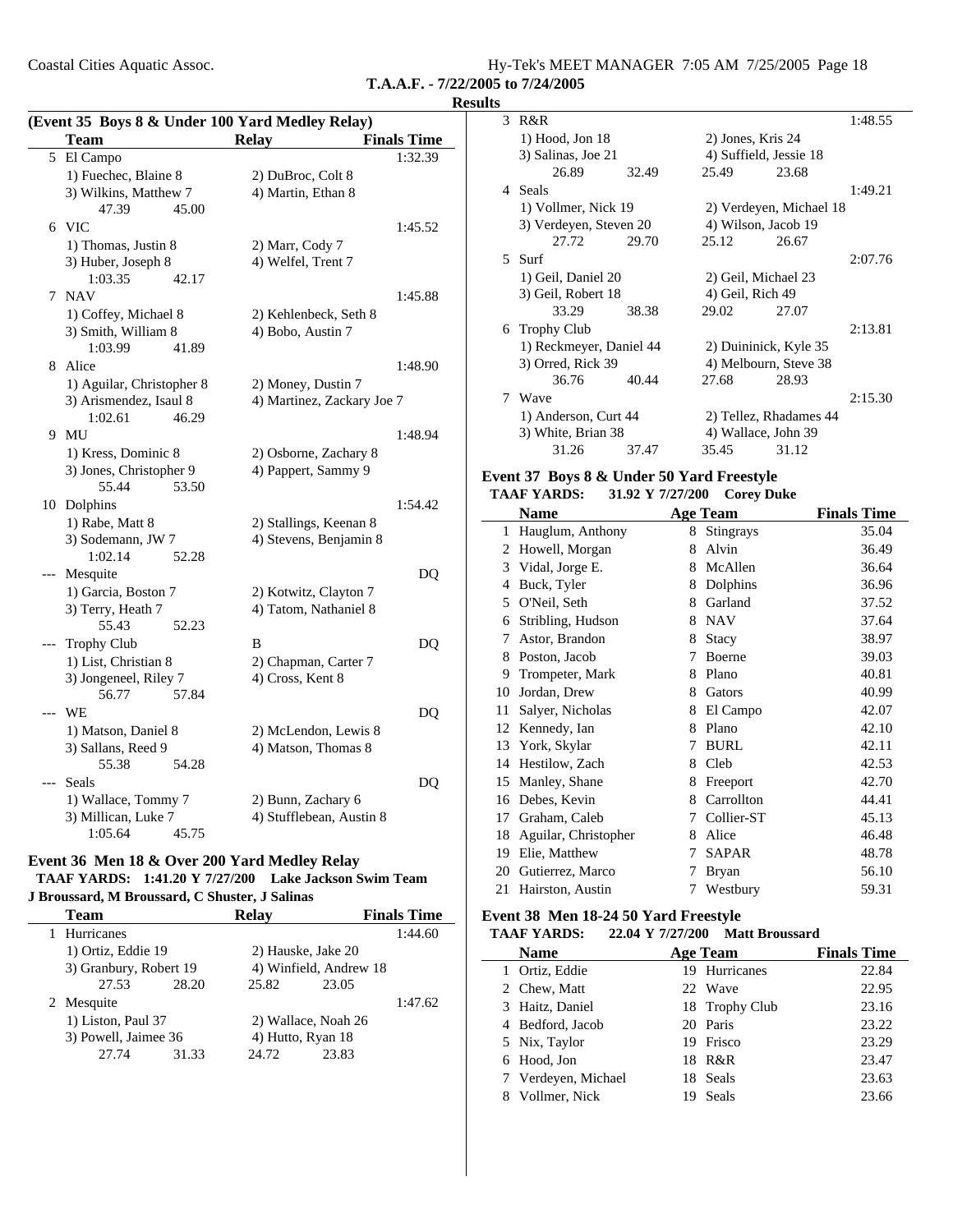Coastal Cities Aquatic Assoc.

| Hy-Tek's MEET MANAGER 7:05 AM 7/25/2005 Page 19 |  |  |
|-------------------------------------------------|--|--|
|                                                 |  |  |

**T.A.A.F. - 7/22/2005 to 7/24/2005**

### **Results**

|    | (Event 38 Men 18-24 50 Yard Freestyle) |    |                      |                    |  |
|----|----------------------------------------|----|----------------------|--------------------|--|
|    | Name                                   |    | <b>Age Team</b>      | <b>Finals Time</b> |  |
| 9  | Winfield, Andrew                       | 18 | Hurricanes           | 23.78              |  |
| 10 | Hutto, Ryan                            | 18 | Mesquite             | 24.09              |  |
| 11 | Eshleman, Phil                         | 19 | <b>Grand Prairie</b> | 24.47              |  |
|    | 12 Montross, Harold                    | 18 | Deer Park            | 24.87              |  |
| 13 | Geil, Robert                           | 18 | Surf                 | 25.03              |  |
| 14 | McElroy, Marc                          | 19 | <b>BURL</b>          | 25.26              |  |
|    | 15 Londaro, Johnathan                  | 18 | Mission              | 25.40              |  |
| 16 | Escobar, Chris                         | 19 | <b>SAPAR</b>         | 25.50              |  |
| 17 | Kaminski, Ben                          | 23 | Wave                 | 26.03              |  |
| 18 | Brown, Aaron                           | 23 | <b>SAPAR</b>         | 26.39              |  |
| 19 | Al-Aya, Sami                           | 19 | Mesquite             | 26.47              |  |
| 20 | Pardee, Jeff                           | 19 | Surf                 | 26.95              |  |
| 21 | Geil, Michael                          | 23 | Surf                 | 26.97              |  |
| 22 | Sedlacek, Daryl                        | 18 | <b>VIC</b>           | 27.08              |  |
| 23 | Geil, Daniel                           | 20 | Surf                 | 27.88              |  |

### **Event 39 Men 25-39 50 Yard Freestyle**

#### **TAAF YARDS:** 22.44 Y 7/27/200 Ryan Mullins

|   | Name               |    | <b>Age Team</b>     | <b>Finals Time</b> |
|---|--------------------|----|---------------------|--------------------|
|   | 1 Stanton, Wright  |    | 25 ElPaso Swim Team | 23.00              |
|   | 2 Wallace, Noah    |    | 26 Mesquite         | 23.60              |
|   | 3 Liston, Paul     |    | 37 Mesquite         | 25.33              |
|   | 4 Hertz, Brian     |    | 39 Frisco           | 26.82              |
|   | 5 Moore, Bobby     |    | 35 LaPorte          | 27.51              |
|   | 6 Orred, Rick      |    | 39 Trophy Club      | 28.41              |
|   | 7 White, Brian     |    | 38 Wave             | 29.74              |
|   | 8 Duininick, Kyle  |    | 35 Trophy Club      | 32.27              |
| 9 | Benavides, Michael | 29 | <b>SAPAR</b>        | 42.45              |

### **Event 40 Men 40 & Over 50 Yard Freestyle**

### **TAAF YARDS:** 23.25 Y 7/27/200 Steve Long

|    | <b>Name</b>         |    | <b>Age Team</b> | <b>Finals Time</b> |
|----|---------------------|----|-----------------|--------------------|
| 1  | Long, Steve         |    | 50 R&R          | 23.67              |
| 2  | Johnson, Mike       | 46 | Frisco          | 24.49              |
| 3  | Thidoboux, Dean     | 47 | South Belt Area | 24.61              |
| 4  | Price, Rick         |    | 43 Sst          | 26.04              |
| 5  | Greene, Bob         |    | 44 Seals        | 26.79              |
| 6  | Geil, Rich          | 49 | Surf            | 26.96              |
| 7  | Reckmeyer, Daniel   |    | 44 Trophy Club  | 27.93              |
| 8  | Adams, George       |    | 53 Lake Jackson | 28.07              |
| 9  | Anderson, Curt      |    | 44 Wave         | 28.17              |
| 10 | Tintera, George     | 40 | Cudas           | 29.41              |
|    | 11 Tellez, Rhadames |    | 44 Wave         | 30.08              |
|    | 12 Siems, Tom       |    | 44 Carrollton   | 31.00              |
| 13 | Napolitano, James   | 48 | Waco            | 32.13              |
|    | 14 Harbaugh, Mike   | 53 | Wharton         | 34.72              |
|    | 15 Mathews, Woody   | 49 | Cleb            | 34.88              |

### **Event 41 Boys 8 & Under 25 Yard Backstroke**

# **TAAF YARDS:** 17.17 Y 7/1/1999 Derek Loebbecke

| <b>Name</b>           | <b>Age Team</b>   | <b>Finals Time</b> |
|-----------------------|-------------------|--------------------|
| 1 Matherne, Harrison  | 8 South Belt Area | 19.69              |
| 2 Hauglum, Anthony    | 8 Stingrays       | 19.77              |
| 3 Garcia, Esteban     | 8 LaPorte         | 20.42              |
| 4 Buck, Tyler         | 8 Dolphins        | 20.63              |
| 5 Seagraves, Nicholas | 8 Lake Jackson    | 20.85              |

|    | 6 Martinez, Nicholas | 8 | Whale-ST                | 21.09 |
|----|----------------------|---|-------------------------|-------|
| 7  | Cook, Brian          | 8 | Boerne                  | 21.89 |
| 8  | Rinkenberger, Nick   | 8 | <b>Dripping Springs</b> | 21.94 |
| 9  | Ellis, Cameron       | 8 | Carrollton              | 22.36 |
| 10 | Nickell, Cullen      | 8 | Frisco                  | 22.85 |
| 11 | Marshall, Jack       | 8 | <b>Trophy Club</b>      | 23.15 |
|    | 12 Vidal, Jorge E.   | 8 | McAllen                 | 23.51 |
| 13 | Belobraydic, Matthew | 8 | Bryan                   | 23.56 |
| 14 | Simpson, Mark        |   | Frisco                  | 23.71 |
| 15 | Jordan, Drew         | 8 | Gators                  | 24.16 |
| 16 | Money, Dustin        | 7 | Alice                   | 24.37 |
| 17 | Gan, David           | 7 | Colst                   | 24.90 |
| 18 | Mozingo, Randall     | 8 | Denison                 | 25.23 |
| 19 | Nguyen, Austin       | 7 | Cudas                   | 25.87 |
| 20 | Orozco, Johan        |   | ElPaso Swim Team        | 27.91 |
| 21 | Tunon, Biston        | 6 | <b>SAPAR</b>            | 28.49 |
| 22 | Adan, Brandon        |   | SAPAR                   | 28.86 |
| 23 | Fraker, Andrew       | 6 | ElPaso Swim Team        | 35.79 |

#### **Event 42 Men 18-24 50 Yard Backstroke**

#### **TAAF YARDS:** 25.88 Y 7/27/200 Matt Broussard

| <b>Name</b>        |     | <b>Age Team</b> | <b>Finals Time</b> |
|--------------------|-----|-----------------|--------------------|
| 1 Hood, Jon        |     | 18 R&R          | 26.99              |
| 2 Verdeyen, Steven |     | 20 Seals        | 27.37              |
| 3 Hauske, Jake     |     | 20 Hurricanes   | 27.56              |
| 4 Vollmer, Nick    |     | 19 Seals        | 28.66              |
| 5 Murdock, Matt    | 19. | Wave            | 28.77              |
| 6 Franklin, Dallas |     | 18 Sharks       | 29.48              |
| 7 Winfield, Andrew |     | 18 Hurricanes   | 32.58              |
| Pardee, Jeff       |     | Surf            | 32.89              |

### **Event 43 Men 25-39 50 Yard Backstroke**

### **TAAF YARDS:** 26.58 Y 7/27/200 Chris Shuster

| <b>Name</b>       | Age Team            | <b>Finals Time</b> |
|-------------------|---------------------|--------------------|
| 1 Wallace, Noah   | 26 Mesquite         | 27.32              |
| 2 Powell, Jaimee  | 36 Mesquite         | 27.42              |
| 3 Stanton, Wright | 25 ElPaso Swim Team | 27.97              |

#### **Event 44 Men 40 & Over 50 Yard Backstroke**

| <b>TAAF YARDS:</b> | 27.64 Y 7/27/200 Dean Thiboudaux |                    |
|--------------------|----------------------------------|--------------------|
| <b>Name</b>        | Age Team                         | <b>Finals Time</b> |
| 1 Thidoboux, Dean  | 47 South Belt Area               | 29.21              |
| 2 Tintera, George  | 40 Cudas                         | 34.72              |
| 3 Adams, George    | 53 Lake Jackson                  | 35.57              |
| 4 Anderson, Curt   | 44 Wave                          | 37.63              |
| 5 Siems, Tom       | 44 Carrollton                    | 41.44              |
| 6 Mathews, Woody   | Cleb                             | 44.46              |

#### **Event 45 Boys 8 & Under 25 Yard Breaststroke TAAF YARDS:** 19.00 Y 7/1/1997 Dylan Brandt

| <b>Name</b>         | Age Team |                   | <b>Finals Time</b> |
|---------------------|----------|-------------------|--------------------|
| 1 Barnhart, Matthew |          | 8 SL Stingrays    | 21.65              |
| 2 Manley, Shane     | 8.       | Freeport          | 21.83              |
| 3 Black, Seth       |          | Denison           | 22.64              |
| 4 Goodeaux, Bailey  |          | 8 Golden Triangle | 22.65              |
| 5 Bunn, Lucas       |          | 8 Seals           | 22.93              |
| 6 Wilkins, Matthew  |          | 7 El Campo        | 23.03              |
| Jones, Christopher  |          | MU                | 23.20              |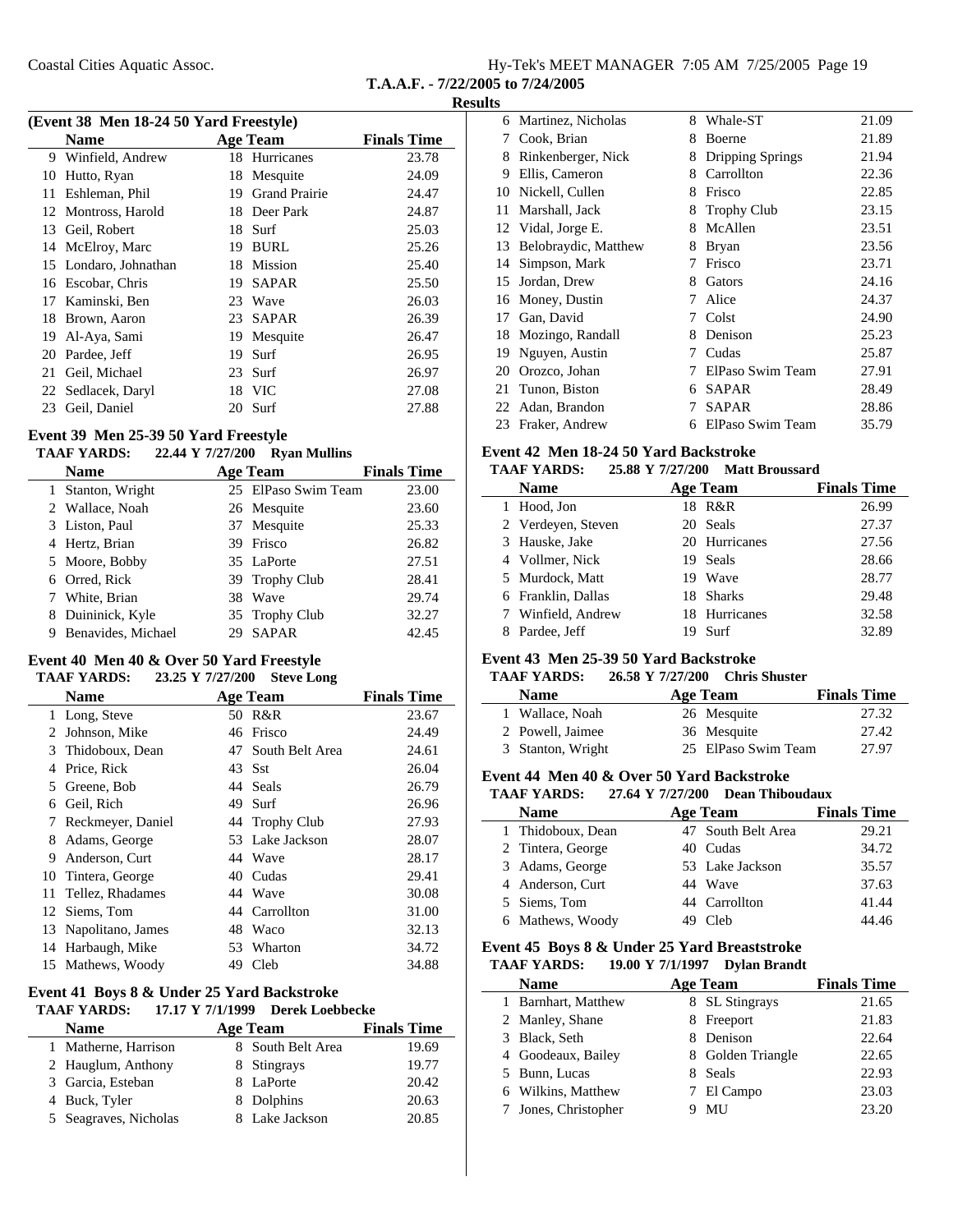| Hy-Tek's MEET MANAGER 7:05 AM 7/25/2005 Page 20 |  |  |  |
|-------------------------------------------------|--|--|--|
|-------------------------------------------------|--|--|--|

#### **Results**

| (Event 45 Boys 8 & Under 25 Yard Breaststroke) |                     |   |                 |                    |
|------------------------------------------------|---------------------|---|-----------------|--------------------|
|                                                | <b>Name</b>         |   | <b>Age Team</b> | <b>Finals Time</b> |
| 8                                              | Kress, Dominic      | 8 | MU              | 24.43              |
| 9                                              | Wood, David         | 8 | Bonham          | 25.57              |
| 10                                             | See, Hunter         | 7 | Garland         | 25.68              |
|                                                | 11 Kontilis, Lukas  | 8 | <b>Byst-ST</b>  | 27.37              |
|                                                | 12 Cervenka, Nathan | 8 | <b>Bryan</b>    | 27.39              |
|                                                | 13 Tatom, Nathaniel | 8 | Mesquite        | 27.50              |
|                                                | 14 Graham, Caleb    |   | Collier-ST      | 27.71              |
| 15                                             | Martinez, Nicholas  | 8 | Whale-ST        | 28.14              |
|                                                | 16 Gutierrez, Marco | 7 | <b>Bryan</b>    | 29.75              |
| 17                                             | Marr, Cody          |   | <b>VIC</b>      | 32.87              |
| 18                                             | Jones, Benjamin     | 8 | Mission         | 33.00              |
| 19                                             | Stallings, Keenan   | 8 | Dolphins        | 35.23              |
| $---$                                          | Salinas, Christian  | 8 | Garland         | DO                 |
|                                                | Kirby, Reese        | 8 | Wave            | DO                 |

### **Event 46 Men 18-24 50 Yard Breaststroke**

|   | <b>TAAF YARDS:</b>  | 27.79 Y 8/3/2001 | <b>Joe Salinas</b> |                    |
|---|---------------------|------------------|--------------------|--------------------|
|   | <b>Name</b>         |                  | <b>Age Team</b>    | <b>Finals Time</b> |
|   | Ortiz, Eddie        |                  | 19 Hurricanes      | 28.36              |
|   | 2 Chew, Matt        |                  | 22 Wave            | 28.53              |
|   | 3 Haitz, Daniel     |                  | 18 Trophy Club     | 28.84              |
|   | 4 Verdeyen, Michael |                  | 18 Seals           | 30.04              |
|   | 5 Montross, Harold  |                  | 18 Deer Park       | 30.51              |
|   | 6 Nix, Taylor       |                  | 19 Frisco          | 30.95              |
|   | 7 Brown, Aaron      |                  | 23 SAPAR           | 34.51              |
|   | 8 Kaminski, Ben     |                  | 23 Wave            | 34.72              |
| 9 | Sedlacek, Daryl     | 18               | - VIC              | 34.93              |

### **Event 47 Men 25-39 50 Yard Breaststroke**

**TAAF YARDS:** 29.64 Y 8/3/2001 Carey Ward

| <b>Name</b>       | Age Team       | <b>Finals Time</b> |
|-------------------|----------------|--------------------|
| 1 Moralez, Chris  | 33 Alice       | 31.48              |
| 2 Liston, Paul    | 37 Mesquite    | 31.73              |
| 3 Wallace, John   | 39 Wave        | 33.47              |
| 4 Duininick, Kyle | 35 Trophy Club | 40.55              |

### **Event 48 Men 40 & Over 50 Yard Breaststroke**

| <b>TAAF YARDS:</b> | 29.46 Y 7/27/200 Jay McDonald |                    |
|--------------------|-------------------------------|--------------------|
| <b>Name</b>        | <b>Age Team</b>               | <b>Finals Time</b> |
| 1 Spencer, Ron     | 49 SL Stingrays               | 34.76              |
| 2 Greene, Bob      | 44 Seals                      | 35.00              |
| 3 Tintera, George  | 40 Cudas                      | 35.34              |
| 4 Ferguson, Tom    | 53 DECTR                      | 35.88              |
| 5 Anderson, Curt   | 44 Wave                       | 37.36              |
| 6 Tellez, Rhadames | 44 Wave                       | 38.40              |

#### **Event 49 Boys 8 & Under 25 Yard Butterfly TAAF YARDS:** 15.48 Y 7/27/200 Corey Nix

| <b>Name</b>           | <b>Age Team</b> | <b>Finals Time</b> |  |  |  |
|-----------------------|-----------------|--------------------|--|--|--|
| 1 Zapinski, Joseph    | 8 SL Stingrays  | 17.94              |  |  |  |
| 2 Hauglum, Anthony    | 8 Stingrays     | 17.99              |  |  |  |
| 3 Garcia, Esteban     | 8 LaPorte       | 18.15              |  |  |  |
| 4 Gu, Brett           | 8 Westbury      | 18.62              |  |  |  |
| 5 Smilenov, Alex      | Whale-ST<br>7   | 19.28              |  |  |  |
| 6 Cook, Brian         | <b>Boerne</b>   | 19.36              |  |  |  |
| 7 Seagraves, Nicholas | 8 Lake Jackson  | 20.03              |  |  |  |
|                       |                 |                    |  |  |  |

| 8   | Bunn, Lucas             | 8 | Seals       | 20.08 |
|-----|-------------------------|---|-------------|-------|
| 9   | Moore, Dustin           | 8 | LaPorte     | 20.12 |
| 10  | Poston, Jacob           | 7 | Boerne      | 20.75 |
| 11  | Stribling, Hudson       | 8 | <b>NAV</b>  | 21.15 |
|     | 12 Belobraydic, Matthew | 8 | Bryan       | 21.74 |
|     | 13 Trompeter, Mark      | 8 | Plano       | 22.66 |
|     | 14 Debes, Kevin         | 8 | Carrollton  | 23.18 |
|     | 15 York, Skylar         | 7 | <b>BURL</b> | 25.76 |
|     | 16 Arismendez, Isaul    | 8 | Alice       | 26.11 |
| 17  | Kirby, Reese            | 8 | Wave        | 26.90 |
| 18. | Foster, Preston         | 8 | Frisco      | 27.52 |
| 19. | Brickman, Teo           |   | Dnb         | 30.03 |
|     | 20 Perez, Aaren         | 6 | Alice       | 30.64 |
| 21  | McDaonald, Brian        | 8 | Dnb         | 32.95 |
|     | Fuller, Dillon          | 8 | Rockwall    | DQ    |

### **Event 50 Men 18-24 50 Yard Butterfly**

### **TAAF YARDS:** 23.55 Y 7/1/1998 Anthony Kwee

|    | <b>Name</b>         |    | <b>Age Team</b>      | <b>Finals Time</b> |
|----|---------------------|----|----------------------|--------------------|
|    | 1 Chew, Matt        |    | 22 Wave              | 24.83              |
|    | 2 Nix, Taylor       | 19 | Frisco               | 25.33              |
|    | 3 Verdeyen, Steven  |    | 20 Seals             | 25.50              |
|    | 4 Granbury, Robert  |    | 19 Hurricanes        | 26.06              |
|    | 5 Hutto, Ryan       |    | 18 Mesquite          | 26.32              |
|    | 6 Vollmer, Nick     |    | 19 Seals             | 26.44              |
|    | 7 Al-Aya, Sami      |    | 19 Mesquite          | 27.50              |
| 8  | Ready, Isaac        | 19 | <b>DEN</b>           | 27.61              |
| 9. | McElroy, Marc       | 19 | <b>BURL</b>          | 28.11              |
|    | 10 Eshleman, Phil   | 19 | <b>Grand Prairie</b> | 29.14              |
|    | 11 Pardee, Jeff     | 19 | - Surf               | 29.41              |
|    | 12 Landeros, Carlos | 18 | <b>SAPAR</b>         | 31.22              |

### **Event 51 Men 25-39 50 Yard Butterfly**

### **TAAF YARDS:** 24.82 Y 7/27/200 Ryan Mullins

| <b>Name</b>          | Age Team    | <b>Finals Time</b> |
|----------------------|-------------|--------------------|
| 1 Wallace, Noah      | 26 Mesquite | 25.35              |
| 2 Powell, Jaimee     | 36 Mesquite | 25.87              |
| 3 Wallace, John      | 39 Wave     | 29.48              |
| 4 Moore, Bobby       | 35 LaPorte  | 31.38              |
| 5 White, Brian       | 38 Wave     | 36.51              |
| 6 Benavides, Michael | 29 SAPAR    | 52.90              |

### **Event 52 Men 40 & Over 50 Yard Butterfly**

### **TAAF YARDS:** 25.62 Y 7/27/200 Steve Long

| <b>Name</b>       | Age Team           | <b>Finals Time</b> |
|-------------------|--------------------|--------------------|
| 1 Long, Steve     | 50 R&R             | 25.90              |
| 2 Thidoboux, Dean | 47 South Belt Area | 26.90              |
| 3 Price, Rick     | 43 Sst             | 27.34              |
| 4 Hayes, Ted      | 50 Denison         | 34.41              |
| 5 Siems, Tom      | 44 Carrollton      | 38.58              |

#### **Event 53 Boys 8 & Under 25 Yard Freestyle TAAF YARDS: 14.76 Y J.D. Scott 7/1/1998**

| <b>Name</b>          | Age Team          | <b>Finals Time</b> |
|----------------------|-------------------|--------------------|
| 1 Vidal, Jorge E.    | 8 McAllen         | 16.13              |
| 2 Gu, Brett          | 8 Westbury        | 16.27              |
| 3 Matherne, Harrison | 8 South Belt Area | 16.46              |
| 4 Rankin, Eric       | Frisco            | 16.66              |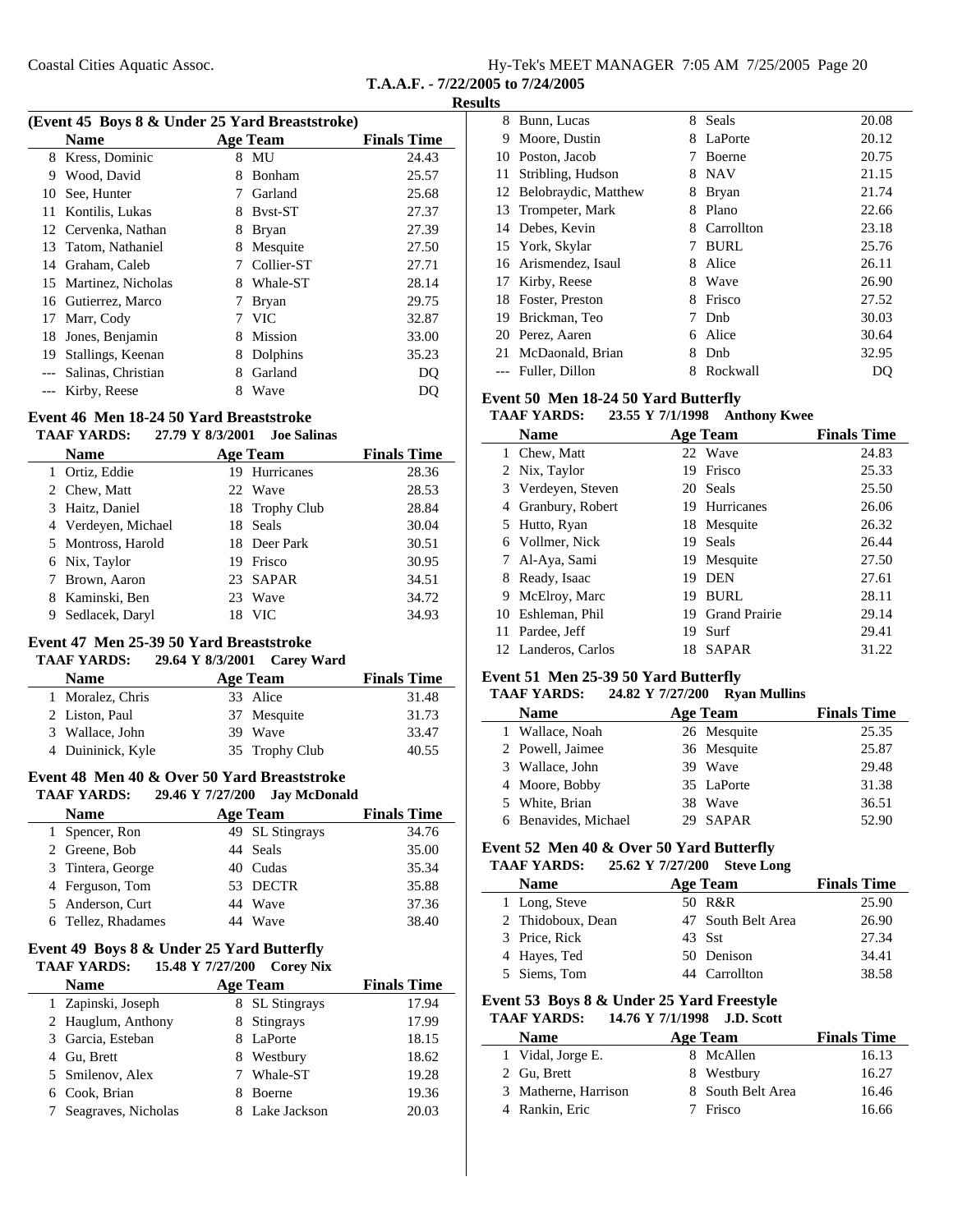|                                   | Hy-Tek's MEET MANAGER 7:05 AM 7/25/2005 Page 21 |  |  |
|-----------------------------------|-------------------------------------------------|--|--|
| T.A.A.F. - 7/22/2005 to 7/24/2005 |                                                 |  |  |

| (Event 53 Boys 8 & Under 25 Yard Freestyle) |                 |                    |  |  |
|---------------------------------------------|-----------------|--------------------|--|--|
| <b>Name</b>                                 | <b>Age Team</b> | <b>Finals Time</b> |  |  |
| 5 Smilenov, Alex                            | 7 Whale-ST      | 16.79              |  |  |
| 6 Howell, Morgan                            | 8 Alvin         | 16.94              |  |  |

| 6  | Howell, Morgan       | 8 | Alvin               | 16.94 |
|----|----------------------|---|---------------------|-------|
| 7  | Goodeaux, Bailey     | 8 | Golden Triangle     | 17.11 |
| 8  | Cook, Brian          | 8 | Boerne              | 17.53 |
| 9  | Zapinski, Joseph     | 8 | <b>SL</b> Stingrays | 17.70 |
| 10 | Pena, Jerick         | 8 | Frisco              | 18.01 |
| 11 | Poston, Jacob        | 7 | Boerne              | 18.04 |
| 12 | Astor, Brandon       | 8 | Stacy               | 18.35 |
| 13 | Trompeter, Mark      | 8 | Plano               | 18.56 |
| 14 | Graham, Caleb        | 7 | Collier-ST          | 18.86 |
| 15 | Kennedy, Ian         | 8 | Plano               | 18.96 |
| 16 | Hestilow, Zach       | 8 | Cleb                | 19.31 |
| 17 | Smith, William       | 8 | <b>NAV</b>          | 19.69 |
| 18 | Marzak, Joseph       | 8 | Cudas               | 20.17 |
| 19 | Belobraydic, Matthew | 8 | <b>Bryan</b>        | 21.47 |
| 20 | Elie, Matthew        | 7 | SAPAR               | 21.85 |
| 21 | Adan, Brandon        | 7 | <b>SAPAR</b>        | 21.87 |
| 22 | Orozco, Johan        | 7 | ElPaso Swim Team    | 23.01 |
| 23 | Chaffe, Harper       | 8 | <b>SL</b> Stingrays | 23.21 |
| 24 | Fraker, Andrew       | 6 | ElPaso Swim Team    | 26.95 |

### **Event 54 Men 18-24 100 Yard Freestyle**

| <b>Name</b>         |       |     | <b>Age Team</b>      | <b>Finals Time</b> |
|---------------------|-------|-----|----------------------|--------------------|
| 1 Ortiz, Eddie      |       |     | 19 Hurricanes        | 50.78              |
| 24.67               | 26.11 |     |                      |                    |
| 2 Haitz, Daniel     |       |     | 18 Trophy Club       | 50.83              |
| 23.97               | 26.86 |     |                      |                    |
| 3 Hood, Jon         |       |     | 18 R&R               | 52.06              |
| 25.14               | 26.92 |     |                      |                    |
| 4 Suffield, Jessie  |       |     | 18 R&R               | 54.74              |
| 26.17               | 28.57 |     |                      |                    |
| Ready, Isaac<br>5.  |       |     | 19 DEN               | 55.47              |
| 26.34               | 29.13 |     |                      |                    |
| 6 Eshleman, Phil    |       | 19  | <b>Grand Prairie</b> | 56.48              |
| 27.07               | 29.41 |     |                      |                    |
| McElroy, Marc<br>7  |       | 19  | <b>BURL</b>          | 57.59              |
| 28.07               | 29.52 |     |                      |                    |
| Escobar, Chris<br>8 |       | 19. | SAPAR                | 57.70              |
| 27.94               | 29.76 |     |                      |                    |
| Kaminski, Ben<br>9. |       | 23  | Wave                 | 58.45              |
| 27.80               | 30.65 |     |                      |                    |

### **Event 55 Men 25-39 100 Yard Freestyle**

#### **TAAF YARDS:** 50.33 Y 7/1/2001 Ben Meisenheimer

| <b>Name</b>       |       | <b>Age Team</b> | <b>Finals Time</b> |
|-------------------|-------|-----------------|--------------------|
| 1 Walter, Jason   |       | 28 Trophy Club  | 1:00.00            |
| 28.28             | 31.72 |                 |                    |
| 2 Melbourn, Steve |       | 38 Trophy Club  | 1:00.83            |
| 29.09             | 31.74 |                 |                    |
| 3 Deines, George  |       | 27 Plano        | 1:03.37            |
| 28.91             | 34.46 |                 |                    |
| 4 Moore, Bobby    |       | 35 LaPorte      | 1:03.90            |
| 30.28             | 33.62 |                 |                    |

| Event 56 Men 40 & Over 100 Yard Freestyle<br>52.67 Y 7/27/200 Ben Meisenheimer<br><b>TAAF YARDS:</b> |                    |       |  |                     |                    |
|------------------------------------------------------------------------------------------------------|--------------------|-------|--|---------------------|--------------------|
|                                                                                                      | <b>Name</b>        |       |  | <b>Age Team</b>     | <b>Finals Time</b> |
|                                                                                                      | 1 Price, Rick      |       |  | 43 Sst              | 57.73              |
|                                                                                                      | 28.14              | 29.59 |  |                     |                    |
|                                                                                                      | 2 Anderson, Curt   |       |  | 44 Wave             | 1:04.00            |
|                                                                                                      | 30.25              | 33.75 |  |                     |                    |
|                                                                                                      | 3 Wilkinson, Jack  |       |  | 52 ElPaso Swim Team | 1:05.60            |
|                                                                                                      | 31.99              | 33.61 |  |                     |                    |
| 4                                                                                                    | Hayes, Ted         |       |  | 50 Denison          | 1:06.86            |
|                                                                                                      | 31.43              | 35.43 |  |                     |                    |
|                                                                                                      | 5 Tellez, Rhadames |       |  | Wave                | 1:09.24            |
|                                                                                                      | 31.85              | 37.39 |  |                     |                    |

### **Event 57 Boys 8 & Under 100 Yard IM**

### **TAAF YARDS: 1:28.74 Y Graham Webster 7/1/1998**

|              | <b>Name</b>               |   | <b>Age Team</b>         | <b>Finals Time</b> |
|--------------|---------------------------|---|-------------------------|--------------------|
| $\mathbf{1}$ | Barnhart, Matthew         | 8 | <b>SL Stingrays</b>     | 1:34.95            |
|              | 44.78<br>50.17            |   |                         |                    |
|              | 2 Bunn, Lucas             | 8 | Seals                   | 1:35.90            |
|              | 47.36<br>48.54            |   |                         |                    |
|              | 3 Garcia, Esteban         | 8 | LaPorte                 | 1:36.56            |
|              | 44.36<br>52.20            |   |                         |                    |
|              | 4 Buck, Tyler             | 8 | Dolphins                | 1:37.82            |
|              | 44.36<br>53.46            |   |                         |                    |
|              | 5 Moore, Dustin           | 8 | LaPorte                 | 1:38.31            |
|              | 45.82<br>52.49            |   |                         |                    |
| 6            | Seagraves, Nicholas       | 8 | Lake Jackson            | 1:39.17            |
|              | 45.58<br>53.59            |   |                         |                    |
| 7            | Stribling, Hudson         | 8 | <b>NAV</b>              | 1:41.36            |
|              | 46.33<br>55.03            |   |                         |                    |
| 8            | Gu, Brett                 | 8 | Westbury                | 1:41.46            |
|              | 47.15<br>54.31            |   |                         |                    |
| 9            | Rinkenberger, Nick        | 8 | <b>Dripping Springs</b> | 1:43.77            |
|              | 50.23<br>53.54            |   |                         |                    |
|              | 10 Hertz, Nathan<br>46.40 | 8 | Frisco                  | 1:44.77            |
| 11           | 58.37<br>O'Neil, Seth     | 8 | Garland                 | 1:44.79            |
|              | 49.87<br>54.92            |   |                         |                    |
|              | 12 Cervenka, Nathan       | 8 | <b>Bryan</b>            | 1:55.54            |
|              | 56.26<br>59.28            |   |                         |                    |
| 13           | Ellis, Cameron            | 8 | Carrollton              | 1:55.69            |
|              | 53.19<br>1:02.50          |   |                         |                    |
|              | 14 Landers, Matthew       | 7 | <b>SL</b> Stingrays     | 2:00.21            |
|              | 58.34<br>1:01.87          |   |                         |                    |
|              | 15 Scivicque, Robert      | 8 | Rowlett                 | 2:10.91            |
|              | 1:00.57<br>1:10.34        |   |                         |                    |
| 16           | Kirby, Reese              | 8 | Wave                    | 2:15.68            |
|              | 1:03.59<br>1:12.09        |   |                         |                    |
| 17           | Jones, Benjamin           | 8 | Mission                 | 2:15.72            |
|              | 1:08.83<br>1:06.89        |   |                         |                    |
|              | 18 Cardenas, Gabriel      | 8 | Stingrays               | 2:16.08            |
|              | 1:06.17<br>1:09.91        |   |                         |                    |
| $---$        | Astor, Brandon            | 8 | Stacy                   | DQ                 |
|              | 53.98<br>54.12            |   |                         |                    |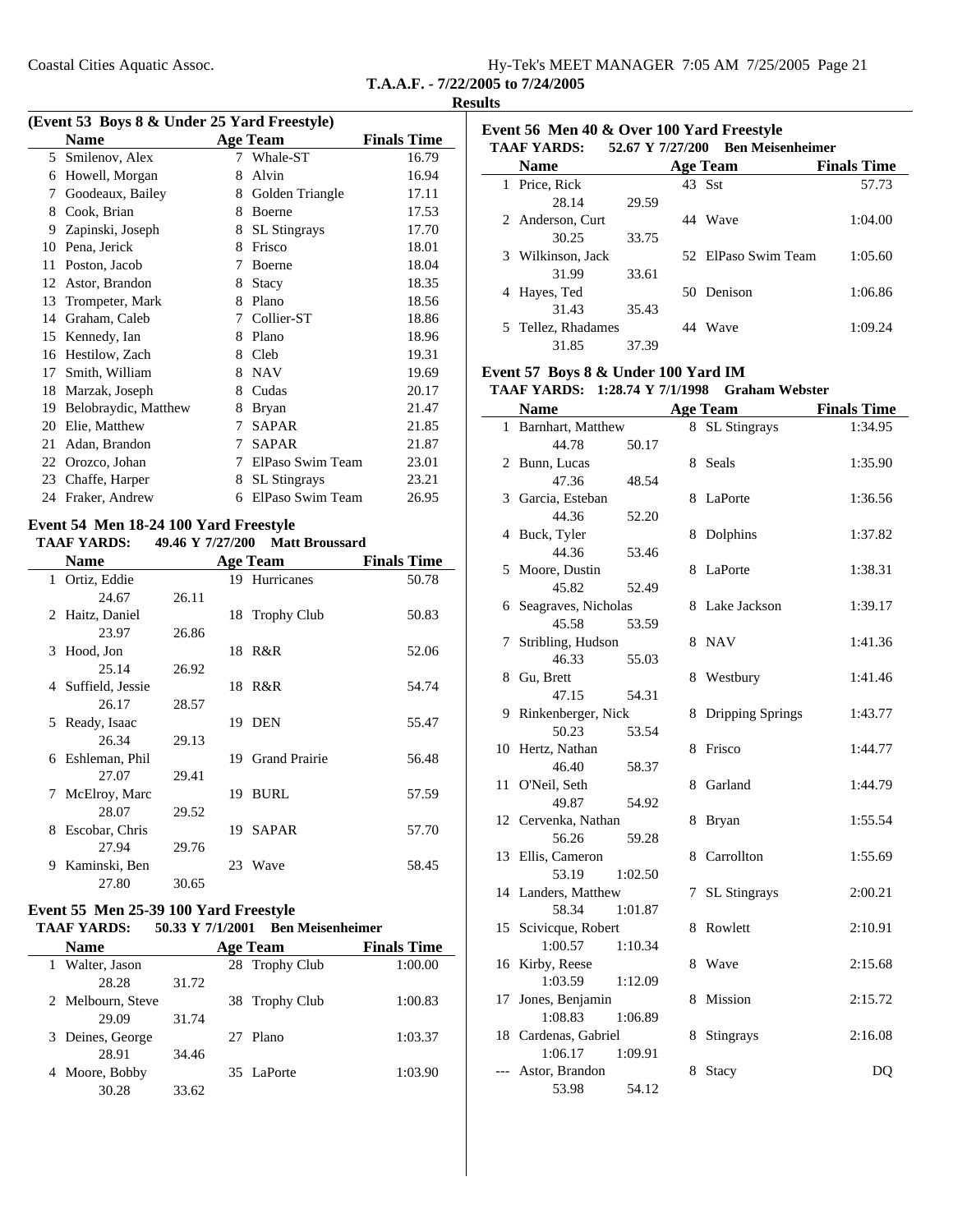| Hy-Tek's MEET MANAGER 7:05 AM 7/25/2005 Page 22 |  |  |
|-------------------------------------------------|--|--|
| T.A.A.F. - $7/22/2005$ to $7/24/2005$           |  |  |

 $\overline{\phantom{0}}$ 

| <b>Event 58 Men 18-24 100 Yard IM</b> |                                                                                                 |                  |  |                   |                    |  |
|---------------------------------------|-------------------------------------------------------------------------------------------------|------------------|--|-------------------|--------------------|--|
|                                       | <b>TAAF YARDS:</b>                                                                              | 55.20 Y 7/1/1999 |  | <b>Eric Wiley</b> |                    |  |
|                                       | <b>Name</b>                                                                                     |                  |  | <b>Age Team</b>   | <b>Finals Time</b> |  |
|                                       | 1 Ortiz, Eddie                                                                                  |                  |  | 19 Hurricanes     | 58.92              |  |
|                                       | 28.76                                                                                           | 30.16            |  |                   |                    |  |
|                                       | 2 Verdeyen, Michael                                                                             |                  |  | 18 Seals          | 58.93              |  |
|                                       | 29.58                                                                                           | 29.35            |  |                   |                    |  |
| 3                                     | Hutto, Ryan                                                                                     |                  |  | 18 Mesquite       | 1:02.06            |  |
|                                       | 29.55                                                                                           | 32.51            |  |                   |                    |  |
|                                       | 4 Vollmer, Nick                                                                                 |                  |  | 19 Seals          | 1:02.71            |  |
|                                       | 28.28                                                                                           | 34.43            |  |                   |                    |  |
|                                       | 5 Geil, Robert                                                                                  |                  |  | 18 Surf           | 1:05.60            |  |
|                                       | 29.53                                                                                           | 36.07            |  |                   |                    |  |
|                                       | 6 Montross, Harold                                                                              |                  |  | 18 Deer Park      | 1:07.11            |  |
|                                       | 31.19                                                                                           | 35.92            |  |                   |                    |  |
|                                       | 7 Escobar, Chris                                                                                |                  |  | 19 SAPAR          | 1:08.43            |  |
|                                       | 33.27                                                                                           | 35.16            |  |                   |                    |  |
|                                       | 8 Pardee, Jeff                                                                                  |                  |  | 19 Surf           | 1:09.31            |  |
|                                       | 31.53                                                                                           | 37.78            |  |                   |                    |  |
|                                       | 9 Geil, Michael                                                                                 |                  |  | 23 Surf           | 1:12.10            |  |
|                                       | 33.92                                                                                           | 38.18            |  |                   |                    |  |
|                                       | 10 Geil, Daniel                                                                                 |                  |  | 20 Surf           | 1:14.32            |  |
|                                       | 32.97                                                                                           | 41.35            |  |                   |                    |  |
|                                       | 11 Sedlacek, Daryl                                                                              |                  |  | 18 VIC            | 1:14.61            |  |
|                                       | 38.13                                                                                           | 36.48            |  |                   |                    |  |
|                                       | 12 Landeros, Carlos                                                                             |                  |  | 18 SAPAR          | 1:17.18            |  |
|                                       | 34.77                                                                                           | 42.41            |  |                   |                    |  |
|                                       | --- Verdeyen, Steven                                                                            |                  |  | 20 Seals          | DQ                 |  |
|                                       | 26.96                                                                                           | 31.92            |  |                   |                    |  |
|                                       | $E_{\text{model}}$ of $M_{\text{eff}}$ and $\sigma$ and $M_{\text{model}}$ and $M_{\text{eff}}$ |                  |  |                   |                    |  |

### **Event 59 Men 25-39 100 Yard IM**

### **TAAF YARDS:** 59.06 Y 7/27/200 Ben Meisenheimer

| <b>Name</b>             |         |     | <b>Age Team</b>     | <b>Finals Time</b> |
|-------------------------|---------|-----|---------------------|--------------------|
| Stanton, Wright<br>1    |         |     | 25 ElPaso Swim Team | 57.94Y             |
| 26.94                   | 31.00   |     |                     |                    |
| 2 Powell, Jaimee        |         |     | 36 Mesquite         | 1:01.91            |
| 27.92                   | 33.99   |     |                     |                    |
| 3 Liston, Paul          |         | 37  | Mesquite            | 1:03.24            |
| 29.16                   | 34.08   |     |                     |                    |
| 4 Moralez, Chris        |         | 33. | Alice               | 1:05.06            |
| 30.51                   | 34.55   |     |                     |                    |
| 5 Deines, George        |         | 27  | Plano               | 1:10.13            |
| 31.97                   | 38.16   |     |                     |                    |
| Benavides, Michael<br>6 |         | 29  | <b>SAPAR</b>        | 2:07.32            |
| 55.59                   | 1:11.73 |     |                     |                    |

#### **Event 60 Men 40 & Over 100 Yard IM TAAF YARDS:** 1:01.13 Y 7/27/200 Ben Meisenheimer

| <b>Name</b>       |       |    | <b>Age Team</b>    | <b>Finals Time</b> |
|-------------------|-------|----|--------------------|--------------------|
| 1 Thidoboux, Dean |       |    | 47 South Belt Area | 1:04.12            |
| 28.67             | 35.45 |    |                    |                    |
| 2 Greene, Bob     |       |    | 44 Seals           | 1:11.26            |
| 34.23             | 37.03 |    |                    |                    |
| Geil, Rich<br>3   |       | 49 | - Surf             | 1:14.76            |
| 33.94             | 40.82 |    |                    |                    |
| 4 Ferguson, Tom   |       |    | 53 DECTR           | 1:14.85            |
| 36.29             | 38.56 |    |                    |                    |

|   | --- Anderson, Curt                                                                           |       | 44 Wave        |       | DO                 |
|---|----------------------------------------------------------------------------------------------|-------|----------------|-------|--------------------|
|   | 37.64                                                                                        | 40.34 |                |       |                    |
|   | Event 61 Men 18 & Over 200 Yard Freestyle<br><b>TAAF YARDS:</b> 2:06.65 Y 7/27/200 Jeff Sims |       |                |       |                    |
|   | <b>Name</b>                                                                                  |       | Age Team       |       | <b>Finals Time</b> |
|   | 1 Murdock, Matt                                                                              |       | 19 Wave        |       | 2:00.57Y           |
|   | 27.63                                                                                        | 30.60 | 30.61          | 31.73 |                    |
|   | 2 Winfield, Andrew                                                                           |       | 18 Hurricanes  |       | 2:01.28Y           |
|   | 26.73                                                                                        | 30.57 | 32.41          | 31.57 |                    |
| 3 | Ready, Isaac                                                                                 |       | 19 DEN         |       | 2:02.54Y           |
|   | 27.06                                                                                        | 30.15 | 32.70          | 32.63 |                    |
|   | Johnson, Mike                                                                                |       | 46 Frisco      |       | 2:04.72Y           |
|   | 27.92                                                                                        | 31.11 | 32.55          | 33.14 |                    |
|   | 5 Walter, Jason                                                                              |       | 28 Trophy Club |       | 2:12.20            |
|   | 27.81                                                                                        | 30.17 | 32.48          | 41.74 |                    |
|   | 6 Kaminski, Ben                                                                              |       | 23 Wave        |       | 2:20.89            |
|   | 30.00                                                                                        | 34.50 | 37.00          | 39.39 |                    |
| 7 | Hayes, Ted                                                                                   |       | 50 Denison     |       | 2:35.57            |
|   | 33.42                                                                                        | 38.30 | 42.25          | 41.60 |                    |

#### **Event 62 Boys 8 & Under 100 Yard Freestyle Relay** TAAF YARDS: 1:06.38 Y 7/1/1995 Bedford

|   | Team                                         | <b>Relay</b>                              | <b>Finals Time</b> |
|---|----------------------------------------------|-------------------------------------------|--------------------|
| 1 | Frisco                                       |                                           | 1:14.38            |
|   | 1) Pena, Jerick 8                            | 2) Palmer, Zachary 8                      |                    |
|   | 3) Rupert, Kyle 8                            | 4) Rankin, Eric 7                         |                    |
|   | 37.16<br>37.22                               |                                           |                    |
|   | 2 Golden Triangle                            |                                           | 1:17.20            |
|   | 1) Marks, Jerome 7                           | 2) Barton, Caleb 8                        |                    |
|   | 3) Hardy, Brack 8                            | 4) Goodeaux, Bailey 8                     |                    |
|   | 39.92<br>37.28                               |                                           |                    |
|   | 3 Frisco                                     | B                                         | 1:20.68            |
|   | 1) Fogle, Nick 6                             | 2) Goodman, Riley 8                       |                    |
|   | 3) Ridley, Jacob 7                           | 4) Nickell, Cullen 8                      |                    |
|   | 42.16<br>38.52                               |                                           |                    |
|   | 4 El Campo                                   |                                           | 1:20.72            |
|   | 1) Martin, Ethan 8                           | 2) DuBroc, Colt 8                         |                    |
|   | 3) Salyer, Nicholas 8                        | 4) Fuechec, Blaine 8                      |                    |
|   | 40.20<br>40.52                               |                                           |                    |
|   | 5 Alice                                      |                                           | 1:23.20            |
|   | 1) Arismendez, Isaul 8                       | 2) Aguilar, Christopher 8                 |                    |
|   | 3) Martinez, Zackary Joe 7<br>44.04<br>39.16 | 4) Money, Dustin 7                        |                    |
|   | 6 VIC                                        |                                           | 1:23.42            |
|   |                                              |                                           |                    |
|   | 1) Huber, Joseph 8<br>3) Marr, Cody 7        | 2) Thomas, Justin 8<br>4) Welfel, Trent 7 |                    |
|   | 38.58<br>44.84                               |                                           |                    |
| 7 | <b>Sharks</b>                                |                                           | 1:25.10            |
|   | 1) McBurney, Michael 8                       | 2) Bittle, Alfonso 7                      |                    |
|   | 3) Elder, James 7                            | 4) Meinhausen, Matthew 8                  |                    |
|   | 41.32<br>43.78                               |                                           |                    |
| 8 | <b>Trophy Club</b>                           |                                           | 1:27.46            |
|   | 1) Winstead, Seth 8                          | $2)$ Cox, John $8$                        |                    |
|   | 3) Cross, Kent 8                             | 4) Jongeneel, Riley 7                     |                    |
|   | 42.51<br>44.95                               |                                           |                    |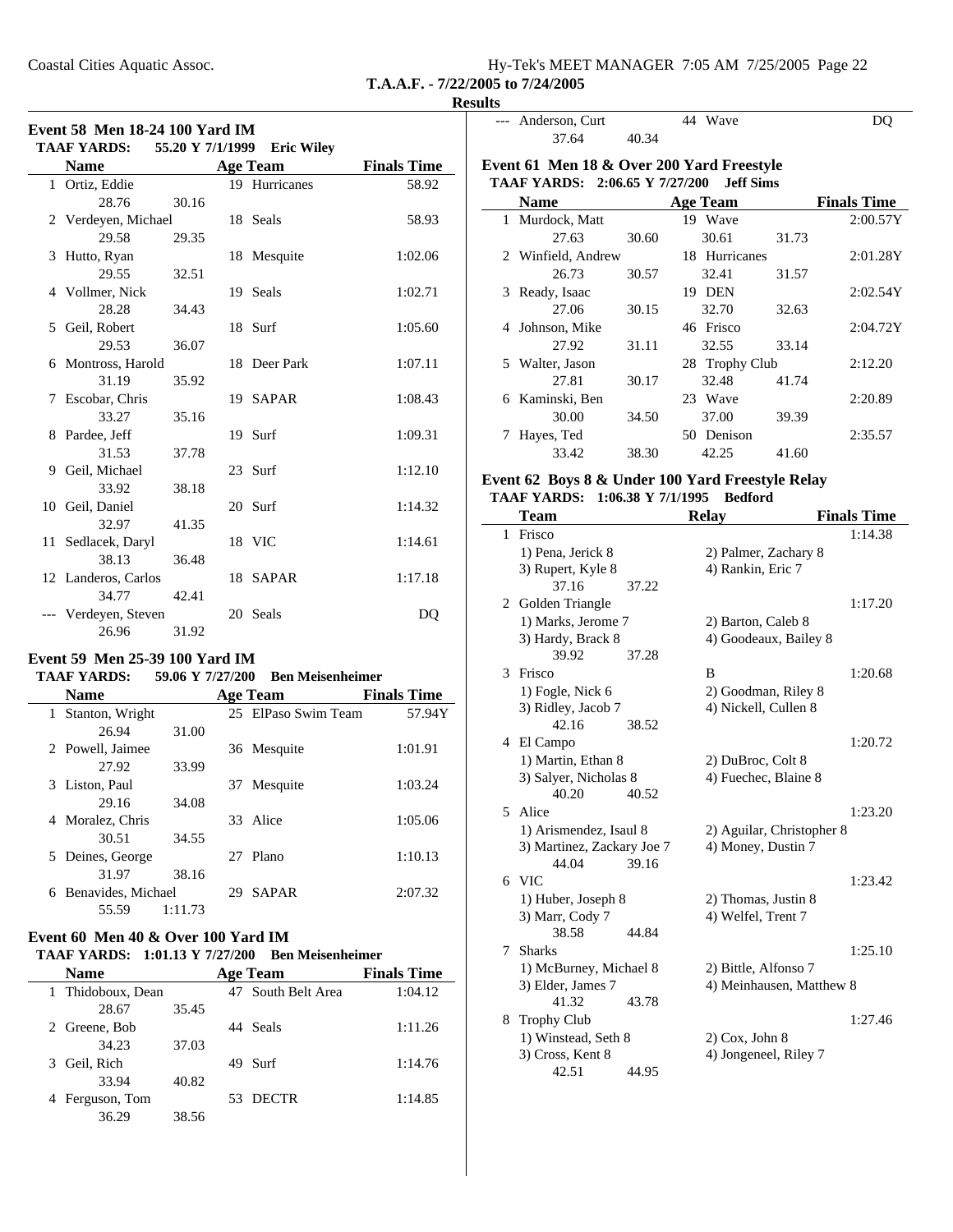Coastal Cities Aquatic Assoc.

**T.A.A.F. - 7/22/2005 to 7/24/2005**

|    | (Event 62 Boys 8 & Under 100 Yard Freestyle Relay) |                                            |                    |  |  |  |
|----|----------------------------------------------------|--------------------------------------------|--------------------|--|--|--|
|    | Team                                               | <b>Relay</b>                               | <b>Finals Time</b> |  |  |  |
| 9  | MU                                                 |                                            | 1:28.08            |  |  |  |
|    | 1) Chandler, Brent 8                               | 2) Jones, Christopher 9                    |                    |  |  |  |
|    | 3) Kress, Dominic 8                                | 4) Pappert, Sammy 9                        |                    |  |  |  |
|    | 48.62<br>39.46                                     |                                            |                    |  |  |  |
| 10 | <b>NAV</b>                                         |                                            | 1:32.84            |  |  |  |
|    | 1) Flores, Johnathan 6                             | 2) Coffey, Michael 8                       |                    |  |  |  |
|    | 3) Bobo, Austin 7                                  | 4) Kehlenbeck, Seth 8                      |                    |  |  |  |
|    | 51.04<br>41.80                                     |                                            |                    |  |  |  |
| 11 | Cudas                                              |                                            | 1:34.23            |  |  |  |
|    | 1) Nguyen, Orion 5                                 | 2) Nguyen, Austin 7                        |                    |  |  |  |
|    | 3) Creamean, Trevor 8                              | 4) Marzak, Joseph 8                        |                    |  |  |  |
|    | 50.37<br>43.86                                     |                                            |                    |  |  |  |
| 12 | Dnb                                                |                                            | 1:36.11            |  |  |  |
|    | 1) McDaonald, Brian 8                              | 2) Portillo, Sam 7                         |                    |  |  |  |
|    | 3) Murray, Max 7                                   | 4) Brickman, Teo 7                         |                    |  |  |  |
|    | 50.63<br>45.48                                     |                                            |                    |  |  |  |
|    | 13 Mission                                         |                                            | 1:38.16            |  |  |  |
|    | 1) Sala, Noah 7                                    | 2) Tophoven, Lukas 8                       |                    |  |  |  |
|    | 3) Jones, Benjamin 8                               | 4) Garcia, Esai 8                          |                    |  |  |  |
|    | 42.31<br>55.85                                     |                                            |                    |  |  |  |
|    | 14 R&R                                             |                                            | 1:40.73            |  |  |  |
|    | 1) Noser, Peyton 8                                 | 2) Cook, Travis 7                          |                    |  |  |  |
|    | 3) Veazey, Garrett 6                               | 4) Przybilla, Joey 5                       |                    |  |  |  |
|    | 41.52<br>59.21                                     |                                            |                    |  |  |  |
|    | 15 Mesquite                                        |                                            | 1:40.85            |  |  |  |
|    | 1) Terry, Heath 7                                  | 2) Kotwitz, Clayton 7                      |                    |  |  |  |
|    | 3) Garcia, Boston 7                                | 4) Tatom, Nathaniel 8                      |                    |  |  |  |
|    | 46.30<br>54.55                                     |                                            |                    |  |  |  |
| 16 | <b>SAPAR</b>                                       |                                            | 1:50.46            |  |  |  |
|    | 1) Tunon, Jose 5                                   | 2) Ramirez, Alfredo 5                      |                    |  |  |  |
|    | 3) Tunon, Biston 6                                 | 4) Adan, Brandon 7                         |                    |  |  |  |
|    | 1:05.78<br>44.68                                   | B                                          | 1:52.65            |  |  |  |
| 17 | <b>SL Stingrays</b><br>1) Hughes, Nicholas 7       |                                            |                    |  |  |  |
|    | 3) Mattson, Jacob 8                                | 2) Contardi, Collin 8<br>4) Cash, Taylor 7 |                    |  |  |  |
|    | 55.28<br>57.37                                     |                                            |                    |  |  |  |
|    | SL Stingrays                                       |                                            | DQ                 |  |  |  |
|    | 1) Johnson, Patrick 7                              | 2) Chaffe, Harper 8                        |                    |  |  |  |
|    | 3) Walburg, Jared 7                                | 4) Landers, Matthew 7                      |                    |  |  |  |
|    | 45.67<br>42.28                                     |                                            |                    |  |  |  |

#### **Event 63 Men 18 & Over 200 Yard Freestyle Relay TAAF YARDS: 1:31.91 Y 7/27/200 Granbury**

### **M Greene, S Verdeyen, N Vollmer, B Tolar**

| <b>Team</b>            |       | <b>Relay</b> |                        | <b>Finals Time</b> |
|------------------------|-------|--------------|------------------------|--------------------|
| 1 Hurricanes           |       |              |                        | 1:33.99            |
| 1) Granbury, Robert 19 |       |              | 2) Ortiz, Eddie 19     |                    |
| 3) Winfield, Andrew 18 |       |              | 4) Hauske, Jake 20     |                    |
| 24.67                  | 23.11 | 22.98        | 23.23                  |                    |
| 2 Seals                |       |              |                        | 1:35.32            |
| 24.34                  | 23.71 | 23.75        | 23.52                  |                    |
| 3 R&R                  |       |              |                        | 1:38.20            |
| $1)$ Hood, Jon $18$    |       |              | $2)$ Long, Steve 50    |                    |
| 3) Salinas, Joe 21     |       |              | 4) Suffield, Jessie 18 |                    |
| 24.05                  | 27.65 | 24.35        | 22.15                  |                    |

| <b>Results</b> |                     |       |                       |                         |         |
|----------------|---------------------|-------|-----------------------|-------------------------|---------|
|                | 4 Mesquite          |       |                       |                         | 1:38.75 |
|                | 1) Wallace, Noah 26 |       | 2) Hutto, Ryan 18     |                         |         |
|                | 3) Al-Aya, Sami 19  |       | 4) Liston, Paul 37    |                         |         |
|                | 25.90               | 25.58 | 24.29                 | 22.98                   |         |
|                | 5 Wave              |       |                       |                         | 1:38.95 |
|                | 1) Chew, Matt 22    |       | 2) Kaminski, Ben 23   |                         |         |
|                | 3) Murdock, Matt 19 |       | 4) Wallace, John 39   |                         |         |
|                | 22.66               | 25.46 | 27.33                 | 23.50                   |         |
|                | 6. Surf             |       |                       |                         | 1:44.67 |
|                | 1) Geil, Daniel 20  |       | 2) Geil, Rich 49      |                         |         |
|                | 3) Geil, Michael 23 |       | 4) Geil, Robert 18    |                         |         |
|                | 24.20               | 27.01 | 26.77                 | 26.69                   |         |
|                | 7 Trophy Club       |       |                       |                         | 1:46.29 |
|                | 1) Haitz, Daniel 18 |       | 2) Melbourn, Steve 38 |                         |         |
|                | 3) Orred, Rick 39   |       |                       | 4) Reckmeyer, Daniel 44 |         |
|                | 23.28               | 29.47 | 27.35                 | 26.19                   |         |
|                |                     |       |                       |                         |         |

### **Event 64 Mixed 18 & Over 100 Yard Freestyle Relay TAAF YARDS:** 47.63 Y 7/27/200 Granbury

**E Barto, V Hamrick, N Vollmer, S Verdeyen**

|   | <b>Team</b>           | Relay                  | <b>Finals Time</b> |
|---|-----------------------|------------------------|--------------------|
| 1 | Frisco                |                        | 49.37              |
|   | 1) Hertz, Brian 39    | 2) Simpson, Kaelly 18  |                    |
|   | 3) Nix, Taylor 19     | 4) Green, Kathy 45     |                    |
|   | 25.00                 | 24.37                  |                    |
|   | 2 Wave                | В                      | 50.92              |
|   | 1) Stone, Beverly 41  | 2) Leonard, Amanda 19  |                    |
|   | 3) Chew, Matt 22      | 4) Murdock, Matt 19    |                    |
|   | 28.88                 | 22.04                  |                    |
|   | 3 Wave                |                        | 56.75              |
|   | 1) Hoag, Kim 44       | 2) Massey, Kirk 44     |                    |
|   | 3) Merrill, Teresa 50 | 4) Tellez, Rhadames 44 |                    |
|   | 31.59                 | 25.16                  |                    |

#### **Event 65 Mixed 18 & Over 200 Yard Freestyle Relay TAAF YARDS: 1:50.46 Y 7/27/200 Southlake Stingrays 2004 L Barnhart, K Marshall, K Marshall, R Spencer**

| <b>Team</b>          |       | <b>Relay</b> |                       | <b>Finals Time</b> |
|----------------------|-------|--------------|-----------------------|--------------------|
| Frisco               |       |              |                       | 1:51.22            |
| 1) Johnson, Mike 46  |       |              | 2) Green, Kathy 45    |                    |
| 3) Nix, Taylor 19    |       |              | 4) Simpson, Kaelly 18 |                    |
| 25.19                | 27.39 | 34.19        | 24.45                 |                    |
| 2 SL Stingrays       |       |              |                       | 1:52.16            |
| 1) Barnhart, Lynn 44 |       |              | 2) Marshall, Karen 22 |                    |
| 3) Spencer, Ron 49   |       |              | 4) Marshall, Kirby 20 |                    |
| 28.86                | 28.98 | 27.84        | 26.48                 |                    |
|                      |       |              |                       |                    |

#### **Event 66 Girls 8 & Under 100 Yard Medley Relay TAAF YARDS: 1:13.46 Y 7/27/200 Southlake Stingrays 2004 M Hayes, E Landers, A Privett, H Vassios**

| <b>Team</b>        | <b>Relay</b>        | <b>Finals Time</b> |
|--------------------|---------------------|--------------------|
| 1 SL Stingrays     |                     | 1:21.58            |
| 1) Pollard, Ali 8  | 2) Howrey, Katie 8  |                    |
| 3) Martin, Katie 8 | 4) Pollard, Ariel 8 |                    |
| 35.54<br>46.04     |                     |                    |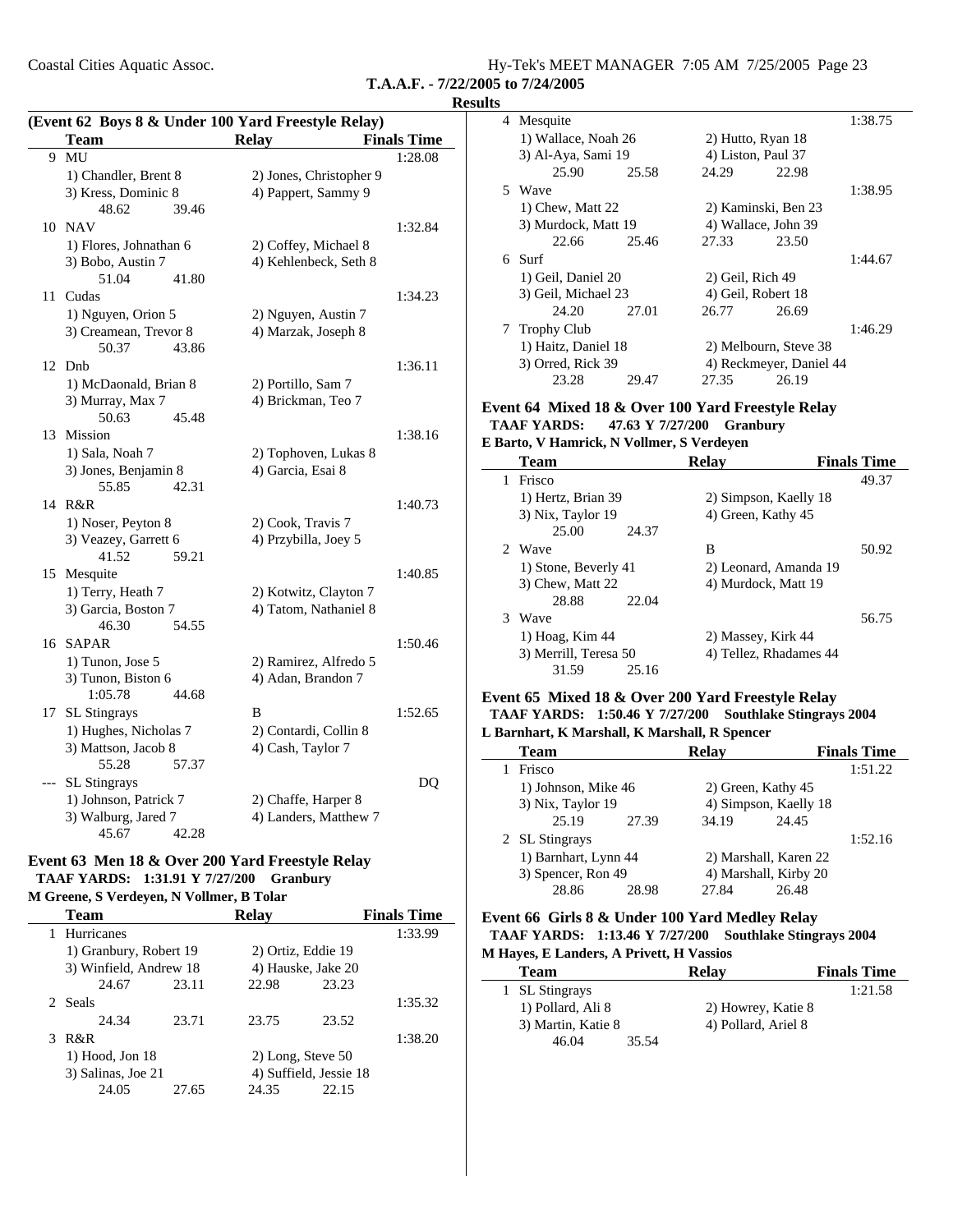Coastal Cities Aquatic Assoc.

**T.A.A.F. - 7/22/2005 to 7/24/2005**

|     | (Event 66 Girls 8 & Under 100 Yard Medley Relay) |                           |                    | SL Stingrays<br>$---$                                  |                 | $\mathbf C$                          | DQ                          |
|-----|--------------------------------------------------|---------------------------|--------------------|--------------------------------------------------------|-----------------|--------------------------------------|-----------------------------|
|     | <b>Team</b>                                      | <b>Relay</b>              | <b>Finals Time</b> | 1) Berg, Kristin 8                                     |                 | 2) Rose, Casey 7                     |                             |
|     | 2 Carrollton                                     |                           | 1:21.59            | 3) Privett, Maggie 8                                   |                 | 4) Ryniak, Emily 8                   |                             |
|     | 1) Pike, Jessica 8                               | 2) Yahwak, Tatiana 8      |                    | 48.43<br>47.11                                         |                 |                                      |                             |
|     | 3) Sloan, Nicole 8                               | 4) Rogan, Caroline 8      |                    |                                                        |                 |                                      |                             |
|     | 46.06<br>35.53                                   |                           |                    | Event 67 Women 18 & Over 200 Yard Medley Relay         |                 |                                      |                             |
|     | 3 Frisco                                         |                           | 1:22.68            | TAAF YARDS: 2:01.54 Y 7/27/200 Richmond/Rosenberg Team |                 |                                      |                             |
|     | 1) Pace, Emily 8                                 | 2) Bruton, Samantha 8     |                    | A Neal, A Tyler, J Cutbirth, K Atkinson                |                 |                                      |                             |
|     | 3) Hanna, Lindsey 8                              | 4) Fogle, Brianna 8       |                    | <b>Team</b>                                            | <b>Relay</b>    |                                      | <b>Finals Time</b>          |
|     | 44.26<br>38.42                                   |                           |                    | $1$ R&R                                                |                 |                                      | 2:02.42                     |
|     | 4 SL Stingrays                                   | B                         | 1:25.52            | 1) Phillips, Courtney 18                               |                 | 2) Roth, Jessica 18                  |                             |
|     | 1) Hazleton, Kendall 8                           | 2) Tovey, Laura 8         |                    | 3) Louvier, Jessica 18                                 |                 | 4) Neal, Amanda 19                   |                             |
|     | 3) Hartwick, Sydney 7                            | 4) Soulier, Emily 8       |                    | 31.45<br>34.74                                         |                 | 30.53<br>25.70                       |                             |
|     | 43.89<br>41.63                                   |                           |                    | 2 Surf                                                 |                 |                                      | 2:33.90                     |
| 5   | Carrollton                                       | $\, {\bf B}$              | 1:33.69            | 1) Thornton, Donna 45                                  |                 | 2) Tony, Kathy 52                    |                             |
|     | 1) Rock, Mary Leigh 7                            | 2) Brown, Braden 7        |                    | 3) Kirkwood, Julie 41                                  |                 | 4) Keappock, Emily 24                |                             |
|     | 3) Echaniz, Denise 8                             | 4) Barron, Valerie 8      |                    | 43.86<br>45.17                                         |                 | 32.60<br>32.27                       |                             |
|     | 47.22<br>46.47                                   |                           |                    | 3 Denison                                              |                 |                                      | 2:43.54                     |
|     | 6 R&R                                            |                           | 1:34.38            | 1) Zwierlein, Emily 23                                 |                 | 2) Black, Sherrie 40                 |                             |
|     | 1) McGrath, Katy 8                               | 2) Veazey, Meaghan 8      |                    | 3) Hayes, Shannon 44                                   |                 | 4) Riedl, Barbara 59                 |                             |
|     | 3) Gaas, Emma 8                                  | 4) Duhon, Grace 7         |                    | 51.57<br>43.27                                         |                 | 33.10<br>35.60                       |                             |
|     | 48.51<br>45.87                                   |                           |                    | 4 Paris                                                |                 |                                      | 2:59.34                     |
|     | 7 Frisco                                         | B                         | 1:34.45            | 1) Terlap, Vicki 36                                    |                 | 2) Gill, Kim 43                      |                             |
|     | 1) Beard, Amanda 8                               | 2) Fortenberry, Jessica 8 |                    | 3) Schweers, Jean 44                                   |                 | 4) Struve, Bonita 49                 |                             |
|     | 3) Clement, Connor 7                             | 4) Bland, Mackenzie 8     |                    | 47.97<br>44.98                                         |                 | 42.59<br>43.80                       |                             |
|     | 51.34<br>43.11                                   |                           |                    | Event 68 Girls 8 & Under 50 Yard Freestyle             |                 |                                      |                             |
|     | 8 El Campo                                       |                           | 1:35.90            | <b>TAAF YARDS:</b>                                     |                 | 32.66 Y 7/27/200 MayLin Meisenheimer |                             |
|     | 1) Couvillion, Korie 8                           | 2) Anderson, Audrey 8     |                    | <b>Name</b>                                            | <b>Age Team</b> |                                      | <b>Finals Time</b>          |
|     | 3) Willis, Malia 7                               | 4) Cordero, Stacey 8      |                    | 1 Gray, Kendall                                        |                 | 8 Boerne                             | 36.60                       |
|     | 52.04<br>43.86                                   |                           |                    | 2 Hayes, Martha                                        |                 | 8 Denison                            | 36.89                       |
|     | 9 Alice                                          |                           | 1:42.22            | Croman, Cecelia<br>3                                   |                 | 8 R&R                                | 36.97                       |
|     | 1) Chavarria, Larysa 8                           | 2) Alaniz, Cloe 8         |                    | Stone, Sarah<br>4                                      | 8               | Wave                                 | 37.74                       |
|     | 3) Moralez, Priscilla 8                          | 4) Charles, Miranda 8     |                    | Orred, Erin<br>5                                       | 8               | <b>Trophy Club</b>                   | 38.31                       |
|     | 54.15<br>48.07                                   |                           |                    | Martin, Katie<br>6                                     | 8               | SL Stingrays                         | 38.72                       |
|     | 10 Alice                                         | B                         | 1:45.23            |                                                        |                 |                                      |                             |
|     | 1) Martinez, MiKaela 6                           | 2) Rodriguez, Nicole 8    |                    | Cordero, Stacey<br>7                                   | 8               | El Campo                             | 39.69                       |
|     | 3) Ozuna, Sabrina 8                              | 4) Davila, Alexis 8       |                    | Wells, Reagan<br>8                                     |                 | 8 McKinney                           | 39.83                       |
|     | 54.10<br>51.13                                   |                           |                    | Strobel, Austin<br>9                                   |                 | 8 Lake Jackson                       | 40.67                       |
|     | 11 Dnb                                           |                           | 1:45.27            | 10 Anding, Paige                                       |                 | 8 Bryan                              | 41.15                       |
|     | 1) Sinyakov, Sofia 7                             | 2) Qualls, Avery 8        |                    | 11 Underwood, Shayna                                   |                 | 8 Dolphins                           | 41.38                       |
|     | 3) Rudy, Hannah 9                                | 4) Lozen, Macy 8          |                    | 12 McFatridge, Audrey                                  |                 | 8 Porpoises                          | 41.71                       |
|     | 53.94<br>51.33                                   |                           |                    | 13 Rogan, Caroline                                     |                 | 8 Carrollton                         | 41.97                       |
|     | --- VIC                                          |                           | DQ                 | 14 Burley, Elizabeth                                   |                 | 8 Colst                              | 41.98                       |
|     | 1) Schneider, Abigail 8                          | 2) White, Hailey 8        |                    | 15 Pike, Jessica                                       |                 | 8 Carrollton                         | 42.49                       |
|     | 3) Burns, Hope 8                                 | 4) Gonzalez, Alcmene 8    |                    | 16 Sinyakov, Sofia                                     |                 | 7 Dnb                                | 43.24                       |
|     | 45.34<br>53.58                                   |                           |                    | 17 DeShields, Morgan                                   |                 | 8 Cudas                              | 43.44                       |
|     | --- Dolphins                                     |                           | DQ                 | 18 Rodriguez, Nicole                                   |                 | 8 Alice                              | 44.70                       |
|     | 1) Underwood, Shayna 8                           | 2) Gilbert, Claire 7      |                    | 19 Hernandez, Anita                                    |                 | 8 McAllen                            | 47.13                       |
|     |                                                  |                           |                    | Gathe, Joya<br>20                                      |                 | 8 Westbury                           | 48.32                       |
|     |                                                  |                           |                    |                                                        |                 |                                      |                             |
|     | 3) Gullick, Amy 7                                | 4) Edge, Meagan 8         |                    | 21 Nelson, Helen                                       |                 | 8 WE                                 |                             |
|     | 48.28<br>42.38                                   |                           |                    |                                                        |                 |                                      |                             |
|     | Golden Triangle                                  |                           | DQ                 | Event 69 Women 18-24 50 Yard Freestyle                 |                 |                                      |                             |
|     | 1) Montanari, Maret 7                            | 2) Myers, Bryleigh 8      |                    | <b>TAAF YARDS:</b>                                     |                 | 25.60 Y 7/27/200 Amber Tyler         | 51.46                       |
| --- | 3) Holtzman, Hannah 8<br>50.71<br>45.42          | 4) Frey, Jenelle 7        |                    | <b>Name</b><br>1 Neal, Amanda                          | Age Team        | 19 R&R                               | <b>Finals Time</b><br>26.92 |

| <b>Name</b>          | Age Team | <b>Finals Time</b> |
|----------------------|----------|--------------------|
| 1 Neal, Amanda       | 19 R&R   | 26.92              |
| 2 Phillips, Courtney | 18 R&R   | 26.97              |
| 3 Gaitan, Danielle   | 18 VIC   | 27.12              |
| 4 Roth, Jessica      | 18 R&R   | 27.24              |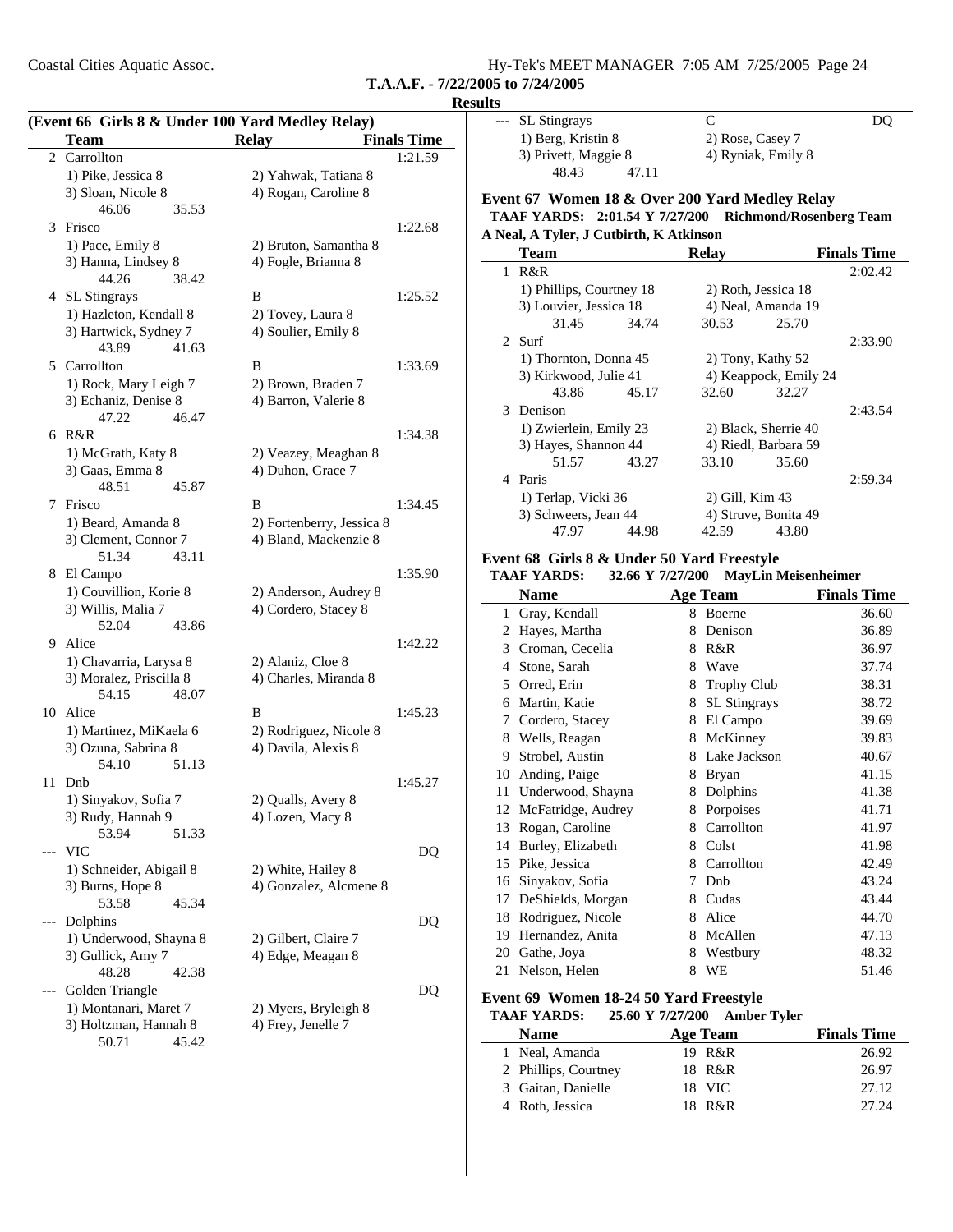| Hy-Tek's MEET MANAGER 7:05 AM 7/25/2005 Page 25 |  |  |
|-------------------------------------------------|--|--|
| T.A.A.F. - 7/22/2005 to 7/24/2005               |  |  |

|    | (Event 69 Women 18-24 50 Yard Freestyle) |    |                 |                    |
|----|------------------------------------------|----|-----------------|--------------------|
|    | <b>Name</b>                              |    | <b>Age Team</b> | <b>Finals Time</b> |
|    | 4 Simpson, Kaelly                        |    | 18 Frisco       | 27.24              |
| 6. | Bilder, Cristina                         |    | 18 Mesquite     | 27.57              |
|    | 7 Keappock, Emily                        |    | 24 Surf         | 28.17              |
|    | 8 Carroll, Kelsey                        |    | 18 Alice        | 28.44              |
| 9  | Roades, Leslie                           |    | 18 Wharton      | 28.74              |
|    | 10 Mata, Miya                            |    | 18 Wave         | 29.83              |
| 11 | Odom, Laura                              | 19 | BURL            | 32.58              |
|    | 12 Stevens, Ashley                       |    | 24 Rowlett      | 33.86              |
| 13 | Gaither, Jenia                           |    | 18 Sst          | 34.08              |

### **Event 70 Women 25-39 50 Yard Freestyle**

| <b>TAAF YARDS:</b>    |  | 26.46 Y 7/27/200 Jovee Curry |                    |
|-----------------------|--|------------------------------|--------------------|
| <b>Name</b>           |  | Age Team                     | <b>Finals Time</b> |
| 1 Davis-Goetz, Ashley |  | 34 Rowlett                   | 31.14              |
| 2 Pruitt, Karen       |  | 31 Edna                      | 32.04              |
| 3 Hobbs, Tammy        |  | 38 Alvin                     | 42.26              |

#### **Event 71 Women 40 & Over 50 Yard Freestyle TAAF YARDS:** 27.16 Y 7/27/200 Nancy Wendell

|   | $\mu$ $\mu$ $\mu$ $\mu$ |    |                 |                    |  |  |  |  |
|---|-------------------------|----|-----------------|--------------------|--|--|--|--|
|   | <b>Name</b>             |    | <b>Age Team</b> | <b>Finals Time</b> |  |  |  |  |
|   | 1 Stone, Beverly        |    | 41 Wave         | 27.25              |  |  |  |  |
|   | 2 Barnhart, Lynn        |    | 44 SL Stingrays | 28.37              |  |  |  |  |
|   | 3 Smith, Rochelle       |    | 41 Whale-ST     | 29.75              |  |  |  |  |
|   | 4 Earnest, Barbara      |    | 43 Colst        | 31.59              |  |  |  |  |
|   | 5 Hayes, Shannon        |    | 44 Denison      | 32.11              |  |  |  |  |
|   | 6 DeLange, Pat          |    | 46 Frisco       | 32.50              |  |  |  |  |
|   | 7 Riedl, Barbara        |    | 59 Denison      | 33.52              |  |  |  |  |
| 8 | Bartkus, Carolyn        | 40 | <b>Gators</b>   | 39.72              |  |  |  |  |
| 9 | Black, Sherrie          | 40 | Denison         | 40.05              |  |  |  |  |
|   | Buede, Theresa          |    | 46 R&R          | 49.47              |  |  |  |  |

### **Event 72 Girls 8 & Under 25 Yard Backstroke**

### **TAAF YARDS:** 17.95 Y 8/3/2001 Stacie O'Shea

|    | Name               |   | <b>Age Team</b>     | <b>Finals Time</b> |
|----|--------------------|---|---------------------|--------------------|
| 1  | Grisemer, Julia    | 8 | <b>Stingrays</b>    | 20.82              |
| 2  | Gardea, Abby       | 8 | Deer Park           | 21.05              |
| 3  | Pace, Emily        | 8 | Frisco              | 21.11              |
| 3  | McGrath, Katy      | 8 | R&R                 | 21.11              |
| 5  | Fannin, Mandy      | 7 | Denison             | 21.21              |
| 6  | Wilkins, Courtney  | 8 | Dnr                 | 21.41              |
| 7  | Berndt, Leah       | 9 | <b>RD</b>           | 21.42              |
| 8  | Goles, Katy        | 8 | Boerne              | 21.74              |
| 9  | Peterson, Savanna  | 7 | <b>Boerne</b>       | 21.75              |
| 10 | McGuire, Micaela   | 7 | Hurricanes          | 21.86              |
| 11 | Brechler, Jordyn   | 7 | <b>CIM</b>          | 22.36              |
| 12 | Dorris, Maddie     | 7 | Weatherford         | 22.59              |
| 13 | Terlap, Emily      | 8 | Paris               | 22.61              |
| 14 | Yienger, Maria     | 8 | Plano               | 22.72              |
| 15 | Dolberry, Madeline | 8 | Bonham              | 22.76              |
| 16 | Pollard, Ali       | 8 | <b>SL</b> Stingrays | 22.89              |
| 17 | Edelmon, Sarah     | 8 | Colst               | 23.09              |
| 18 | Bai, Carrie        | 8 | Lake Jackson        | 23.11              |
| 19 | Terlap, Madelline  | 7 | Paris               | 24.34              |
| 20 | Hartman, Madison   | 8 | <b>SAPAR</b>        | 24.84              |
| 21 | Martinez, MiKaela  | 6 | Alice               | 26.56              |
|    | 22 Puschett, Elise | 5 | ElPaso Swim Team    | 39.61              |

| Event 73 Women 18-24 50 Yard Backstroke                   |    |                 |                    |  |  |
|-----------------------------------------------------------|----|-----------------|--------------------|--|--|
| <b>TAAF YARDS:</b><br>30.60 Y 7/27/200 Jennifer Holyfield |    |                 |                    |  |  |
| Name                                                      |    | <b>Age Team</b> | <b>Finals Time</b> |  |  |
| 1 Phillips, Courtney                                      |    | 18 R&R          | 29.48Y             |  |  |
| 2 Neal, Amanda                                            |    | 19 R&R          | 30.60Y             |  |  |
| 3 Keappock, Emily                                         |    | 24 Surf         | 31.99              |  |  |
| 4 Zwierlein, Emily                                        |    | 23 Denison      | 32.07              |  |  |
| 5 Marshall, Karen                                         |    | 22 SL Stingrays | 33.88              |  |  |
| 6 Leonard, Amanda                                         | 19 | Wave            | 37.20              |  |  |
| Stevens, Ashley                                           |    | 24 Rowlett      | 40.31              |  |  |

### **Event 74 Women 25-39 50 Yard Backstroke**

| <b>TAAF YARDS:</b>    |          | 32.71 Y 7/27/200 Jackie White |                    |
|-----------------------|----------|-------------------------------|--------------------|
| <b>Name</b>           | Age Team |                               | <b>Finals Time</b> |
| 1 Davis-Goetz, Ashley |          | 34 Rowlett                    | 39.22              |
| --- Hobbs, Tammy      | 38 Alvin |                               | DO                 |

#### **Event 75 Women 40 & Over 50 Yard Backstroke**

| <b>TAAF YARDS:</b>  | 31.91 Y 7/27/200 Lynn Barnhart |                    |
|---------------------|--------------------------------|--------------------|
| <b>Name</b>         | Age Team                       | <b>Finals Time</b> |
| 1 Armstrong, Marlys | 44 Trophy Club                 | 35.93              |
| 2 Harper, Marcy     | 48 Wharton                     | 38.83              |
| 3 Merrill, Teresa   | 50 Wave                        | 45.68              |
| 4 Buede, Theresa    | 46 R&R                         | 56.16              |
| 5 Washuta, Patricia | 68 Grand Prairie               | 2:45.25            |

#### **Event 76 Girls 8 & Under 25 Yard Breaststroke**

**TAAF YARDS:** 19.89 Y 7/1/1998 Lauren Weeks

|       | Name                |   | Age Team            | <b>Finals Time</b> |
|-------|---------------------|---|---------------------|--------------------|
| 1     | Talyor, Aila        | 8 | Whale-ST            | 21.07              |
| 2     | Farmer, Lexie       | 8 | Boerne              | 21.95              |
| 3     | Hooper, Paige       | 8 | Golden Triangle     | 22.37              |
| 4     | Weber, Delia        | 8 | Whale-ST            | 22.40              |
| 5     | Southern, Laura     | 8 | Mesquite            | 22.59              |
| 6     | Orred, Erin         | 8 | <b>Trophy Club</b>  | 22.76              |
| 7     | Grossweiler, Sophia | 8 | Mission             | 22.92              |
| 7     | Tovey, Laura        | 8 | SL Stingrays        | 22.92              |
| 9     | Newman, Courtney    | 8 | Farmers Branch      | 23.08              |
| 10    | Worth, Deidre Anne  | 8 | Woodlands           | 23.19              |
| 11    | Gullick, Amy        | 7 | Dolphins            | 23.22              |
| 12    | Swinney, Cricket    | 8 | R&R                 | 23.35              |
| 13    | Hayes, Martha       | 8 | Denison             | 23.42              |
| 14    | Lancaster, Rebecca  | 8 | Wave                | 24.13              |
| 15    | Howrey, Katie       | 8 | <b>SL</b> Stingrays | 24.38              |
| 16    | Echaniz, Denise     | 8 | Carrollton          | 24.63              |
| 17    | Abbott, Ashley      | 8 | Kingfish            | 24.86              |
| 18    | Henry, Hannah       | 9 | <b>BW</b>           | 25.54              |
| 19    | Terlap, Emily       | 8 | Paris               | 27.17              |
| 20    | Anding, Paige       | 8 | <b>Bryan</b>        | 27.57              |
| 21    | Combs, Hunter       | 8 | <b>NAV</b>          | 28.12              |
| $---$ | Terlap, Madelline   | 7 | Paris               | DQ                 |

### **Event 77 Women 18-24 50 Yard Breaststroke**

| <b>TAAF YARDS:</b> | 32.62 Y 7/27/200 Heather Claney |  |
|--------------------|---------------------------------|--|
|--------------------|---------------------------------|--|

| <b>Name</b>         | Age Team  | <b>Finals Time</b> |
|---------------------|-----------|--------------------|
| 1 Simpson, Kaelly   | 18 Frisco | 33.16              |
| 2 Claney, Heather   | 21 Plano  | 33.41              |
| 3 Tibbitts, Jessica | 21 VIC    | 33.58              |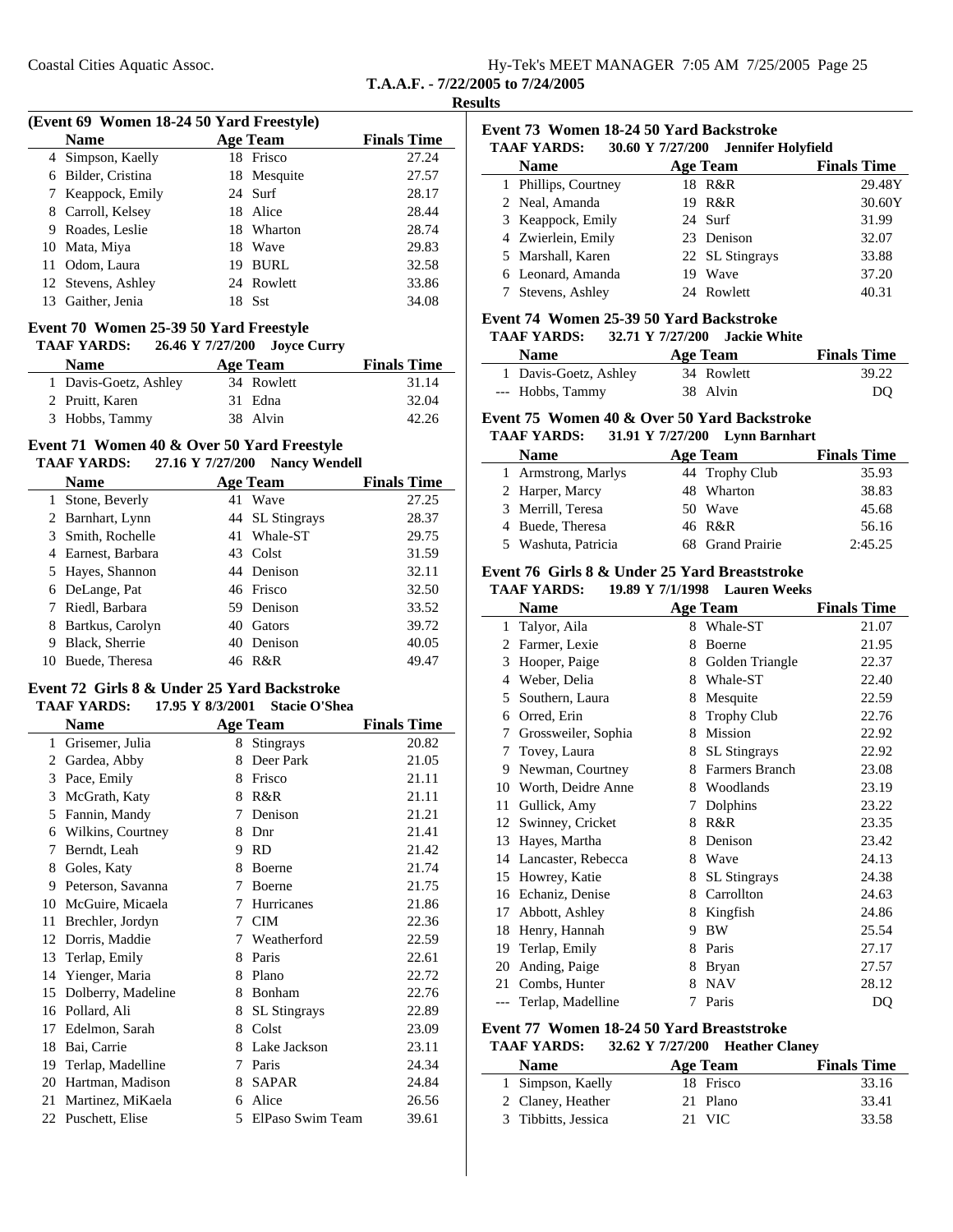|  |  | Hy-Tek's MEET MANAGER 7:05 AM 7/25/2005 Page 26 |  |  |
|--|--|-------------------------------------------------|--|--|
|  |  |                                                 |  |  |

#### **Results**

| (Event 77 Women 18-24 50 Yard Breaststroke) |                 |                    |
|---------------------------------------------|-----------------|--------------------|
| <b>Name</b>                                 | <b>Age Team</b> | <b>Finals Time</b> |
| 4 Roth, Jessica                             | 18 R&R          | 34.48              |
| 5 Roades, Leslie                            | 18 Wharton      | 35.52              |
| 6 Zwierlein, Emily                          | 23 Denison      | 36.22              |
| 7 Marshall, Karen                           | 22 SL Stingrays | 36.75              |
| 8 Hotz, Kristin                             | 18 LaPorte      | 41.38              |
| 9 Stevens, Ashley                           | 24 Rowlett      | 47.82              |

### **Event 78 Women 25-39 50 Yard Breaststroke**

| <b>TAAF YARDS:</b> | 34.88 Y 7/1/1996 Kim Sine |                    |
|--------------------|---------------------------|--------------------|
| <b>Name</b>        | Age Team                  | <b>Finals Time</b> |
| 1 Pruitt, Karen    | 31 Edna                   | 38.44              |
| 2 Hamilton, Tanya  | 32 Sharks                 | 38.88              |

#### **Event 79 Women 40 & Over 50 Yard Breaststroke TAAF YARDS:** 35.53 Y 7/1/1998 Kim Sine

| <b>Name</b>        |  | <b>Age Team</b> | <b>Finals Time</b> |  |  |
|--------------------|--|-----------------|--------------------|--|--|
| 1 Smith, Rochelle  |  | 41 Whale-ST     | 38.47              |  |  |
| 2 Earnest, Barbara |  | 43 Colst        | 40.37              |  |  |
| 3 Hoag, Kim        |  | 44 Wave         | 43.06              |  |  |
| 4 Harper, Marcy    |  | 48 Wharton      | 43.19              |  |  |
| 5 Andrews, Laura   |  | 41 McKinney     | 45.37              |  |  |
| 6 Gill, Kim        |  | 43 Paris        | 46.12              |  |  |
| 7 Bartkus, Carolyn |  | 40 Gators       | 47.98              |  |  |
| Struve, Bonita     |  | 49 Paris        | 51.13              |  |  |
|                    |  |                 |                    |  |  |

### **Event 80 Girls 8 & Under 25 Yard Butterfly**

**TAAF YARDS:** 15.73 Y 7/1/1996 Dana Vollmer

|    | Name                |   | <b>Age Team</b>    | <b>Finals Time</b> |
|----|---------------------|---|--------------------|--------------------|
| 1  | Croman, Cecelia     | 8 | R&R                | 18.99              |
| 2  | Sloan, Nicole       | 8 | Carrollton         | 19.18              |
| 3  | Stites, Mary        | 8 | MU                 | 19.54              |
| 4  | Gray, Kendall       | 8 | Boerne             | 20.04              |
| 5  | Weber, Delia        | 8 | Whale-ST           | 20.13              |
| 6  | Stone, Sarah        | 8 | Wave               | 20.15              |
| 7  | Helm, Lauryn        | 8 | Whale-ST           | 20.57              |
| 8  | Howorka, Kristen    | 8 | <b>DEN</b>         | 20.59              |
| 9  | Hanna, Lindsey      | 8 | Frisco             | 20.76              |
| 10 | Bruton, Samantha    | 8 | Frisco             | 20.83              |
| 11 | Lancaster, Rebecca  | 8 | Wave               | 20.88              |
| 12 | Barskey, Lia        | 8 | Alvin              | 20.96              |
| 13 | Saulter, Jackie     | 8 | Wave               | 21.00              |
| 14 | Carter, Shelby      | 8 | Dnb                | 21.40              |
| 15 | Unruh, Grace        | 8 | <b>Trophy Club</b> | 21.67              |
| 16 | Grossweiler, Sophia | 8 | Mission            | 21.96              |
| 17 | Underwood, Shayna   | 8 | Dolphins           | 22.05              |
| 18 | Perez, Kailee       | 7 | McKinney           | 22.31              |
| 19 | Burley, Elizabeth   | 8 | Colst              | 22.45              |
| 20 | Anding, Paige       | 8 | <b>Bryan</b>       | 23.22              |
| 21 | Bai, Carrie         | 8 | Lake Jackson       | 23.75              |
| 22 | Rosales, Brisa      | 7 | <b>SAPAR</b>       | 25.65              |
|    |                     |   |                    |                    |

### **Event 81 Women 18-24 50 Yard Butterfly**

| <b>TAAF YARDS:</b>  | 28.06 Y 8/3/2001 Jessica Kent |                    |
|---------------------|-------------------------------|--------------------|
| <b>Name</b>         | <b>Age Team</b>               | <b>Finals Time</b> |
| 1 Tibbitts, Jessica | 21 VIC                        | 28.16              |
| 2 Louvier, Jessica  | 18 R&R                        | 29.32              |

| 3 Bilder, Cristina    | 18 Mesquite | 31.39 |
|-----------------------|-------------|-------|
| 4 Mata, Miya          | 18 Wave     | 32.19 |
| 5 Keappock, Emily     | 24 Surf     | 33.17 |
| 6 O'Sullivan, Christy | 18 Alvin    | 34.15 |
| 7 Mcdonald, Crystal   | 18 Westbury | 34.43 |
| 8 Leonard, Amanda     | 19 Wave     | 35.29 |

#### **Event 83 Women 40 & Over 50 Yard Butterfly**

#### **TAAF YARDS:** 29.07 Y 7/27/200 Lynn Barnhart

| <b>Name</b>         | Age Team        | <b>Finals Time</b> |
|---------------------|-----------------|--------------------|
| 1 Barnhart, Lynn    | 44 SL Stingrays | 29.92              |
| 2 Stone, Beverly    | 41 Wave         | 32.33              |
| 3 Armstrong, Marlys | 44 Trophy Club  | 35.61              |

### **Event 84 Girls 8 & Under 25 Yard Freestyle**

### **TAAF YARDS: 14.85 Y 8/3/2001 Kelsey Emmons**

|    | <b>Name</b>         |   | <b>Age Team</b>     | <b>Finals Time</b> |
|----|---------------------|---|---------------------|--------------------|
| 1  | Peterson, Savanna   | 7 | Boerne              | 16.75              |
| 2  | Grossweiler, Sophia | 8 | Mission             | 17.06              |
| 3  | Gardea, Abby        | 8 | Deer Park           | 17.10              |
| 4  | Carter, Shelby      | 8 | Dnb                 | 17.17              |
| 5  | Martin, Katie       | 8 | <b>SL</b> Stingrays | 17.59              |
| 6  | Hanna, Lindsey      | 8 | Frisco              | 17.65              |
| 7  | Saulter, Jackie     | 8 | Wave                | 17.71              |
| 8  | Swinney, Cricket    | 8 | R&R                 | 17.89              |
| 9  | Fannin, Mandy       | 7 | Denison             | 18.04              |
| 10 | Howorka, Kristen    | 8 | <b>DEN</b>          | 18.18              |
| 11 | McFatridge, Audrey  | 8 | Porpoises           | 18.88              |
| 12 | Hooper, Paige       | 8 | Golden Triangle     | 18.99              |
| 13 | Schmitt, Francesca  | 8 | Wave                | 19.01              |
| 14 | Pruitt, Sierra      | 7 | Edna                | 19.17              |
| 15 | Edelmon, Sarah      | 8 | Colst               | 19.21              |
| 16 | Berndt, Leah        | 9 | <b>RD</b>           | 19.34              |
| 17 | Tang, Angela        | 8 | Plano               | 19.50              |
| 18 | Combs, Hunter       | 8 | <b>NAV</b>          | 19.58              |
| 19 | Charles, Miranda    | 8 | Alice               | 19.77              |
| 20 | Dlott, Kaitlin      | 8 | Plano               | 19.90              |
| 21 | Brechler, Jordyn    | 7 | <b>CIM</b>          | 20.77              |
| 22 | Hartman, Madison    | 8 | <b>SAPAR</b>        | 21.40              |
| 23 | Salinas, Bryana     | 6 | <b>SAPAR</b>        | 22.02              |
| 24 | Moon, Jade          | 6 | Westbury            | 22.98              |
| 25 | Miranda, Kimberly   | 8 | Paris               | 23.47              |
| 26 | stankus, Olivia     | 8 | Paris               | 25.18              |
| 27 | Puschett, Elise     | 5 | ElPaso Swim Team    | 36.37              |

#### **Event 85 Women 18-24 100 Yard Freestyle TAAF YARDS: 58.23 Y Holly Bennett 7/1/1999**

| іллі ілішэ.           |       |    | $30.23 \pm 7111222$ holly behind |                    |
|-----------------------|-------|----|----------------------------------|--------------------|
| <b>Name</b>           |       |    | <b>Age Team</b>                  | <b>Finals Time</b> |
| 1 Neal, Amanda        |       | 19 | R&R                              | 58.94              |
| 28.68                 | 30.26 |    |                                  |                    |
| 2 Louvier, Jessica    |       |    | 18 R&R                           | 1:00.35            |
| 29.17                 | 31.18 |    |                                  |                    |
| 3 Bilder, Cristina    |       |    | 18 Mesquite                      | 1:00.74            |
| 29.75                 | 30.99 |    |                                  |                    |
| Gaitan, Danielle<br>4 |       |    | 18 VIC                           | 1:01.83            |
| 29.98                 | 31.85 |    |                                  |                    |
| 5 Roades, Leslie      |       | 18 | Wharton                          | 1:04.02            |
| 31.01                 | 33.01 |    |                                  |                    |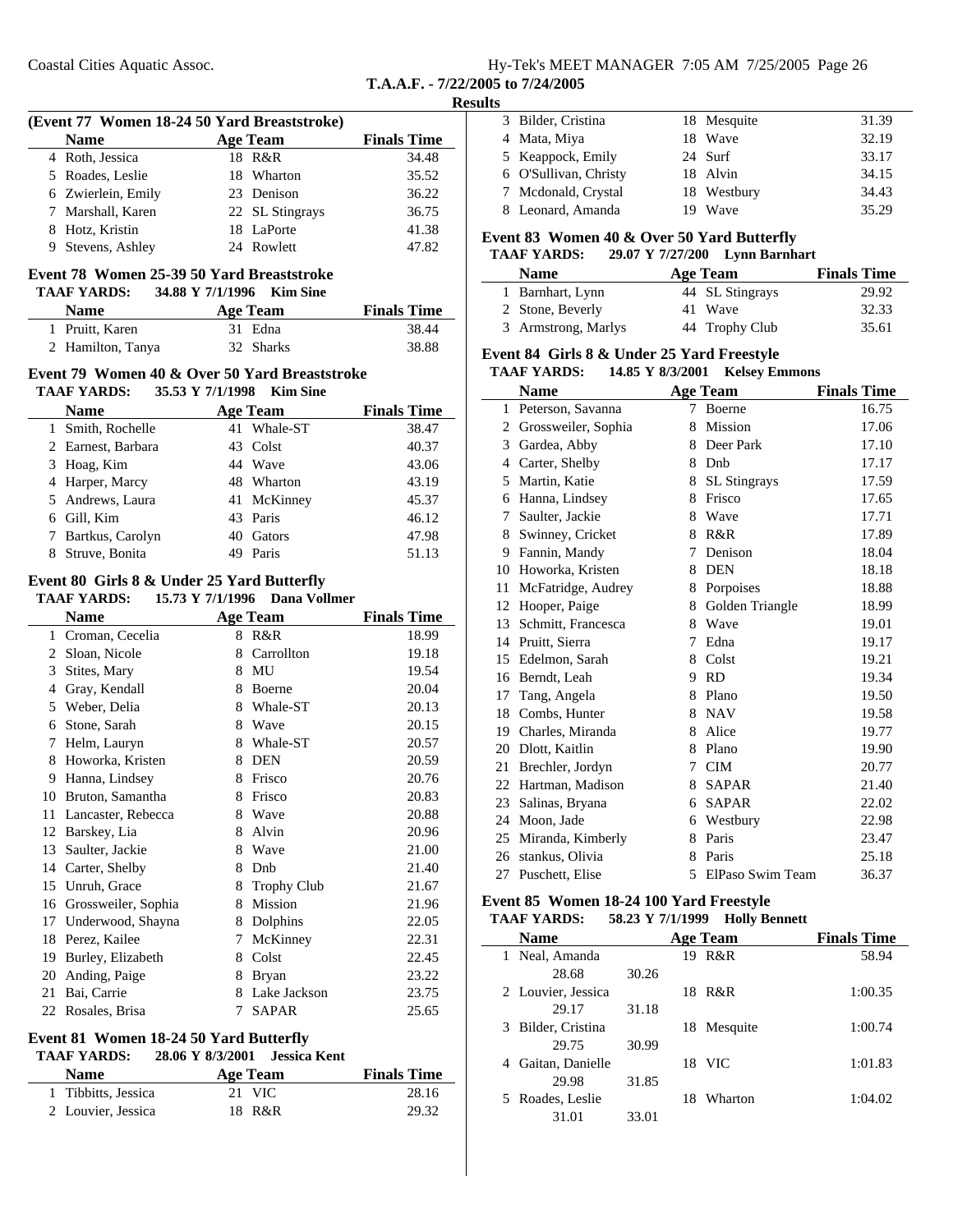| Hy-Tek's MEET MANAGER 7:05 AM 7/25/2005 Page 27 |  |  |
|-------------------------------------------------|--|--|
| T.A.A.F. - 7/22/2005 to 7/24/2005               |  |  |

|    | (Event 85 Women 18-24 100 Yard Freestyle) |       |     |                 |                    |  |  |
|----|-------------------------------------------|-------|-----|-----------------|--------------------|--|--|
|    | <b>Name</b>                               |       |     | <b>Age Team</b> | <b>Finals Time</b> |  |  |
| 6  | Mata, Miya                                |       | 18  | Wave            | 1:09.59            |  |  |
|    | 32.93                                     | 36.66 |     |                 |                    |  |  |
|    | Marzak, Rachel                            |       | 18. | <b>Cudas</b>    | 1:10.48            |  |  |
|    | 34.35                                     | 36.13 |     |                 |                    |  |  |
| 8  | Mcdonald, Crystal                         |       | 18  | Westbury        | 1:12.66            |  |  |
|    | 34.25                                     | 38.41 |     |                 |                    |  |  |
| 9  | Odom, Laura                               |       | 19  | BURL            | 1:13.71            |  |  |
|    | 34.17                                     | 39.54 |     |                 |                    |  |  |
| 10 | Gaither, Jenia                            |       | 18  | -Sst            | 1:17.24            |  |  |
|    | 36.75                                     | 40.49 |     |                 |                    |  |  |

#### **Event 87 Women 40 & Over 100 Yard Freestyle TAAF YARDS: 1:00.52 Y 7/27/200 Lynn Barnhart**

| <b>Name</b>           |       |    | <b>Age Team</b> | <b>Finals Time</b> |
|-----------------------|-------|----|-----------------|--------------------|
| 1 DeLange, Pat        |       |    | 46 Frisco       | 1:13.72            |
| 35.45                 | 38.27 |    |                 |                    |
| 2 Riedl, Barbara      |       | 59 | Denison         | 1:14.99            |
| 35.62                 | 39.37 |    |                 |                    |
| Earnest, Barbara<br>3 |       |    | 43 Colst        | 1:15.32            |
| 35.69                 | 39.63 |    |                 |                    |
| Hayes, Shannon<br>4   |       |    | 44 Denison      | 1:16.08            |
| 36.25                 | 39.83 |    |                 |                    |
| 5 Hoag, Kim           |       |    | 44 Wave         | 1:17.71            |
| 37.39                 | 40.32 |    |                 |                    |
| 6 Johnson, Leslie     |       |    | 44 Cudas        | 1:18.05            |
| 37.32                 | 40.73 |    |                 |                    |
| 7<br>Schweers, Jean   |       |    | 44 Paris        | 1:27.71            |
| 44.77                 | 42.94 |    |                 |                    |
| Black, Sherrie<br>8   |       |    | 40 Denison      | 1:28.96            |
| 42.84                 | 46.12 |    |                 |                    |
| Merrill, Teresa<br>9  |       | 50 | Wave            | 1:37.47            |
| 45.61                 | 51.86 |    |                 |                    |

#### **Event 88 Girls 8 & Under 100 Yard IM** TAAF YARDS: 1:29.54 Y 8/3/2001 Kelsey Emmons

| <b>Name</b>           |         |   | <b>Age Team</b>     | <b>Finals Time</b> |
|-----------------------|---------|---|---------------------|--------------------|
| 1 Talyor, Aila        |         |   | 8 Whale-ST          | 1:28.29Y           |
| 41.56                 | 46.73   |   |                     |                    |
| 2 Farmer, Lexie       |         | 8 | <b>Boerne</b>       | 1:36.58            |
| 45.20                 | 51.38   |   |                     |                    |
| Howrey, Katie<br>3    |         | 8 | <b>SL</b> Stingrays | 1:41.55            |
| 48.17                 | 53.38   |   |                     |                    |
| Helzer, Katelyn<br>4  |         | 8 | <b>DEN</b>          | 1:42.15            |
| 46.18                 | 55.97   |   |                     |                    |
| 5 Wells, Reagan       |         | 8 | McKinney            | 1:44.59            |
| 52.60                 | 51.99   |   |                     |                    |
| Bruton, Samantha<br>6 |         | 8 | Frisco              | 1:44.86            |
| 48.66                 | 56.20   |   |                     |                    |
| 7 Carter, Shelby      |         | 8 | Dnb                 | 1:48.33            |
| 51.05                 | 57.28   |   |                     |                    |
| Gullick, Amy<br>8     |         | 7 | Dolphins            | 1:48.63            |
| 51.64                 | 56.99   |   |                     |                    |
| Fannin, Mandy<br>9    |         |   | Denison             | 1:49.57            |
| 47.62                 | 1:01.95 |   |                     |                    |

| 10 Lancaster, Rebecca   |         |   | 8 Wave        | 1:50.35 |
|-------------------------|---------|---|---------------|---------|
| 51.66                   | 58.69   |   |               |         |
| 11 Burley, Elizabeth    |         |   | 8 Colst       | 1:50.72 |
| 53.53                   | 57.19   |   |               |         |
| 12 Gaas, Emma           |         |   | 8 R&R         | 1:53.76 |
| 53.86                   | 59.90   |   |               |         |
| 13 Reckmeyer, Hannah    |         |   | 8 Trophy Club | 1:56.09 |
| 50.71                   | 1:05.38 |   |               |         |
| 14 Stites, Mary         |         |   | 8 MU          | 1:58.89 |
| 56.77                   | 1:02.12 |   |               |         |
| 15 Alaniz, Cloe         |         |   | 8 Alice       | 2:02.03 |
| 57.92 1:04.11           |         |   |               |         |
| 16 Willis, Malia        |         | 7 | El Campo      | 2:02.31 |
| 54.87 1:07.44           |         |   |               |         |
| 17 Brechler, Jordyn     |         |   | 7 CIM         | 2:03.51 |
| 54.70                   | 1:08.81 |   |               |         |
| 18 Combs, Hunter        |         |   | 8 NAV         | 2:04.60 |
| 1:00.00                 | 1:04.60 |   |               |         |
| 19 Rosenstrauch, Nicole |         |   | 7 Woodlands   | 2:04.82 |
| 57.83                   | 1:06.99 |   |               |         |
| --- Hayes, Martha       |         |   | 8 Denison     | DQ      |
| 49.05                   | 53.42   |   |               |         |
| --- Hathaway, Courtney  |         | 7 | Westbury      | DO      |
| 59.71                   | 1:05.24 |   |               |         |

### **Event 89 Women 18-24 100 Yard IM**

### **TAAF YARDS:** 1:05.43 Y 7/27/200 Amanda Neal

|              | <b>Name</b>           |       | Age Team  | <b>Finals Time</b> |
|--------------|-----------------------|-------|-----------|--------------------|
| $\mathbf{1}$ | Simpson, Kaelly       |       | 18 Frisco | 1:06.04            |
|              | 30.99                 | 35.05 |           |                    |
|              | 2 Tibbitts, Jessica   |       | 21 VIC    | 1:08.09            |
|              | 32.79                 | 35.30 |           |                    |
|              | 3 Roth, Jessica       |       | 18 R&R    | 1:08.53            |
|              | 32.08                 | 36.45 |           |                    |
|              | 4 Keappock, Emily     |       | 24 Surf   | 1:11.29            |
|              | 32.66                 | 38.63 |           |                    |
|              | 5 Louvier, Jessica    |       | 18 R&R    | 1:13.70            |
|              | 32.59                 | 41.11 |           |                    |
|              | 6 O'Sullivan, Christy |       | 18 Alvin  | 1:15.30            |
|              | 34.46                 | 40.84 |           |                    |
| 7            | Marzak, Rachel        |       | 18 Cudas  | 1:21.67            |
|              | 36.82                 | 44.85 |           |                    |
| 8.           | Carroll, Kelsey       |       | 18 Alice  | 1:23.43            |
|              | 35.36                 | 48.07 |           |                    |
|              | 9 Leonard, Amanda     |       | 19 Wave   | 1:24.12            |
|              | 37.85                 | 46.27 |           |                    |
|              | 10 Gaither, Jenia     |       | 18 Sst    | 1:28.84            |
|              | 39.40                 | 49.44 |           |                    |

### **Event 90 Women 25-39 100 Yard IM**

#### **TAAF YARDS:** 1:05.54 Y 7/1/1999 Cindy Johnson

| <b>Name</b>           | Age Team   | <b>Finals Time</b> |
|-----------------------|------------|--------------------|
| 1 Davis-Goetz, Ashley | 34 Rowlett | 1:22.95            |
| 39.25<br>43.70        |            |                    |
| 2 Terlap, Vicki       | 36 Paris   | 1:51.43            |
| 50.47<br>1:00.96      |            |                    |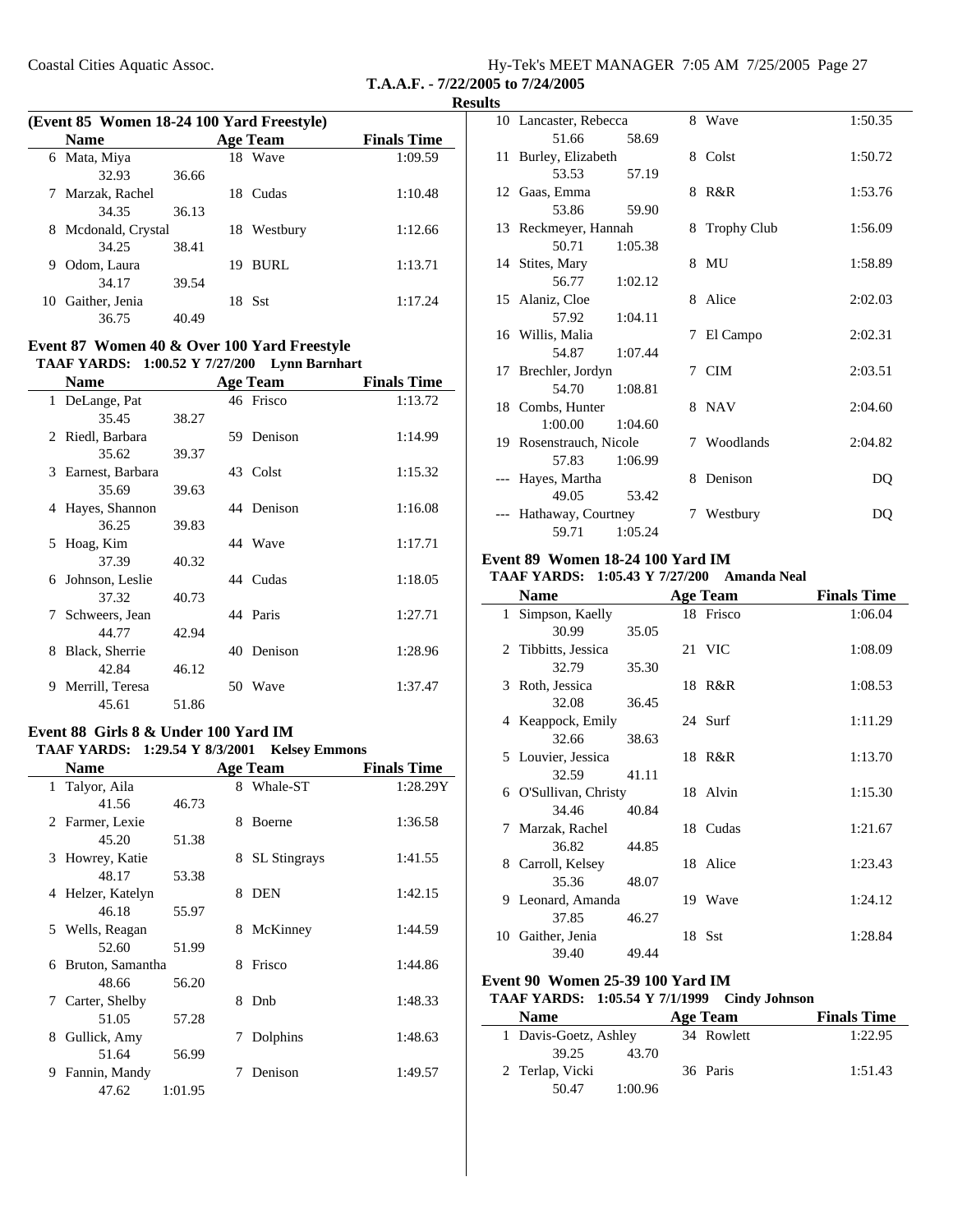| Hy-Tek's MEET MANAGER 7:05 AM 7/25/2005 Page 28 |  |  |
|-------------------------------------------------|--|--|
| T.A.A.F. - 7/22/2005 to 7/24/2005               |  |  |

### **Event 91 Women 40 & Over 100 Yard IM TAAF YARDS: 1:07.76 Y 7/27/200 Lynn Barnhart Name Age Team Finals Time Age Team Finals Time**

| гчашс              |       | А2С теаш    | гшаю типе |
|--------------------|-------|-------------|-----------|
| 1 Stone, Beverly   |       | 41 Wave     | 1:14.67   |
| 33.85              | 40.82 |             |           |
| 2 Smith, Rochelle  |       | 41 Whale-ST | 1:16.78   |
| 37.07              | 39.71 |             |           |
| 3 Earnest, Barbara |       | 43 Colst    | 1:28.96   |
| 42.56              | 46.40 |             |           |

### **Event 92 Girls 8 & Under 100 Yard Freestyle Relay**

#### **TAAF YARDS:** 1:05.12 Y 7/27/200 Callalen Area Swim Team **K Kemp, K Kemp, K Schwirtlich, M Meisenheimer**

|              | <b>Team</b>                                 | <b>Relay</b>                            | <b>Finals Time</b> |
|--------------|---------------------------------------------|-----------------------------------------|--------------------|
| $\mathbf{1}$ | Boerne                                      |                                         | 1:08.15            |
|              | 1) Gray, Kendall 8                          | 2) Goles, Katy 8                        |                    |
|              | 3) Peterson, Savanna 7                      | 4) Farmer, Lexie 8                      |                    |
|              | 1:02.69<br>5.46                             |                                         |                    |
| 2            | Carrollton                                  |                                         | 1:11.81            |
|              | 1) Yahwak, Tatiana 8                        | 2) Pike, Jessica 8                      |                    |
|              | 3) Rogan, Caroline 8                        | 4) Sloan, Nicole 8                      |                    |
|              | 10.39<br>1:01.42<br>R&R                     |                                         |                    |
| 3            |                                             |                                         | 1:12.00            |
|              | 1) Swinney, Cricket 8<br>3) McGrath, Katy 8 | 2) Gaas, Emma 8<br>4) Croman, Cecelia 8 |                    |
|              | 11.42<br>1:00.58                            |                                         |                    |
|              | 4 Trophy Club                               |                                         | 1:12.42            |
|              | 1) Orred, Erin 8                            | 2) Reckmeyer, Hannah 8                  |                    |
|              | 3) Unruh, Grace 8                           | 4) Jones, Lauren 8                      |                    |
|              | 35.91<br>36.51                              |                                         |                    |
|              | 5 Whale-ST                                  |                                         | 1:13.57            |
|              | 1) Campbell, Haley 8                        | 2) Weber, Delia 8                       |                    |
|              | 3) Helm, Lauryn 8                           | 4) Talyor, Aila 8                       |                    |
|              | 8.76<br>1:04.81                             |                                         |                    |
|              | 6 Deer Park                                 |                                         | 1:13.96            |
|              | 1) Gardea, Abby 8                           | 2) Hext, Bailey 8                       |                    |
|              | 3) Babb, Kaitlin 7                          | 4) Mohle, Brittni 7                     |                    |
|              | 37.96<br>36.00                              |                                         |                    |
| 7            | Wave                                        |                                         | 1:15.87            |
|              | 1) Shin, Katie 8                            | 2) Seeman, Megan 8                      |                    |
|              | 3) White, Mackenzie 8<br>10.10              | 4) Stone, Sarah 8                       |                    |
|              | 1:05.77<br>8 SL Stingrays                   |                                         | 1:18.33            |
|              | 1) Hazleton, Kendall 8                      | 2) Pollard, Ariel 8                     |                    |
|              | 3) Soulier, Emily 8                         | 4) Hartwick, Sydney 7                   |                    |
|              | 38.46<br>39.87                              |                                         |                    |
|              | 9 Frisco                                    |                                         | 1:20.24            |
|              | 1) Pace, Emily 8                            | 2) Fogle, Brianna 8                     |                    |
|              | 3) Bland, Mackenzie 8                       | 4) Blandford, Danielle 8                |                    |
|              | 39.68<br>40.56                              |                                         |                    |
| 10           | Alice                                       |                                         | 1:20.72            |
|              | 1) Martinez, MiKaela 6                      | 2) Chavarria, Larysa 8                  |                    |
|              | 3) Alaniz, Cloe 8                           | 4) Charles, Miranda 8                   |                    |
|              | 39.48<br>41.24                              |                                         |                    |

| 11 | Carrollton                   | B                         | 1:20.73 |
|----|------------------------------|---------------------------|---------|
|    | 1) Brown, Braden 7           | 2) Barron, Valerie 8      |         |
|    | 3) Echaniz, Denise 8         | 4) Rock, Mary Leigh 7     |         |
|    | 44.82<br>35.91               |                           |         |
|    | 12 Edna                      |                           | 1:21.38 |
|    | 1) Hill, Lillian 8           | 2) Cavazos, Alyssa 8      |         |
|    | 3) Evans, Haleigh 7          | 4) Pruitt, Sierra 7       |         |
|    | 41.50<br>39.88               |                           |         |
| 13 | Hurricanes                   |                           | 1:23.28 |
|    | 1) Lange, Kelsey 8           | 2) Garcia, Adriana 8      |         |
|    | 3) Ritter, Taylor 7          | 4) McGuire, Micaela 7     |         |
|    | 10.92<br>1:12.36             |                           |         |
| 14 | Frisco                       | B                         | 1:24.51 |
|    | 1) Schuckenbrock, Jennifer 8 | 2) Fortenberry, Jessica 8 |         |
|    | 3) Beard, Amanda 8           | 4) Clement, Connor 7      |         |
|    | 47.34<br>37.17               |                           |         |
| 15 | Golden Triangle              |                           | 1:26.15 |
|    | 1) Hooper, Paige 8           | 2) Montanari, Maret 7     |         |
|    | 3) Stewart, Bailey 8         | 4) Frey, Jenelle 7        |         |
|    | 42.13<br>44.02               |                           |         |
| 16 | SAPAR                        | B                         | 1:28.35 |
|    | 1) Salinas, Bryana 6         | 2) Guillen, Alexandra 7   |         |
|    | 3) Rosales, Brisa 7          | 4) Rosales, Estrella 6    |         |
|    | 47.53<br>40.82               |                           |         |
| 17 | Alice                        | B                         | 1:30.11 |
|    | 1) Moralez, Priscilla 8      | 2) Davila, Alexis 8       |         |
|    | 3) Ozuna, Sabrina 8          | 4) Rodriguez, Nicole 8    |         |
|    | 47.78<br>42.33               |                           |         |
| 18 | Dnb                          |                           | 1:31.14 |
|    | 1) Alkire, Michaela 6        | 2) Staveley, Sydney 8     |         |
|    | 3) Sinyakov, Sofia 7         | 4) Rudy, Hannah 9         |         |
|    | 52.86<br>38.28               |                           |         |
| 19 | Cudas                        |                           | 1:32.01 |
|    | 1) Worley, Alexis 6          | 2) DeShields, Morgan 8    |         |
|    | 3) Kennedy, Erin 8           | 4) Creamean, Kristen 7    |         |
|    | 44.54<br>47.47               |                           |         |
|    | 20 Westbury                  |                           | 1:32.63 |
|    | 1) Moon, Jade 6              | 2) Gathe, Joya 8          |         |
|    | 3) Hudson, Stacie 5          | 4) Hathaway, Courtney 7   |         |
|    | 51.82<br>40.81               |                           |         |
| 21 | Dittmar                      |                           | 1:39.91 |
|    | 1) Cauley, Emily 8           | 2) Lopez, Laura 6         |         |
|    | 3) Noll, Kathryn 7           | 4) Fedorko, Rebecca 8     |         |
|    | 57.07<br>42.84               |                           |         |
| 22 | Paris                        |                           | 1:40.10 |
|    | 45.26<br>54.84               |                           |         |
| 23 | SAPAR                        |                           | 1:57.66 |
|    | 1) Figueroa, Sandra 6        | 2) Piedra, Krystin 7      |         |
|    | 3) Nix, Madeleine 5          | 4) Tovar, Pricsilla 7     |         |

#### **Event 93 Women 18 & Over 200 Yard Freestyle** TAAF YARDS: 2:43.23 Y 7/27/200 Amanda Mundell

1:14.80 42.86

| <b>Name</b>        |       | Age Team |       | <b>Finals Time</b> |
|--------------------|-------|----------|-------|--------------------|
| 1 Louvier, Jessica |       | 18 R&R   |       | 2:12.03Y           |
| 31.49              | 33.93 | 34.54    | 32.07 |                    |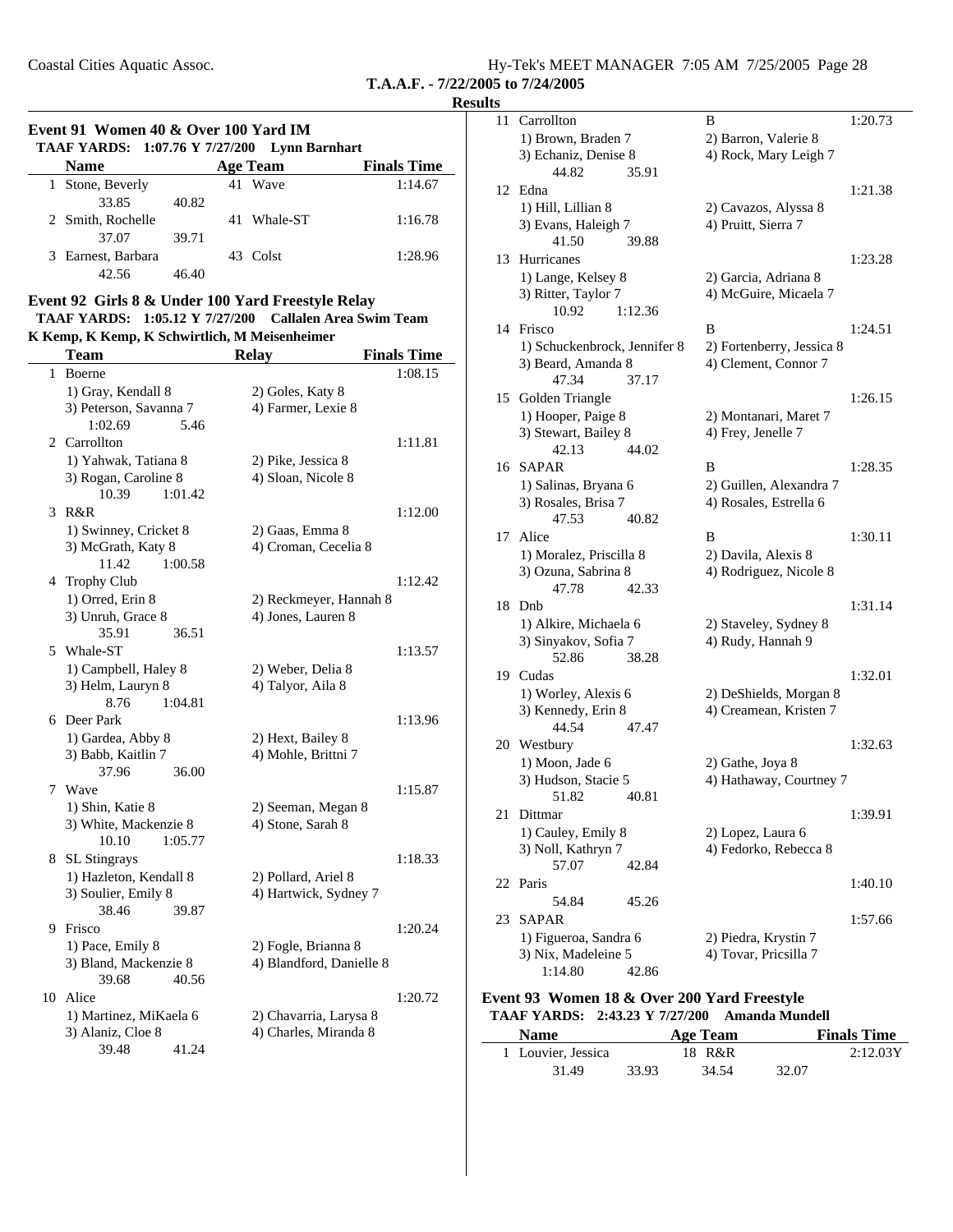| Hy-Tek's MEET MANAGER 7:05 AM 7/25/2005 Page 29 |  |  |
|-------------------------------------------------|--|--|
| T.A.A.F. - 7/22/2005 to 7/24/2005               |  |  |

 $\sim$ 

|  |  |  |  |  |  | (Event 93 Women 18 & Over 200 Yard Freestyle) |  |
|--|--|--|--|--|--|-----------------------------------------------|--|
|--|--|--|--|--|--|-----------------------------------------------|--|

|   | <b>Name</b>         |       | <b>Age Team</b> |       | <b>Finals Time</b> |
|---|---------------------|-------|-----------------|-------|--------------------|
|   | 2 Barnhart, Lynn    |       | 44 SL Stingrays |       | 2:12.27Y           |
|   | 30.46               | 33.09 | 34.46           | 34.26 |                    |
|   | 3 Roades, Leslie    |       | Wharton<br>18   |       | 2:17.30Y           |
|   | 31.61               | 34.68 | 35.47           | 35.54 |                    |
| 4 | Gaitan, Danielle    |       | 18 VIC          |       | 2:24.59Y           |
|   | 31.14               | 35.68 | 38.80           | 38.97 |                    |
|   | 5 Marshall, Karen   |       | 22 SL Stingrays |       | 2:28.09Y           |
|   | 32.41               | 37.12 | 39.93           | 38.63 |                    |
|   | 6 Mcdonald, Crystal |       | Westbury<br>18  |       | 2:36.61Y           |
|   | 34.62               | 38.36 | 41.20           | 42.43 |                    |

#### **Event 94 Women 18 & Over 200 Yard Freestyle Relay** TAAF YARDS: 1:48.26 Y 7/27/200 Richmond/Rosenberg Team

**A Tyler, K Atkinson, J Cutbirth, A Neal**

|   | <b>Team</b>              |       | <b>Relay</b>          |                       | <b>Finals Time</b> |
|---|--------------------------|-------|-----------------------|-----------------------|--------------------|
| 1 | R&R                      |       |                       |                       | 1:50.76            |
|   | 1) Phillips, Courtney 18 |       | 2) Neal, Amanda 19    |                       |                    |
|   | 3) Louvier, Jessica 18   |       | 4) Roth, Jessica 18   |                       |                    |
|   | 26.89                    | 27.17 | 29.81                 | 26.89                 |                    |
|   | 2 Wave                   |       |                       |                       | 2:07.76            |
|   | 1) Hoag, Kim 44          |       |                       | 2) Leonard, Amanda 19 |                    |
|   | 3) Mata, Miya 18         |       | 4) Merrill, Teresa 50 |                       |                    |
|   | 34.92                    | 29.99 | 35.47                 | 27.38                 |                    |
|   | 3 Surf                   |       |                       |                       | 2:08.82            |
|   | 1) Tony, Kathy 52        |       | 2) Thornton, Donna 45 |                       |                    |
|   | 3) Keappock, Emily 24    |       | 4) Kirkwood, Julie 41 |                       |                    |
|   | 35.33                    | 33.68 | 31.94                 | 27.87                 |                    |
| 4 | Paris                    |       |                       |                       | 2:44.41            |
|   | 1) Terlap, Vicki 36      |       | 2) Gill, Kim 43       |                       |                    |
|   | 3) Schweers, Jean 44     |       | 4) Struve, Bonita 49  |                       |                    |
|   | 41.68                    | 45.48 | 40.61                 | 36.64                 |                    |

### **Event 95 Boys 11-12 200 Yard Medley Relay**

### TAAF YARDS: 2:09.08 Y 7/1/1999 Trophy Club

| Team                      |       | <b>Relav</b>          |                         | <b>Finals Time</b> |
|---------------------------|-------|-----------------------|-------------------------|--------------------|
| 1 Frisco                  |       |                       |                         | 2:24.35            |
| 1) Green, Cameron 12      |       | 2) Fugina, Zachary 11 |                         |                    |
| 3) Mathis, Jared 12       |       | 4) Compan, Devin 12   |                         |                    |
| 36.54                     | 42.09 | 36.00                 | 29.72                   |                    |
| 2 Wharton                 |       |                       |                         | 2:24.39            |
| 1) Lowe, Tate 11          |       | 2) Zahn, Matthew 12   |                         |                    |
| 3) Curlee, Christopher 12 |       | 4) Knezek, Tyler 11   |                         |                    |
| 39.83                     | 41.21 | 31.87                 | 31.48                   |                    |
| 3 R&R                     |       |                       |                         | 2:24.51            |
| 1) Spano, Geoffrey 12     |       | 2) D'Antoni, Gabe 12  |                         |                    |
| 3) Jacks, Jeremy 12       |       | 4) Clark, Randsom 12  |                         |                    |
| 38.52                     | 43.54 | 34.13                 | 28.32                   |                    |
| 4 Seals                   |       |                       |                         | 2:27.45            |
| 1) Bentke, Cody 12        |       | 2) Kade, Brad 12      |                         |                    |
| 3) Greene, Kevin 12       |       | 4) Wallace, Kirk 12   |                         |                    |
| 43.58                     | 39.78 | 33.51                 | 30.58                   |                    |
| 5 SL Stingrays            |       |                       |                         | 2:30.95            |
| 1) Ausdenmoore, John 11   |       | 2) Spencer, Kyle 11   |                         |                    |
| 3) Henderson, Carson 11   |       |                       | 4) Grisham, Nickolas 11 |                    |
| 42.62                     | 37.94 | 38.00                 | 32.39                   |                    |

|    | 6 Carrollton            |       |                       |                          | 2:31.28 |
|----|-------------------------|-------|-----------------------|--------------------------|---------|
|    | 1) Kehl, Connor 12      |       |                       | 2) Latvatalo, Joshua 12  |         |
|    | 3) Sullivan, Matthew 11 |       | 4) Walker, Nick 12    |                          |         |
|    | 39.64                   | 43.90 | 35.15                 | 32.59                    |         |
| 7  | Alice                   |       |                       |                          | 2:37.27 |
|    | 1) Galvan, Leonard 11   |       | 2) Bickham, Ryan 12   |                          |         |
|    | 3) Rangel, Horacio 11   |       | 4) Chavarria, Ryan 11 |                          |         |
|    | 45.26                   | 40.32 | 39.31                 | 32.38                    |         |
|    | 8 Trophy Club           |       |                       |                          | 2:38.65 |
|    | 1) Stephens, Jason 12   |       | $2)$ Cox, Aaron 12    |                          |         |
|    | 3) McKowen, Conner 11   |       | 4) Fife, Luke 12      |                          |         |
|    | 40.15                   | 48.58 | 37.55                 | 32.37                    |         |
|    | 9 El Campo              |       |                       |                          | 2:48.96 |
|    | 1) Kyle, Clark 12       |       |                       | 2) Pool, Kyle-Zachary 11 |         |
|    | 3) Yackel, Derek 11     |       | 4) Jurica, Joshua 11  |                          |         |
|    | 41.17                   | 50.18 | 44.48                 | 33.13                    |         |
|    | 10 Carrollton           |       | B                     |                          | 2:51.30 |
|    | 1) Keesee, Brandon 12   |       |                       | 2) Whitehead, Grant 11   |         |
|    | 3) Vick, Kyle 11        |       | 4) Sands, David 11    |                          |         |
|    | 43.58                   | 46.39 | 45.63                 | 35.70                    |         |
| 11 | <b>Balcones</b>         |       |                       |                          | 3:02.16 |
|    | 1) Cortes, Nick 11      |       | 2) Bertero, Adam 12   |                          |         |
|    | 3) Piersall, William 11 |       | 4) Jones, Jacob 11    |                          |         |
|    | 43.74                   | 53.57 | 45.27                 | 39.58                    |         |
|    | <b>VIC</b>              |       |                       |                          | DQ      |
|    | 1) Kellis, Aaron 12     |       | 2) Meyer, Justin 12   |                          |         |
|    | 3) Slaughter, Jared 12  |       | 4) Keller, Jacob 11   |                          |         |
|    | 41.47                   | 45.04 | 37.24                 | 36.66                    |         |
|    | Westbury                |       |                       |                          | DQ      |
|    | 1) Ma, Jack 12          |       | $2)$ Zheng, Joey 11   |                          |         |
|    | 3) Moon, Leonard 12     |       | 4) Blaze, Regi 11     |                          |         |
|    | 1:01.78                 | 48.50 | 38.91                 | 40.95                    |         |
|    |                         |       |                       |                          |         |

### **Event 96 Boys 13-14 200 Yard Medley Relay TAAF YARDS:** 1:51.40 Y 7/1/1995 Bedford

|   | <b>Team</b>             |       | <b>Relay</b>          |                          | <b>Finals Time</b> |
|---|-------------------------|-------|-----------------------|--------------------------|--------------------|
| 1 | McKinney                |       |                       |                          | 1:53.35            |
|   | 1) Pajela, Jed 14       |       | 2) Mucci, Nico 14     |                          |                    |
|   | 3) Evans, Trey 14       |       |                       | 4) Andrews, Spencer 14   |                    |
|   | 29.68                   | 31.83 | 27.26                 | 24.58                    |                    |
|   | 2 Trophy Club           |       |                       |                          | 1:56.57            |
|   | 1) Armstrong, Jason 14  |       |                       | 2) Marshall, David 14    |                    |
|   | 3) Eichenseer, Brad 14  |       | 4) Huizenga, Lars 14  |                          |                    |
|   | 30.92                   | 31.73 | 26.81                 | 27.11                    |                    |
| 3 | R&R                     |       |                       |                          | 2:01.93            |
|   | 1) Tomas, Matthew 14    |       | 2) Paresa, Vincent 14 |                          |                    |
|   | 3) Arnold, Jason 14     |       | 4) Ward, Nathan 13    |                          |                    |
|   | 31.25                   | 35.99 | 29.36                 | 25.33                    |                    |
|   | 4 VIC                   |       |                       |                          | 2:04.10            |
|   | 1) Williams, Matthew 14 |       | 2) Brown, Garrett 14  |                          |                    |
|   | 3) Kimball, Trent 14    |       |                       | 4) Priesmeyer, Justin 13 |                    |
|   | 30.02                   | 32.31 | 32.32                 | 29.45                    |                    |
|   | 5 Portland Waterca      |       |                       |                          | 2:05.80            |
|   | 1) Flowers, Dakota 14   |       | 2) Flowers, Blaiz 14  |                          |                    |
|   | 3) Pease, Zeph 14       |       | 4) Rice, Taylor 13    |                          |                    |
|   | 34.26                   | 35.30 | 28.70                 | 27.54                    |                    |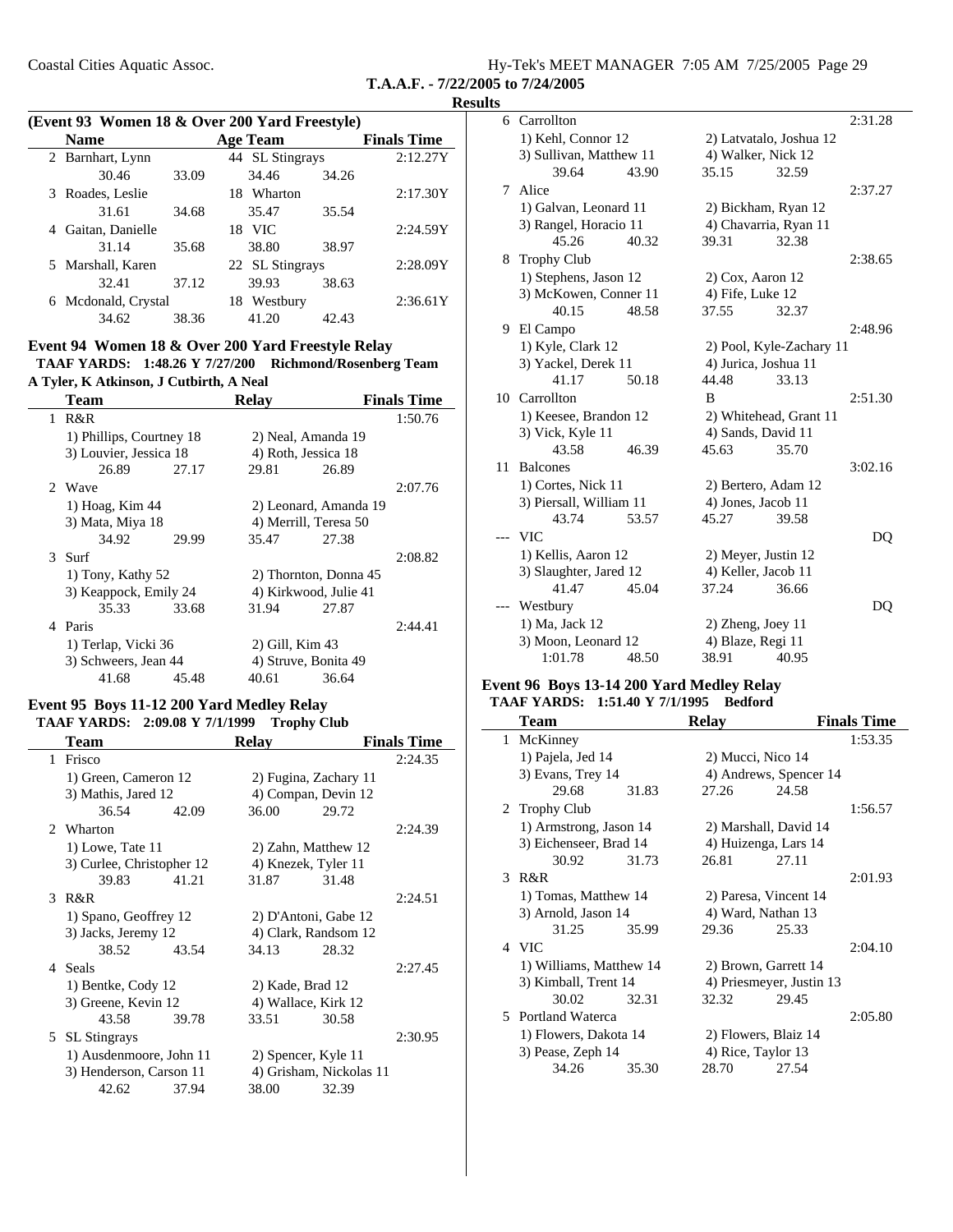Coastal Cities Aquatic Assoc. Hy-Tek's MEET MANAGER 7:05 AM 7/25/2005 Page 30

**T.A.A.F. - 7/22/2005 to 7/24/2005**

#### **Results**

| (Event 96 Boys 13-14 200 Yard Medley Relay) |                         |       |                       |                           |                    |  |  |
|---------------------------------------------|-------------------------|-------|-----------------------|---------------------------|--------------------|--|--|
|                                             | <b>Team</b>             |       | <b>Relay</b>          |                           | <b>Finals Time</b> |  |  |
| 6                                           | Cleb                    |       |                       |                           | 2:06.11            |  |  |
|                                             | 1) Richter, Hayden 14   |       | 2) Vickers, Bobby 14  |                           |                    |  |  |
|                                             | 3) Shelton, Michael 14  |       |                       | 4) Interrante, Zachary 14 |                    |  |  |
|                                             | 34.36                   | 36.28 | 28.54                 | 26.93                     |                    |  |  |
| 7                                           | Golden Triangle         |       |                       |                           | 2:06.51            |  |  |
|                                             | 1) Hoelzer, Nicholas 14 |       |                       | 2) Malbrough, Traes 14    |                    |  |  |
|                                             | 3) Yang, Danhong 13     |       | 4) Sayles, Drew 13    |                           |                    |  |  |
|                                             | 34.90                   | 33.11 | 32.02                 | 26.48                     |                    |  |  |
| 8                                           | Frisco                  |       |                       |                           | 2:06.68            |  |  |
|                                             | 1) Bey, Marcus 13       |       | $2)$ Nix, Jared 14    |                           |                    |  |  |
|                                             | 3) Thompson, Connor 13  |       | 4) Blandford, Ben 14  |                           |                    |  |  |
|                                             | 32.08                   | 33.34 | 29.97                 | 31.29                     |                    |  |  |
| 9                                           | Alice                   |       |                       |                           | 2:08.38            |  |  |
|                                             | 1) Navarro, Jeremy 14   |       |                       | 2) Sepulveda, Aaron 14    |                    |  |  |
|                                             | 3) Saenz, Matthew 14    |       | 4) Halfman, Wade 13   |                           |                    |  |  |
|                                             | 32.52                   | 35.45 | 32.35                 | 28.06                     |                    |  |  |
| 10                                          | Bay City                |       |                       |                           | 2:13.27            |  |  |
|                                             | 1) Davis, Blake 13      |       | 2) Findley, Isaac 13  |                           |                    |  |  |
|                                             | 3) Ross, Blaine 14      |       | 4) Attaway, Tyler 13  |                           |                    |  |  |
|                                             | 36.24                   | 39.20 | 28.96                 | 28.87                     |                    |  |  |
| 11                                          | <b>SL</b> Stingrays     |       |                       |                           | 2:15.84            |  |  |
|                                             | 1) Hope, Nick 13        |       | 2) Moore, Tommy 14    |                           |                    |  |  |
|                                             | 3) Latterell, Aaron 13  |       | 4) Smith, Charles 14  |                           |                    |  |  |
|                                             | 34.84                   | 36.18 | 42.14                 | 22.68                     |                    |  |  |
| 12                                          | Alice                   |       | B                     |                           | 2:18.21            |  |  |
|                                             | 1) DeLeon, Allan 13     |       | 2) Beltran, Myles 13  |                           |                    |  |  |
|                                             | 3) Lopez, Augie 14      |       |                       | 4) Sepulveda, Byron 14    |                    |  |  |
|                                             | 38.45                   | 37.88 | 32.41                 | 29.47                     |                    |  |  |
| 13                                          | Dittmar                 |       |                       |                           | 2:52.24            |  |  |
|                                             | 1) Woldman, Joseph 13   |       | 2) Tappan, Zachary 13 |                           |                    |  |  |
|                                             | 3) Rodriguez, Kieth 13  |       | 4) Sosa, Joe 14       |                           |                    |  |  |
|                                             | 55.94                   | 39.95 | 44.61                 | 31.74                     |                    |  |  |
| $---$                                       | Carrollton              |       |                       |                           | DQ                 |  |  |
|                                             | 1) Tran, Quan 13        |       | 2) Johnson, Drew 14   |                           |                    |  |  |
|                                             | 3) Sullivan, Jacob 13   |       | 4) Maynard, Austin 13 |                           |                    |  |  |
|                                             | 32.13                   | 32.19 | 30.33                 | 28.19                     |                    |  |  |

#### **Event 97 Boys 11-12 100 Yard Freestyle TAAF YARDS:** 57.33 Y 8/1/1999 Ryan Barcot

| <b>Name</b>           | Age Team |  |                 | <b>Finals Time</b> |
|-----------------------|----------|--|-----------------|--------------------|
| 1 Armstrong, Cody     |          |  | 12 Lake Jackson | 57.06Y             |
| 27.74                 | 29.32    |  |                 |                    |
| 2 Button, Bobby       |          |  | 12 Bay City     | 1:02.15            |
| 29.14                 | 33.01    |  |                 |                    |
| 3 Spano, Geoffrey     |          |  | 12 R&R          | 1:05.25            |
| 31.22                 | 34.03    |  |                 |                    |
| 4 Dooley, Jacob       |          |  | 12 Mission      | 1:06.33            |
| 31.01                 | 35.32    |  |                 |                    |
| 5 Longoria, John      |          |  | 12 Hurricanes   | 1:06.52            |
| 1:06.61               |          |  |                 |                    |
| 6 Morgan, Martin      |          |  | 12 Plano        | 1:06.71            |
| 31.31                 | 35.40    |  |                 |                    |
| 7 Powers Jr., William |          |  | 12 Commerce     | 1:07.98            |
| 31.37                 | 36.61    |  |                 |                    |
|                       |          |  |                 |                    |

|    | 8 Enriquez, Aaron      |       |        | 12 Collier-ST       | 1:08.77 |
|----|------------------------|-------|--------|---------------------|---------|
|    | 31.52                  | 37.25 |        |                     |         |
|    | 9 Jordan, Cole         |       | 11     | Gators              | 1:09.45 |
|    | 32.94                  | 36.51 |        |                     |         |
|    | 10 Reeder, Jake        |       |        | 12 Dripping Springs | 1:10.84 |
|    | 32.44                  | 38.40 |        |                     |         |
|    | 11 Tunon, Brandon      |       | $11 -$ | <b>SAPAR</b>        | 1:11.00 |
|    | 33.34                  | 37.66 |        |                     |         |
|    | 11 Henderson, Carson   |       | 11     | <b>SL</b> Stingrays | 1:11.00 |
|    | 33.39                  | 37.61 |        |                     |         |
|    | 13 Wagner, Christopher |       |        | 12 Wave             | 1:11.84 |
|    | 33.08                  | 38.76 |        |                     |         |
|    | 14 Masten, Victor      |       |        | 12 Commerce         | 1:12.18 |
|    | 33.79                  | 38.39 |        |                     |         |
|    | 15 Ramos, Anthony      |       |        | 12 Mission          | 1:12.68 |
|    | 33.79                  | 38.89 |        |                     |         |
|    | 16 Yeager, Dodd        |       | 11     | <b>Bryan</b>        | 1:14.45 |
|    | 35.24                  | 39.21 |        |                     |         |
| 17 | Duran, Cruz            |       | 11     | ElPaso Swim Team    | 1:15.43 |
|    | 35.55                  | 39.88 |        |                     |         |
|    | 18 Ilika, Joey         |       | 11     | <b>Bryan</b>        | 1:16.42 |
|    | 36.68                  | 39.74 |        |                     |         |
|    | 19 Valdez, Julian      |       |        | 12 SAPAR            | 1:19.28 |
|    | 37.27                  | 42.01 |        |                     |         |
|    | 20 Hill, Charles       |       |        | 12 Edna             | 1:19.39 |
|    | 36.64                  | 42.75 |        |                     |         |
|    | 21 Kellis, Aaron       |       |        | 12 VIC              | 1:19.67 |
|    | 37.25                  | 42.42 |        |                     |         |
|    | 22 Jones, Jacob        |       | 11     | <b>Balcones</b>     | 1:29.30 |
|    | 40.87                  | 48.43 |        |                     |         |
|    | 23 Zheng, Joey         |       | 11     | Westbury            | 1:29.41 |
|    | 41.05                  | 48.36 |        |                     |         |

### **Event 98 Boys 13-14 100 Yard Freestyle**

### **TAAF YARDS:** 51.99 Y 7/1/1995 Adam Main

|    | Name                |       | <b>Age Team</b> | <b>Finals Time</b> |
|----|---------------------|-------|-----------------|--------------------|
|    | 1 Armstrong, Jason  |       | 14 Trophy Club  | 50.80Y             |
|    | 24.62               | 26.18 |                 |                    |
|    | 2 O'Connell, Kody   |       | 14 Hurricanes   | 51.82Y             |
|    | 24.91               | 26.91 |                 |                    |
|    | 3 Enriquez, Michael |       | 14 Collier-ST   | 53.95              |
|    | 25.87               | 28.08 |                 |                    |
|    | 4 Andrews, Spencer  |       | 14 McKinney     | 55.61              |
|    | 26.79               | 28.82 |                 |                    |
|    | 5 Hughes, Forrest   |       | 14 Freeport     | 55.74              |
|    | 26.60               | 29.14 |                 |                    |
|    | 6 Eichenseer, Brad  |       | 14 Trophy Club  | 56.82              |
|    | 28.25               | 28.57 |                 |                    |
| 7  | Eng, Sam            |       | 14 Gators       | 57.79              |
|    | 26.98               | 30.81 |                 |                    |
| 8. | Brown, Garrett      |       | 14 VIC          | 58.62              |
|    | 28.31               | 30.31 |                 |                    |
|    | 9 Meek, Josh        |       | 14 Denison      | 58.68              |
|    | 28.40               | 30.28 |                 |                    |
|    | 10 Blandford, Ben   |       | 14 Frisco       | 59.21              |
|    | 27.68               | 31.53 |                 |                    |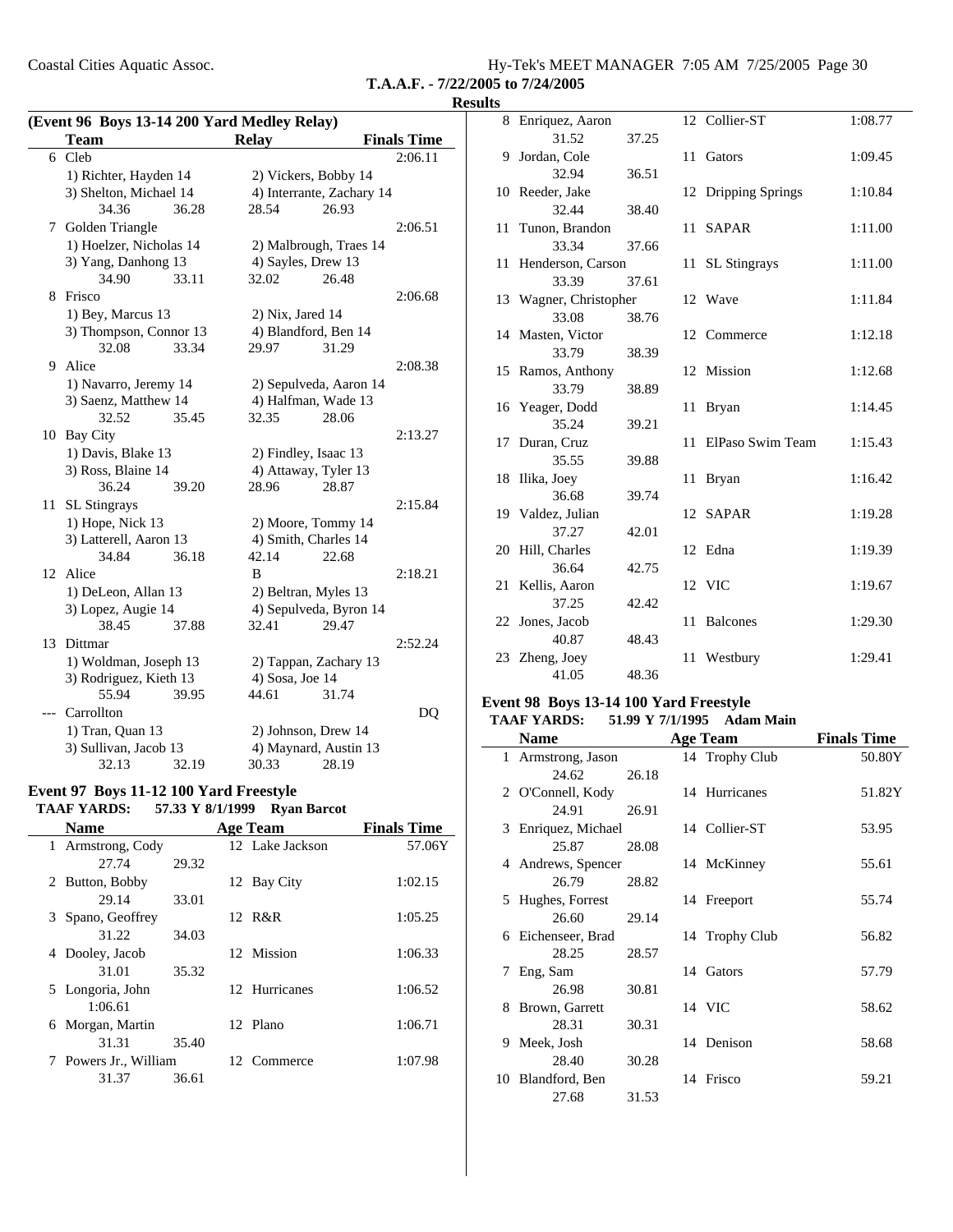| Hy-Tek's MEET MANAGER 7:05 AM 7/25/2005 Page 31 |  |  |
|-------------------------------------------------|--|--|
| T.A.A.F. - $7/22/2005$ to $7/24/2005$           |  |  |

|    | (Event 98 Boys 13-14 100 Yard Freestyle) |       |     |                  |                    |  |  |  |
|----|------------------------------------------|-------|-----|------------------|--------------------|--|--|--|
|    | <b>Name</b>                              |       |     | <b>Age Team</b>  | <b>Finals Time</b> |  |  |  |
|    | 11 Bertrand, Juvencio                    |       |     | 13 Deer Park     | 1:00.01            |  |  |  |
|    | 28.24                                    | 31.77 |     |                  |                    |  |  |  |
|    | 12 Miranda, Robert                       |       |     | 14 Paris         | 1:00.14            |  |  |  |
|    | 29.29                                    | 30.85 |     |                  |                    |  |  |  |
|    | 13 Edelmon, Austin                       |       |     | 14 Colst         | 1:00.40            |  |  |  |
|    | 28.88                                    | 31.52 |     |                  |                    |  |  |  |
|    | 14 Bilder, Eric                          |       |     | 14 Mesquite      | 1:01.09            |  |  |  |
|    | 29.15                                    | 31.94 |     |                  |                    |  |  |  |
|    | 15 Jones, Edwin                          |       |     | 14 McAllen       | 1:03.44            |  |  |  |
|    | 30.15                                    | 33.29 |     |                  |                    |  |  |  |
| 16 | Bass, Brent                              |       |     | 13 HVLLE         | 1:03.58            |  |  |  |
|    | 29.86                                    | 33.72 |     |                  |                    |  |  |  |
| 17 | Kimball, Trent                           |       |     | 14 VIC           | 1:06.16            |  |  |  |
|    | 30.64                                    | 35.52 |     |                  |                    |  |  |  |
|    | 18 Warren, Dustin                        |       | 13. | ElPaso Swim Team | 1:08.49            |  |  |  |
|    | 33.54                                    | 34.95 |     |                  |                    |  |  |  |
|    | 19 DeLeon, Allan                         |       |     | 13 Alice         | 1:08.91            |  |  |  |
|    | 34.03                                    | 34.88 |     |                  |                    |  |  |  |
|    | 20 Sosa, Joe                             |       |     | 14 Dittmar       | 1:09.12            |  |  |  |
|    | 32.48                                    | 36.64 |     |                  |                    |  |  |  |

#### **Event 99 Boys 11-12 50 Yard Backstroke TAAF YARDS:** 29.99 Y 7/27/200 Nicholas Han

|    | Name                |    | <b>Age Team</b>    | <b>Finals Time</b> |  |
|----|---------------------|----|--------------------|--------------------|--|
| 1  | Mandel, Louie       |    | 12 Alice           | 32.61              |  |
| 2  | Owens, Kyle         | 12 | Dripping Springs   | 34.66              |  |
| 3  | Tierney, Samuel     | 12 | Plano              | 35.15              |  |
| 4  | Stewart, Colin      | 12 | Golden Triangle    | 35.59              |  |
| 5  | Karisch, Cooper     | 12 | <b>RD</b>          | 35.78              |  |
| 6  | Price, Travis       | 12 | <b>Trophy Club</b> | 35.90              |  |
| 7  | Green, Cameron      | 12 | Frisco             | 36.46              |  |
| 8  | Bertuzzi, Alex      | 12 | Cudas              | 36.86              |  |
| 9  | Gonzalez, Marcus    | 12 | Lake Jackson       | 37.18              |  |
| 10 | Bentke, Cody        | 12 | Seals              | 37.50              |  |
| 11 | Anthony, Jonathon   | 11 | Edna               | 37.80              |  |
| 12 | Jordan, Cole        | 11 | Gators             | 38.16              |  |
| 13 | Trompeter, Tommy    | 12 | Plano              | 38.70              |  |
| 14 | Powers Jr., William | 12 | Commerce           | 38.95              |  |
| 15 | Castaneda, Sergio   | 12 | ElPaso Swim Team   | 39.44              |  |
| 16 | Buls, Guy           | 11 | Dolphins           | 39.45              |  |
| 17 | Taliaferro, Jeffrey | 11 | <b>Bryan</b>       | 40.10              |  |
| 18 | Veedell, Nick       | 11 | Deer Park          | 41.01              |  |
| 19 | Henderson, Michael  | 12 | <b>Sharks</b>      | 41.08              |  |
| 20 | Damerow, Scott      | 11 | Cudas              | 41.75              |  |
| 21 | Hernandez, Jose     | 12 | McAllen            | 41.77              |  |
| 22 | Ray, Michael        | 11 | <b>SAPAR</b>       | 45.88              |  |
| 23 | Moon, Leonard       | 12 | Westbury           | 47.15              |  |
|    | 24 Davison, Brandon |    | 12 SAPAR           | 1:10.32            |  |

### **Event 100 Boys 13-14 50 Yard Backstroke**

# **TAAF YARDS: 27.51 Y Roel Rivera 7/27/200**

| <b>Name</b>         | Age Team  | <b>Finals Time</b> |  |  |
|---------------------|-----------|--------------------|--|--|
| 1 Han, Nicholas     | 14 Gators | 28.12              |  |  |
| 2 Johnson, Clayton  | 14 Cudas  | 29.69              |  |  |
| 3 Williams, Matthew | 14 VIC    | 29.70              |  |  |

| 1 L.J |                     |    |                     |       |
|-------|---------------------|----|---------------------|-------|
|       | 4 Edelmon, Austin   |    | 14 Colst            | 31.57 |
| 5.    | Tomas, Luke         | 13 | R&R                 | 31.75 |
| 6     | McCoy, Wesley       | 13 | Wave                | 31.94 |
| 7     | Lucas, Josh         |    | 14 Woodlands        | 31.95 |
| 8     | Bey, Marcus         | 13 | Frisco              | 31.96 |
| 9     | Nugent, Robert      |    | 14 Freeport         | 32.34 |
|       | 10 Navarro, Jeremy  | 14 | Alice               | 32.44 |
| 11    | Tamplen, Tyler      | 14 | <b>DECTR</b>        | 34.11 |
|       | 12 Miranda, Robert  |    | 14 Paris            | 34.32 |
|       | 13 Macphee, Jordan  |    | 14 Plano            | 34.94 |
|       | 14 Lamascus, Gaston |    | 14 NAV              | 34.97 |
|       | 15 Taylor, Clay     | 13 | Mesquite            | 35.13 |
|       | 16 Prinslow, Eric   | 14 | McKinney            | 35.34 |
| 17    | Hope, Nick          | 13 | <b>SL</b> Stingrays | 37.27 |
| 18    | Warren, Dustin      | 13 | ElPaso Swim Team    | 37.63 |
| 19    | Jones, Edwin        |    | 14 McAllen          | 38.36 |

### **Event 101 Boys 11-12 50 Yard Breaststroke**

|    | <b>TAAF YARDS:</b> | 32.31 Y 7/1/1996 | <b>Chase Kessinger</b>  |                    |
|----|--------------------|------------------|-------------------------|--------------------|
|    | <b>Name</b>        |                  | <b>Age Team</b>         | <b>Finals Time</b> |
| 1  | Alexander, Gator   |                  | 11 Pirhanas             | 35.22              |
| 2  | Lantz, JD          | 12               | Wave                    | 35.81              |
| 3  | Blakely, Jon       | 12               | Boerne                  | 37.18              |
| 4  | Foster, Joshua     | 12               | Golden Triangle         | 37.22              |
| 5  | Owens, Kyle        | 12               | Dripping Springs        | 37.25              |
| 6  | Harris, Jon Paul   | 12               | <b>River Sharks</b>     | 37.67              |
| 7  | Miles, Jeremy      | 12               | Pirhanas                | 37.70              |
| 8  | Vonderheide, Josh  | 12               | Lake Jackson            | 38.27              |
| 9  | Tierney, Samuel    | 12               | Plano                   | 38.96              |
| 10 | Button, Bobby      | 12               | <b>Bay City</b>         | 38.99              |
| 11 | Dooley, Jacob      | 12               | Mission                 | 39.57              |
| 12 | Bickham, Ryan      | 12               | Alice                   | 40.55              |
| 13 | Enriquez, Aaron    | 12               | Collier-ST              | 40.68              |
| 14 | Pierron, Brandon   | 11               | McKinney                | 41.14              |
| 15 | Sauerzopf, Ivan    | 11               | Frisco                  | 42.17              |
| 16 | Yeager, Dodd       | 11               | <b>Bryan</b>            | 43.32              |
| 17 | Hanis, Trey        | 11               | Allen                   | 43.35              |
| 18 | Lloyd, Axel        | 12               | <b>Dripping Springs</b> | 43.71              |
| 19 | Tompkins, Reid     | 12               | Wave                    | 45.75              |
| 20 | Ma, Jack           | 12               | Westbury                | 46.70              |
| 21 | Duran, Cruz        | 11               | ElPaso Swim Team        | 48.54              |

### **Event 102 Boys 13-14 50 Yard Breaststroke**

|   | <b>TAAF YARDS:</b>    | 29.94 Y 7/28/200 | Sean O'Shea    |                    |
|---|-----------------------|------------------|----------------|--------------------|
|   | <b>Name</b>           |                  | Age Team       | <b>Finals Time</b> |
|   | 1 Marshall, David     |                  | 14 Trophy Club | 30.56              |
|   | 2 Johnson, Drew       |                  | 14 Carrollton  | 31.41              |
|   | 3 Pajela, Jed         |                  | 14 McKinney    | 32.12              |
|   | 4 Mucci, Nico         |                  | 14 McKinney    | 32.14              |
|   | 5 Johnson, Clayton    |                  | 14 Cudas       | 32.51              |
| 6 | Nix, Jared            |                  | 14 Frisco      | 32.86              |
|   | 7 Smith, Randal       |                  | 14 Whale-ST    | 33.12              |
| 8 | Burley, Jack          |                  | 14 Colst       | 33.41              |
| 9 | Brown, Garrett        |                  | 14 VIC         | 33.84              |
|   | 10 Bertrand, Juvencio |                  | 13 Deer Park   | 34.21              |
|   | 11 Wat, Chris         |                  | 14 Wave        | 34.53              |
|   | 12 Nugent, Robert     |                  | 14 Freeport    | 34.57              |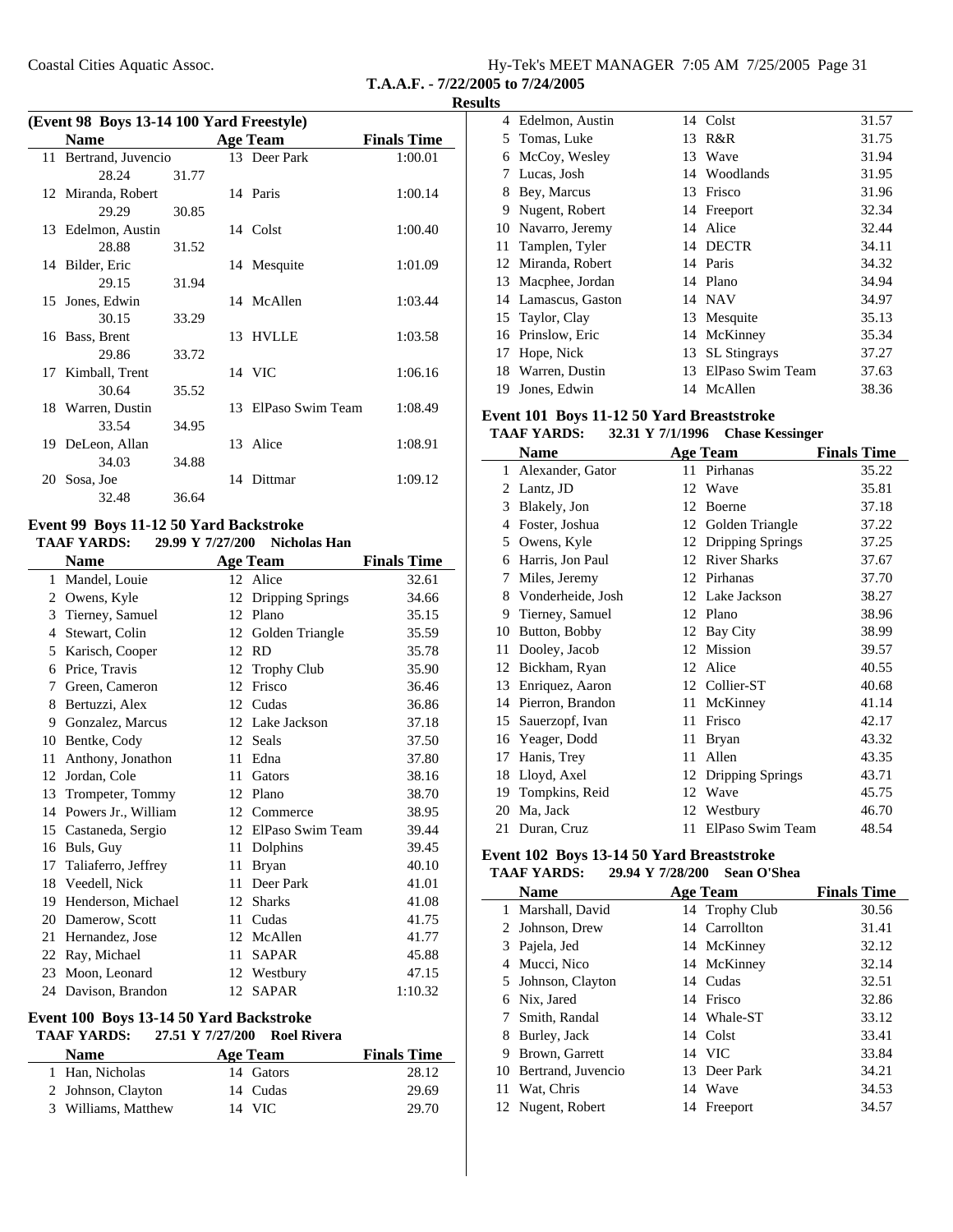|             |  |  |  | Hy-Tek's MEET MANAGER 7:05 AM 7/25/2005 Page 32 |  |
|-------------|--|--|--|-------------------------------------------------|--|
| ___________ |  |  |  |                                                 |  |

### **Results**

| (Event 102 Boys 13-14 50 Yard Breaststroke) |                     |    |                 |                    |   |  |
|---------------------------------------------|---------------------|----|-----------------|--------------------|---|--|
|                                             | <b>Name</b>         |    | <b>Age Team</b> | <b>Finals Time</b> |   |  |
|                                             | 13 Ostrom, Jacob    |    | 14 Ingleside-ST | 35.07              |   |  |
|                                             | 14 Winters, Greg    |    | 14 Hurricanes   | 35.41              |   |  |
|                                             | 15 Moore, Tommy     |    | 14 SL Stingrays | 35.59              |   |  |
|                                             | 16 Paresa, Vincent  |    | 14 R&R          | 36.06              |   |  |
|                                             | 17 Zambrano, Felipe |    | 14 Colst        | 36.13              |   |  |
|                                             | 18 Sepulveda, Aaron |    | 14 Alice        | 36.64              | F |  |
|                                             | 19 Smith, Taylor    |    | 14 CV           | 36.82              |   |  |
|                                             | 20 Sepulveda, Byron |    | 14 Alice        | 38.54              |   |  |
|                                             | 21 Smith, Rushed    |    | 14 Westbury     | 38.57              |   |  |
|                                             | 22 Tappan, Zachary  | 13 | Dittmar         | 39.60              |   |  |
|                                             |                     |    |                 |                    |   |  |

### **Event 103 Boys 11-12 50 Yard Butterfly**

| <b>TAAF YARDS:</b> | 29.00 Y 7/1/1997 | <b>Michael Hernalsteen</b> |
|--------------------|------------------|----------------------------|
|                    |                  |                            |

|       | Name              |    | <b>Age Team</b>    | <b>Finals Time</b> |
|-------|-------------------|----|--------------------|--------------------|
| 1     | Foster, Joshua    |    | 12 Golden Triangle | 29.37              |
| 2     | Mandel, Louie     | 12 | Alice              | 30.31              |
| 3     | Adame, Julian     | 12 | Mission            | 31.94              |
| 4     | Sewalt, Ian       | 12 | Mesquite           | 32.62              |
| 5     | Thornton, Dakota  | 12 | <b>HVLLE</b>       | 32.75              |
| 6     | Montez, Scott     | 12 | Dolphins           | 33.62              |
| 7     | Guthrie, Ryan     | 11 | Trophy Club        | 34.15              |
| 8     | Morgan, Martin    | 12 | Plano              | 34.33              |
| 9     | Lantz, JD         | 12 | Wave               | 34.48              |
| 10    | Faries, Sean      | 12 | Golden Triangle    | 34.54              |
| 11    | Bertuzzi, Alex    | 12 | Cudas              | 34.91              |
| 12    | Sullivan, Matthew | 11 | Carrollton         | 35.20              |
| 13    | Bohls, Chad       | 12 | MU                 | 35.26              |
| 14    | Alejandro, Ivan   | 11 | <b>NAV</b>         | 35.74              |
| 15    | Slaughter, Jared  | 12 | <b>VIC</b>         | 36.60              |
| 16    | Sherrod, Kevin    | 12 | Wave               | 37.51              |
| 17    | Damerow, Scott    | 11 | Cudas              | 38.46              |
| 18    | Wilkinson, Grant  | 11 | ElPaso Swim Team   | 38.99              |
| 19    | Davies, Collin    | 12 | Deer Park          | 39.32              |
| 20    | Reeder, Jake      | 12 | Dripping Springs   | 40.02              |
| 21    | Munn, Deonte      | 11 | <b>SAPAR</b>       | 48.89              |
| 22    | Renteria, Edwin   | 11 | ElPaso Swim Team   | 52.24              |
| $---$ | Mathis, Jared     | 12 | Frisco             | DO                 |

# **Event 104 Boys 13-14 50 Yard Butterfly**

| <b>TAAF YARDS:</b> | 25.29 Y 7/1/1995 Peter Idziak |  |
|--------------------|-------------------------------|--|
|                    |                               |  |

|     | <b>Name</b>        |    | <b>Age Team</b>     | <b>Finals Time</b> |
|-----|--------------------|----|---------------------|--------------------|
| 1   | Evans, Trey        |    | 14 McKinney         | 27.35              |
|     | 2 Pease, Zeph      |    | 14 Portland Waterca | 27.68              |
|     | 3 Eichenseer, Brad |    | 14 Trophy Club      | 27.82              |
| 4   | Han, Nicholas      | 14 | Gators              | 27.91              |
|     | 5 Tomas, Matthew   | 14 | R&R                 | 28.29              |
| 6   | Ross, Blaine       |    | 14 Bay City         | 28.34              |
|     | Williams, Matthew  |    | 14 VIC              | 29.07              |
| 8   | Bass, Brent        |    | 13 HVLLE            | 29.49              |
| 9   | Edelmon, Austin    |    | 14 Colst            | 29.51              |
| 10. | Allison, Garrett   | 14 | Freeport            | 29.71              |
| 11  | McCoy, Wesley      | 13 | Wave                | 29.76              |
|     | 12 Miranda, Robert | 14 | Paris               | 30.25              |
| 13  | Gaither, Juriah    |    | 14 Sst              | 30.42              |
|     | 14 Saenz, Matthew  | 14 | Alice               | 31.49              |

| . |                   |                     |       |
|---|-------------------|---------------------|-------|
|   | 15 Lopez, Augie   | 14 Alice            | 32.48 |
|   | 16 Harper, Mike   | 13 Hurricanes       | 33.35 |
|   | 17 Al-Aya, Mark   | 14 Mesquite         | 33.75 |
|   | 18 Smith, Taylor  | 14 CV               | 35.08 |
|   | 19 Warren, Dustin | 13 ElPaso Swim Team | 36.02 |
|   | 20 Samarron, Joel | 13 SAPAR            | 39.40 |
|   | 21 Norris, Trevor | 13 Rowlett          | 42.73 |

### **Event 105 Boys 11-12 50 Yard Freestyle**

|    | <b>TAAF YARDS:</b>  | 25.66 Y 8/1/1993 |                     | <b>John Zimmerman - Grapevine</b> |
|----|---------------------|------------------|---------------------|-----------------------------------|
|    | Name                |                  | <b>Age Team</b>     | <b>Finals Time</b>                |
| 1  | Armstrong, Cody     |                  | 12 Lake Jackson     | 25.81                             |
| 2  | Curlee, Christopher | 12               | Wharton             | 28.17                             |
| 3  | Montez, Scott       | 12               | Dolphins            | 28.31                             |
| 4  | Mandel, Louie       | 12               | Alice               | 28.61                             |
|    | 5 Alexander, Gator  | 11               | Pirhanas            | 28.74                             |
| 6  | Button, Bobby       | 12               | Bay City            | 28.77                             |
| 7  | Owens, Kyle         | 12               | Dripping Springs    | 28.84                             |
| 8  | Adame, Julian       | 12               | <b>Mission</b>      | 28.94                             |
| 9  | Sewalt, Ian         | 12               | Mesquite            | 28.96                             |
| 10 | Thornton, Dakota    | 12               | <b>HVLLE</b>        | 29.01                             |
| 11 | Bailey, Alex        | 12               | Mesquite            | 29.19                             |
| 12 | Longoria, John      | 12               | Hurricanes          | 29.42                             |
| 13 | Harris, Jon Paul    | 12               | <b>River Sharks</b> | 29.70                             |
| 14 | Morgan, Martin      | 12               | Plano               | 29.99                             |
| 15 | Wallace, Kirk       |                  | 12 Seals            | 30.41                             |
| 16 | Compan, Devin       | 12               | Frisco              | 30.65                             |
| 17 | Price, Travis       | 12               | <b>Trophy Club</b>  | 30.69                             |
| 18 | Enriquez, Aaron     | 12               | Collier-ST          | 30.77                             |
| 19 | Reeder, Jake        | 12               | Dripping Springs    | 32.02                             |
| 20 | Rojas, George       | 12               | ElPaso Swim Team    | 32.70                             |
| 21 | Zambrano, Mauricio  | 12               | Colst               | 33.06                             |
| 22 | Wilkinson, Grant    | 11               | ElPaso Swim Team    | 33.85                             |
|    | 23 Valdez, Julian   |                  | 12 SAPAR            | 35.68                             |

### **Event 106 Boys 13-14 50 Yard Freestyle**

### **TAAF YARDS: 23.86 Y Joshua Pena 7/28/200**

|    | Name                |    | Age Team       | <b>Finals Time</b> |
|----|---------------------|----|----------------|--------------------|
| 1  | Armstrong, Jason    |    | 14 Trophy Club | 23.15Y             |
| 2  | Enriquez, Michael   | 14 | Collier-ST     | 23.72Y             |
| 3  | O'Connell, Kody     | 14 | Hurricanes     | 23.93              |
| 4  | Clark, Michael      | 14 | McKinney       | 24.15              |
| 5  | Smith, Randal       | 14 | Whale-ST       | 24.46              |
| 6  | Hughes, Forrest     | 14 | Freeport       | 24.51              |
| 7  | Ward, Nathan        | 13 | R&R            | 25.46              |
| 8  | Eng, Sam            | 14 | Gators         | 25.51              |
| 9  | Tibbs, Cody         | 14 | LaPorte        | 26.03              |
| 10 | Meek, Josh          | 14 | Denison        | 26.80              |
| 11 | Schneider, Bobby    | 14 | Gators         | 26.97              |
|    | 12 Lamascus, Gaston |    | 14 NAV         | 27.04              |
| 13 | Kimball, Trent      | 14 | <b>VIC</b>     | 27.85              |
| 14 | Bass, Brent         | 13 | <b>HVLLE</b>   | 28.03              |
| 15 | Maynard, Austin     | 13 | Carrollton     | 28.25              |
| 16 | Halfman, Wade       | 13 | Alice          | 28.26              |
| 17 | Richards, Steven    | 13 | Allen          | 28.28              |
| 18 | Duckworth, Kris     | 13 | Dolphins       | 28.36              |
| 19 | Sosa, Joe           |    | 14 Dittmar     | 28.66              |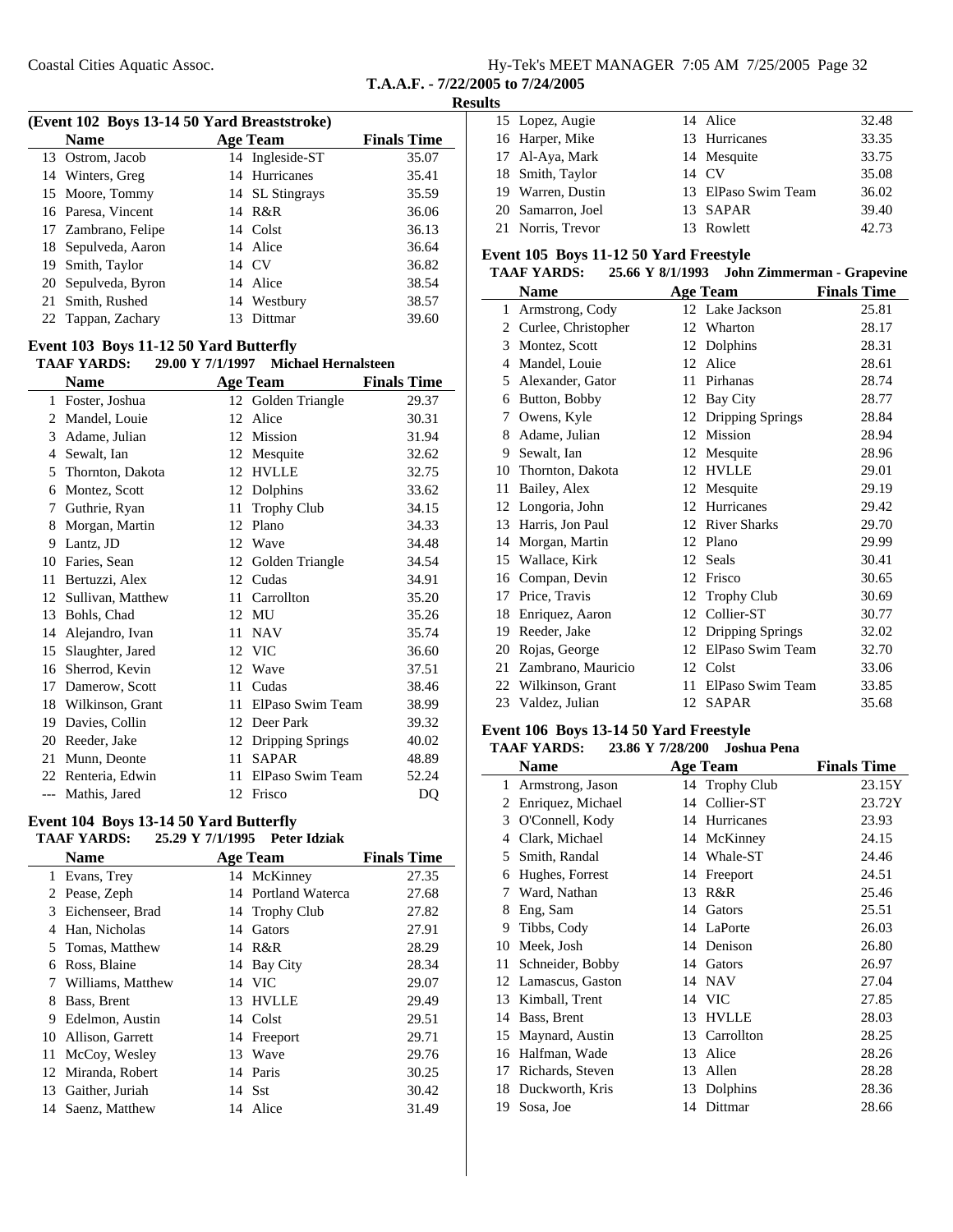| Hy-Tek's MEET MANAGER 7:05 AM 7/25/2005 Page 33 |  |  |  |
|-------------------------------------------------|--|--|--|
|-------------------------------------------------|--|--|--|

#### **Results**

| (Event 106 Boys 13-14 50 Yard Freestyle) |                                  |                    |     |                         |                    |
|------------------------------------------|----------------------------------|--------------------|-----|-------------------------|--------------------|
|                                          | <b>Name</b>                      |                    |     | <b>Age Team</b>         | <b>Finals Time</b> |
|                                          | 20 Euresti, Gilbert              |                    |     | 13 SAPAR                | 29.77              |
|                                          | 21 Smith, Taylor                 |                    |     | 14 CV                   | 31.31              |
|                                          | 22 Carlos, Gustavo               |                    |     | 13 ElPaso Swim Team     | 32.77              |
|                                          | Event 107 Boys 11-12 100 Yard IM |                    |     |                         |                    |
|                                          | <b>TAAF YARDS:</b>               | 1:07.63 Y 7/1/1999 |     | <b>Jonathan Carey</b>   |                    |
|                                          | <b>Name</b>                      |                    |     | <b>Age Team</b>         | <b>Finals Time</b> |
|                                          | 1 Foster, Joshua                 |                    |     | 12 Golden Triangle      | 1:10.47            |
|                                          | 31.45                            | 39.02              |     |                         |                    |
|                                          | 2 Alexander, Gator               |                    |     | 11 Pirhanas             | 1:14.47            |
|                                          | 36.24                            | 38.23              |     |                         |                    |
|                                          | 3 Tierney, Samuel                |                    |     | 12 Plano                | 1:14.80            |
|                                          | 35.43                            | 39.37              |     | 12 Pirhanas             | 1:16.45            |
|                                          | 4 Miles, Jeremy<br>37.67         | 38.78              |     |                         |                    |
|                                          | 5 Blakely, Jon                   |                    |     | 12 Boerne               | 1:18.36            |
|                                          | 36.23                            | 42.13              |     |                         |                    |
|                                          | 6 Jacks, Jeremy                  |                    |     | 12 R&R                  | 1:18.43            |
|                                          | 34.97                            | 43.46              |     |                         |                    |
|                                          | 7 Harris, Jon Paul               |                    |     | 12 River Sharks         | 1:18.80            |
|                                          | 36.83                            | 41.97              |     |                         |                    |
|                                          | 8 Thornton, Dakota               |                    |     | 12 HVLLE                | 1:19.24            |
|                                          | 37.66                            | 41.58              |     |                         |                    |
|                                          | 9 Bertuzzi, Alex                 |                    |     | 12 Cudas                | 1:19.28            |
|                                          | 38.11<br>10 Guthrie, Ryan        | 41.17              | 11  | <b>Trophy Club</b>      | 1:20.28            |
|                                          | 35.77                            | 44.51              |     |                         |                    |
|                                          | 11 Mathis, Jared                 |                    |     | 12 Frisco               | 1:21.24            |
|                                          | 38.70                            | 42.54              |     |                         |                    |
|                                          | 12 Latvatalo, Joshua             |                    |     | 12 Carrollton           | 1:22.02            |
|                                          | 37.99                            | 44.03              |     |                         |                    |
|                                          | 13 Knezek, Tyler                 |                    | 11  | Wharton                 | 1:22.50            |
|                                          | 36.57                            | 45.93              |     |                         |                    |
|                                          | 14 Tunon, Brandon                |                    | 11- | SAPAR                   | 1:23.14            |
|                                          | 37.34                            | 45.80              |     | 12 Mission              |                    |
|                                          | 15 Overly, Hunter<br>40.41       | 43.43              |     |                         | 1:23.84            |
|                                          | 16 Trompeter, Tommy              |                    |     | 12 Plano                | 1:23.86            |
|                                          | 37.96                            | 45.90              |     |                         |                    |
| 17                                       | Karisch, Cooper                  |                    |     | 12 RD                   | 1:24.06            |
|                                          | 37.26                            | 46.80              |     |                         |                    |
|                                          | 18 Wilkinson, Grant              |                    | 11  | ElPaso Swim Team        | 1:26.56            |
|                                          | 40.23                            | 46.33              |     |                         |                    |
|                                          | 19 Zambrano, Mauricio            |                    |     | 12 Colst                | 1:28.16            |
|                                          | 42.03                            | 46.13              |     |                         |                    |
|                                          | 20 Damerow, Scott<br>40.06       |                    | 11  | Cudas                   | 1:30.39            |
| 21                                       | Duran, Cruz                      | 50.33              | 11  | ElPaso Swim Team        | 1:33.14            |
|                                          | 43.09                            | 50.05              |     |                         |                    |
|                                          | 22 Lloyd, Axel                   |                    | 12  | <b>Dripping Springs</b> | 1:33.49            |
|                                          | 46.01                            | 47.48              |     |                         |                    |
| 23                                       | Rangel, Horacio                  |                    | 11  | Alice                   | 1:35.88            |
|                                          | 41.19                            | 54.69              |     |                         |                    |

| Event 108 Boys 13-14 100 Yard IM<br><b>TAAF YARDS:</b><br>1:00.43 Y 7/28/200<br><b>Daniel Karkoska</b> |                     |       |    |                         |                    |
|--------------------------------------------------------------------------------------------------------|---------------------|-------|----|-------------------------|--------------------|
|                                                                                                        | <b>Name</b>         |       |    | <b>Age Team</b>         | <b>Finals Time</b> |
| $\mathbf{1}$                                                                                           | Enriquez, Michael   |       |    | 14 Collier-ST           | 1:03.33            |
|                                                                                                        | 28.85               | 34.48 |    |                         |                    |
| 2                                                                                                      | Nugent, Robert      |       | 14 | Freeport                | 1:07.41            |
|                                                                                                        | 29.86               | 37.55 |    |                         |                    |
| 3                                                                                                      | Burley, Jack        |       |    | 14 Colst                | 1:07.77            |
|                                                                                                        | 30.91               | 36.86 |    |                         |                    |
| 4                                                                                                      | Han, Nicholas       |       |    | 14 Gators               | 1:07.90            |
|                                                                                                        | 29.16               | 38.74 |    |                         |                    |
| 5                                                                                                      | Pease, Zeph         |       | 14 | <b>Portland Waterca</b> | 1:08.81            |
|                                                                                                        | 31.12               | 37.69 |    |                         |                    |
| 6                                                                                                      | Wilcox, Ryan        |       | 13 | Hurricanes              | 1:08.87            |
|                                                                                                        | 31.65               | 37.22 |    |                         |                    |
| 7                                                                                                      | Eng, Sam            |       | 14 | Gators                  | 1:09.01            |
|                                                                                                        | 32.45               | 36.56 |    |                         |                    |
| 8                                                                                                      | Tomas, Luke         |       | 13 | R&R                     | 1:09.02            |
|                                                                                                        | 32.02               | 37.00 |    |                         |                    |
| 9                                                                                                      | Tibbs, Cody         |       | 14 | LaPorte                 | 1:09.07            |
|                                                                                                        | 32.19               | 36.88 |    |                         |                    |
| 10                                                                                                     | Flowers, Blaiz      |       |    | 14 Portland Waterca     | 1:09.28            |
|                                                                                                        | 31.99               | 37.29 |    |                         |                    |
| 11                                                                                                     | Johnson, Drew       |       |    | 14 Carrollton           | 1:10.20            |
|                                                                                                        | 33.29               | 36.91 |    |                         |                    |
|                                                                                                        | 12 Schneider, Bobby |       |    | 14 Gators               | 1:10.69            |
|                                                                                                        | 31.22               | 39.47 |    |                         |                    |
| 13                                                                                                     | Evans, Trey         |       | 14 | McKinney                | 1:12.01            |
|                                                                                                        | 31.57               | 40.44 |    |                         |                    |
|                                                                                                        | 14 Meek, Josh       |       |    | 14 Denison              | 1:13.85            |
|                                                                                                        | 35.10               | 38.75 |    |                         |                    |
| 15                                                                                                     | Al-Aya, Mark        |       |    | 14 Mesquite             | 1:15.40            |
|                                                                                                        | 36.24               | 39.16 |    |                         |                    |
|                                                                                                        | 16 Zambrano, Felipe |       |    | 14 Colst                | 1:17.51            |
|                                                                                                        | 35.69               | 41.82 |    |                         |                    |
| 17                                                                                                     | Beltran, Myles      |       | 13 | Alice                   | 1:17.98            |
|                                                                                                        | 38.28               | 39.70 |    |                         |                    |
| 18                                                                                                     | Sitton, Evan        |       | 14 | Dittmar                 | 1:21.39            |
|                                                                                                        | 37.94               | 43.45 |    |                         |                    |
|                                                                                                        | 19 Carlos, Gustavo  |       | 13 | ElPaso Swim Team        | 1:23.89            |
|                                                                                                        | 39.18               | 44.71 |    |                         |                    |
|                                                                                                        | 20 Smith, Rushed    |       |    | 14 Westbury             | 1:27.45            |
|                                                                                                        | 41.16               | 46.29 |    |                         |                    |
| 21                                                                                                     | Kioldzej, Tito      |       |    | 13 CIM                  | 1:32.43            |
|                                                                                                        | 40.77               | 51.66 |    |                         |                    |

### **Event 109 Boys 13-14 200 Yard Freestyle TAAF YARDS:** 1:54.39 Y 7/1/1995 Adam Main

| Name            |                    |       |    | Age Team      |       | <b>Finals Time</b> |
|-----------------|--------------------|-------|----|---------------|-------|--------------------|
|                 | 1 O'Connell, Kody  |       |    | 14 Hurricanes |       | 1:55.39            |
|                 | 26.49              | 29.62 |    | 29.93         | 29.35 |                    |
|                 | 2 Johnson, Clayton |       |    | 14 Cudas      |       | 2:01.84            |
|                 | 27.96              | 31.17 |    | 32.39         | 30.32 |                    |
| 3 Arnold, Jason |                    |       | 14 | R&R           |       | 2:09.07            |
|                 | 28.56              | 32.82 |    | 35.01         | 32.68 |                    |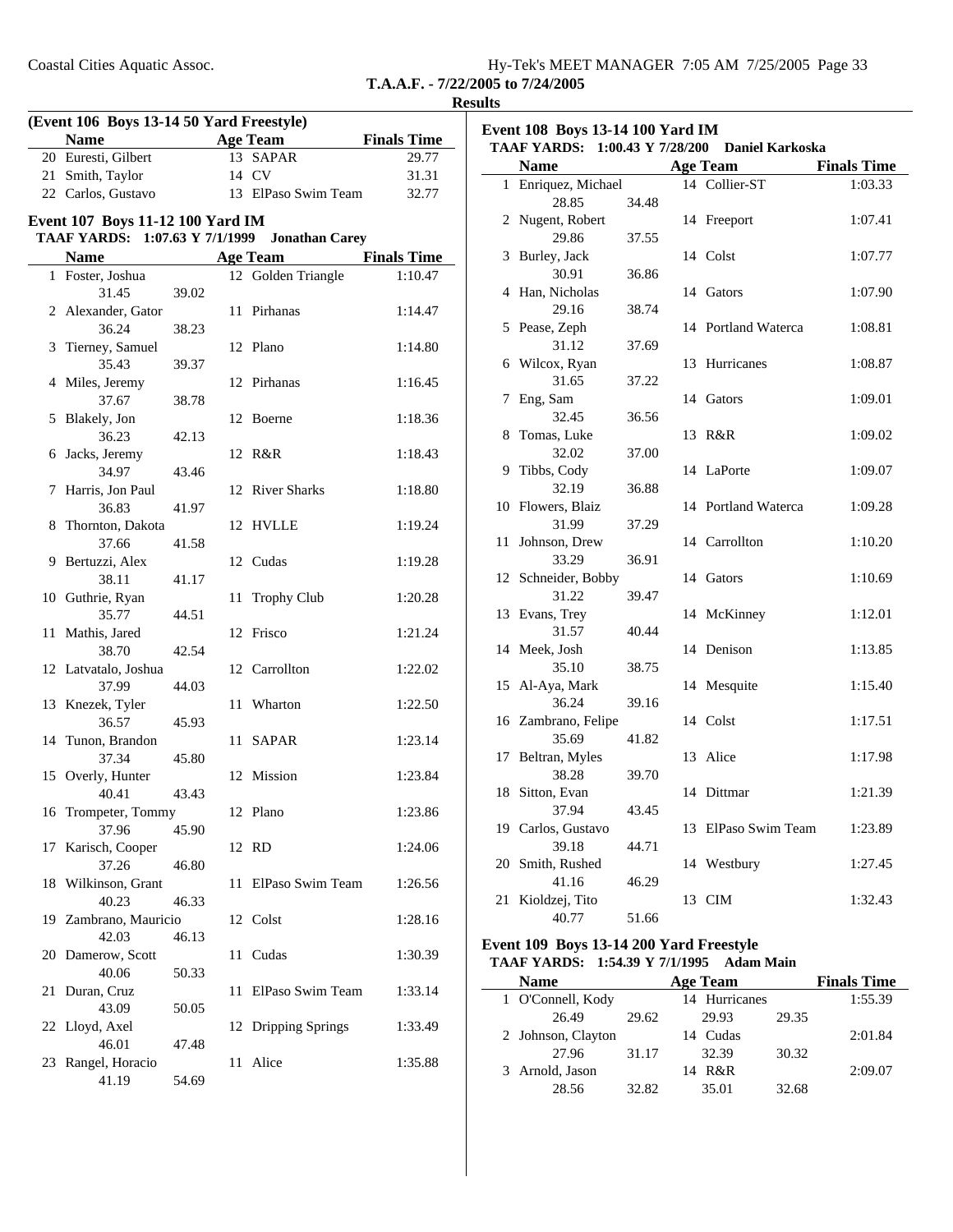| Hy-Tek's MEET MANAGER 7:05 AM 7/25/2005 Page 34 |  |  |
|-------------------------------------------------|--|--|
| T.A.A.F. - 7/22/2005 to 7/24/2005               |  |  |

| (Event 109 Boys 13-14 200 Yard Freestyle) |                       |         |  |                     |       |                    |
|-------------------------------------------|-----------------------|---------|--|---------------------|-------|--------------------|
|                                           | <b>Name</b>           |         |  | <b>Age Team</b>     |       | <b>Finals Time</b> |
|                                           | 4 Hughes, Forrest     |         |  | 14 Freeport         |       | 2:10.10            |
|                                           | 28.75                 | 33.42   |  | 35.52               | 32.41 |                    |
|                                           | 5 Attaway, Tyler      |         |  | 13 Bay City         |       | 2:15.56            |
|                                           | 31.66                 | 34.89   |  | 35.24               | 33.77 |                    |
| 6                                         | Blandford, Ben        |         |  | 14 Frisco           |       | 2:16.24            |
|                                           | 30.25                 | 32.93   |  | 36.31               | 36.75 |                    |
| 7                                         | Richter, Hayden       |         |  | 14 Cleb             |       | 2:19.15            |
|                                           | 32.03                 | 1:08.58 |  | 38.54               |       |                    |
| 8                                         | Bey, Marcus           |         |  | 13 Frisco           |       | 2:19.23            |
|                                           | 32.44                 | 36.23   |  | 36.77               | 33.79 |                    |
| 9                                         | Burley, Jack          |         |  | 14 Colst            |       | 2:19.41            |
|                                           | 32.47                 | 36.69   |  | 37.27               | 32.98 |                    |
|                                           | 10 Flowers, Dakota    |         |  | 14 Portland Waterca |       | 2:20.25            |
|                                           | 31.12                 | 36.23   |  | 37.27               | 35.63 |                    |
| 11                                        | Saroni, Daniel        |         |  | 13 Mesquite         |       | 2:22.51            |
|                                           | 32.05                 | 35.73   |  | 37.80               | 36.93 |                    |
|                                           | 12 Snow, Tyler        |         |  | 14 Trophy Club      |       | 2:23.06            |
|                                           | 32.00                 | 36.33   |  | 38.46               | 36.27 |                    |
| 13                                        | Jones, Edwin          |         |  | 14 McAllen          |       | 2:23.11            |
|                                           | 31.74                 | 36.76   |  | 38.88               | 35.73 |                    |
|                                           | 14 Sizelove, Jake     |         |  | 13 Trophy Club      |       | 2:24.17            |
|                                           | 32.60                 | 37.54   |  | 36.83               | 37.20 |                    |
|                                           | 15 Al-Aya, Mark       |         |  | 14 Mesquite         |       | 2:35.87            |
|                                           | 34.51                 | 38.27   |  | 42.06               | 41.03 |                    |
|                                           | 16 Priesmeyer, Justin |         |  | 13 VIC              |       | 2:38.09            |
|                                           | 34.56                 | 40.22   |  | 44.39               | 38.92 |                    |
|                                           | 17 Zambrano, Felipe   |         |  | 14 Colst            |       | 2:42.75            |
|                                           | 33.49                 | 42.76   |  | 44.56               | 41.94 |                    |
| 18                                        | Euresti, Gilbert      |         |  | 13 SAPAR            |       | 2:46.54            |
|                                           | 36.69                 | 42.04   |  | 44.90               | 42.91 |                    |
| 19                                        | Smith, Rushed         |         |  | 14 Westbury         |       | 3:35.71            |
|                                           | 42.52                 | 55.92   |  | 1:57.27             |       |                    |

### **Event 110 Boys 11-12 200 Yard Freestyle Relay** TAAF YARDS: 1:54.88 Y 7/1/1995 Rst A

|   | Team                  |       | <b>Relav</b>        |                           | <b>Finals Time</b> |
|---|-----------------------|-------|---------------------|---------------------------|--------------------|
|   | 1 R&R                 |       |                     |                           | 1:59.84            |
|   | 1) Spano, Geoffrey 12 |       | 2) Jacks, Jeremy 12 |                           |                    |
|   | 3) D'Antoni, Gabe 12  |       |                     | 4) Clark, Randsom 12      |                    |
|   | 30.65                 | 31.02 | 30.08               | 28.09                     |                    |
|   | 2 Wharton             |       |                     |                           | 2:04.43            |
|   | 1) Zahn, Matthew 12   |       | 2) Knezek, Tyler 11 |                           |                    |
|   | 3) Harbaugh, David 11 |       |                     | 4) Curlee, Christopher 12 |                    |
|   | 30.63                 | 32.44 | 33.78               | 27.58                     |                    |
|   | 3 Mission             |       |                     |                           | 2:04.97            |
|   | 1) Ramos, Anthony 12  |       |                     | 2) Overly, Hunter 12      |                    |
|   | 3) Dooley, Jacob 12   |       | 4) Adame, Julian 12 |                           |                    |
|   | 32.41                 | 33.58 | 30.18               | 28.80                     |                    |
| 4 | Frisco                |       |                     |                           | 2:05.22            |
|   | 1) Compan, Devin 12   |       |                     | 2) Green, Cameron 12      |                    |
|   | 3) Fugina, Zachary 11 |       |                     | 4) Sauerzopf, Ivan 11     |                    |
|   | 31.52                 | 30.29 | 31.71               | 31.70                     |                    |

| 5  | Mesquite                                       |                                            | 2:08.04 |
|----|------------------------------------------------|--------------------------------------------|---------|
|    | 1) Frichette, Caleb 12                         | 2) Newman, Ethan 12                        |         |
|    | 3) Sewalt, Ian 12                              | 4) Bailey, Alex 12                         |         |
|    | 37.01<br>37.13                                 | 24.61<br>29.29                             |         |
| 6  | <b>Trophy Club</b>                             |                                            | 2:08.34 |
|    | 1) Guthrie, Ryan 11                            | 2) Price, Travis 12                        |         |
|    | 3) Fife, Luke 12                               | 4) McKowen, Conner 11                      |         |
|    | 31.27<br>30.32                                 | 32.59<br>34.16                             |         |
| 7  | Carrollton                                     |                                            | 2:14.46 |
|    | 1) Sullivan, Matthew 11                        | 2) Walker, Nick 12                         |         |
|    | 3) Sands, David 11                             | 4) Latvatalo, Joshua 12                    |         |
|    | 32.23<br>33.03                                 | 35.26<br>33.94                             |         |
| 8  | <b>SL Stingrays</b>                            |                                            | 2:16.40 |
|    | 1) Ausdenmoore, John 11                        | 2) Grisham, Nickolas 11                    |         |
|    | 3) Spencer, Kyle 11                            | 4) Henderson, Carson 11                    |         |
|    | 33.37<br>33.91                                 | 36.27<br>32.85                             |         |
| 9  | R&R                                            | B                                          | 2:18.45 |
|    |                                                |                                            |         |
|    | 1) Robinson, Tyler 11<br>3) Robinson, Andre 12 | 2) Herrera, Vince 11                       |         |
|    |                                                | 4) Rodriguez, Stephen 12<br>36.48<br>32.91 |         |
|    | 32.21<br>36.85                                 |                                            |         |
| 10 | <b>VIC</b>                                     |                                            | 2:19.93 |
|    | 1) Slaughter, Jared 12                         | 2) Keller, Jacob 11                        |         |
|    | 3) Meyer, Justin 12                            | 4) Kellis, Aaron 12                        |         |
|    | 35.21<br>36.40                                 | 32.60<br>35.72                             |         |
| 11 | Dolphins                                       |                                            | 2:21.23 |
|    | 1) Stallings, Josh 11                          | 2) Edge, Matthew 11                        |         |
|    | 3) Brewer, Tanner 12                           | 4) Montez, Scott 12                        |         |
|    | 35.88<br>37.39                                 | 39.43<br>28.53                             |         |
| 12 | <b>Trophy Club</b>                             | B                                          | 2:21.27 |
|    | 1) Jongeneel, Patch 12                         | 2) Stephens, Jason 12                      |         |
|    | 3) Cox, Aaron 12                               | 4) Pellino, Sean 12                        |         |
|    | 32.99<br>37.39                                 | 38.16<br>32.73                             |         |
| 13 | Alice                                          |                                            | 2:21.55 |
|    | 1) Martinez, Ryan 11                           | 2) Bickham, Ryan 12                        |         |
|    | 3) Chavarria, Ryan 11                          | 4) Rangel, Horacio 11                      |         |
|    | 33.66<br>42.30                                 | 33.06<br>32.53                             |         |
| 14 | Carrollton                                     | B                                          | 2:24.59 |
|    | 1) Kehl, Connor 12                             | 2) Vick, Kyle 11                           |         |
|    | 3) Whitehead, Grant 11                         | 4) Disney, Austin 12                       |         |
|    | 35.77<br>38.47                                 | 35.65<br>34.70                             |         |
| 15 | <b>SAPAR</b>                                   |                                            | 2:35.13 |
|    | 1) Flores, Malcolm 11                          | 2) Flores, Dawayne 11                      |         |
|    | 3) Walter-Prince, Tauren 12                    | 4) Tunon, Brandon 11                       |         |
|    | 52.55<br>34.05                                 | 32.44<br>36.09                             |         |
| 16 | Westbury                                       |                                            | 2:37.26 |
|    | 1) Zheng, Joey 11                              | 2) Moon, Leonard 12                        |         |
|    | 3) Blaze, Regi 11                              | 4) Ma, Jack 12                             |         |
|    | 37.71<br>39.49                                 | 50.15<br>29.91                             |         |

### **Event 111 Boys 13-14 200 Yard Freestyle Relay** TAAF YARDS: 1:39.55 Y 7/1/1998 Mesq A

| Team                   |       | <b>Relav</b>      |                      | <b>Finals Time</b> |
|------------------------|-------|-------------------|----------------------|--------------------|
| 1 McKinney             |       |                   |                      | 1:39.21Y           |
| 1) Andrews, Spencer 14 |       | 2) Pajela, Jed 14 |                      |                    |
| 3) Mucci, Nico 14      |       |                   | 4) Clark, Michael 14 |                    |
| 24.67                  | 25.92 | 24.63             | 23.99                |                    |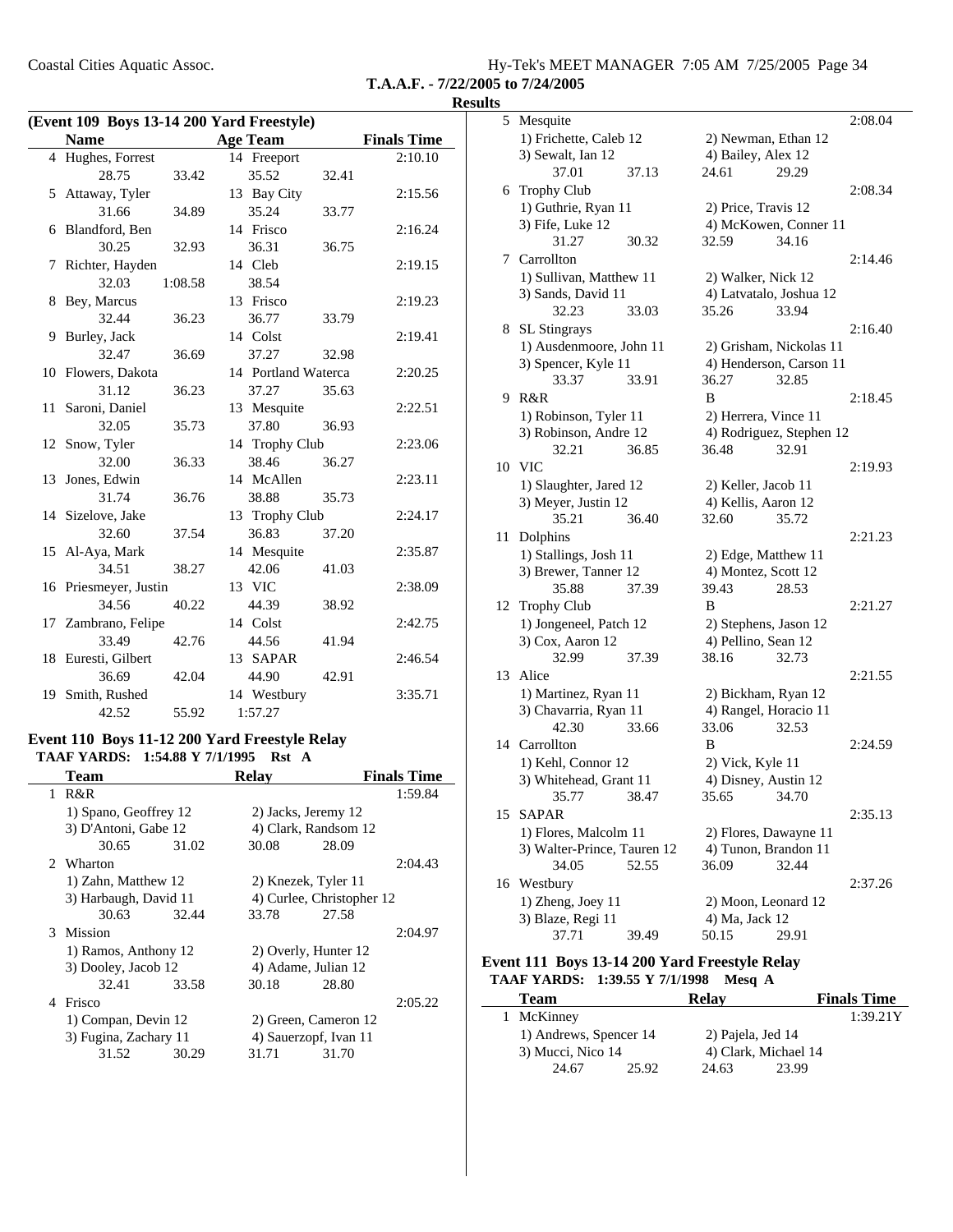| Coastal Cities Aquatic Assoc. | Hy-Tek's MEET MANAGER 7:05 AM 7/25/2005 Page 35 |
|-------------------------------|-------------------------------------------------|
|                               |                                                 |

#### **Results**

| 15 Dittmar             |       |                    |                       | 2:13.93 |
|------------------------|-------|--------------------|-----------------------|---------|
|                        |       |                    |                       |         |
| 1) Cotham, Cameron 13  |       |                    | 2) Woldman, Joseph 13 |         |
| 3) Baker, James 13     |       | 4) Sitton, Evan 14 |                       |         |
| 35.51                  | 37.35 | 32.90              | 28.17                 |         |
| --- Bonham             |       |                    |                       |         |
| 1) Garza-Gale, Evan 13 |       |                    | 2) Lappin, Bryer 14   |         |
| 3) Brooks, Ethan 13    |       | 4) Dyson, Jon 14   |                       |         |
| 29.98                  | 33.20 | 33.29              | 27.86                 |         |

#### **Event 112 Girls 11-12 200 Yard Medley Relay TAAF YARDS: 2:07.90 Y Alvin 8/3/2001**

#### **M Lostracco, L Follmar, N Leslie, N Melenric**

|              | <b>Team</b>               | <b>Relay</b>            | <b>Finals Time</b> |
|--------------|---------------------------|-------------------------|--------------------|
| $\mathbf{1}$ | SL Stingrays              |                         | 2:12.91            |
|              | 1) Mattson, Lacey 12      | 2) Shults, Jamie 11     |                    |
|              | 3) Colon, Alexis 11       | 4) Chang, Iris 11       |                    |
|              | 2 Trophy Club             |                         | 2:12.98            |
|              | 1) Duininck, Kayla 12     | 2) Orred, Tia 12        |                    |
|              | 3) Frady, Codie 12        | 4) Stelmach, Karissa 12 |                    |
|              | 3 Frisco                  |                         | 2:20.05            |
|              | 1) Campbell, Brooke 12    | 2) Bruton, Maddi 12     |                    |
|              | 3) Emmons, Kelsey 12      | 4) Clothier, Jessica 12 |                    |
|              | 4 R&R                     |                         | 2:23.57            |
|              | 1) Stavinoha, Darci 11    | 2) Noser, Kaitlin 11    |                    |
|              | 3) Cutbirth, Hannah 12    | 4) Buede, Adelle 12     |                    |
|              | 5 VIC                     |                         | 2:25.63            |
|              | 1) Bowers, Neva 11        | 2) Garza, Elizabeth 12  |                    |
|              | 3) Gonzalez, Ariadna 12   | 4) Burns, Faith 11      |                    |
|              | 30.13<br>40.90            | 34.06<br>40.54          |                    |
|              | 6 Hurricanes              |                         | 2:26.82            |
|              | 1) Koenning, Chelsey 12   | 2) Lange, Caitlin 12    |                    |
|              | 3) O'Connell, Jessica 12  | 4) Alaniz, Markie 12    |                    |
| 7            | SL Stingrays              | B                       | 2:27.03            |
|              | 1) Anderson, Paige 12     | 2) Parker, Charlotte 11 |                    |
|              | 3) Bockenfeld, Chesney 12 | 4) Young, Allison 11    |                    |
|              | 27.33<br>45.99            | 33.18<br>40.53          |                    |
|              | 8 Boerne                  |                         | 2:27.52            |
|              | 1) Kelly, Laurelyn 12     | 2) Blakely, Anna 11     |                    |
|              | 3) Lemmons, Hayley 12     | 4) Reeves, Kaylee 12    |                    |
|              | 9 Mesquite                |                         | 2:29.27            |
|              | 1) Glick, Jerica 11       | 2) Davis, Brittany 12   |                    |
|              | 3) Burke, Cali 12         | 4) Saxton, Savannah 12  |                    |
|              | 31.54<br>43.27            | 31.64<br>42.82          |                    |
| 10           | Wharton                   |                         | 2:29.64            |
|              | 1) Bahnsen, Paige 12      | 2) Roades, Lizzie 11    |                    |
|              | 3) Kacal, Kaleigh 11      | 4) Sanchez, Jennifer 12 |                    |
|              | 29.59<br>45.12            | 34.02<br>40.91          |                    |
| 11           | West of Brazos            |                         | 2:33.66            |
|              | 1) Diaz, Christiin 11     | 2) Peterson, Melanie 11 |                    |
|              | 3) Minks, Taylor 11       | 4) Hanson, Briana 12    |                    |
|              | 29.42<br>45.55            | 34.97<br>43.72          |                    |
| 12           | Carrollton                |                         | 2:34.65            |
|              | 1) Story, Logan 11        | 2) Smith, Annie 12      |                    |
|              | 3) Gorney, Kayla 11       | 4) Yahwak, Gabriella 11 |                    |

|    | <b>Team</b>            | <b>Relay</b>                 | <b>Finals Time</b> |
|----|------------------------|------------------------------|--------------------|
|    | 2 R&R                  |                              | 1:43.58            |
|    | 1) Ward, Nathan 13     | 2) Tomas, Luke 13            |                    |
|    | 3) Arnold, Jason 14    | 4) Tomas, Matthew 14         |                    |
|    | 25.95<br>25.96         | 26.17<br>25.50               |                    |
|    | 3 Alice                |                              | 1:50.70            |
|    | 1) Navarro, Jeremy 14  | 2) Halfman, Wade 13          |                    |
|    | 3) Sepulveda, Aaron 14 | 4) Saenz, Matthew 14         |                    |
|    | 28.11<br>27.32         | 26.87<br>28.40               |                    |
|    | 4 Trophy Club          |                              | 1:52.04            |
|    | 1) Marshall, David 14  | 2) Huizenga, Lars 14         |                    |
|    | 3) Sizelove, Jake 13   | 4) Reckmeyer, Quinn 13       |                    |
|    | 27.17<br>27.93         | 27.65<br>29.29               |                    |
|    |                        |                              |                    |
|    | 5 Carrollton           |                              | 1:52.67            |
|    | 1) Tran, Quan 13       | 2) Sullivan, Jacob 13        |                    |
|    | 3) Henry, Corey 13     | 4) Maynard, Austin 13        |                    |
|    | 27.70<br>27.93         | 29.79<br>27.25               |                    |
|    | 6 Mesquite             |                              | 1:54.38            |
|    | 1) Bilder, Eric 14     | 2) Saroni, Daniel 13         |                    |
|    | 3) Gattis, Craig 13    | 4) Taylor, Clay 13           |                    |
|    | 28.68<br>31.31         | 27.56<br>26.83               |                    |
|    | 7 Bay City             |                              | 1:55.43            |
|    | 1) Attaway, Tyler 13   | 2) Shindler, Will 13         |                    |
|    | 3) Davis, Blake 13     | 4) Ross, Blaine 14           |                    |
|    | 29.13<br>31.01         | 29.75<br>25.54               |                    |
|    | 8 Dolphins             |                              | 1:59.14            |
|    | 1) Fernandes, Rikky 14 | 2) Cumberland, Nathan 13     |                    |
|    | 3) Barrett, Russell 14 | 4) Duckworth, Kris 13        |                    |
|    | 27.92<br>35.84         | 27.82<br>27.56               |                    |
|    | 9 R&R                  | B                            | 1:59.22            |
|    | 1) Paresa, Vincent 14  | 2) Marroquin, Christopher 14 |                    |
|    | 3) Arnold, Justin 14   | 4) Vasquez, Steven 13        |                    |
|    | 30.45<br>29.87         | 29.60<br>29.30               |                    |
| 10 | <b>Trophy Club</b>     | B                            | 1:59.90            |
|    | 1) Johnston, Cole 14   | 2) Dunn, Jake 14             |                    |
|    | 3) Stares, Aaron 14    | 4) Snow, Tyler 14            |                    |
|    | 29.74<br>31.28         | 29.36<br>29.52               |                    |
| 11 | <b>SL Stingrays</b>    |                              | 2:00.24            |
|    | 1) Smith, Charles 14   | 2) Agnew, Justin 13          |                    |
|    | 3) Latterell, Aaron 13 | 4) Moore, Tommy 14           |                    |
|    | 29.42<br>31.00         | 30.82<br>29.00               |                    |
| 12 | Alice                  | B                            | 2:02.79            |
|    | 1) Lopez, Augie 14     | 2) DeLeon, Bo 13             |                    |
|    | 3) DeLeon, Allan 13    | 4) Sepulveda, Byron 14       |                    |
|    | 29.43<br>32.88         | 29.32<br>31.16               |                    |
| 13 | Boerne                 |                              | 2:03.38            |
|    | 1) Beaver, Seth 13     | 2) Burroughs, Tyler 13       |                    |
|    | 3) Coonan, Bryan 13    | 4) Roberts, Shane 14         |                    |
|    | 31.10<br>32.49         | 30.49<br>29.30               |                    |
| 14 | Hubbard                |                              | 2:12.16            |
|    | 1) Lenox, Dylan 14     | 2) Martin, Garrett 14        |                    |
|    | 3) Wetsel, Cody 14     | 4) Wilkins, Nathan 14        |                    |
|    | 33.97<br>33.49         | 32.76<br>31.94               |                    |
|    |                        |                              |                    |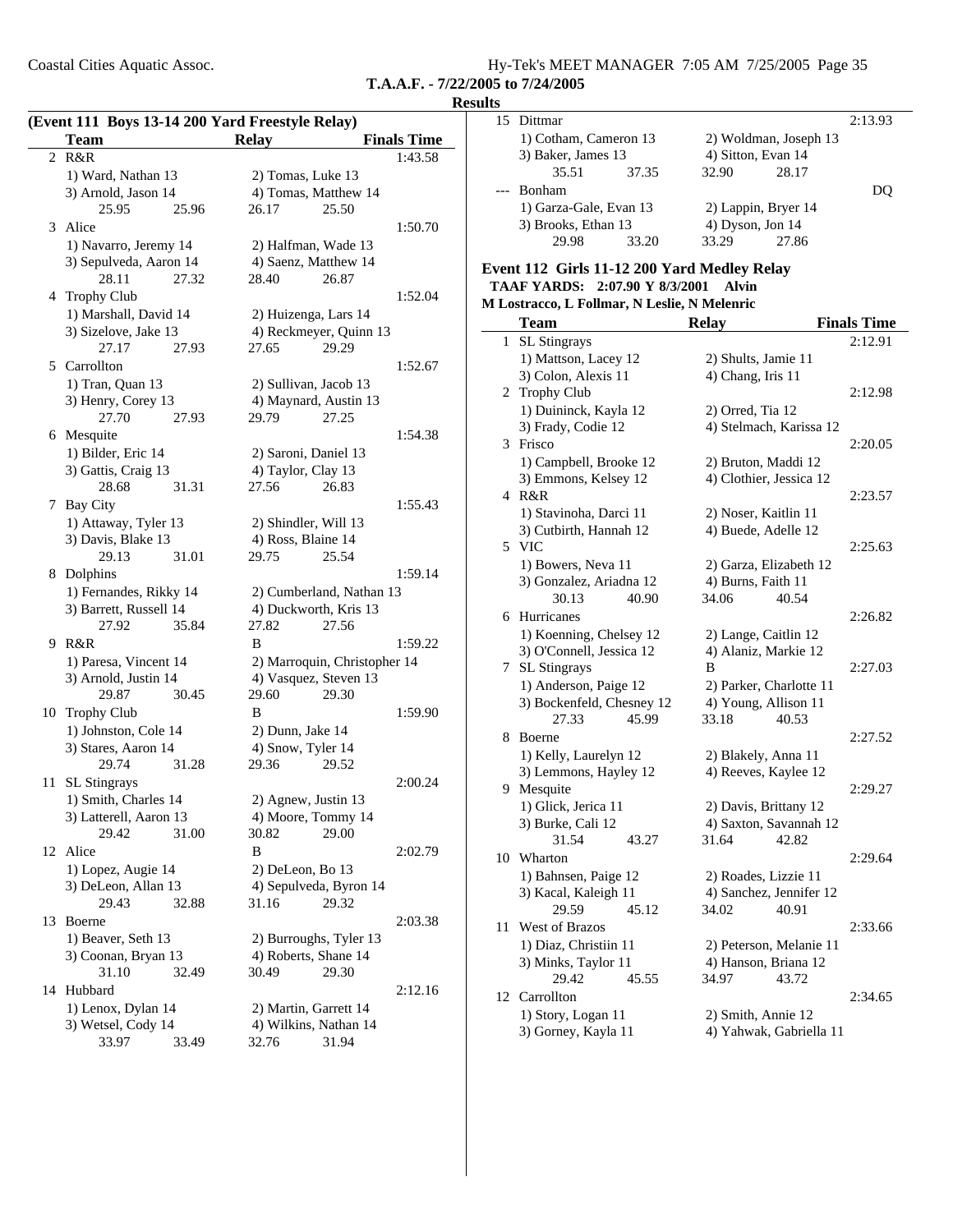Coastal Cities Aquatic Assoc. Hy-Tek's MEET MANAGER 7:05 AM 7/25/2005 Page 36

**T.A.A.F. - 7/22/2005 to 7/24/2005**

#### **Results**

|    | (Event 112 Girls 11-12 200 Yard Medley Relay) |                           |                    |  |  |
|----|-----------------------------------------------|---------------------------|--------------------|--|--|
|    | <b>Team</b>                                   | <b>Relay</b>              | <b>Finals Time</b> |  |  |
| 13 | Cudas                                         |                           | 2:35.27            |  |  |
|    | 1) Marzak, Mary 12                            | 2) Tintera, Josephine 11  |                    |  |  |
|    | 3) Johnson, Jena 12                           | 4) Shea, Mary Jane 12     |                    |  |  |
|    | 31.90<br>40.49                                | 36.91<br>45.97            |                    |  |  |
|    | 14 Paris                                      |                           | 2:37.80            |  |  |
|    | 1) Hussey, Elle 11                            | 2) Jones, Mackenna 12     |                    |  |  |
|    | 3) Stankus, Anne 12                           | 4) Easlon, Tasia 12       |                    |  |  |
| 15 | Alice                                         |                           | 2:41.77            |  |  |
|    | 1) Albiar, Savannah 12                        | 2) Radske, Maritza 12     |                    |  |  |
|    | 3) Tijerina, Corissa 11                       | 4) Perez, Bryana 11       |                    |  |  |
|    | 16 SAPAR                                      |                           | 2:54.74            |  |  |
|    | 1) Ramirez, Monica 11                         | 2) Salinas, Alyssa 12     |                    |  |  |
|    | 3) Martinez, Susana 12                        | 4) Ramirez, Laura 11      |                    |  |  |
|    | 28.11<br>27.32                                | 28.40<br>1:30.91          |                    |  |  |
| 17 | Paris                                         | B                         | 2:55.55            |  |  |
|    | 1) Gill, Sarah 11                             | 2) Bivens, Evan 11        |                    |  |  |
|    | 3) Schweers, Katherine 11                     | 4) Brooks, Leah 12        |                    |  |  |
| 18 | <b>NAV</b>                                    |                           | 3:06.98            |  |  |
|    | 1) Albrecht, Haily 11                         | 2) Kehlenbeck, Kelsey 11  |                    |  |  |
|    | 3) Yargo, Cheyenne 12                         | 4) Businger, Jana 11      |                    |  |  |
|    | 25.95<br>25.96                                | 26.17<br>1:48.90          |                    |  |  |
| 19 | Mission                                       |                           | 3:08.82            |  |  |
|    | 1) Castilla, Phoenix 11                       | 2) Garcia, Alexandra 12   |                    |  |  |
|    | 3) Mercado, Adriana 12                        | 4) Gutierrez, Ashley 12   |                    |  |  |
|    | 24.67<br>25.92                                | 24.63<br>1:53.60          |                    |  |  |
|    | <b>Farmers Branch</b>                         |                           | DQ                 |  |  |
|    | 1) Dawson, Allison 12                         | 2) Ditzenberger, Haley 11 |                    |  |  |
|    | 3) Withers, Joanna 12                         | 4) Evans, Christine 11    |                    |  |  |

# **Event 113 Girls 13-14 200 Yard Medley Relay**

**TAAF YARDS: 2:01.69 Y Frisco - Fast 7/28/200**

### **J Miller, A Johnson, H Blizzard, K Nolet**

|              | Team                       |       | <b>Relay</b>        |                        | <b>Finals Time</b> |
|--------------|----------------------------|-------|---------------------|------------------------|--------------------|
| $\mathbf{1}$ | <b>SL</b> Stingrays        |       |                     |                        | 2:03.62            |
|              | 1) Anderson, Brooke 14     |       |                     | 2) Hitchcock, Katie 14 |                    |
|              | 3) Ausdenmoore, Rachael 13 |       |                     | 4) Hayes, Arrington 14 |                    |
|              | 31.99                      | 34.28 | 29.40               | 27.95                  |                    |
|              | 2. Wave                    |       |                     |                        | 2:07.17            |
|              | 1) Lovfald, Erika 13       |       |                     | 2) McHugh, Amber 13    |                    |
|              | 3) Chu, Erin 14            |       | 4) Coon, Caitlin 14 |                        |                    |
|              | 33.94                      | 35.21 | 29.76               | 28.26                  |                    |
|              | 3 Lake Jackson             |       |                     |                        | 2:08.51            |
|              | 1) Paul, Linda 14          |       |                     | 2) Pham, Kathleen 14   |                    |
|              | 3) Adam, Allison 14        |       |                     | 4) Williams, Alissa 13 |                    |
|              | 29.77                      | 36.32 | 33.33               | 29.09                  |                    |
|              | 4 Carrollton               |       |                     |                        | 2:11.49            |
|              | 1) Sloan, Rachael 13       |       |                     | 2) Chrisman, Katie 13  |                    |
|              | 3) Egly, Maggie 14         |       | 4) Stark, Amber 14  |                        |                    |
|              | 32.41                      | 37.04 | 32.26               | 29.78                  |                    |
|              | 5 Whale-ST                 |       |                     |                        | 2:16.27            |
|              | 1) Perich, Maiya 14        |       |                     | 2) Garza, Alannah 14   |                    |
|              | 3) Henry, Megan 13         |       |                     | 4) Duncan, Linsey 14   |                    |
|              |                            |       |                     |                        |                    |

| 6     | R&R                       |                        | 2:16.33 |
|-------|---------------------------|------------------------|---------|
|       | 1) Spano, Lauren 13       | 2) Major, Bronte 13    |         |
|       | 3) Swinney, Kassidy 14    | 4) Hlavaty, Lyndey 14  |         |
|       | 34.78<br>38.39            | 29.13<br>34.03         |         |
|       | 7 Trophy Club             |                        | 2:17.65 |
|       | 1) Walburn, Alaina 14     | 2) Pottinger, Sarah 14 |         |
|       | 3) Mercer, Jacy 13        | 4) Blair, Natalie 13   |         |
|       | 8 Hurricanes              |                        | 2:21.27 |
|       | 1) Hughes, Mackenzie 13   | 2) Winters, Emma 13    |         |
|       | 3) Reyes, Clarissa 13     | 4) Gil, Jennifer 14    |         |
|       | 9 Carrollton              | B                      | 2:24.93 |
|       | 1) Bergman, Genette 13    | 2) Sands, Sophia 14    |         |
|       | 3) Kunhardt, Victoria 13  | 4) Cortado, Cally 13   |         |
|       | 37.67<br>42.41            | 35.62<br>29.23         |         |
|       | 10 Wave                   |                        | 2:33.59 |
|       | 1) Mata, Sophie 13        | 2) Gonzalez, Liana 13  |         |
|       | 3) Wright, Kristin 13     | 4) Swallow, Kaley 13   |         |
|       | 39.49<br>44.16            | 36.41<br>33.53         |         |
|       | <b>VIC</b>                |                        | DQ      |
|       | 1) Killebrew, Lisa 14     | 2) Ross, Kelsay 14     |         |
|       | 3) Celaya, Jillian 13     | 4) Staten, Hannah 14   |         |
|       | 44.18<br>41.47            | 44.46<br>35.19         |         |
| ---   | Alice                     |                        | DQ      |
|       | 1) Villareal, Jessie 14   | 2) Lopez, Brittney 14  |         |
|       | 3) Keliehor, Christine 14 | 4) Moreno, Adriana 14  |         |
| $---$ | Alvin                     |                        | DQ      |
|       | 1) Canet, Misty 13        | 2) Follmar, Lane 13    |         |
|       | 3) Butler, Allison 14     | 4) Wheat, Miranda 14   |         |
|       | McKinney                  |                        | DQ      |
|       | 1) Fuqua, Kelsey 14       | 2) Brown, Erika 14     |         |
|       | 3) Otto, Kristin 13       | 4) Bates, Maggie 14    |         |
|       | 36.16<br>31.98            | 31.73                  |         |
| $---$ | Frisco                    |                        | DQ      |
|       | 1) Brown, Shannon 13      | 2) Pettus, Devanie 14  |         |
|       | 3) Welsh, Stacey 14       | 4) Worley, Kaitlyn 14  |         |

### **Event 114 Girls 11-12 100 Yard Freestyle**

|    | <b>TAAF YARDS:</b>   | 32.70 Y 7/27/200 | <b>Kimi Carrier</b> |                    |
|----|----------------------|------------------|---------------------|--------------------|
|    | Name                 |                  | Age Team            | <b>Finals Time</b> |
| 1  | Emmons, Kelsey       |                  | 12 Frisco           | 1:01.93            |
| 2  | Law, Regan           | 12               | Bay City            | 1:04.82            |
| 3  | Nava, Blythe         |                  | 12 Eagle Lake       | 1:05.48            |
| 4  | de Valcourt, Audrey  |                  | 12 Lake Jackson     | 1:06.69            |
| 5  | Gonzalez, Ariadna    |                  | 12 VIC              | 1:08.35            |
| 6  | Jauregui, Elizabeth  | 12               | Plano               | 1:08.49            |
| 7  | Stelmach, Karissa    | 12               | <b>Trophy Club</b>  | 1:08.73            |
| 8  | Hennessy, Emily      | 12               | Wave                | 1:09.95            |
| 9  | Parker, Charlotte    | 11               | <b>SL</b> Stingrays | 1:10.93            |
| 10 | Schwirtlich, Kirsten | 11               | Hurricanes          | 1:11.33            |
| 11 | Allin, Kelsea        | 12               | MU                  | 1:12.56            |
|    | 12 Journeay, Sara    | 12               | <b>Balcones</b>     | 1:13.07            |
| 13 | Smith, Annie         |                  | 12 Carrollton       | 1:13.55            |
| 14 | Alaniz, Markie       | 12               | Hurricanes          | 1:14.03            |
| 15 | Perez, Zalysa        | 11               | Alice               | 1:14.46            |
| 16 | Corbett, Kaitlyn     | 11               | Colst               | 1:15.00            |
| 17 | Gaither, Alyssa      |                  | 12 Mesquite         | 1:15.40            |
| 18 | Mares, Tayler        |                  | 12 Dolphins         | 1:15.90            |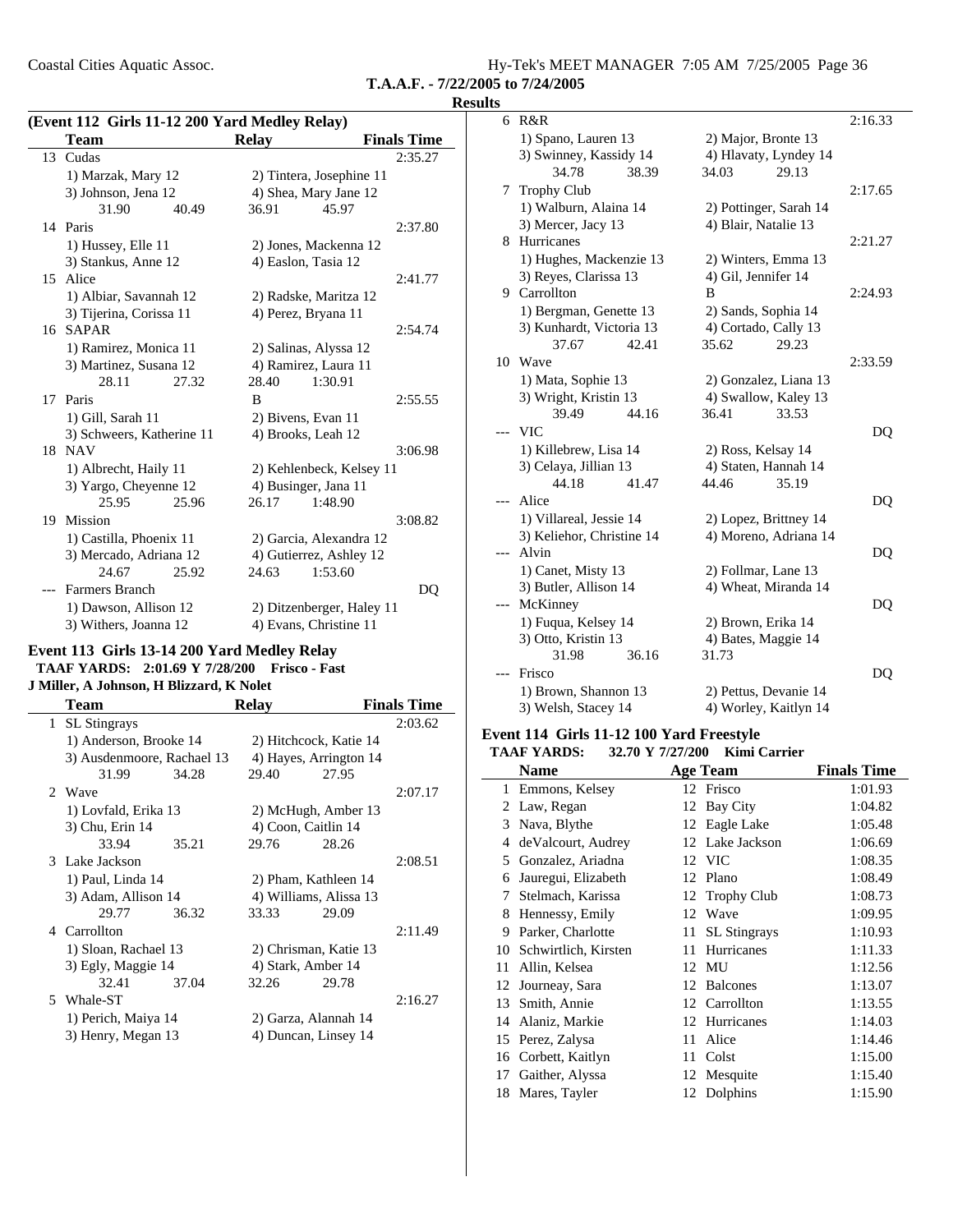| Hy-Tek's MEET MANAGER 7:05 AM 7/25/2005 Page 37 |  |  |
|-------------------------------------------------|--|--|
|                                                 |  |  |

### **Results**

|                                                                  | (Event 114 Girls 11-12 100 Yard Freestyle) |       |    |                     |                    |  |
|------------------------------------------------------------------|--------------------------------------------|-------|----|---------------------|--------------------|--|
|                                                                  | <b>Name</b>                                |       |    | <b>Age Team</b>     | <b>Finals Time</b> |  |
|                                                                  | 18 Campbell, Emma                          |       |    | 12 Colst            | 1:15.90            |  |
|                                                                  | 20 Beltran, Claudia                        |       |    | 12 ElPaso Swim Team | 1:23.68            |  |
|                                                                  | 21 Salinas, Alyssa                         |       |    | 12 SAPAR            | 1:24.15            |  |
|                                                                  | 22 Ramirez, Mikaela                        |       | 11 | Westbury            | 1:28.57            |  |
|                                                                  | Event 115 Girls 13-14 100 Yard Freestyle   |       |    |                     |                    |  |
| <b>TAAF YARDS:</b><br>56.39 Y 7/27/200<br><b>Jennifer Miller</b> |                                            |       |    |                     |                    |  |
|                                                                  | <b>Name</b>                                |       |    | <b>Age Team</b>     | <b>Finals Time</b> |  |
| 1                                                                | Pope, Seabre                               |       |    | 14 Seals            | 56.94              |  |
|                                                                  | 26.93                                      | 30.01 |    |                     |                    |  |
|                                                                  | 2 Chen, Elizabeth                          |       | 14 | Whale-ST            | 57.95              |  |
|                                                                  | 27.94                                      | 30.01 |    |                     |                    |  |
| 3                                                                | Hitchcock, Katie                           |       |    | 14 SL Stingrays     | 1:00.96            |  |
|                                                                  | 28.41                                      | 32.55 |    |                     |                    |  |
|                                                                  | 4 Carrier, Kimi                            |       |    | 13 VIC              | 1:01.49            |  |
|                                                                  | 5 Snider, Valerie                          |       | 14 | R&R                 | 1:02.08            |  |
|                                                                  | 28.53                                      | 33.55 |    |                     |                    |  |
|                                                                  | 6 Przybilla, Mehagan                       |       | 13 | R&R                 | 1:02.47            |  |
|                                                                  | 30.05                                      | 32.42 |    |                     |                    |  |
| 7                                                                | Maxwell, Jenny                             |       | 13 | Gators              | 1:03.17            |  |
|                                                                  | 29.81                                      | 33.36 |    |                     |                    |  |
|                                                                  | 8 Curtis, Natalie                          |       |    | 13 Denison          | 1:03.66            |  |
|                                                                  | 9 Griffith, Kara                           |       | 13 | <b>Bay City</b>     | 1:04.07            |  |
|                                                                  | 28.97                                      | 35.10 |    |                     |                    |  |
|                                                                  | 10 Little, Jamie                           |       | 14 | Mission             | 1:04.87            |  |
| 11                                                               | Appel, Ashley                              |       | 14 | Dolphins            | 1:05.33            |  |
|                                                                  | 31.47                                      | 33.86 |    |                     |                    |  |
|                                                                  | 12 Reyes, Clarissa                         |       | 13 | Hurricanes          | 1:06.27            |  |
|                                                                  | 13 Black, Linsey                           |       | 14 | Denison             | 1:06.32            |  |
|                                                                  | 14 Helser, Jillian                         |       | 13 | Dripping Springs    | 1:06.91            |  |
|                                                                  | 32.16                                      | 34.75 |    |                     |                    |  |
|                                                                  | 15 O'Brien, Delaney                        |       | 14 | Boerne              | 1:06.95            |  |
|                                                                  | 16 Morgan, Megan                           |       |    | 14 Plano            | 1:06.97            |  |
|                                                                  | 17 Elrod, Audra                            |       |    | 13 SAPAR            | 1:07.67            |  |
| 18                                                               | Maceross, Justine                          |       | 13 | McAllen             | 1:07.89            |  |
|                                                                  | 32.95                                      | 34.94 |    |                     |                    |  |
| 19                                                               | Brown, Shannon                             |       | 13 | Frisco              | 1:07.96            |  |
|                                                                  | 33.18                                      | 34.78 |    |                     |                    |  |
|                                                                  | 20 Foulkrod, Leah                          |       |    | 14 Dittmar          | 1:11.43            |  |
|                                                                  |                                            |       |    |                     |                    |  |

#### **Event 116 Girls 11-12 50 Yard Backstroke TAAF YARDS:** 30.50 Y 7/27/200 Stacie O'Shea

|    | <b>Name</b>         |    | <b>Age Team</b>    | <b>Finals Time</b> |
|----|---------------------|----|--------------------|--------------------|
| 1  | Martin, Kelley      |    | 12 McKinney        | 32.97              |
|    | 2 Duininck, Kayla   |    | 12 Trophy Club     | 33.28              |
| 3  | Mattson, Lacey      |    | 12 SL Stingrays    | 33.52              |
|    | 4 Law, Regan        |    | 12 Bay City        | 35.66              |
|    | 5 Orsak, Whitney    | 11 | Edna               | 35.82              |
| 6  | Castaneda, Caitlin  |    | 12 Hurricanes      | 35.89              |
|    | 7 Castille, Laura   |    | 12 Golden Triangle | 36.56              |
| 8  | Jauregui, Elizabeth |    | 12 Plano           | 36.61              |
| 9  | Ostrom, Brooke      |    | 11 Ingleside-ST    | 36.89              |
|    | 10 Wang, Karen      |    | 12 Colst           | 36.96              |
| 11 | Fetzer, Melanie     |    | 12 McKinney        | 37.38              |
|    | 12 Anderson, Paige  |    | 12 SL Stingrays    | 37.47              |

| 13 Dungan, Ashley      |     | 12 Deer Park        | 37.48 |
|------------------------|-----|---------------------|-------|
| 14 Ditzenberger, Haley |     | 11 Farmers Branch   | 37.78 |
| 15 Reed, Leah          |     | 12 RD               | 38.16 |
| 16 Bingham, Meagan     |     | 12 Colst            | 38.53 |
| 17 Winters, Jennifer   |     | 12 Whale-ST         | 38.81 |
| 18 Gonzalez, Alejandra |     | 12 McAllen          | 39.28 |
| 19 McCarthy, Ellen     |     | 11 Dripping Springs | 39.55 |
| 20 Koenning, Chelsey   |     | 12 Hurricanes       | 40.44 |
| 21 DeLeon, Sarita      |     | 11 SAPAR            | 40.86 |
| 22 Ramirez, Laura      |     | 11 SAPAR            | 41.47 |
| 23 Gill, Sarah         | 11. | Paris               | 43.30 |
| 24 Albiar, Savannah    |     | 12 Alice            | 45.57 |
| 25 Ramirez, Mikaela    | 11  | Westbury            | 46.43 |

### **Event 117 Girls 13-14 50 Yard Backstroke**

|    | <b>UILID 10-17 00</b><br><b>TAAF YARDS:</b><br>29.66 Y 7/28/200<br><b>Jennifer Miller</b> |    |                     |                    |  |
|----|-------------------------------------------------------------------------------------------|----|---------------------|--------------------|--|
|    | <b>Name</b>                                                                               |    | <b>Age Team</b>     | <b>Finals Time</b> |  |
| 1  | Paul, Linda                                                                               |    | 14 Lake Jackson     | 31.03              |  |
| 2  | Brown, Erika                                                                              |    | 14 McKinney         | 31.45              |  |
| 3  | Fuqua, Kelsey                                                                             | 14 | McKinney            | 32.13              |  |
| 4  | Martin, Kelly                                                                             | 14 | R&R                 | 32.28              |  |
| 5  | Anderson, Brooke                                                                          | 14 | <b>SL</b> Stingrays | 32.32              |  |
| 6  | Villareal, Jessie                                                                         |    | 14 Alice            | 32.42              |  |
| 7  | Duesterheft, Ruth                                                                         | 13 | <b>MW</b>           | 33.13              |  |
| 8  | Perich, Maiya                                                                             |    | 14 Whale-ST         | 33.43              |  |
| 9  | Weise, Hannah                                                                             |    | 14 McKinney         | 33.62              |  |
| 10 | Haitz, Kelly                                                                              | 14 | <b>Trophy Club</b>  | 33.69              |  |
| 11 | Kemp, Jessica                                                                             | 14 | Deer Park           | 33.82              |  |
| 12 | Barfield, Callie                                                                          | 13 | Farmers Branch      | 34.95              |  |
| 13 | Helser, Jillian                                                                           | 13 | Dripping Springs    | 35.09              |  |
| 14 | Maceross, Justine                                                                         | 13 | McAllen             | 35.69              |  |
| 15 | Joslin, Alley                                                                             |    | 14 VIC              | 36.14              |  |
| 16 | Meador, Shelley                                                                           | 14 | <b>Sharks</b>       | 36.37              |  |
| 17 | Hughes, Mackenzie                                                                         | 13 | Hurricanes          | 38.94              |  |
| 18 | Peng, Ling Yi                                                                             |    | 13 Westbury         | 39.30              |  |
| 19 | Gill, Emma                                                                                | 13 | Paris               | 39.66              |  |

### **Event 118 Girls 11-12 50 Yard Breaststroke**

|  | <b>TAAF YARDS:</b> | 34.87 Y 7/1/1996 Chandra Grosser |  |
|--|--------------------|----------------------------------|--|
|--|--------------------|----------------------------------|--|

|    | Name               |    | <b>Age Team</b>     | <b>Finals Time</b> |
|----|--------------------|----|---------------------|--------------------|
| 1  | Ericksen, Kirsten  | 11 | Hurricanes          | 33.79Y             |
| 2  | Shults, Jamie      | 11 | <b>SL</b> Stingrays | 35.92              |
| 3  | Orred, Tia         | 12 | <b>Trophy Club</b>  | 35.97              |
| 4  | Journeay, Sara     | 12 | <b>Balcones</b>     | 38.46              |
| 5  | Bruton, Maddi      |    | 12 Frisco           | 38.59              |
| 6  | Krohn, Rachel      | 11 | <b>HVLLE</b>        | 38.87              |
| 7  | Gullick, Jenna     | 11 | Dolphins            | 39.00              |
| 8  | Withers, Joanna    |    | 12 Farmers Branch   | 39.18              |
| 9  | Davis, Piper       |    | 12 Trophy Club      | 39.29              |
| 10 | Hammond, Megan     | 12 | Woodlands           | 39.52              |
| 11 | Bryan, Kathleen    | 12 | Seabrook            | 39.79              |
| 12 | Ostrom, Brooke     | 11 | Ingleside-ST        | 39.89              |
| 13 | Tintera, Josephine | 11 | Cudas               | 40.29              |
| 14 | Noser, Kaitlin     | 11 | R&R                 | 40.76              |
| 15 | Crumbley, Elli     | 12 | Commerce            | 41.45              |
| 16 | Winters, Jennifer  | 12 | Whale-ST            | 41.60              |
| 17 | Jones, Mackenna    | 12 | Paris               | 41.68              |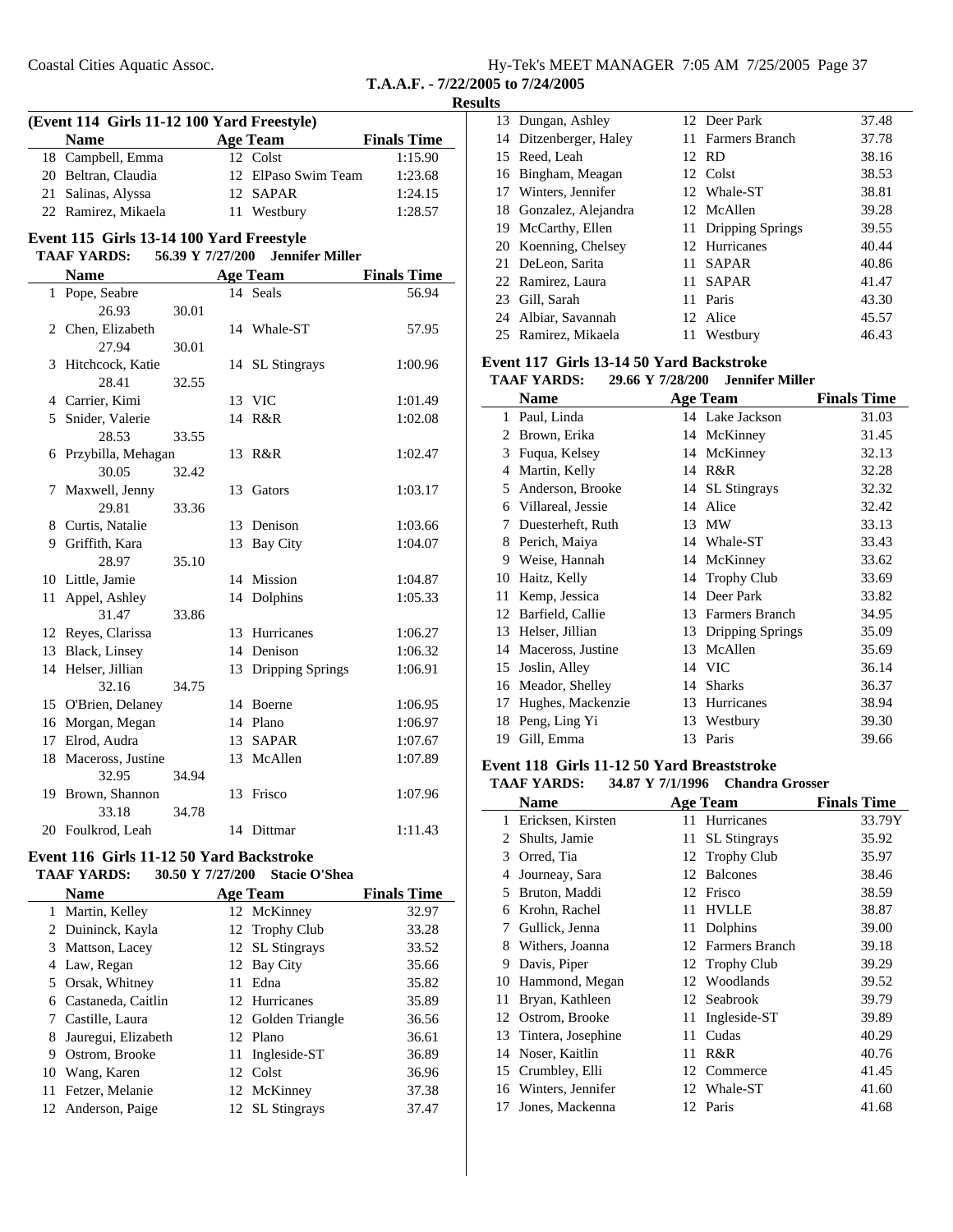| Hy-Tek's MEET MANAGER 7:05 AM 7/25/2005 Page 38 |  |  |  |
|-------------------------------------------------|--|--|--|
|-------------------------------------------------|--|--|--|

**T.A.A.F. - 7/22/2005 to 7/24/2005**

| (Event 118 Girls 11-12 50 Yard Breaststroke) |                 |                    |
|----------------------------------------------|-----------------|--------------------|
| <b>Name</b>                                  | <b>Age Team</b> | <b>Finals Time</b> |
| 18 Pettett, Emily                            | 11 Rockwall     | 41.86              |
| 19 Houchins, Natalie                         | 12 WE           | 42.20              |
| 20 Maceross, Rachel                          | 12 McAllen      | 42.48              |
| 21 Gonzalez, Alejandra                       | 12 McAllen      | 43.95              |
| 22 Bingham, Meagan                           | 12 Colst        | 45.08              |

| 23 Bivens, Evan     | 11 Paris            | 46.59 |
|---------------------|---------------------|-------|
| 24 Beltran, Claudia | 12 ElPaso Swim Team | 48.50 |
| 25 Elrod, Kalia     | 11 SAPAR            | 48.99 |

#### **Event 119 Girls 13-14 50 Yard Breaststroke TAAF YARDS: 33.18 Y 7/27/200 Carrie G**

|    | IAAF YAKDS:         |    | $33.18$ Y $1/21/200$ Carrie Greene |                    |
|----|---------------------|----|------------------------------------|--------------------|
|    | <b>Name</b>         |    | Age Team                           | <b>Finals Time</b> |
| 1  | Wasmund, Michelle   | 13 | Denison                            | 34.30              |
| 2  | Johnson, Hillary    | 14 | Eagle Lake                         | 34.80              |
| 3  | McHugh, Amber       | 13 | Wave                               | 35.76              |
| 4  | Hitchcock, Katie    | 14 | <b>SL</b> Stingrays                | 35.91              |
| 5  | Owens, Rylee        | 14 | Dripping Springs                   | 36.37              |
| 6  | Machacek, Ariel     | 14 | <b>VIC</b>                         | 36.44              |
| 7  | Pettus, Devanie     | 14 | Frisco                             | 36.71              |
| 8  | Pham, Kathleen      | 14 | Lake Jackson                       | 36.90              |
| 9  | Haitz, Kelly        | 14 | <b>Trophy Club</b>                 | 36.91              |
| 10 | Brown, Brittany     | 13 | Alice                              | 37.30              |
| 11 | Chrisman, Katie     | 13 | Carrollton                         | 37.79              |
| 12 | Schwirtlich, Lauren | 14 | Hurricanes                         | 37.82              |
| 13 | Peng, Ling Yi       |    | 13 Westbury                        | 38.93              |
| 14 | Munoz, Ivanna       | 14 | Alice                              | 38.96              |
| 15 | Major, Bronte       | 13 | R&R                                | 39.01              |
| 16 | O'Brien, Delaney    | 14 | Boerne                             | 39.07              |
| 17 | Wright, Kristin     | 13 | Wave                               | 39.16              |
| 18 | Appel, Ashley       | 14 | Dolphins                           | 39.33              |
| 19 | Brockman, Anne      | 14 | Garland                            | 39.47              |
| 20 | Schweers, Rachel    | 13 | Paris                              | 42.87              |
| 21 | Carvajal, Annie     | 13 | <b>SAPAR</b>                       | 44.18              |
|    | 22 Wong, Kristen    | 13 | <b>SAPAR</b>                       | 1:04.80            |

### **Event 120 Girls 11-12 50 Yard Butterfly**

TAAF YARDS: 28.65 Y 8/3/2001 Natalie Melenric

| Name                 |    |                     | <b>Finals Time</b>                                                                                                                                   |
|----------------------|----|---------------------|------------------------------------------------------------------------------------------------------------------------------------------------------|
| McMillon, Emily      |    |                     | 30.35                                                                                                                                                |
| Emmons, Kelsey       | 12 | Frisco              | 30.40                                                                                                                                                |
| Ericksen, Kirsten    | 11 | Hurricanes          | 30.68                                                                                                                                                |
| Orsak, Whitney       | 11 | Edna                | 31.70                                                                                                                                                |
| Burke, Cali          |    |                     | 32.04                                                                                                                                                |
| May, Sarah-Nicole    | 12 |                     | 32.73                                                                                                                                                |
| Colon, Alexis        | 11 | <b>SL</b> Stingrays | 32.77                                                                                                                                                |
| Hammond, Megan       | 12 | Woodlands           | 32.85                                                                                                                                                |
| Moore, Jordan        | 12 | McKinney            | 33.86                                                                                                                                                |
| Dungan, Ashley       | 12 |                     | 34.02                                                                                                                                                |
| Smith, Sarah         |    |                     | 34.54                                                                                                                                                |
| 12 Gonzalez, Ariadna |    |                     | 34.83                                                                                                                                                |
| Krohn, Rachel        | 11 | <b>HVLLE</b>        | 35.05                                                                                                                                                |
| 14 Frady, Codie      |    |                     | 35.08                                                                                                                                                |
| 15 Hennessy, Emily   | 12 |                     | 35.66                                                                                                                                                |
| Wang, Karen          |    |                     | 36.72                                                                                                                                                |
| Maceross, Rachel     |    |                     | 37.01                                                                                                                                                |
|                      |    |                     | <b>Age Team</b><br>12 Golden Triangle<br>12 Mesquite<br>McKinney<br>Deer Park<br>12 CV<br>12 VIC<br>12 Trophy Club<br>Wave<br>12 Colst<br>12 McAllen |

| 18 Johnson, Jena       | 12 Cudas    | 37.75 |
|------------------------|-------------|-------|
| 19 Winters, Jennifer   | 12 Whale-ST | 39.50 |
| 20 Perez, Zalysa       | 11 Alice    | 39.66 |
| 21 Schweers, Katherine | 11 Paris    | 45.45 |
| 22 Ramirez, Monica     | 11 SAPAR    | 46.45 |

### **Event 121 Girls 13-14 50 Yard Butterfly**

#### TAAF YARDS: 28.75 Y 8/3/1999 Stacy McBroom

|    | <b>Name</b>          |    | <b>Age Team</b>       | <b>Finals Time</b> |
|----|----------------------|----|-----------------------|--------------------|
| 1  | Ausdenmoore, Rachael | 13 | SL Stingrays          | 29.06              |
| 2  | Johnson, Hillary     | 14 | Eagle Lake            | 29.64              |
| 3  | Hayes, Arrington     | 14 | <b>SL</b> Stingrays   | 29.73              |
| 4  | Chu, Erin            | 14 | Wave                  | 29.99              |
| 5  | Young, Audrey        | 13 | Denison               | 30.06              |
| 6  | Minks, Madison       | 14 | <b>West of Brazos</b> | 30.82              |
| 7  | Butler, Allison      | 14 | Alvin                 | 31.02              |
| 8  | Sloan, Rachael       | 13 | Carrollton            | 31.20              |
| 9  | O'Brien, Maggie      | 14 | Plano                 | 32.00              |
| 10 | Otto, Kristin        | 13 | McKinney              | 32.30              |
| 11 | Faulk, Abby          | 14 | Dolphins              | 32.89              |
| 12 | Walden, Leah         | 14 | <b>VIC</b>            | 33.41              |
| 13 | Meador, Shelley      | 14 | <b>Sharks</b>         | 33.95              |
| 14 | Garza, Alannah       | 14 | Whale-ST              | 34.11              |
| 15 | Keliehor, Christine  | 14 | Alice                 | 34.21              |
| 16 | Henry, Megan         | 13 | Whale-ST              | 34.51              |
| 17 | Kee, Rebecca         | 13 | MU                    | 34.62              |
| 18 | Wright, Kristin      | 13 | Wave                  | 35.65              |
| 19 | Foulkrod, Leah       | 14 | Dittmar               | 36.38              |
| 20 | Foley, Lauren        | 13 | <b>HVLLE</b>          | 36.51              |
| 21 | Cantu, Allysa        | 13 | Mission               | 36.71              |
|    | 22 Vargas, Mia       | 13 | <b>SAPAR</b>          | 38.23              |

### **Event 122 Girls 11-12 50 Yard Freestyle**

### **TAAF YARDS: 26.32 Y Elizabeth Weiss 8/3/2001**

|    | Name                 |    | <b>Age Team</b>     | <b>Finals Time</b> |
|----|----------------------|----|---------------------|--------------------|
| 1  | Watson, Amanda       |    | 12 Seabrook         | 29.40              |
| 2  | Orsak, Whitney       | 11 | Edna                | 29.63              |
| 3  | O'Briant, Hailey     | 12 | El Campo            | 29.76              |
| 4  | deValcourt, Audrey   | 12 | Lake Jackson        | 29.78              |
| 5  | Gullick, Jenna       | 11 | Dolphins            | 30.27              |
| 6  | Moore, Jordan        | 12 | McKinney            | 30.42              |
| 7  | Jauregui, Elizabeth  | 12 | Plano               | 30.57              |
| 8  | Journeay, Sara       | 12 | <b>Balcones</b>     | 30.94              |
| 9  | Bingham, Meagan      | 12 | Colst               | 31.22              |
| 10 | Castaneda, Caitlin   | 12 | Hurricanes          | 31.54              |
| 11 | Fetzer, Melanie      | 12 | McKinney            | 31.69              |
| 12 | Benson, Sarah        | 12 | Seals               | 31.80              |
| 13 | Easlon, Tasia        | 12 | Paris               | 32.55              |
| 14 | Schwirtlich, Kirsten | 11 | Hurricanes          | 32.62              |
| 15 | Allin, Kelsea        | 12 | MU                  | 32.90              |
| 16 | Schnieder, Gretchen  | 12 | Gators              | 33.00              |
| 17 | Corbett, Kaitlyn     | 11 | Colst               | 33.19              |
| 18 | Perez, Zalysa        | 11 | Alice               | 33.33              |
| 19 | Gonzalez, Alejandra  | 12 | McAllen             | 33.36              |
| 20 | Follis, Joy          | 12 | Commerce            | 33.71              |
| 21 | DeLeon, Sarita       | 11 | <b>SAPAR</b>        | 34.15              |
| 22 | Chang, Iris          | 11 | <b>SL</b> Stingrays | 35.46              |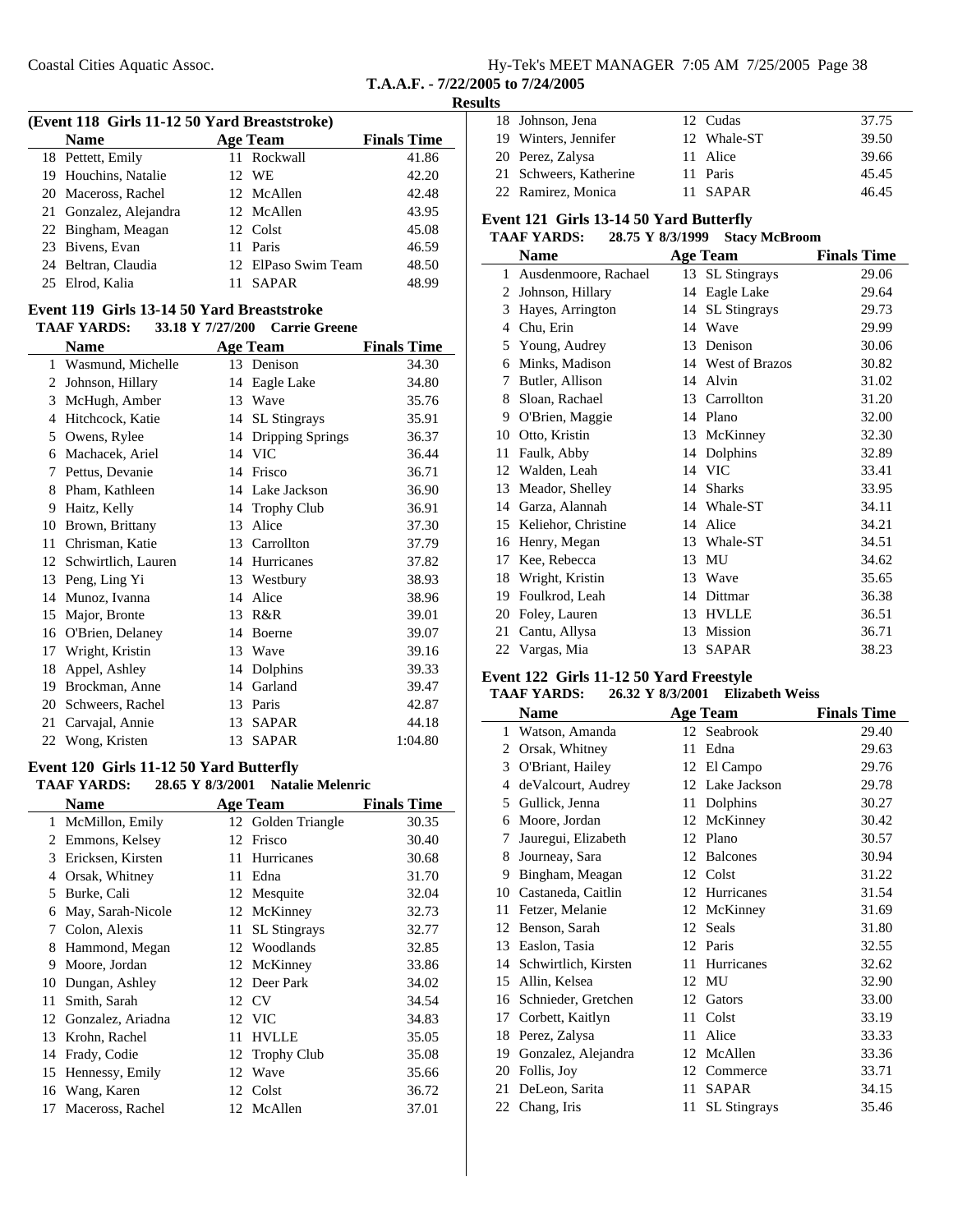Coastal Cities Aquatic Assoc.

| Hy-Tek's MEET MANAGER 7:05 AM 7/25/2005 Page 39 |  |  |
|-------------------------------------------------|--|--|
| T.A.A.F. - $7/22/2005$ to $7/24/2005$           |  |  |

### **Results**

÷,

|    | <b>TAAF YARDS:</b>  | 25.09 Y 7/27/200 | <b>Natalie Melenric</b> |                    |
|----|---------------------|------------------|-------------------------|--------------------|
|    | <b>Name</b>         |                  | <b>Age Team</b>         | <b>Finals Time</b> |
| 1  | Pope, Seabre        |                  | 14 Seals                | 26.00              |
| 2  | Wasmund, Michelle   |                  | 13 Denison              | 27.02              |
| 3  | Snider, Valerie     |                  | 14 R&R                  | 27.23              |
| 4  | Carrier, Kimi       |                  | 13 VIC                  | 27.37              |
| 5  | Morris, Brooke      | 14               | <b>SL</b> Stingrays     | 27.66              |
| 6  | Johnson, Kristen    |                  | 13 Golden Triangle      | 27.77              |
| 7  | Adam, Allison       |                  | 14 Lake Jackson         | 28.02              |
| 8  | Bates, Maggie       | 14               | McKinney                | 28.09              |
| 9  | McConnell, Morgan   | 13               | MW                      | 28.42              |
| 10 | Owens, Rylee        |                  | 14 Dripping Springs     | 28.98              |
| 11 | Gil, Jennifer       |                  | 14 Hurricanes           | 29.02              |
| 12 | Weise, Hannah       | 14               | McKinney                | 29.33              |
| 13 | Morgan, Megan       |                  | 14 Plano                | 29.55              |
| 14 | Little, Jamie       |                  | 14 Mission              | 29.58              |
| 15 | Appel, Ashley       | 14               | Dolphins                | 29.74              |
| 15 | Schwirtlich, Lauren |                  | 14 Hurricanes           | 29.74              |
| 17 | Bucek, Lara         |                  | 14 VIC                  | 29.90              |
| 18 | Stark, Amber        |                  | 14 Carrollton           | 29.95              |
| 19 | Elrod, Audra        |                  | 13 SAPAR                | 30.40              |
| 20 | Vargas, Mia         |                  | 13 SAPAR                | 30.62              |
| 21 | Gonzalez, Analisa   |                  | 13 Alice                | 31.68              |
| 22 | Foulkrod, Jayme     |                  | 13 Dittmar              | 33.41              |
| 23 | Schweers, Rachel    |                  | 13 Paris                | 34.12              |
| 24 | Gill, Emma          | 13               | Paris                   | 36.30              |

### **Event 124 Girls 11-12 100 Yard IM** TAAF YARDS: 1:07.23 Y 7/27/200 Stacie O'Shea **Name Age Team Finals Time** 1 Ericksen, Kirsten 11 Hurricanes 1:12.14 34.52 37.62 2 Burke, Cali 12 Mesquite 1:13.59 33.84 39.75 3 Martin, Kelley 12 McKinney 1:15.02 33.46 41.56 4 May, Sarah-Nicole 12 McKinney 1:15.60 35.72 39.88 5 Mattson, Lacey 12 SL Stingrays 1:16.53 34.97 41.56 6 Law, Regan 12 Bay City 1:17.11 35.15 41.96 7 Bowers, Neva 11 VIC 1:18.11 36.95 41.16 8 Krohn, Rachel 11 HVLLE 1:18.79 38.08 40.71 9 1:19.15 Stavinoha, Darci 11 R&R 37.75 41.40 10 Ditzenberger, Haley 11 Farmers Branch 1:19.96 37.33 42.63 11 Watson, Amanda 12 Seabrook 1:20.49 37.36 43.13 12 Young, Allison 11 SL Stingrays 1:22.34 38.53 43.81

| 13 Gullick, Jenna    |       | 11 Dolphins         | 1:22.37 |
|----------------------|-------|---------------------|---------|
| 39.58                | 42.79 |                     |         |
| 14 Stankus, Anne     |       | 12 Paris            | 1:23.21 |
| 40.10                | 43.11 |                     |         |
| 15 Lange, Caitlin    |       | 12 Hurricanes       | 1:24.72 |
| 39.96                | 44.76 |                     |         |
| 16 Maceross, Rachel  |       | 12 McAllen          | 1:24.79 |
| 39.44                | 45.35 |                     |         |
| 17 Long, Cassidy     |       | 11 SL Stingrays     | 1:25.51 |
| 41.82                | 43.69 |                     |         |
| 18 Corbett, Kaitlyn  |       | 11 Colst            | 1:28.71 |
| 40.12                | 48.59 |                     |         |
| 19 Tijerina, Corissa |       | 11 Alice            | 1:28.91 |
| 40.42                | 48.49 |                     |         |
| 20 DeLeon, Sarita    |       | 11 SAPAR            | 1:29.66 |
| 42.68                | 46.98 |                     |         |
| 21 McCarthy, Ellen   |       | 11 Dripping Springs | 1:30.03 |
| 40.02                | 50.01 |                     |         |
| 22 Martinez, Susana  |       | 12 SAPAR            | 1:30.97 |
| 42.38                | 48.59 |                     |         |
| 23 Hussey, Elle      |       | 11 Paris            | 1:31.20 |
| 42.37                | 48.83 |                     |         |
| 24 Knippa, Katelyn   |       | 12 BW               | 1:32.36 |
| 44.09                | 48.27 |                     |         |
| 25 Beltran, Claudia  |       | 12 ElPaso Swim Team | 1:34.98 |
| 45.00                | 49.98 |                     |         |

#### **Event 125 Girls 13-14 100 Yard IM**

#### **TAAF YARDS:** 1:05.00 Y 7/27/200 Seabre Pope

|    | <b>Name</b>            |       | <b>Age Team</b>   | <b>Finals Time</b> |
|----|------------------------|-------|-------------------|--------------------|
| 1  | Pope, Seabre           |       | 14 Seals          | 1:04.04Y           |
|    | 2 Chen, Elizabeth      |       | 14 Whale-ST       | 1:07.02            |
| 3  | Chu, Erin              |       | 14 Wave           | 1:07.17            |
| 4  | Ausdenmoore, Rachael   |       | 13 SL Stingrays   | 1:07.19            |
| 5  | Brown, Erika           |       | 14 McKinney       | 1:09.56            |
| 6  | Young, Audrey          |       | 13 Denison        | 1:11.49            |
|    | 32.55                  | 38.94 |                   |                    |
| 7  | Johnson, Hillary       |       | 14 Eagle Lake     | 1:11.99            |
| 8  | Minks, Madison         |       | 14 West of Brazos | 1:14.51            |
| 9  | Aleman, Ashley         |       | 13 Mesquite       | 1:15.09            |
|    | 34.75                  | 40.34 |                   |                    |
| 10 | Spano, Lauren          |       | 13 R&R            | 1:15.51            |
|    | 35.45                  | 40.06 |                   |                    |
|    | 11 Pettus, Devanie     |       | 14 Frisco         | 1:17.62            |
|    | 34.71                  | 42.91 |                   |                    |
|    | 12 Elrod, Audra        |       | 13 SAPAR          | 1:19.52            |
|    | 37.73                  | 41.79 |                   |                    |
|    | 13 Peng, Ling Yi       |       | 13 Westbury       | 1:20.49            |
|    | 37.59                  | 42.90 |                   |                    |
|    | 14 Walden, Leah        |       | 14 VIC            | 1:20.53            |
|    | 36.21                  | 44.32 |                   |                    |
|    | 15 Schwirtlich, Lauren |       | 14 Hurricanes     | 1:20.54            |
|    | 37.16                  | 43.38 |                   |                    |
|    | 16 Faulk, Abby         |       | 14 Dolphins       | 1:20.70            |
|    | 34.87                  | 45.83 |                   |                    |
|    | 17 Machacek, Ariel     |       | 14 VIC            | 1:20.72            |
|    | 39.44                  | 41.28 |                   |                    |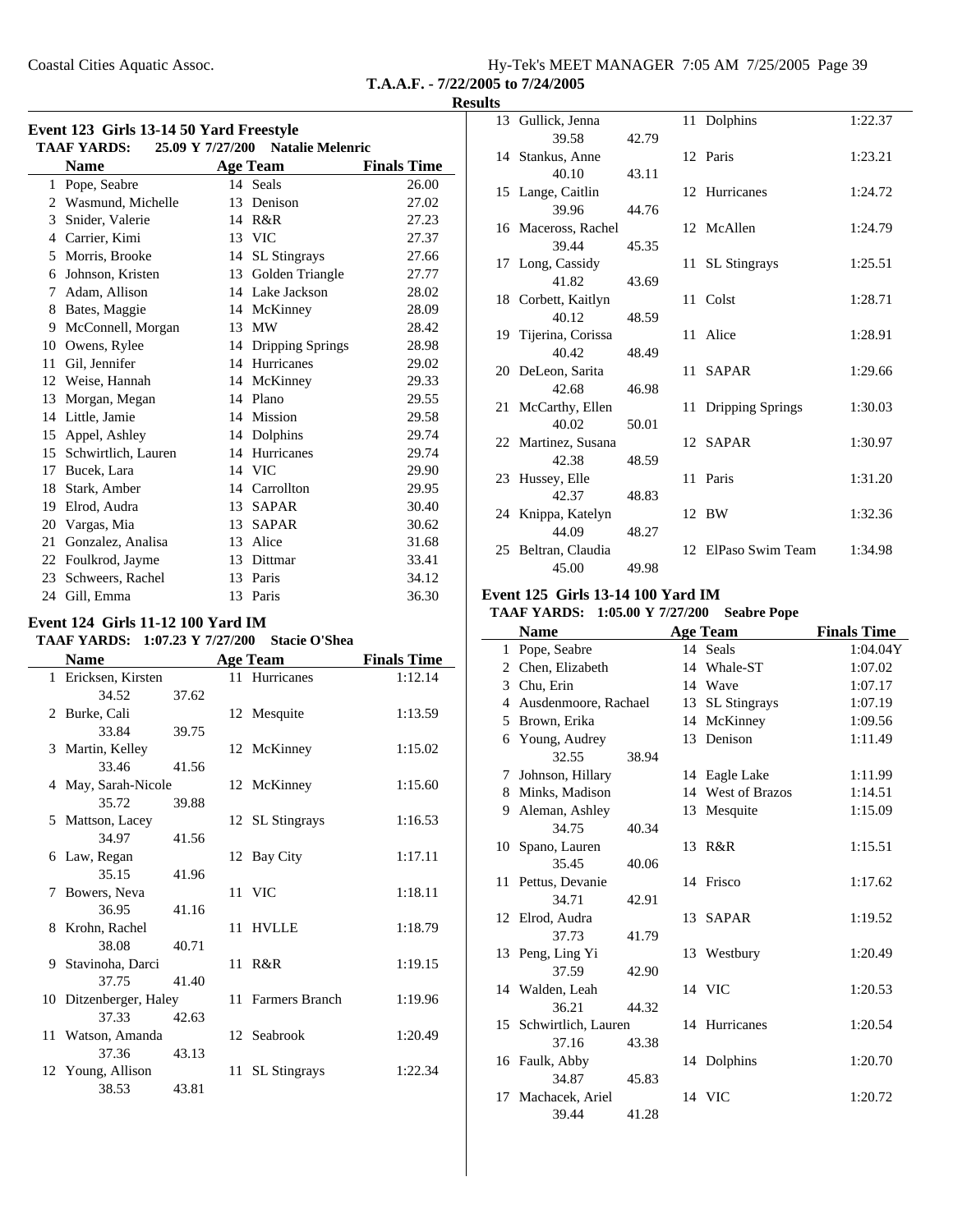| Coastal Cities Aquatic Assoc. | Hy-Tek's MEET MANAGER 7:05 AM 7/25/2005 Page 40 |  |  |
|-------------------------------|-------------------------------------------------|--|--|
|                               | T.A.A.F. - 7/22/2005 to 7/24/2005               |  |  |

**Results**

|    | (Event 125 Girls 13-14 100 Yard IM) |       |  |                 |                    |  |
|----|-------------------------------------|-------|--|-----------------|--------------------|--|
|    | <b>Name</b>                         |       |  | <b>Age Team</b> | <b>Finals Time</b> |  |
|    | 18 Sprinkle, Lorena                 |       |  | 14 Stingrays    | 1:21.35            |  |
|    | 37.23                               | 44.12 |  |                 |                    |  |
|    | 18 Carvajal, Annie                  |       |  | 13 SAPAR        | 1:21.35            |  |
|    | 37.85                               | 43.50 |  |                 |                    |  |
|    | 20 Munoz, Ivanna                    |       |  | 14 Alice        | 1:22.11            |  |
|    | 38.53                               | 43.58 |  |                 |                    |  |
|    | 21 Foley, Lauren                    |       |  | 13 HVLLE        | 1:23.20            |  |
|    | 38.85                               | 44.35 |  |                 |                    |  |
|    | 22 Heflin, Tori                     |       |  | 13 CIM          | 1:27.02            |  |
|    | 40.39                               | 46.63 |  |                 |                    |  |
| 23 | Chandler, Courtney                  |       |  | 13 MU           | 1:27.47            |  |
|    | 39.96                               | 47.51 |  |                 |                    |  |

#### **Event 126 Girls 13-14 200 Yard Freestyle TAAF YARDS: 2:05.56 Y 7/1/1997 Jessica Lovorn**

|    | <b>Name</b>             |       |    | <b>Age Team</b>  |       | <b>Finals Time</b> |
|----|-------------------------|-------|----|------------------|-------|--------------------|
|    | 1 Chen, Elizabeth       |       |    | 14 Whale-ST      |       | 2:08.42            |
|    | 30.20                   | 32.41 |    | 33.02            | 32.79 |                    |
| 2  | Hayes, Arrington        |       |    | 14 SL Stingrays  |       | 2:15.06            |
|    | 31.54                   | 34.35 |    | 34.79            | 34.38 |                    |
| 3  | Hayes, Madeline         |       |    | 13 Denison       |       | 2:15.57            |
|    | 32.47                   | 35.19 |    | 36.24            | 31.67 |                    |
|    | 4 Spano, Lauren         |       |    | 13 R&R           |       | 2:17.45            |
|    | 32.65                   | 35.03 |    | 36.14            | 33.63 |                    |
|    | 5 Bard, Meredith        |       |    | 13 El Campo      |       | 2:19.46            |
|    | 32.97                   | 35.31 |    | 36.16            | 35.02 |                    |
|    | 6 Anderson, Brooke      |       |    | 14 SL Stingrays  |       | 2:20.73            |
|    | 31.83                   | 35.29 |    | 37.35            | 36.26 |                    |
| 7  | Moreno, Adriana         |       |    | 14 Alice         |       | 2:23.47            |
|    | 31.52                   | 36.88 |    | 38.72            | 36.35 |                    |
| 8  | Curtis, Natalie         |       |    | 13 Denison       |       | 2:23.85            |
|    | 33.57                   | 36.41 |    | 38.30            | 35.57 |                    |
| 9  | Przybilla, Mehagan      |       |    | 13 R&R           |       | 2:24.34            |
|    | 34.15                   | 37.72 |    | 38.37            | 34.10 |                    |
|    | 10 Miritello, Ellen     |       |    | 13 SL Stingrays  |       | 2:24.74            |
|    | 32.77                   | 36.93 |    | 38.76            | 36.28 |                    |
|    | 11 Carrier, Kimi        |       |    | 13 VIC           |       | 2:26.71            |
|    | 30.91                   | 37.74 |    | 40.13            | 37.93 |                    |
|    | 12 Schiefelbein, Joanna |       |    | 13 Mission       |       | 2:27.85            |
|    | 34.38                   | 38.11 |    | 38.45            | 36.91 |                    |
|    | 13 O'Brien, Maggie      |       |    | 14 Plano         |       | 2:33.69            |
|    | 14 Duncan, Linsey       |       |    | 14 Whale-ST      |       | 2:36.93            |
| 15 | Meador, Shelley         |       | 14 | <b>Sharks</b>    |       | 2:39.84            |
|    | 16 Collins, Caitlin     |       |    | 13 Mesquite      |       | 2:41.74            |
| 17 | Belanger, Amy           |       | 13 | Dripping Springs |       | 2:43.23            |
| 18 | Aguilar, Kelsey         |       | 14 | Stingrays        |       | 2:46.84            |

#### **Event 127 Girls 11-12 200 Yard Freestyle Relay** TAAF YARDS: 1:54.69 Y 7/27/200 Richmond/Rosenberg Team **C Zamora, M Przybilla, L Pitts, S Smith**

| <b>Team</b>          | Relay                   | <b>Finals Time</b> |
|----------------------|-------------------------|--------------------|
| 1 Trophy Club        |                         | 1:58.17            |
| $1)$ Orred, Tia $12$ | 2) Stelmach, Karissa 12 |                    |
| 3) Davis, Piper 12   | 4) Duininck, Kayla 12   |                    |
| 28.94<br>29.50       | 29.80                   | 29.93              |

| $\overline{c}$ | SL Stingrays                |                            | 2:05.40 |
|----------------|-----------------------------|----------------------------|---------|
|                | 1) Shults, Jamie 11         | 2) Parker, Charlotte 11    |         |
|                | 3) Anderson, Paige 12       | 4) Chang, Iris 11          |         |
|                | 31.45<br>31.42              | 31.45<br>31.08             |         |
|                |                             |                            |         |
| 3              | R&R                         |                            | 2:05.73 |
|                | 1) Buede, Adelle 12         | 2) Noser, Kaitlin 11       |         |
|                | 3) Dunstan, Courtney 12     | 4) Cutbirth, Hannah 12     |         |
|                | 32.53<br>31.84              | 29.14<br>32.22             |         |
|                | 4 VIC                       |                            | 2:07.46 |
|                | 1) Lightfoot, Lauren 12     | 2) Burns, Faith 11         |         |
|                | 3) Korczynski, Kylie 12     | 4) Garza, Elizabeth 12     |         |
|                | 32.45<br>31.04              | 32.40<br>31.57             |         |
|                |                             |                            |         |
| 5.             | Lake Jackson                |                            | 2:08.73 |
|                | 1) Pham, Jessica 12         | 2) Diephouse, Gabrielle 11 |         |
|                | 3) Witt, Brittany 12        | 4) deValcourt, Audrey 12   |         |
|                | 33.14<br>32.77              | 28.76<br>34.06             |         |
|                | 6 Hurricanes                |                            | 2:09.94 |
|                | 1) Alaniz, Markie 12        | 2) Lange, Caitlin 12       |         |
|                | 3) Koenning, Chelsey 12     | 4) Castaneda, Caitlin 12   |         |
|                | 33.41<br>32.79              | 33.37<br>30.37             |         |
|                |                             |                            | 2:15.34 |
| 7              | Frisco                      |                            |         |
|                | 1) Clothier, Jessica 12     | 2) Campbell, Brooke 12     |         |
|                | 3) Homoky, Morgan 11        | 4) McAfee, Nicole 11       |         |
|                | 33.19<br>34.83              | 34.56<br>32.76             |         |
|                | 8 Carrollton                |                            | 2:15.85 |
|                | 1) Yahwak, Gabriella 11     | 2) Mauldin, Kate 12        |         |
|                | 3) Whitaker, Britta 12      | 4) Smith, Annie 12         |         |
|                | 35.85<br>34.71              | 34.02<br>31.27             |         |
|                |                             |                            |         |
| 9.             | Paris                       |                            | 2:16.85 |
|                | 1) Jones, Mackenna 12       | 2) Hussey, Elle 11         |         |
|                | 3) Stankus, Anne 12         | 4) Easlon, Tasia 12        |         |
|                | 33.42<br>36.39              | 35.07<br>31.97             |         |
| 10             | <b>Trophy Club</b>          | B                          | 2:19.41 |
|                | 1) Stares, Harriet 12       | 2) Burks, Amelia 11        |         |
|                | 3) Frady, Codie 12          | 4) Chapman, Maggie 11      |         |
|                | 37.70<br>38.17              | 31.56<br>31.98             |         |
|                |                             |                            | 2:20.94 |
| 11             | Mesquite                    |                            |         |
|                | 1) Willard, Danielle 12     | 2) Saxton, Savannah 12     |         |
|                | 3) Archer, Amanda 12        | 4) Gaither, Alyssa 12      |         |
|                | 35.21<br>35.22              | 35.76<br>34.75             |         |
| 12             | Stingrays                   |                            | 2:21.72 |
|                | 1) Sprinkle, Audrea 12      | 2) Davis, Anne 12          |         |
|                | 3) Inkster, Katelyn 12      | 4) Pinson, Teddi 11        |         |
|                | 35.14<br>34.95              | 38.28<br>33.35             |         |
| 13             | Alice                       |                            | 2:23.53 |
|                |                             |                            |         |
|                | 1) Albiar, Savannah 12      | 2) Tijerina, Corissa 11    |         |
|                | 3) Radske, Maritza 12       | 4) Perez, Bryana 11        |         |
|                | 36.72<br>40.90              | 34.49<br>31.42             |         |
| 14             | <b>SAPAR</b>                |                            | 2:27.65 |
|                | 1) Ramirez, Laura 11        | 2) Ramirez, Monica 11      |         |
|                | 3) Martinez, Susana 12      | 4) Salinas, Alyssa 12      |         |
|                | 34.19<br>41.56              | 34.82<br>37.08             |         |
|                |                             |                            |         |
| 15             | Dittmar                     |                            | 2:27.94 |
|                | 1) Noll, Alexandra 11       | 2) Woldman, Annie 11       |         |
|                | 3) Barnaby-Kirby, Elizabeth | 4) Schneider, Denise 12    |         |
|                | 39.17<br>38.66              | 31.13<br>38.98             |         |
|                |                             |                            |         |